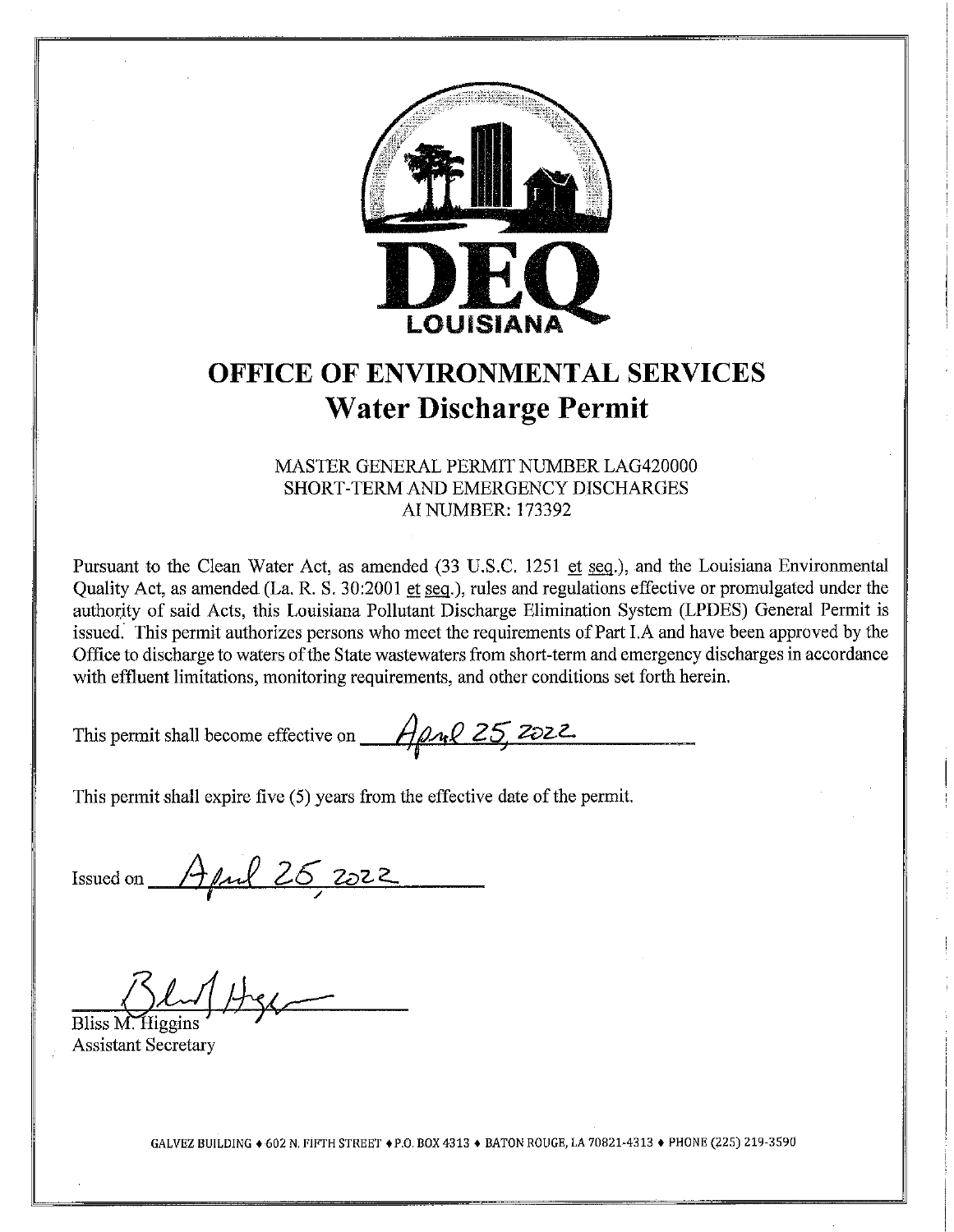### **PART I**

#### **SECTION A. APPLICABILITY**

Coverage under this general permit is available for discharges from emergency or abnormal situations and/or short-term discharges. Types of situations in which this general permit may be utilized include, but are not limited to: abnormal discharges associated with natural disasters; discharges associated with or resulting from fires, explosions, etc.; and discharges that will occur one-time or for a limited duration (e.g. a few weeks or a couple of months), are not covered or eligible for coverage under an existing general or individual permit, and are not included in a general or individual permit application that has been submitted to the Water Permits Division. On a case by case basis, start-up water discharges for installation of new equipment/units may be allowed under this general permit. However, this permit is not intended for discharges included in a draft (pending) LPDES permit that is required to be public noticed. Abnormal discharges associated with a natural disaster may occur from equipment failures where the facility is not already covered under an LPDES permit or from temporary activities that take place to prevent damage before, after, or during a natural disaster (e.g. discharges from aqua dams or pumping of accumulated storm water from leveed areas to prevent levee failure). Examples of short-term, non-emergency discharges may include dewatering of excavation sites associated with a remediation activity or temporary discharges from a facility that is completing equipment upgrades, where that discharge is not already covered under an individual LPDES permit or is not already included in a permit application that has been submitted to the Water Permits Division. This general permit is not intended to cover discharges that may be covered under bypass or upset provisions under existing individual or general LPDES permits.

Wastewater types covered under this general permit include, but are not limited to: treated sanitary wastewater (less than 5,000 GPD)and/or dewatering of oxidation ponds discharges (less than 5,000 GPD); stormwater discharges; hydrostatic test and vessel testing wastewater; utility wash waters, including but not limited to pavement and building washdown waters with or without soaps and detergents; equipment and vehicle wash water; potable water treatment plant filter backwash, clarifier blowdown, water softening, iron and manganese removal, and disinfection of source water; discharges of landfill wastewater from a construction/demolition debris and woodwaste landfill related to postemergency clean up; non-contact stormwater discharges from a construction/demolition debris and woodwaste landfill related to post-emergency clean up; emergency discharges related the preparation for natural disasters or the clean-up of natural disasters or in emergency situations, such as hurricanes, fires, or explosions; and other emergency wastewater discharges which can be controlled by the limitations in this permit.

This general permit is intended to cover discharges of wastewater for periods of no greater than one hundred eighty (180) days. The permittee is covered under the terms and conditions of this general permit for up to 180 days after authorization, after which time the authorization to discharge under this permit will expire. Permittees with coverage for short term discharges may have authorizations with durations less than one hundred eighty (180) days (e.g. 1 or 2 months). If a permittee foresees the discharge lasting beyond 180 days, an additional 180 days may be granted on a case by case basis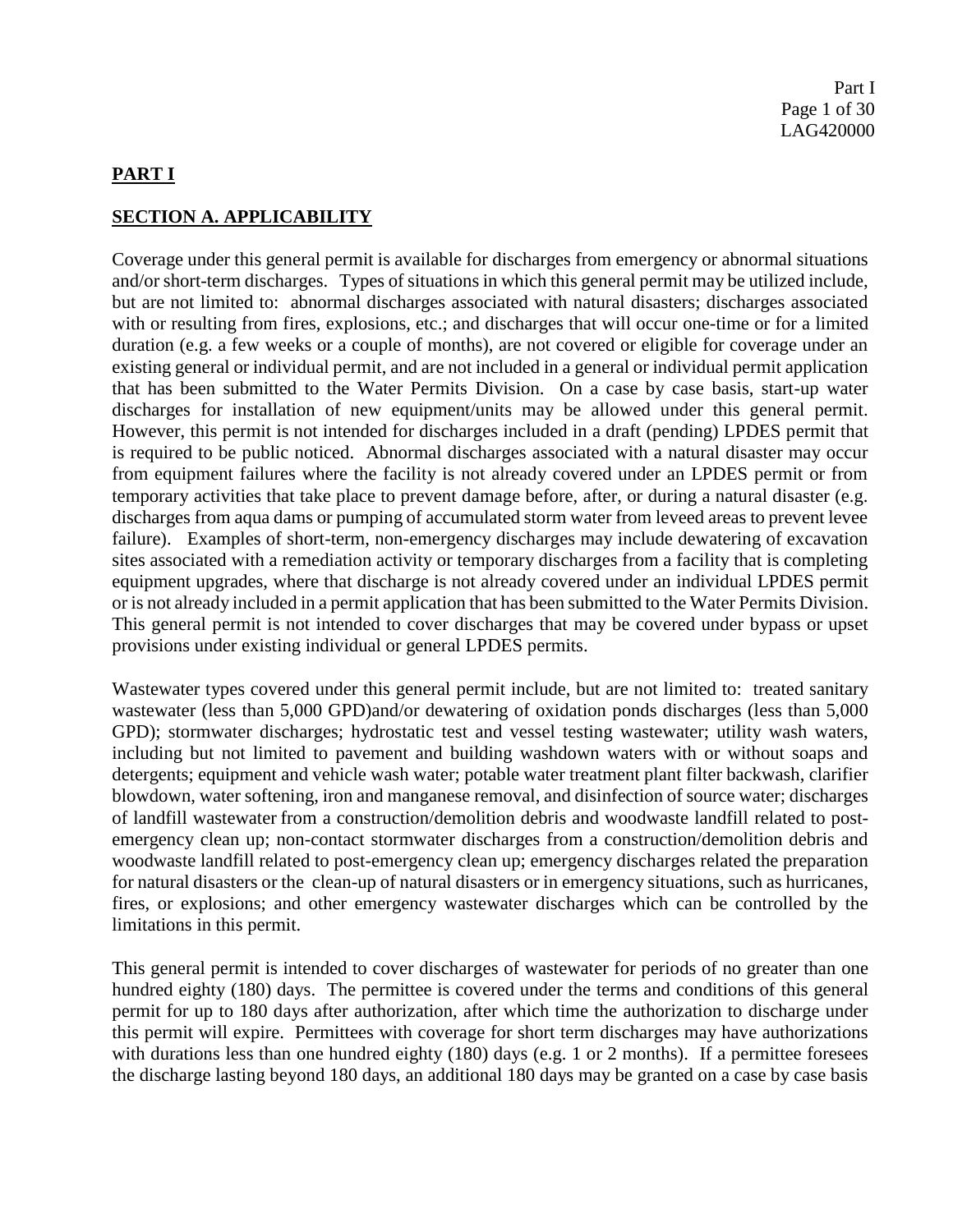(authorization for a facility shall not exceed the combined total of 360 days). In this situation, permittees must submit a new notice of intent in order to renew permit coverage. The purpose of renewing coverage for an additional 180 days is to provide additional time for short-term or emergency discharges to be terminated, or, if the discharge is no longer deemed short-term, to allow the permittee time to submit an individual permit application. The NOI must be submitted before the completion of the previous 180 days of coverage, at least 72 hours prior to the expiration date of the general permit authorization.

**If a short-term or emergency discharge is going to exceed 360 days, then the discharge is no longer short-term or emergency and the permittee must apply for the appropriate LPDES permit.**

| <b>Type of Discharge</b>                                     | <b>NOI Submittal Deadline<sup>1</sup></b>                  | Permit Authorization Date <sup>2</sup>                                   |
|--------------------------------------------------------------|------------------------------------------------------------|--------------------------------------------------------------------------|
| New, short-term or emergency                                 |                                                            | At least 72 hours prior to 72 hours after the postmark date              |
| discharges located in an area                                | short-term or<br>commencing<br>a                           | hand-delivery<br>upon<br><b>or</b>                                       |
| that has <b>NOT</b> been included in                         | discharge<br><b>or</b><br>soon<br>as<br>as                 | electronic<br>submittal of<br><sub>a</sub>                               |
| a Declaration of Emergency                                   | practicable after an emergency complete and correct        | NOI,                                                                     |
| issued by the Louisiana                                      |                                                            | situation (e.g. fire, explosion, unless otherwise notified by            |
| Governor's Office                                            | $etc.$ )                                                   | <b>LDEQ</b>                                                              |
|                                                              | New short-term or emergency No later than 10 business days | A permittee is considered                                                |
| discharge located in an area that after commencing discharge |                                                            | provisionally covered under the                                          |
| included in<br>been<br>has<br>an                             |                                                            | terms and conditions of this                                             |
| effective<br>Declaration<br>of                               |                                                            | permit immediately, and fully                                            |
| Emergency issued by<br>the                                   |                                                            | covered 72 hours after the                                               |
| Louisiana Governor's Office                                  |                                                            | postmark date or upon hand-                                              |
|                                                              |                                                            | delivery or electronic submittal                                         |
|                                                              |                                                            | of a complete and correct NOI,                                           |
|                                                              |                                                            | unless otherwise notified by                                             |
|                                                              |                                                            | <b>LDEQ</b>                                                              |
| Renewal<br>of<br>an                                          |                                                            | existing At least 72 hours prior to the 72 hours after the postmark date |
| permitted<br>short-term<br><sub>or</sub>                     | expiration of existing permit                              | hand-delivery<br>upon<br><b>or</b><br><sub>or</sub>                      |
| emergency discharge, not to                                  | coverage                                                   | submittal of<br>electronic<br><sub>a</sub>                               |
| exceed 360 days                                              |                                                            | complete and correct NOI,                                                |
|                                                              |                                                            | unless otherwise notified by                                             |
|                                                              |                                                            | <b>LDEQ</b>                                                              |

### **Notice of Intent Deadlines and Permit Authorization Dates**

l

<sup>&</sup>lt;sup>1</sup> If you miss the deadline to submit your NOI, any and all discharges from your construction activities will continue to be unauthorized until they are covered by this or an alternate LPDES permit.

<sup>&</sup>lt;sup>2</sup> Discharges are not authorized if the NOI is incomplete or inaccurate or if the discharge is not eligible for permit coverage. It is highly recommended to contact the Water Permits Division prior to commencing discharge.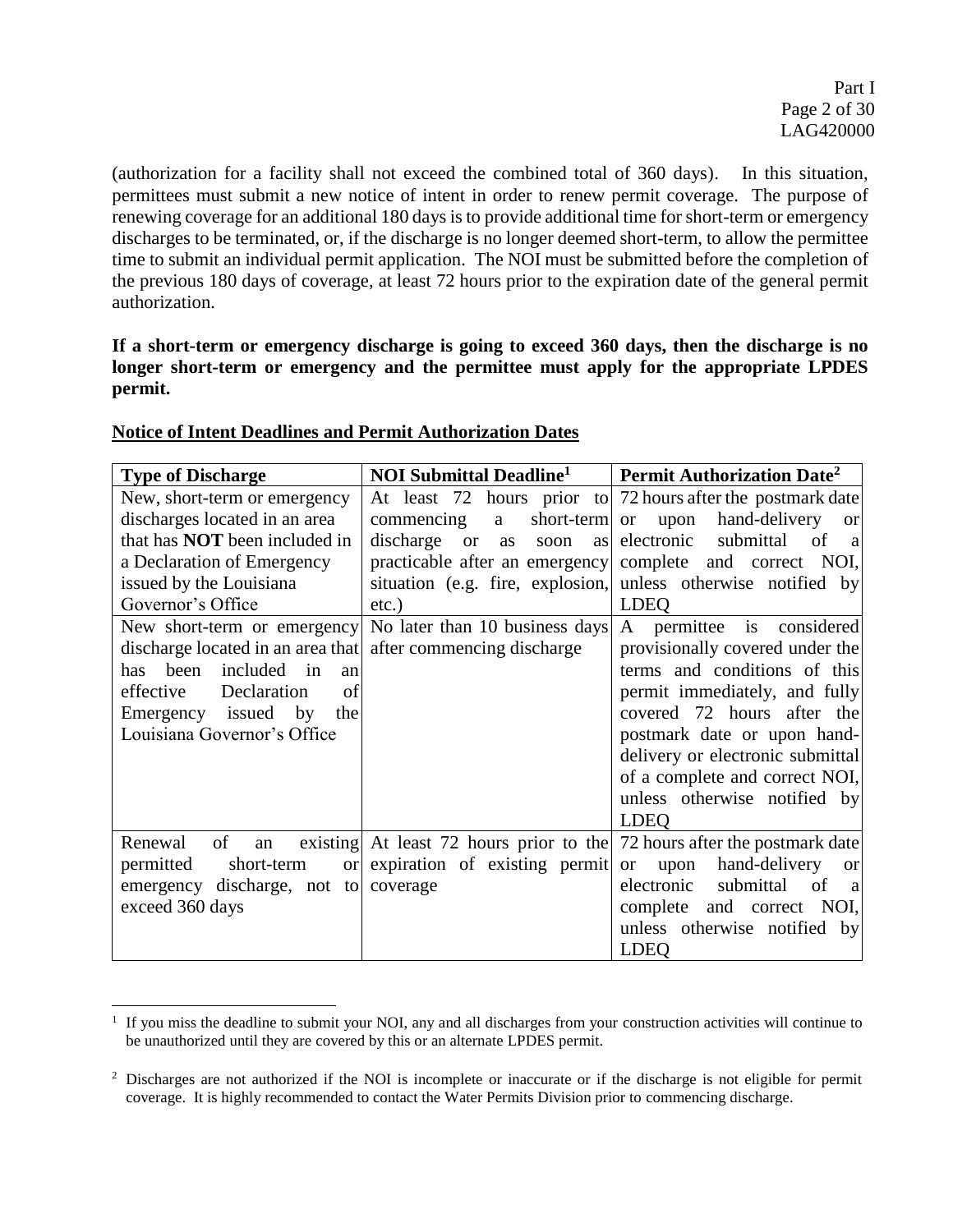Should electronic NOIs (e-NOIs) become available during the term of this permit, the Department may suspend use of paper NOIs.

Each NOI received to request authorization under this LPDES general permit will be evaluated by the DEQ to assess the reasonable potential for the discharge of pollutants from the facility to cause or contribute to a violation of water quality standards. The LDEQ may provide written notice to any facility requiring sampling of the proposed discharge for specific parameter(s), including but not limited to Whole Effluent Toxicity (WET) testing. This may be required in situations where the permittee is unable to specify potential contaminants in the wastewater, which typically fall under Schedule H, Other Wastewater Discharges. Any such notice will specify that automatic coverage (i.e. 72 hours after the post mark date or upon hand-delivery or electronic submittal) has not been granted and will briefly state the reasons for the monitoring, parameter(s) to be monitored, frequency and period of monitoring, sample types, and reporting requirements. All notifications and associated data will be filed and publicly available in LDEQ's Electronic Document Management System (EDMS). Coverage under the general permit may be denied and regulation under an individual permit required if more stringent limitations than the limitations contained in the general permit are required for protection of a receiving stream. **LDEQ encourages potential permit applicants to contact Water Permits Division staff prior to submitting an NOI in order to determine eligibility, appropriate schedules, and limits.** 

**Submission of an NOI is an acknowledgement that the conditions of this general permit are applicable to the proposed discharge, and that the applicant agrees to comply with the conditions of this general permit**. **The applicant's signature on the NOI certifies that the applicant qualifies for coverage under the permit and agrees to comply with all terms and conditions of the authorization to discharge to waters of the State of Louisiana.** Unless notified otherwise by the Secretary or an appointed designee, eligible owners/operators are authorized to discharge wastewaters under the terms and conditions of this permit. Permittees authorized to discharge under Schedule H – Other Wastewater Discharges of this general permit shall contact the appropriate Regional Office 24 hours prior to discharge in accordance with Part I, Section B, Schedule H of the permit. Permittees authorized to discharge under Schedule H – Other Wastewater Discharges of this general permit and that will discharge into sensitive hydrological subsegments listed in the joint Memorandum between LDEQ and USFWS shall contact the USFWS 24 hours prior to discharge in accordance with Part I, Section B, Schedule H of the permit.

Notice of Intent (NOI) to be covered under this general permit shall be made using form STED-G or an approved equivalent. The STED-G form may be obtained from the LDEQ Internet website at [http://www.deq.louisiana.gov/.](http://www.deq.louisiana.gov/) Go through the following links to find the NOI form: WATER – Permits – LPDES Forms – [LPDES Permit Application Forms](http://deq.louisiana.gov/page/lpdes-water-permits) – STED-G. This notice of intent shall be signed in accordance with LAC 33:IX.2503 and shall be sent to this Office. Should electronic NOIs (e-NOIs) become available during the term of this permit, the Department may suspend use of paper NOIs.

If circumstances change in the future at a permitted facility that result in the addition or elimination of permitted outfalls, or a change in the composition of effluent from a permitted outfall, the permittee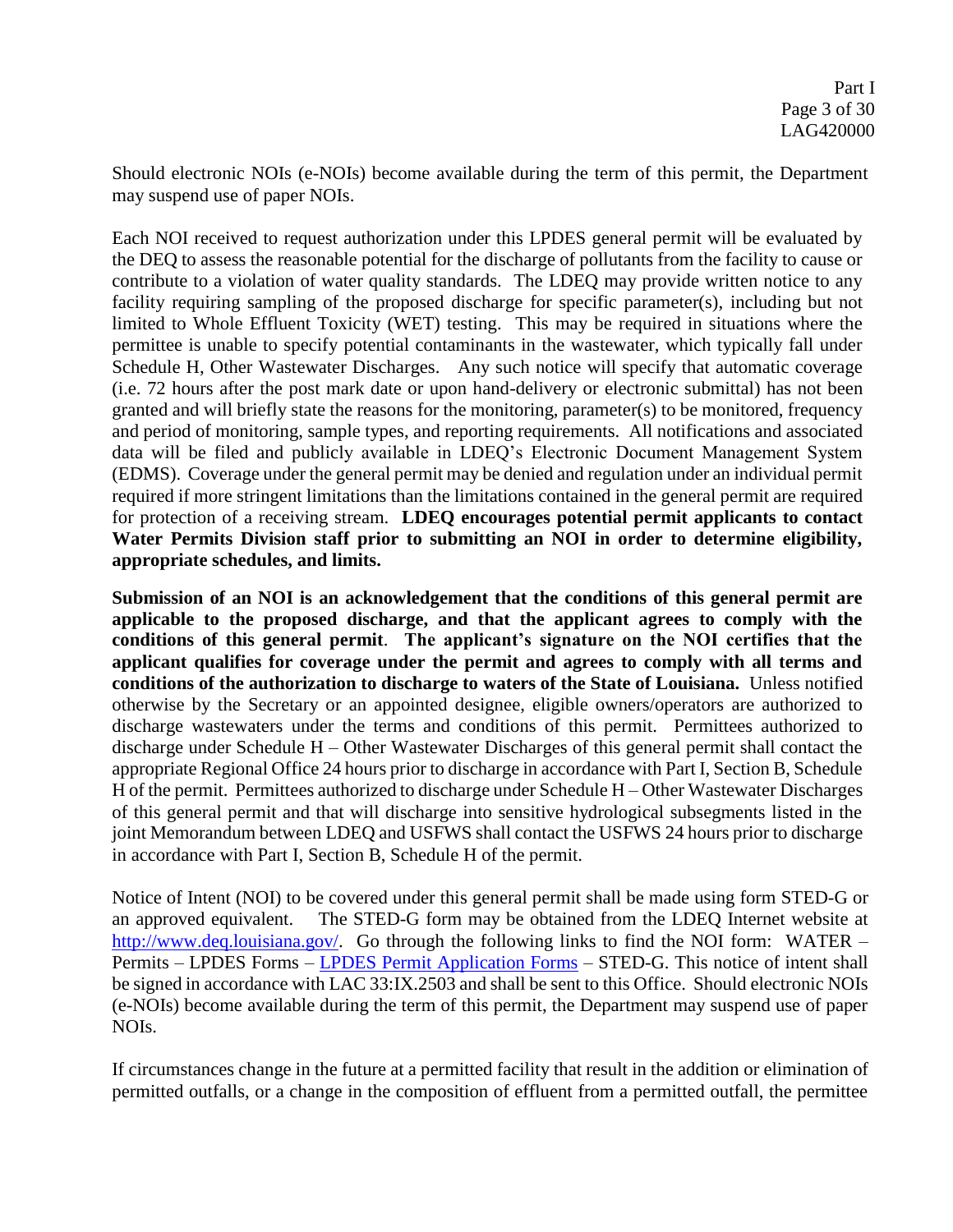is required to notify the Water Permits Division of the elimination/change of any outfalls that were identified in the NOI or the addition of outfalls that were not identified in the NOI that was submitted for general permit coverage. Notification of the addition or elimination/change of permitted outfalls, or a change in the composition of effluent from a permitted outfall, must be made in writing immediately upon discovery of the changes and must be accompanied by a site diagram that clearly illustrates and identifies current outfall locations at the site applicable to the general permit.

A printed hard copy of this permit may be obtained by contacting LDEQ's Water Permits Division at (225) 219-3590, or a copy can be downloaded from the LDEQ Internet website at [www.deq.louisiana.gov/.](http://www.deq.louisiana.gov/) Go through the following links to find the permit: WATER – Permits – LPDES Permit Information – LAG420000.

**Authorization to discharge under this permit does not relieve the permittee of any liability for damages to public or private property nor relieve the permittee of any liability for violating Water Quality Standards. DEQ reserves the right to take enforcement action as the situations warrant. For example, DEQ may take enforcement action if it is determined that the permittee had not taken appropriate action to prevent the emergency or abnormal situation or if it is determined that the permittee could have done more to minimize or prevent the discharge.** The permittee must take all reasonable steps to prevent or minimize the discharge, to mitigate or minimize the impact of the discharge, and to monitor the discharge and receiving water body to assess the impact of the discharge.

When flow limits are stipulated for a wastewater type, the stated flow limits are the maximum daily discharge of that type of wastewater from the entire facility that will be permitted under this general permit. Facilities that are expected to discharge more wastewater than the maximum daily discharge that is allowed under this general permit must apply for permit coverage under an individual facilityspecific or a general LPDES permit.

Short-term or emergency discharges of the following wastewaters are covered by this general permit:

- 1. treated sanitary wastewater (less than 5,000 GPD) and/or dewatering of oxidation ponds discharges (less than 5,000 GPD);
- 2. stormwater discharges;
- 3. hydrostatic test and vessel testing wastewater;
- 4. utility wash waters, including but not limited to pavement and building washdown waters with or without soaps and detergents;
- 5. potable water treatment plant filter backwash, clarifier blowdown, water softening, iron and manganese removal, and disinfection of source water;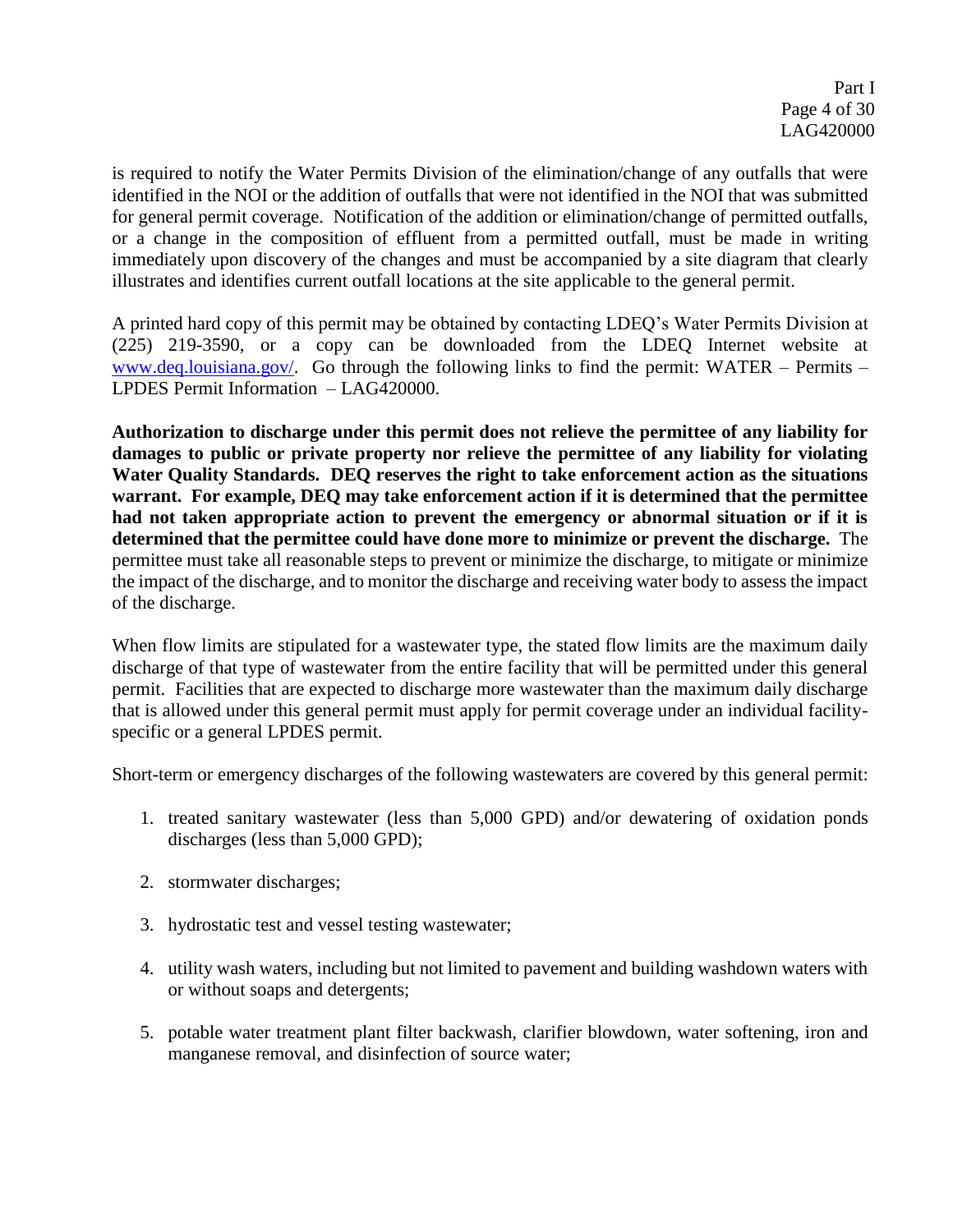- 6. discharges of landfill wastewaterfrom a construction/demolition debris and woodwaste landfill related to post-emergency clean up;
- 7. non-contact stormwater discharges from a construction/demolition debris and woodwaste landfill related to post-emergency clean up;
- 8. emergency discharges related to the clean-up of spills, such as transportation accidents;
- 9. emergency discharges related to preparation for natural disasters or the clean-up of natural disasters or in emergency situations, such as hurricanes, fires, or explosions;
- 10. discharges resulting from unanticipated equipment malfunctions, which result in a discharge not covered by an individual or general LPDES permit; and
- 11. other short-term or emergency wastewater discharges which can be controlled by the limitations in this permit including, but not limited to, swimming pools and fountain dewatering, gray water, bridge washing activities, exterior vehicle and equipment wash water, pressure washing activities of parking lots or building exteriors, water from flushing of water wells, cleaning/flushing of pipes (if cleaning/flushing is not part of hydrostatic test or vessel testing), and hydroblasting.

**Coverage under the Short-Term and Emergency Discharge General Permit is not intended to replace LPDES permits for reoccurring or on-going discharges. Further, this general permit is not intended for facilities with existing LPDES permits which already cover discharges allowed by this permit, or for discharges included in a draft LPDES permit that is required to be public noticed. The LAG420000 shall not be used to supersede emergency and/or bypass provisions contained in any other applicable LPDES permit.**

This general permit **shall not** apply to:

- 1. discharges which are likely to have unauthorized adverse effects upon threatened or endangered species, or on the critical habitat for these species as determined in conjunction with the U.S. Fish and Wildlife Service (USFWS) and the National Marine Fisheries Service (NMFS);
- 2. discharges which adversely affect properties listed, or eligible for listing, in the National Register of Historic Places, unless they are in compliance with requirements of the National Historic Preservation Act and any necessary activities to avoid, or minimize impacts have been coordinated with the Louisiana State Historic Preservation Officer *(for questions, the operator should contact the Section 106 Review Coordinator, Office of Cultural Development, P. O. Box 44247, Baton Rouge, LA 70804, or telephone (225) 342-8160);*
- 3. discharges of wastewater determined by this Office to present an environmental risk, or potential risk of discharging pollutants other than those intended to be regulated by this permit;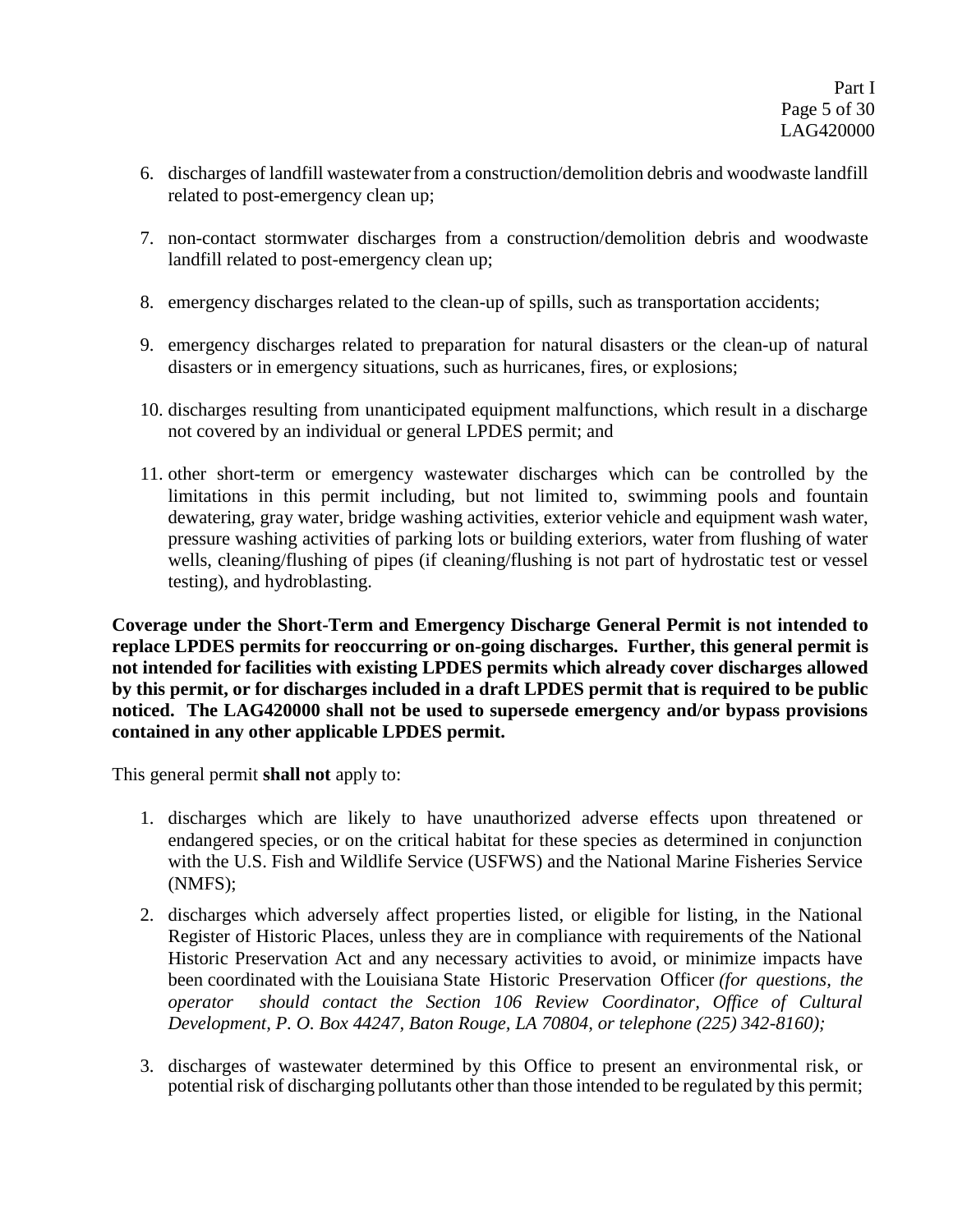- 4. facilities that intend to have long term discharges (i.e. reoccurring or on-going activities);
- 5. discharges that are mixed with other, non-covered discharge types unless those other discharges are in compliance with another LPDES permit;
- 6. facilities which discharge substances that are not addressed by pollution prevention plan requirements or would not be adequately regulated by the effluent limitations in this permit;
- 7. discharges which have limits assigned to them in the Louisiana Water Quality Management Plan or by an approved Waste Load Allocation which are different from the limits contained in this permit; and
- 8. discharges from onshore facilities associated with production, field exploration, drilling, well completion, or well treatment, where the discharge is potentially contaminated with raw material, intermediate products, finished products, byproducts, or waste products (see 40 CFR Part 435.30).

This general permit **may not** apply to:

- 1. discharges from facilities not in compliance with a previously issued individual or general wastewater discharge permit;
- 2. discharges from facilities which have previously been in violation of state water quality regulations;
- 3. discharges from facilities which are located in an environmentally sensitive area;
- 4. discharges which cause or contribute to the violation of a state water quality standard;
- 5. discharges into water bodies designated by the State pursuant to Section 303(d) of the Clean Water Act; and
- 6. discharges from surface impoundments at refineries, organic and inorganic chemical manufacturing facilities, and hazardous waste landfills.

The Department may deny coverage under this permit and require submittal of an application for an individual or other general LPDES permit based on a review of the NOI or other information. This Office reserves the right to issue such facilities an individual or other general LPDES permit with more appropriate limitations and conditions.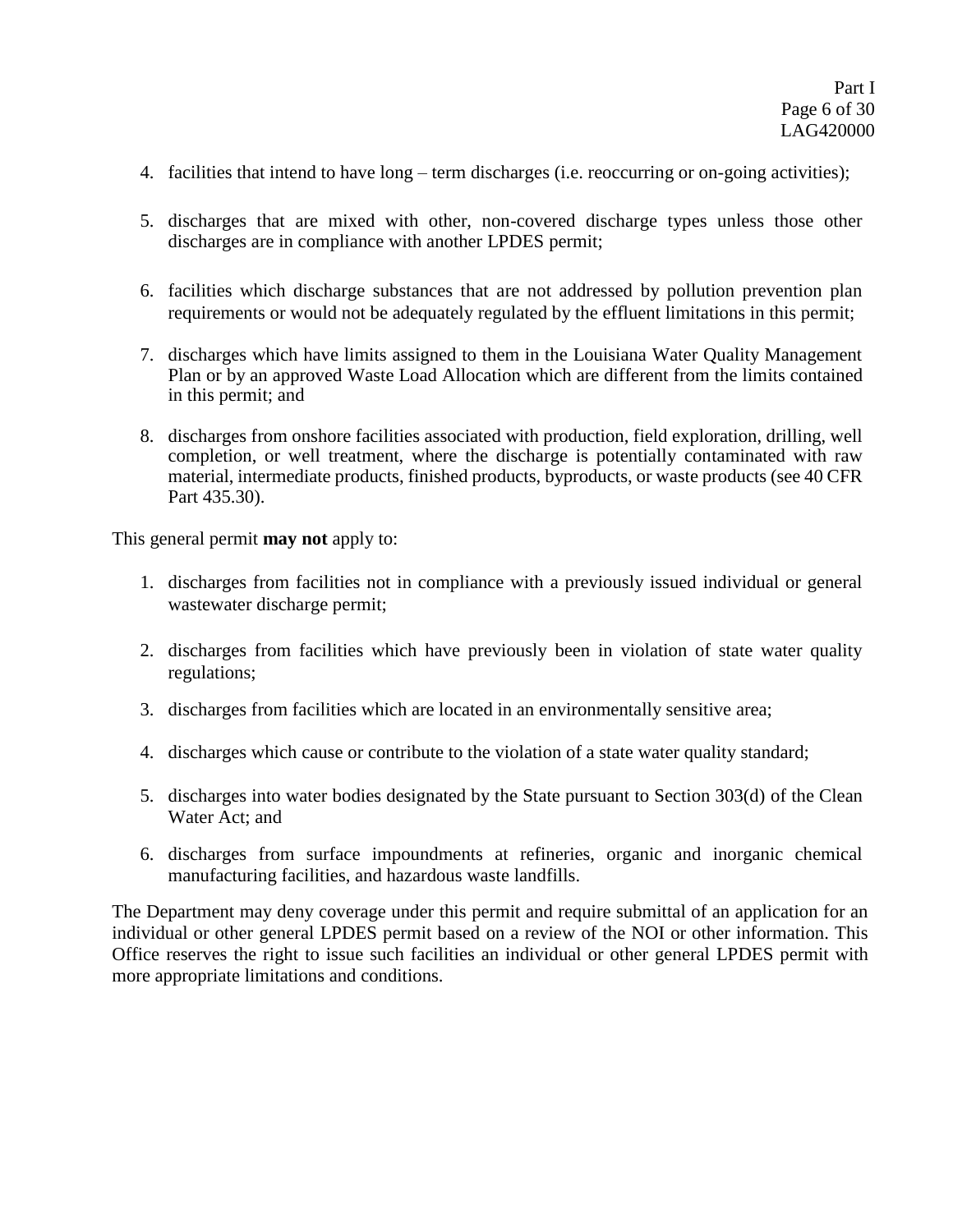Part I Page 7 of 30 LAG420000

### **SECTION B. EFFLUENT LIMITATIONS**

During the period beginning with coverage under this permit and lasting through the expiration of authorization (no greater than 180 days, unless extended), all permittees covered under this general permit are authorized to discharge wastewater as specified in Appendix A, which will be attached to the cover letter granting authorization to discharge under this permit. Specific other conditions applicable to the wastewater discharge will also be identified in Appendix A.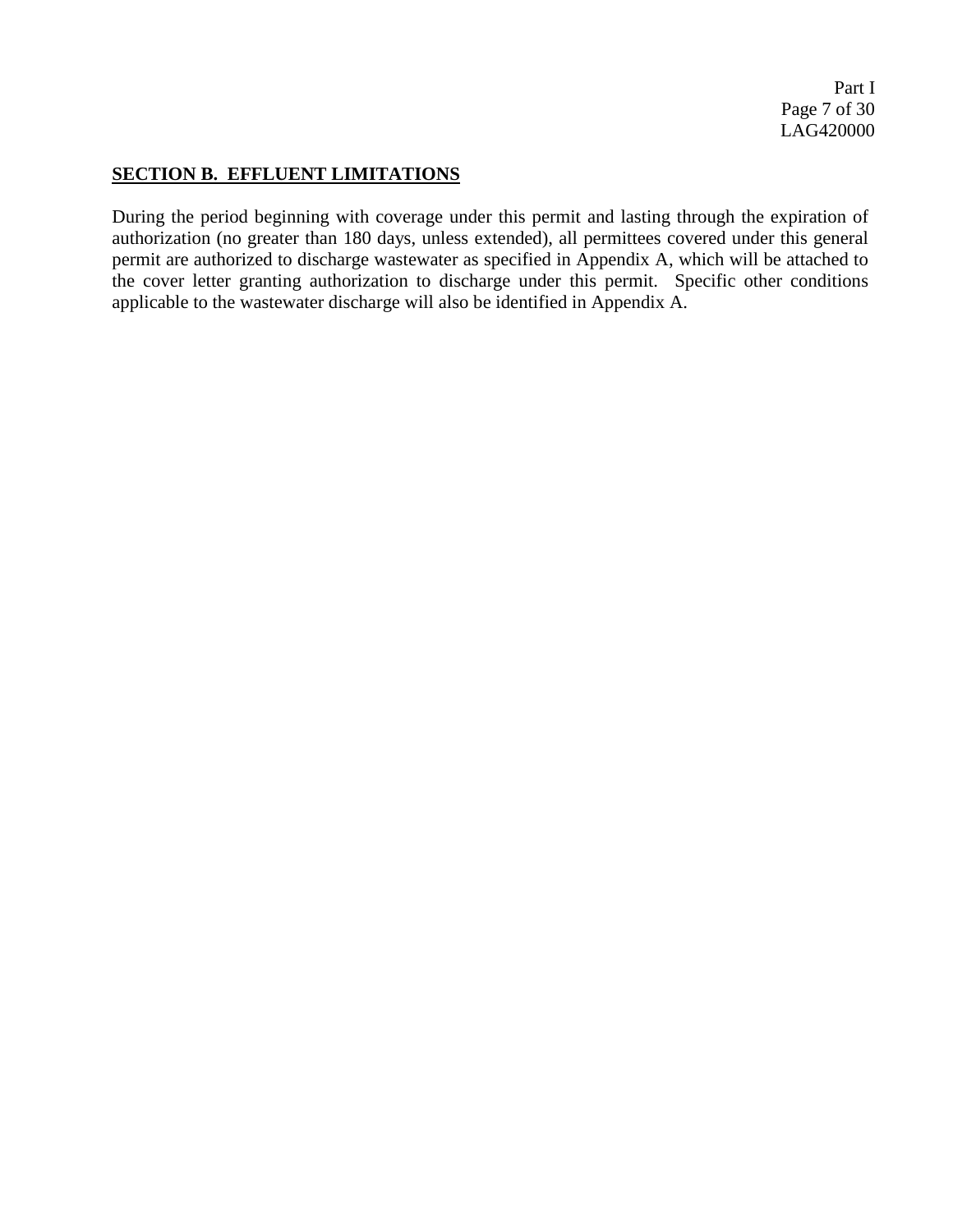# **Schedule A: Treated Sanitary Wastewater (less than 5,000 GPD) and / or Dewatering of Oxidation Ponds (less than 5,000 GPD)**

The permittee should refer to Appendix A (attached to the permit authorization letter) to determine the outfall number assigned to each discharge. Appendix A also indicates the effluent limitation page(s) that applies to each outfall. In accordance with the Monitoring and Reporting Requirements section of the permit, DMRs shall be submitted for each outfall location. In cases where there are multiple limitations listed for the same parameter in the table below, instructions will be given in Appendix A of the cover letter indicating the appropriate limitation to be used.

| <b>EFFLUENT</b><br><b>CHARACTERISTICS</b>             | <b>DISCHARGE</b><br><b>LIMITATIONS</b> |                                | <b>MONITORING</b><br><b>REQUIREMENTS</b> |                              |
|-------------------------------------------------------|----------------------------------------|--------------------------------|------------------------------------------|------------------------------|
|                                                       | <b>MONTHLY</b><br><b>AVERAGE</b>       | <b>DAILY</b><br><b>MAXIMUM</b> | <b>MEASUREMENT</b><br><b>FREQUENCY1</b>  | <b>SAMPLE</b><br><b>TYPE</b> |
| Flow (GPD)                                            | Report                                 | Report                         | 1/discharge or weekly                    | Estimate                     |
| BOD <sub>5</sub> , mg/L                               | 30                                     | 45                             | 1/discharge or weekly                    | Grab                         |
| TSS, mg/L                                             | 30                                     | 45                             | 1/discharge or weekly                    | Grab                         |
| $TSS^2$ , mg/L                                        | 90                                     | 135                            | 1/discharge or weekly                    | Grab                         |
| Oil & Grease <sup>3</sup> , mg/L                      | $- - -$                                | 15                             | 1/discharge or weekly                    | Grab                         |
| Fecal Coliform <sup>4</sup><br>number/100 mL          | 200                                    | 400                            | 1/discharge or weekly                    | Grab                         |
| Fecal Coliform <sup>4, 5</sup><br>number/100 mL       | 14                                     | 43                             | 1/discharge or weekly                    | Grab                         |
| $pH -$ allowable range <sup>6</sup><br>standard units | $6.0$ (min)                            | $9.0$ (max)                    | 1/discharge or weekly                    | Grab                         |
| Enterococci <sup>7</sup><br>number/100 mL             | 35                                     | 135                            | 1/discharge or weekly                    | Grab                         |

<sup>1</sup> When feasible, the permittee shall sample the wastewater once prior to discharge in order to ensure permit compliance. If any discharge extends beyond one week in duration, then sampling of the above parameters shall continue on a weekly basis until the discharge ends.

<sup>2</sup> For an oxidation pond treatment unit, the Monthly Average is 90 mg/L and the Daily Maximum is 135 mg/L.

<sup>3</sup> Required only for discharges which include food service waste and/or Laundromat wastewater.

<sup>4</sup> Future water quality studies may indicate potential toxicity from the presence of residual chlorine in the treatment facility's effluent. Therefore, the permittee is hereby advised that a future Total Residual Chlorine Limit may be required if chlorine is used as a method of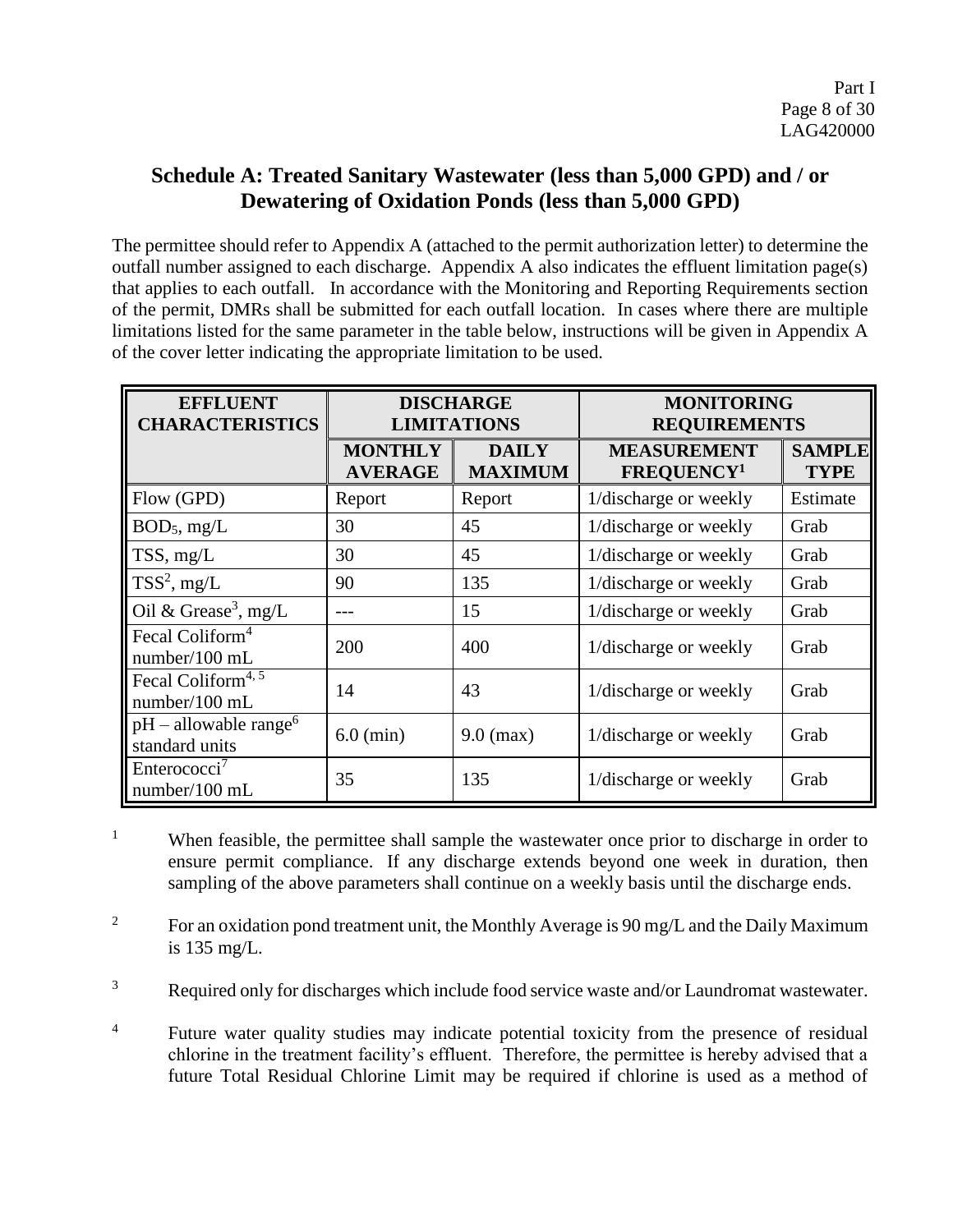disinfection. In many cases, this becomes a NO MEASURABLE Total Residual Chlorine Limit. If such a limit were imposed, the permittee would be required to provide for dechlorination of the effluent prior to discharge.

- 5 If the discharge is directly to a waterbody which is named in the LAC 33:IX.1123.Table 3, and which has a designated use of oyster propagation, the fecal coliform limitations will be 14 number/100 mL monthly average and 43 number/100 mL daily maximum. Appendix A of the permit authorization will state if the more stringent limitations apply.
- <sup>6</sup> The pH shall not be less than 6.0 standard units nor greater than 9.0 standard units. The permittee shall report both the minimum and maximum instantaneous pH values measured
- $7 \text{ On a case-by case basis, Enterococci monitoring requirements may be required of facilities.}$ that are located in a subsegment for which Enterococci water quality standards are applicable. Upon written notification of coverage under this permit, the permittee shall comply with the effluent limitations schedule(s) stated in Appendix A of this permit. Enterococci monitoring requirements will apply to facilities located in coastal marine waters for which Enterococci criteria have been finalized in LAC 33.IX.1123, Table 3.

There shall be no discharge of floating or settleable solids or visible foam in other than trace amounts, or of free oil or other oily materials, or of toxic materials in quantities such as to cause acute toxicity to aquatic organisms. Furthermore, there shall be no visible sheen or stains attributable to this discharge. There shall be no accumulation of solids in the receiving stream which has the potential to negatively impact aquatic life or hinder natural drainage. The use of dilution (Part III, Standard Conditions, Section A.13) or flow augmentation (LAC 33:IX.3705.F) to achieve effluent concentration limitations is prohibited.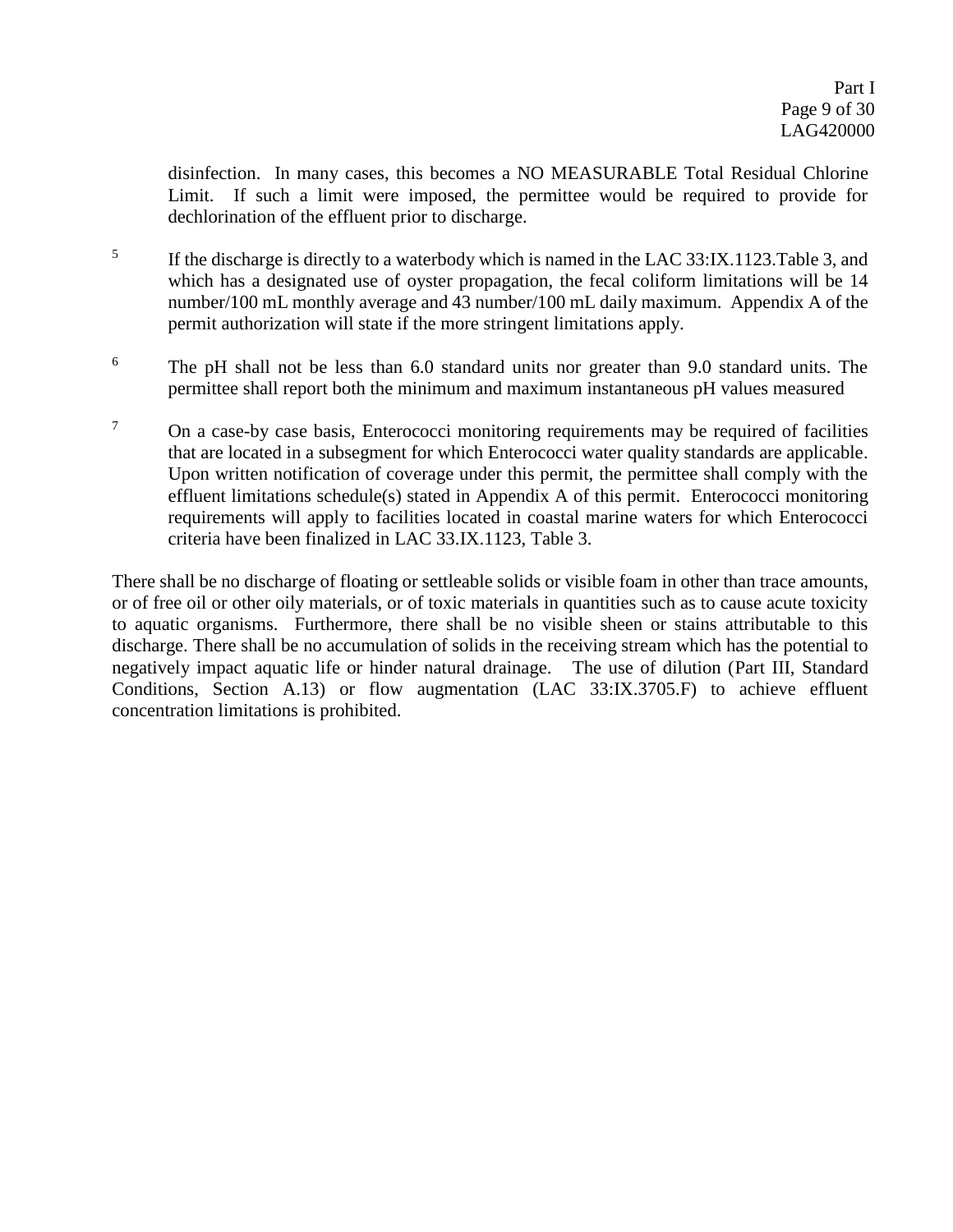# **Schedule B: Uncontaminated Stormwater Discharges and/or Utility Wash Water without soaps and/or detergents<sup>1</sup>**

The permittee should refer to Appendix A (attached to the permit authorization letter) to determine the outfall number assigned to each discharge. Appendix A also indicates the effluent limitation page(s) that applies to each outfall. In accordance with the Monitoring and Reporting Requirements section of the permit, DMRs shall be submitted for each outfall location.

|                                                   | <b>DISCHARGE</b><br><b>LIMITATIONS</b> |                                | <b>MONITORING</b><br><b>REQUIREMENTS</b>     |                              |  |
|---------------------------------------------------|----------------------------------------|--------------------------------|----------------------------------------------|------------------------------|--|
| <b>EFFLUENT</b><br><b>CHARACTERISTICS</b>         | <b>MONTHLY</b><br><b>AVERAGE</b>       | <b>DAILY</b><br><b>MAXIMUM</b> | <b>MEASUREMENT</b><br>FREQUENCY <sup>2</sup> | <b>SAMPLE</b><br><b>TYPE</b> |  |
| Flow (GPD)                                        | Report                                 | Report                         | 1/discharge or weekly                        | Estimate                     |  |
| TOC, mg/L                                         |                                        | 50                             | 1/discharge or weekly                        | Grab                         |  |
| Oil and Grease, mg/L                              |                                        | 15                             | 1/discharge or weekly                        | Grab                         |  |
| $pH - \text{allowable range}^3$<br>standard units | $6.0$ (min)                            | $9.0$ (max)                    | 1/discharge or weekly                        | Grab                         |  |

- <sup>1</sup> See Part II, Section S: Pollution Prevention Activities.
- <sup>2</sup> When feasible, the permittee shall sample the wastewater once prior to discharge in order to ensure permit compliance. If any discharge extends beyond one week in duration, then sampling of the above parameters shall continue on a weekly basis until the discharge ends.
- <sup>3</sup> The pH shall not be less than 6.0 standard units nor greater than 9.0 standard units. The permittee shall report both the minimum and maximum instantaneous pH values measured

There shall be no discharge of floating or settleable solids or visible foam in other than trace amounts, or of free oil or other oily materials, or of toxic materials in quantities such as to cause acute toxicity to aquatic organisms. Furthermore, there shall be no visible sheen or stains attributable to this discharge. There shall be no accumulation of solids in the receiving stream which has the potential to negatively impact aquatic life or hinder natural drainage. The use of dilution (Part III, Standard Conditions, Section A.13) or flow augmentation (LAC 33:IX.3705.F) to achieve effluent concentration limitations is prohibited.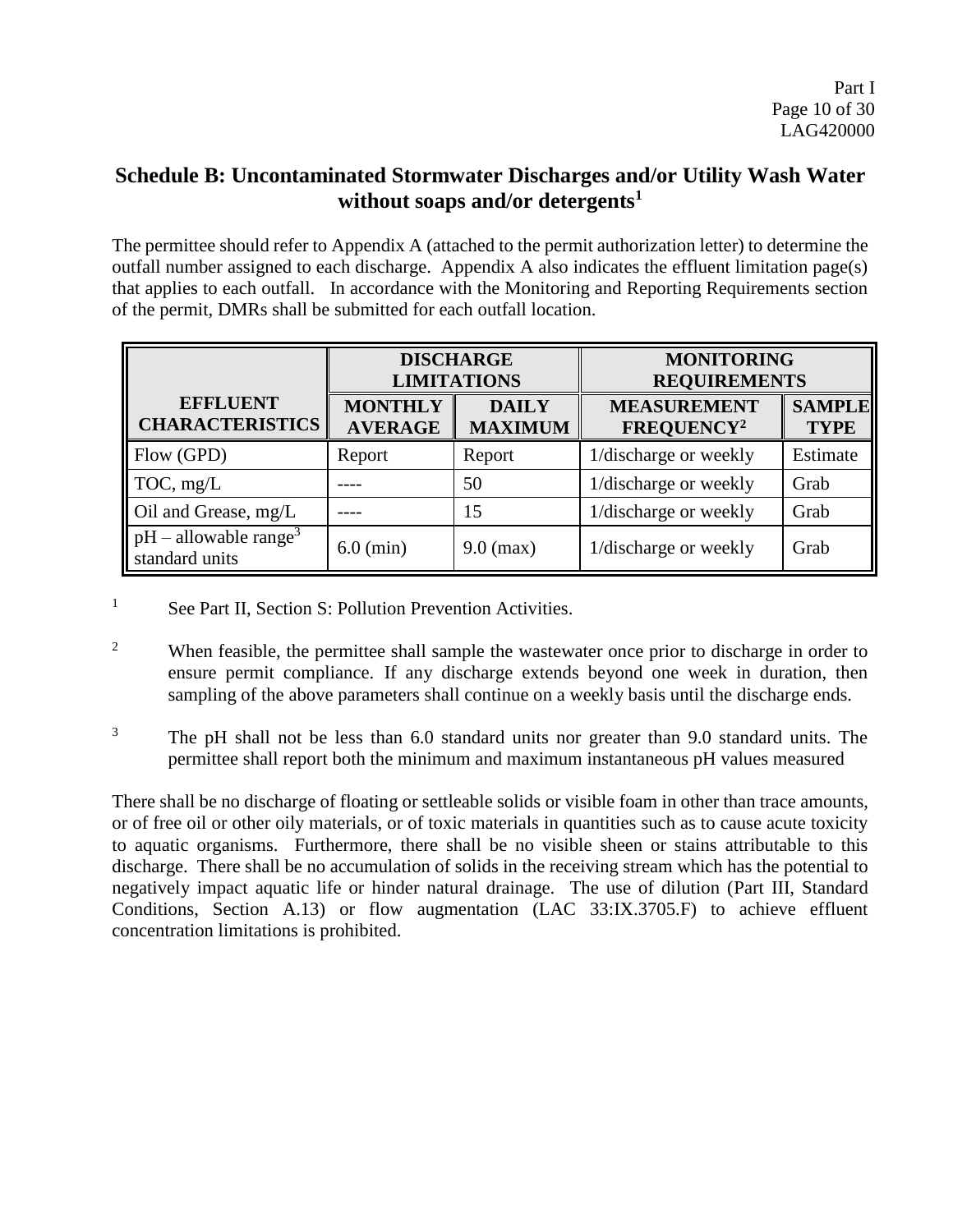### **Schedule C: Utility Wash Waters with Soaps and/or Detergents<sup>1</sup>**

The permittee should refer to Appendix A (attached to the permit authorization letter) to determine the outfall number assigned to each discharge. Appendix A also indicates the effluent limitation page(s) that applies to each outfall. In accordance with the Monitoring and Reporting Requirements section of the permit, DMRs shall be submitted for each outfall location. **The permittee must contact the appropriate MS4 to determine any local requirements prior to discharge.** In cases where there are multiple limitations listed for the same parameter in the table below, instructions will be given in Appendix A of the cover letter indicating the appropriate limitation to be used.

| <b>EFFLUENT</b>                                   | <b>DISCHARGE</b><br><b>LIMITATIONS</b> |                                | <b>MONITORING</b><br><b>REQUIREMENTS</b>     |                              |
|---------------------------------------------------|----------------------------------------|--------------------------------|----------------------------------------------|------------------------------|
| <b>CHARACTERISTICS</b>                            | <b>MONTHLY</b><br><b>AVERAGE</b>       | <b>DAILY</b><br><b>MAXIMUM</b> | <b>MEASUREMENT</b><br>FREQUENCY <sup>2</sup> | <b>SAMPLE</b><br><b>TYPE</b> |
| Flow (GPD)                                        | Report                                 | Report                         | 1/discharge or weekly                        | Estimate                     |
| TSS, mg/L                                         |                                        | 45                             | 1/discharge or weekly                        | Grab                         |
| COD, mg/L                                         | 200                                    | 300                            | 1/discharge or weekly                        | Grab                         |
| $COD3$ , mg/L                                     |                                        | 125                            | 1/discharge or weekly                        | Grab                         |
| Oil and Grease, mg/L                              |                                        | 15                             | 1/discharge or weekly                        | Grab                         |
| $pH - \text{allowable range}^4$<br>standard units | $6.0$ (min)                            | $9.0$ (max)                    | 1/discharge or weekly                        | Grab                         |
| Soaps and/or Detergents                           | Report <sup>5</sup>                    | N/A                            | 1/discharge or weekly                        | Inventory<br>Calculation     |
| Visible Sheen <sup>6</sup>                        |                                        | No Presence                    | 1/day                                        | Observation                  |

<sup>1</sup> See Part II, Section S: Pollution Prevention Activities.

<sup>2</sup> When feasible, the permittee shall sample the wastewater once prior to discharge in order to ensure permit compliance. If any discharge extends beyond one week in duration, then sampling of the above parameters shall continue on a weekly basis until the discharge ends.

- 3 If process wastewater is combined with storm water, the COD limitation shall be 125 mg/L Daily Maximum (no Monthly Average limitation is set).
- <sup>4</sup> The pH shall not be less than 6.0 standard units nor greater than 9.0 standard units. The permittee shall report both the minimum and maximum instantaneous pH values measured
- <sup>5</sup> Monitor by inventory records and calculations. Only discharges of phosphate free/non-toxic soaps and detergents are authorized by this permit. Retain inventory records (quantity and type), and a Safety Data Sheet (SDS) for each material used for three years. No DMR reporting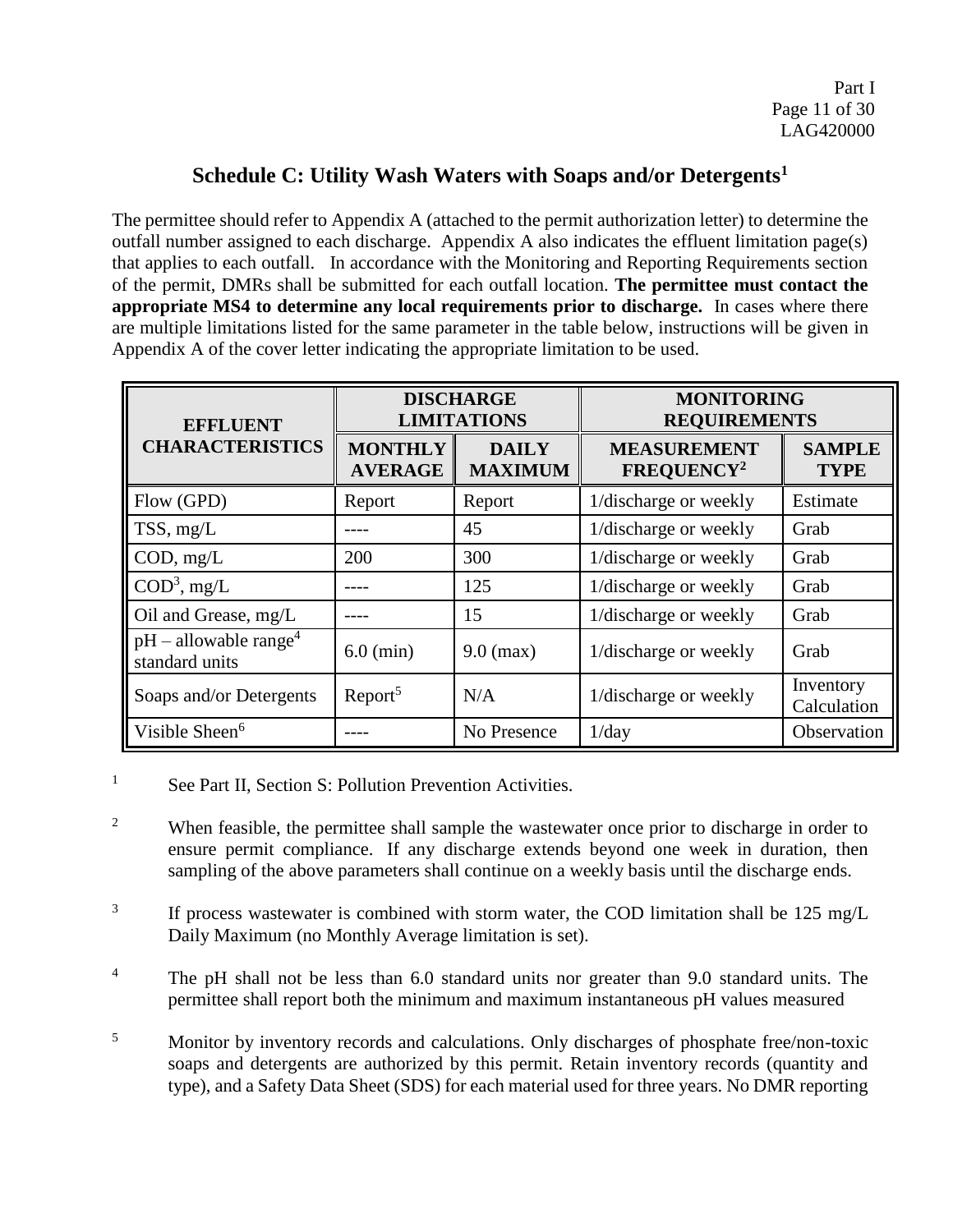shall be required.

<sup>6</sup> Conduct daily visual observations to determine if a visible sheen is present at the outfall. The permittee shall keep a manual log recording the results of the daily visual observations. No DMR reporting is required for Visible Sheen [LAC 33:IX.2701.A]; therefore, do not report Visible Sheen on the quarterly DMR form that is used to report lab analysis for other parameters (flow, COD, TSS, Oil & Grease, and pH). However, if a visible sheen is noted during an inspection, a letter of noncompliance shall be submitted in accordance with Part III, Standard Conditions, Section D.7. Retain the manual log at the facility. Individual entries in the manual log shall be retained for three years from the inspection date.

There shall be no discharge of floating or settleable solids or visible foam in other than trace amounts, or of free oil or other oily materials, or of toxic materials in quantities such as to cause acute toxicity to aquatic organisms. Furthermore, there shall be no visible sheen or stains attributable to this discharge. There shall be no accumulation of solids in the receiving stream which has the potential to negatively impact aquatic life or hinder natural drainage. The use of dilution (Part III, Standard Conditions, Section A.13) or flow augmentation (LAC 33:IX.3705.F) to achieve effluent concentration limitations is prohibited.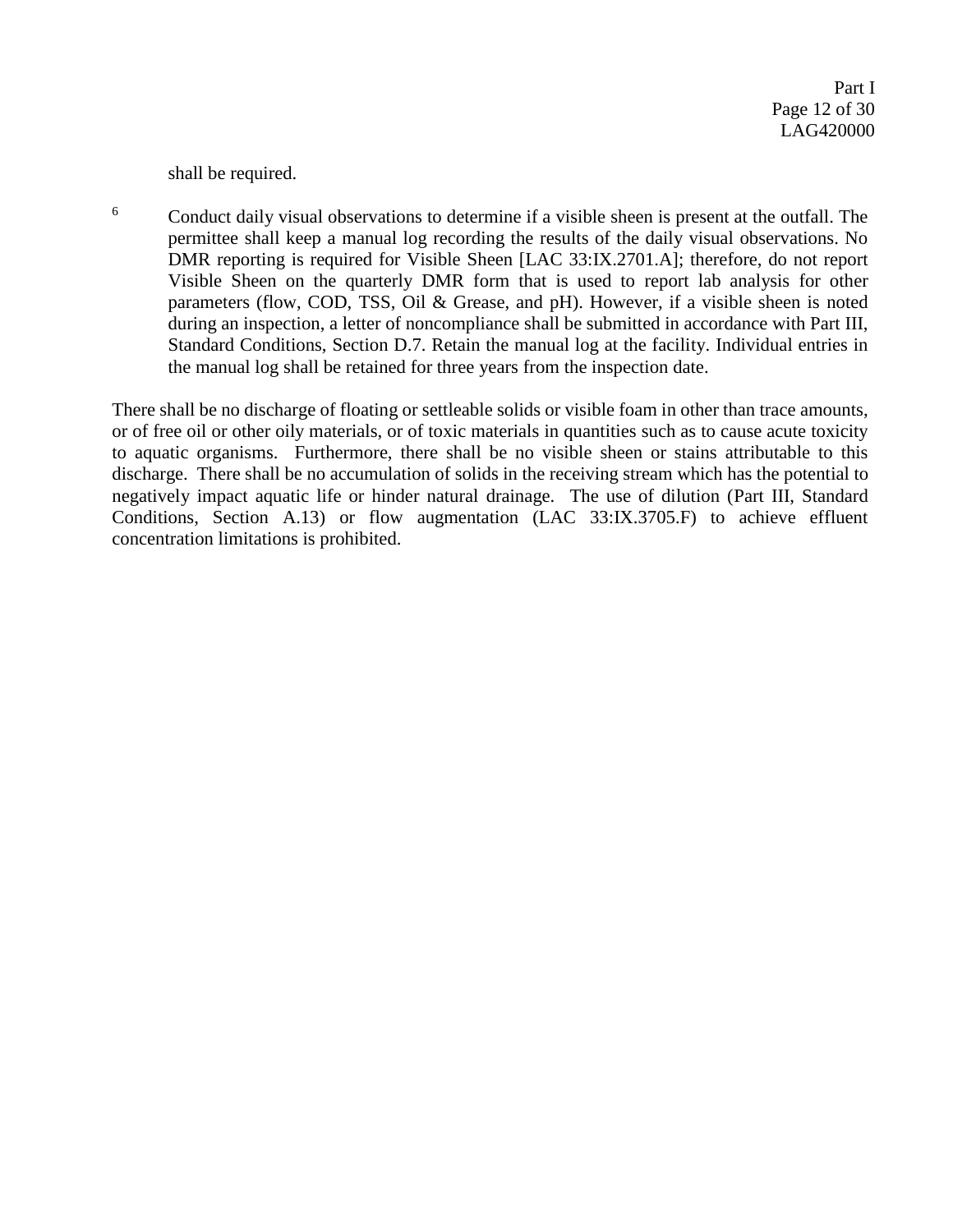# **Schedule D: Hydrostatic Testing and Vessel Testing Wastewaters<sup>1</sup>**

The permittee should refer to Appendix A (attached to the permit authorization letter) to determine the outfall number assigned to each discharge. Appendix A also indicates the effluent limitation page(s) that applies to each outfall. In accordance with the Monitoring and Reporting Requirements section of the permit, DMRs shall be submitted for each outfall location.

| <b>EFFLUENT</b>                                          | <b>DISCHARGE</b><br><b>LIMITATIONS</b> |                                | <b>MONITORING</b><br><b>REQUIREMENTS</b>   |                              |
|----------------------------------------------------------|----------------------------------------|--------------------------------|--------------------------------------------|------------------------------|
| <b>CHARACTERISTICS</b>                                   | <b>MONTHLY</b><br><b>AVERAGE</b>       | <b>DAILY</b><br><b>MAXIMUM</b> | <b>MEASUREMENT</b><br><b>FREQUENCY</b> 2,3 | <b>SAMPLE</b><br><b>TYPE</b> |
| Flow $(GPD)^7$                                           | Report                                 | Report                         | 1/discharge or weekly                      | Estimate                     |
| $TSS^{4, 7}, mg/L$                                       |                                        | 90                             | 1/discharge or weekly                      | Grab                         |
| $TSS - NET^{4, 5}, mg/L$                                 |                                        | 90                             | 1/discharge or weekly                      | Grab                         |
| TSS $(intake)^{4, 6}$                                    |                                        | Report                         | 1/discharge or weekly                      | Grab                         |
| TSS (effluent) <sup>4, 6</sup>                           |                                        | Report                         | 1/discharge or weekly                      | Grab                         |
| Oil and Grease <sup>7</sup> , mg/L                       |                                        | 15                             | 1/discharge or weekly                      | Grab                         |
| $TOC7$ , mg/L                                            |                                        | 50                             | 1/discharge or weekly                      | Grab                         |
| Benzene <sup>7</sup> , $\mu$ g/L                         |                                        | 50                             | 1/discharge or weekly                      | Grab                         |
| Total BTEX <sup>7, 8</sup> , $\mu g/L$                   |                                        | 250                            | 1/discharge or weekly                      | Grab                         |
| Total Lead <sup>7</sup> , $\mu$ g/L                      |                                        | 50                             | 1/discharge or weekly                      | Grab                         |
| pH - Allowable Range<br>(Standard Units) <sup>7, 9</sup> | $6.0$ (min)                            | $9.0$ (max)                    | 1/discharge or weekly                      | Grab                         |

- <sup>1</sup> All "heels" or free liquids must be removed from a container **before** washing, rinsing or conducting a hydrostatic test on the storage tank, vessel, or similar container.
- <sup>2</sup> When feasible, the permittee shall sample the wastewater once prior to discharge in order to ensure permit compliance. If any discharge extends beyond one week in duration, then sampling of the above parameters shall continue on a weekly basis until the discharge ends.
- $3\degree$  For discharge of wastewater from the hydrostatic testing of new pipes, vessels, and/or tanks, approval may be requested from the appropriate regional office to sample and run analysis for the required parameters at the time of discharge (i.e., not prior to discharge). Current regional office address and telephone numbers are available on the LDEQ website at http://deq.louisiana.gov/directory/office/regional-offices.
- <sup>4</sup> When reporting electronically and monitoring is not required during a certain quarter(s), use a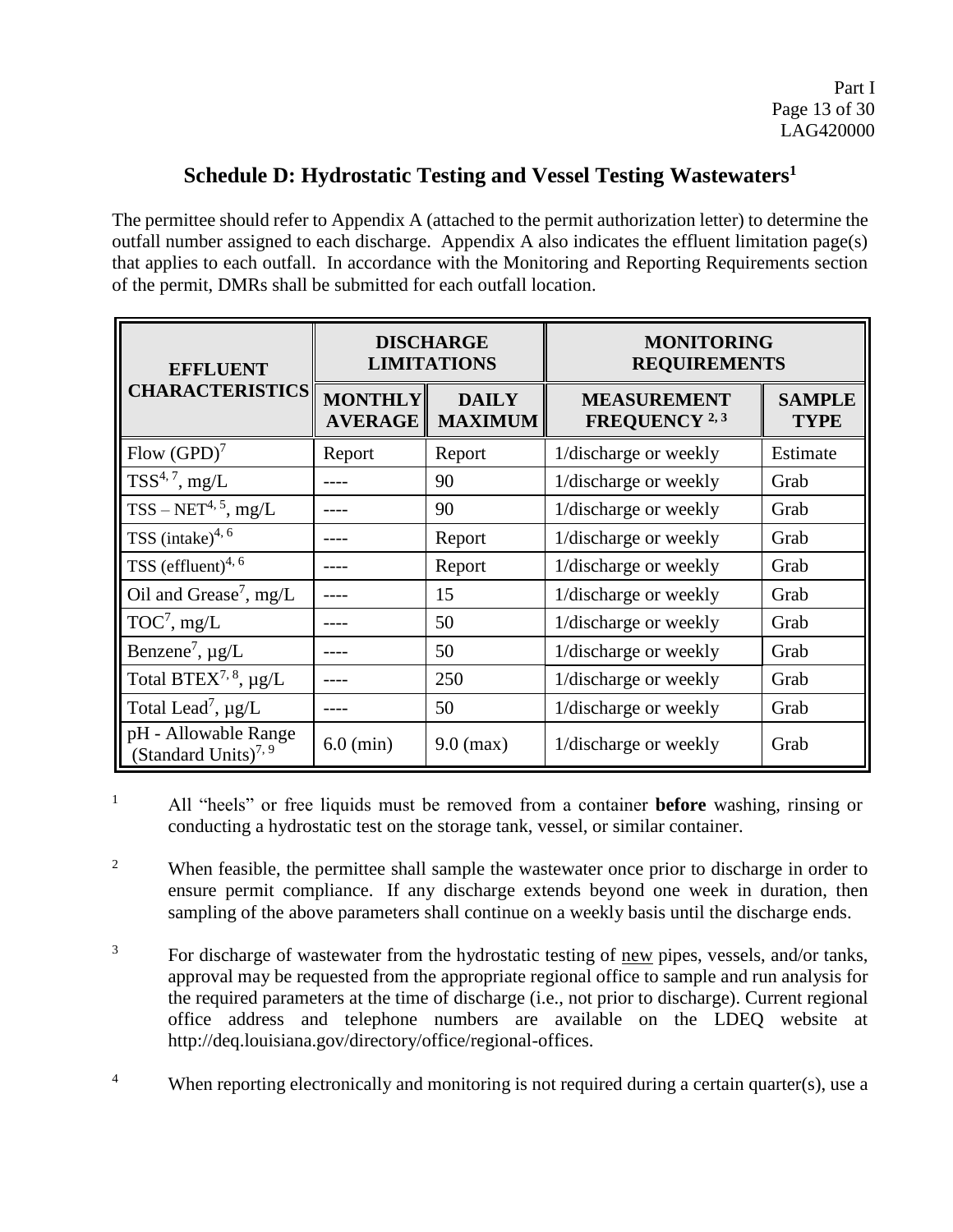no data indicator (NODI) code of 9 for conditional or not required.

- $5$  Net = Effluent Intake. The background concentration of Total Suspended Solids (TSS) will be allowed in the discharge if the effluent is being returned to the same water source from which the intake water was obtained. The TSS of the discharge shall not exceed the intake TSS by more than 90 mg/L and shall be reported on the DMR as the net.
- <sup>6</sup> Report the TSS intake and effluent values on the DMR.
- $7\,$  Flow, TSS, Oil and Grease, and pH shall be measured on discharges from all new and existing pipelines, flowlines, vessels, or tanks. In addition, Total Organic Carbon (TOC) shall be measured on discharges from pipelines, flowlines, vessels, or tanks which have previously been in service; (i.e., those which are not new). Benzene, Total BTEX, and Total Lead shall be measured on discharges from existing pipelines, flowlines, vessels, or tanks which have been used for the storage or transportation of liquid or gaseous petroleum hydrocarbons.
- <sup>8</sup> BTEX shall be measured as the sum of benzene, toluene, ethylbenzene, ortho-xylene, metaxylene, and para-xylene, as quantified using the methods prescribed by the latest approved 40 CFR 136.
- <sup>9</sup> The pH shall not be less than 6.0 standard units nor greater than 9.0 standard units. The permittee shall report both the minimum and maximum instantaneous pH values measured

In accordance with 40 CFR  $122.44(i)(1)(iv)$ , the permittee is required to use the most sufficiently sensitive method necessary to prove compliance with the effluent limitations. Further, be advised that all effluent testing shall be conducted utilizing EPA-approved methods from laboratories accredited to conduct the required analyses.

For a given parameter, if the MQL prescribed by the permit is less than the permit limitation, any EPA-approved method with a method detection level (MDL) which is equal to or less than this MQL may be utilized. In this scenario, if an individual analytical result is below the MQL, the permittee may report "0" on a discharge monitoring report (DMR).

Where the MOL prescribed by the permit is greater than the permit limitation, the permittee shall use a sufficiently sensitive EPA-approved method capable of yielding a quantifiable result which proves compliance with the limitation. If a sufficiently sensitive method is available with an MDL equal to or less than the permit limit, and the individual analytical result is less than the MDL, the permittee may report "0" on a DMR. However, some instances may occur where there is no sufficiently sensitive EPA-approved method which will yield a quantifiable result equal to or less than the permit limitation. In these cases, the permittee must submit supporting documentation indicating that they used the most sensitive method available. In this scenario, if an individual analytical result is not detectable at the MDL of the method used, the permittee must report "non-detect" on the DMR. Please note that ANY quantifiable result above the permit limitation shall be reported as an excursion.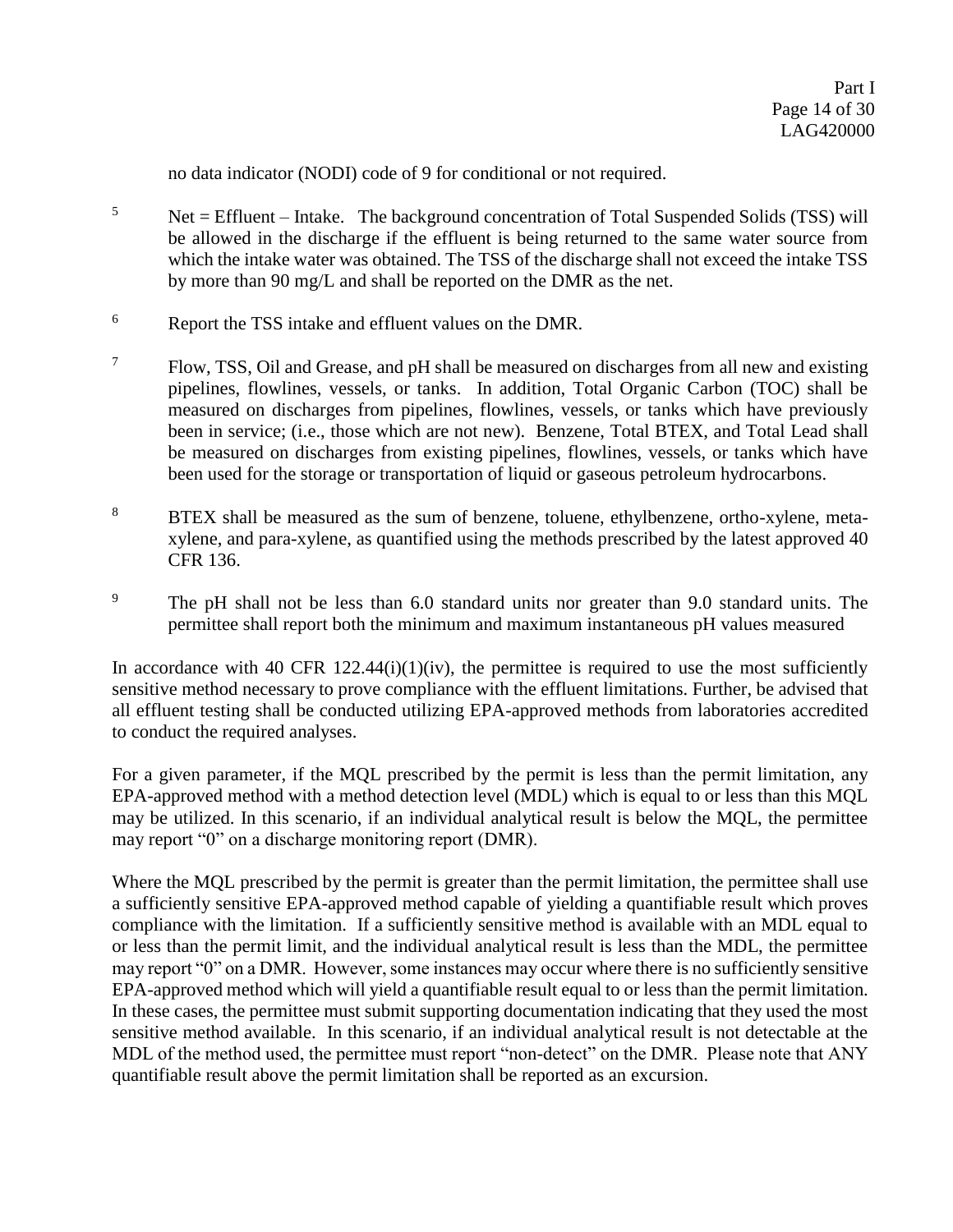There shall be no discharge of floating or settleable solids or visible foam in other than trace amounts, or of free oil or other oily materials, or of toxic materials in quantities such as to cause acute toxicity to aquatic organisms. Furthermore, there shall be no visible sheen or stains attributable to this discharge. There shall be no accumulation of solids in the receiving stream which has the potential to negatively impact aquatic life or hinder natural drainage. The use of dilution (Part III, Standard Conditions, Section A.13) or flow augmentation (LAC 33:IX.3705.F) to achieve effluent concentration limitations is prohibited.

No discharge shall generate a flow condition within any drainage conveyance or water body which, either alone or in concert with storm water runoff, represents a threat to public safety by virtue of discharge velocity.

**Additives such as corrosion inhibitors, bactericides, and dyes may not be added to the test water to be discharged without prior written approval from this Office. Written requests for approval must include toxicity data for each additive proposed for use, as well as a clear description of the proposed discharge including projected volumes of wastewaters and additive levels in the wastewaters. See Part II, Other Conditions, Section Y for specific requirements.**

There shall be no discharge of PCBs. **Proof that PCBs are not present in the pipe is required for all pipelines which have been in use for transmission of** *natural gas***. Such proof shall consist of a** statement, signed by a responsible company official, certifying that *either* the pipeline has been tested for, and found to be free of PCBs, *or* that compressors or other equipment that contained PCBs were never used on the pipeline. If the permittee cannot furnish such certification, then the discharge water must be tested for PCBs prior to any discharge, in accordance with the methods prescribed by the latest approved 40 CFR 136, and the results submitted to the Water Permits Division.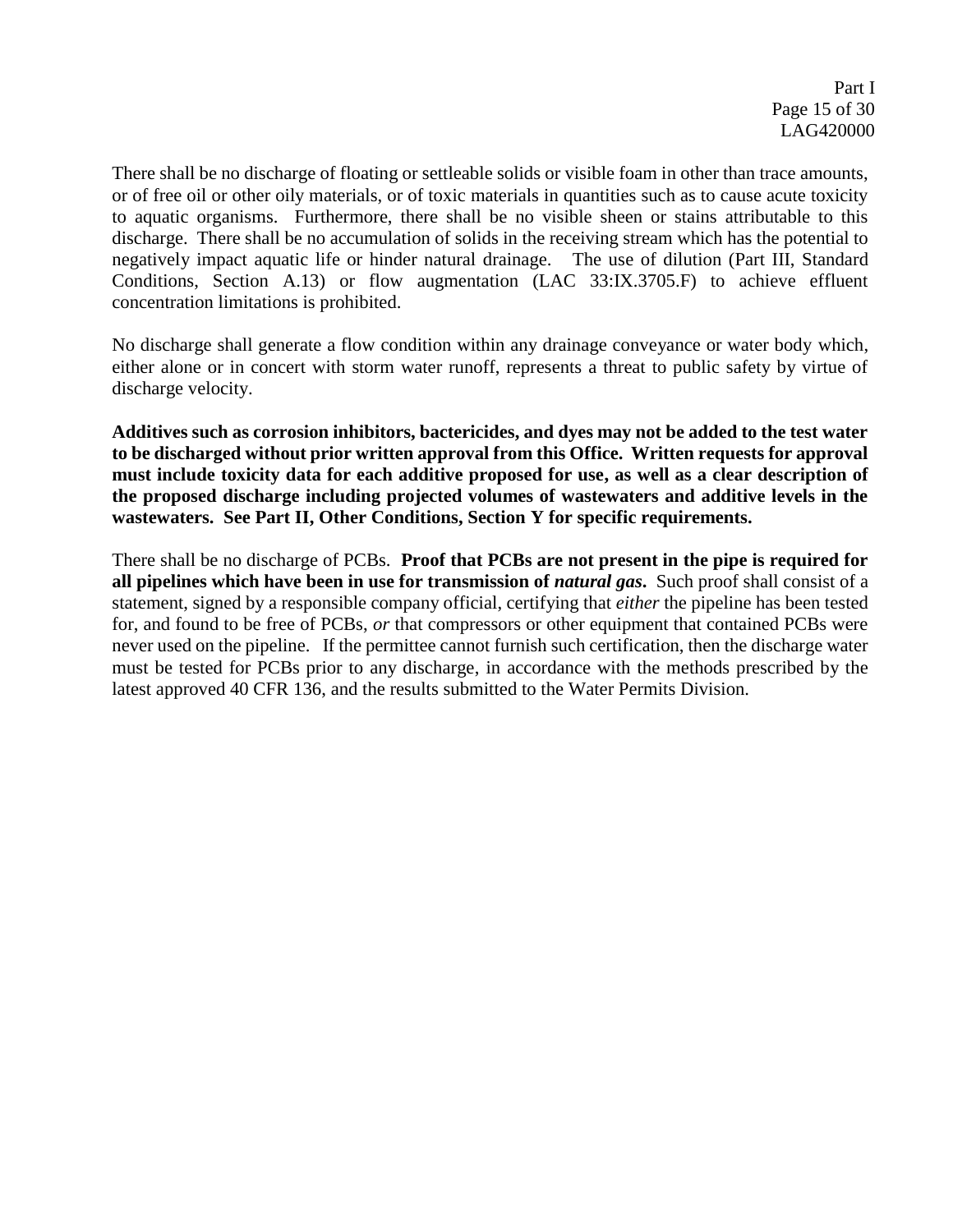# **Schedule E: Potable Water Treatment Plant Filter Backwash, Clarifier Blowdown, Water Softening, Iron and Manganese Removal, and Disinfection of Source Water**

The permittee should refer to Appendix A (attached to the permit authorization letter) to determine the outfall number assigned to each discharge. Appendix A also indicates the effluent limitation page(s) that applies to each outfall. In accordance with the Monitoring and Reporting Requirements section of the permit, DMRs shall be submitted for each outfall location.

| <b>EFFLUENT</b>                                         | <b>DISCHARGE</b><br><b>LIMITATIONS</b> |                                | <b>MONITORING</b><br><b>REQUIREMENTS</b>            |                              |
|---------------------------------------------------------|----------------------------------------|--------------------------------|-----------------------------------------------------|------------------------------|
| <b>CHARACTERISTICS</b>                                  | <b>MONTHLY</b><br><b>AVERAGE</b>       | <b>DAILY</b><br><b>MAXIMUM</b> | <b>MEASUREMENT</b><br><b>FREQUENCY</b> <sup>1</sup> | <b>SAMPLE</b><br><b>TYPE</b> |
| Flow (GPD)                                              | Report                                 | Report                         | 1/discharge or weekly                               | Estimate                     |
| $TSS^{2,3}$ , mg/L                                      | 30                                     | 45                             | 1/discharge or weekly                               | Grab                         |
| Clarifying Agents<br>Used <sup>4</sup>                  | Report                                 | Report                         | 1/discharge or weekly                               | Inventory<br>Calculations    |
| Chlorides <sup>2,5</sup> , mg/L                         |                                        | 250                            | 1/discharge or weekly                               | Grab                         |
| <b>Total Recoverable</b><br>Iron <sup>2,6</sup> , mg/L  |                                        | Report                         | 1/discharge or weekly                               | Grab                         |
| $pH$ - Allowable Range <sup>7</sup><br>(Standard Units) | $6.0$ (min)                            | $9.0$ (max)                    | 1/discharge or weekly                               | Grab                         |

<sup>&</sup>lt;sup>1</sup> When feasible, the permittee shall sample the wastewater once prior to discharge in order to ensure permit compliance. If any discharge extends beyond one week in duration, then sampling of the above parameters shall continue on a weekly basis until the discharge ends.

- <sup>2</sup> Limitations and monitoring requirements for TSS, Chlorides, and Total Recoverable Iron are not applicable to discharges comprised exclusively of water treatment clarifier sludge and/or clarifier blowdown (not combined with any other untreated waste source, including demineralizer and softener wastes), so long as the discharge is to the source stream. If the permittee meets the conditions of this footnote, the permittee shall use a no data indicator (NODI) code of 9 for conditional/ not required for TSS, Chlorides, and Total Recoverable Iron.
- <sup>3</sup> Unless notified by this Office, TSS monitoring from filter backwash, clarifier sludge, or clarifier blowdown (higher water content than sludge) is only required when it is discharged to a receiving water body that is different from the intake water body (so long as it is not combined with demineralizer and softener wastes). If the permittee meets the conditions of this footnote, the permittee shall use a no data indicator (NODI) code of 9 for conditional/ not required for TSS.
- <sup>4</sup> Keep inventory records of each type of Clarifying Agent used along with the total amount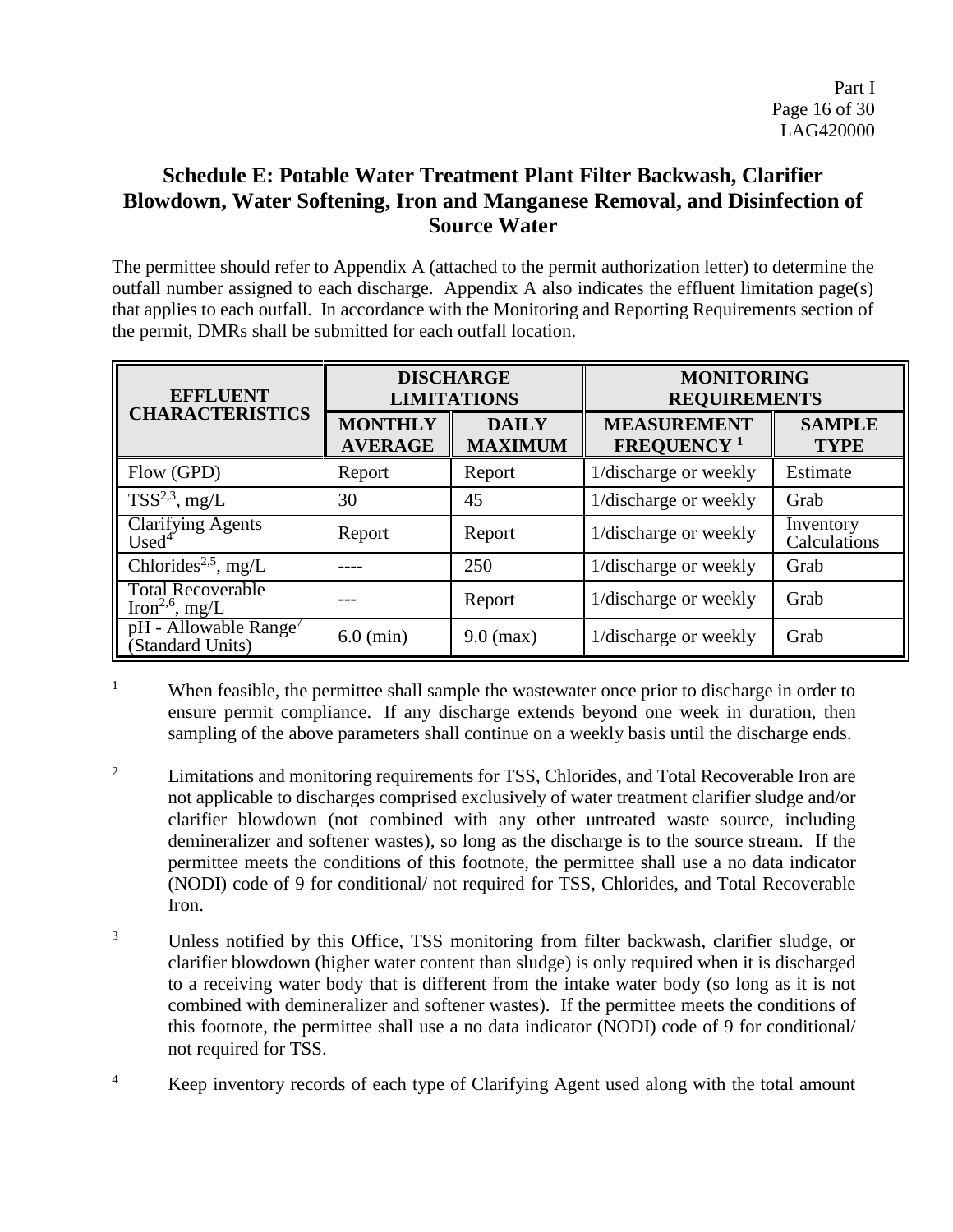used and the monthly average during the monitoring period. Additionally, a Safety Data Sheet (SDS) for each Clarifying Agent used shall be kept on file at the plant. Retain the inventory records and the SDSs at the facility for three years. No DMR reporting is required for Clarifying Agents [LAC 33:IX.2701.J.2]; therefore, do not report Clarifying Agents on the DMR forms that are used to report lab analysis for other parameters (flow, Total Suspended Solids, Chlorides, Total Recoverable Iron, and pH).

- <sup>5</sup> The chlorides limitation shall only be applicable at facilities that use a chloride solution to regenerate filters and discharge wastewater from the chloride treatment process treated by a system designed to meet the 250 mg/L daily maximum end-of-pipe chlorides limitation, and where a water quality screen does not require a more stringent limit. Facilities that do not utilize a chloride solution during the source water treatment process shall specify a no data indicator (NODI) code of 9 for conditional/not required on the electronic DMR. Facilities that do utilize a chloride solution during the source water treatment process but do not discharge wastewater from the chloride treatment process shall specify a no data indicator (NODI) code of 9 for conditional/not required on the electronic DMR.
- <sup>6</sup> Wastewater discharged as a result of iron and manganese removal from source water shall be monitored for Total Recoverable Iron if an iron removal treatment unit is used.
- <sup>7</sup> The pH shall not be less than  $6.0$  standard units nor greater than  $9.0$  standard units. The permittee shall report both the minimum and maximum instantaneous pH values measured

There shall be no discharge of floating solids or visible foam in other than trace amounts, or of free oil or other oily materials, or of toxic materials in quantities such as to cause acute toxicity to aquatic organisms. Furthermore, there shall be no visible sheen or stains attributable to this discharge. There shall be no accumulation of solids in the receiving stream which have the potential to negatively impact aquatic life or hinder natural drainage. For all parameters except Chlorides, the use of dilution (Part III, Standard Conditions, Section A.13) or flow augmentation (LAC 33:IX.3705.F) to achieve effluent concentration limitations is prohibited.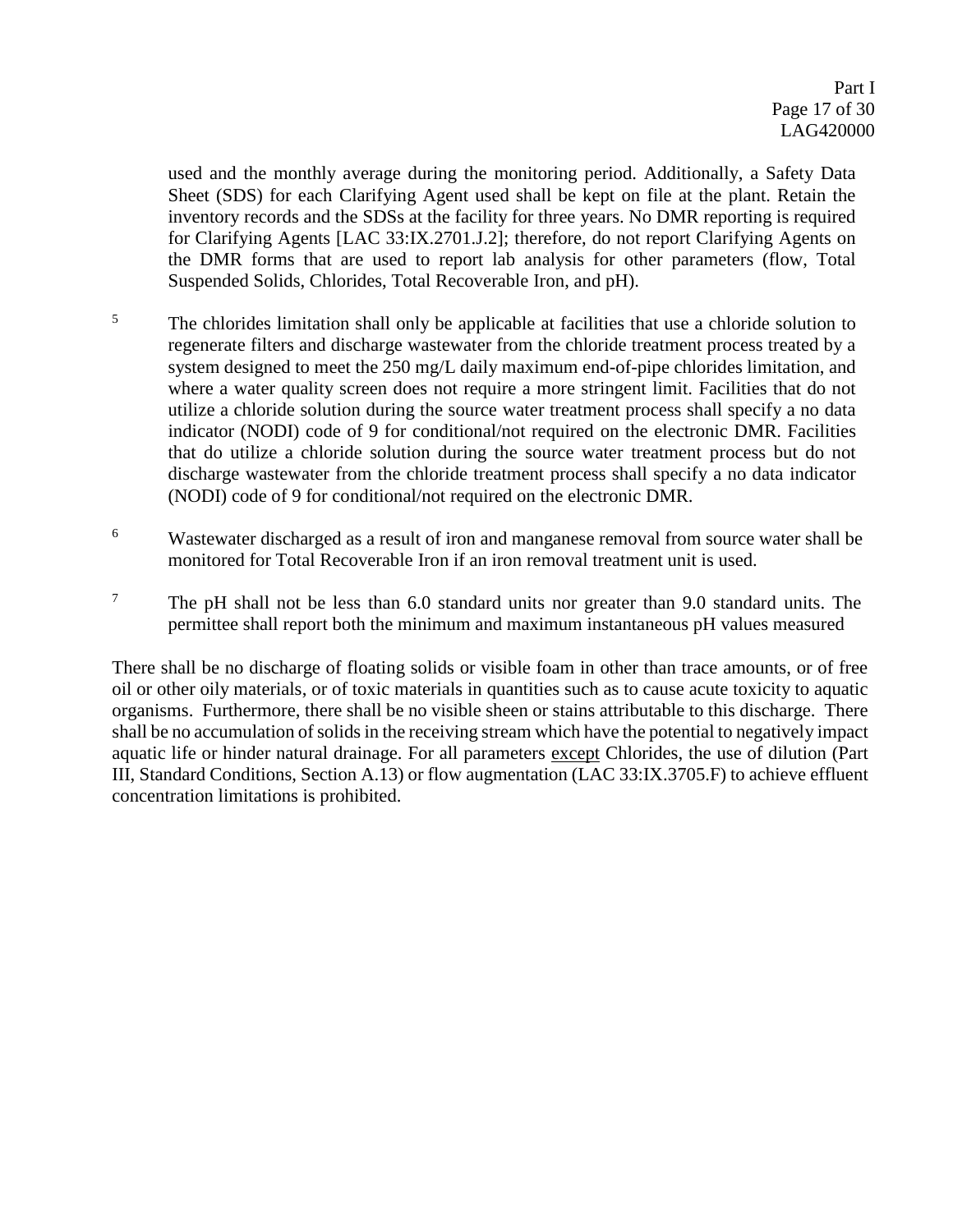# **Schedule F: Discharges of Landfill Wastewater<sup>1</sup> from a Construction/Demolition Debris and Woodwaste Landfill**

The permittee should refer to Appendix A (attached to the permit authorization letter) to determine the outfall number assigned to each discharge. Appendix A also indicates the effluent limitation page(s) that applies to each outfall. In accordance with the Monitoring and Reporting Requirements section of the permit, DMRs shall be submitted for each outfall location.

| <b>EFFLUENT</b>                                         |                                  | <b>DISCHARGE</b><br><b>LIMITATIONS</b> | <b>MONITORING</b><br><b>REQUIREMENTS</b>            |                              |
|---------------------------------------------------------|----------------------------------|----------------------------------------|-----------------------------------------------------|------------------------------|
| <b>CHARACTERISTICS</b>                                  | <b>MONTHLY</b><br><b>AVERAGE</b> | <b>DAILY</b><br><b>MAXIMUM</b>         | <b>MEASUREMENT</b><br><b>FREQUENCY</b> <sup>2</sup> | <b>SAMPLE</b><br><b>TYPE</b> |
| Flow (GPD)                                              | Report                           | Report                                 | 1/discharge or weekly                               | Estimate                     |
| TSS, mg/L                                               | 27                               | 88                                     | 1/discharge or weekly                               | Grab                         |
| BOD <sub>5</sub> , mg/L                                 | 37                               | 140                                    | 1/discharge or weekly                               | Grab                         |
| $BOD53$ , mg/L                                          | 10                               | 15                                     | 1/discharge or weekly                               | Grab                         |
| Ammonia, mg/L                                           | 4.9                              | 10                                     | 1/discharge or weekly                               | Grab                         |
| Alpha Terpineol, mg/L                                   | 0.016                            | 0.033                                  | 1/discharge or weekly                               | Grab                         |
| Benzoic Acid, mg/L                                      | 0.071                            | 0.12                                   | 1/discharge or weekly                               | Grab                         |
| p-Cresol, mg/L                                          | 0.014                            | 0.025                                  | 1/discharge or weekly                               | Grab                         |
| Phenol, mg/L                                            | 0.015                            | 0.026                                  | 1/discharge or weekly                               | Grab                         |
| Zinc (Total), $mg/L$                                    | 0.11                             | 0.20                                   | 1/discharge or weekly                               | Grab                         |
| $pH$ - Allowable Range <sup>4</sup><br>(Standard Units) | $6.0$ (min)                      | $9.0$ (max)                            | 1/discharge or weekly                               | Grab                         |

1 Including, but not limited to, cell dewatering wastewater, contaminated storm water and vehicle wash water, see Storm Water Provisions, Part II, Section W, and definition, Part II, Section A.33.

- <sup>2</sup> When feasible, the permittee shall sample the wastewater once prior to discharge in order to ensure permit compliance. If any discharge extends beyond one week in duration, then sampling of the above parameters shall continue on a weekly basis until the discharge ends.
- 3 If this discharge is into a stream that is impaired for dissolved oxygen, a 10 mg/L monthly average and 15 mg/L daily maximum may be required. Instructions will be given in the cover letter and/or Appendix A if this more stringent BOD<sub>5</sub> applies.
- <sup>4</sup> The pH shall not be less than 6.0 standard units nor greater than 9.0 standard units. The permittee shall report both the minimum and maximum instantaneous pH values measured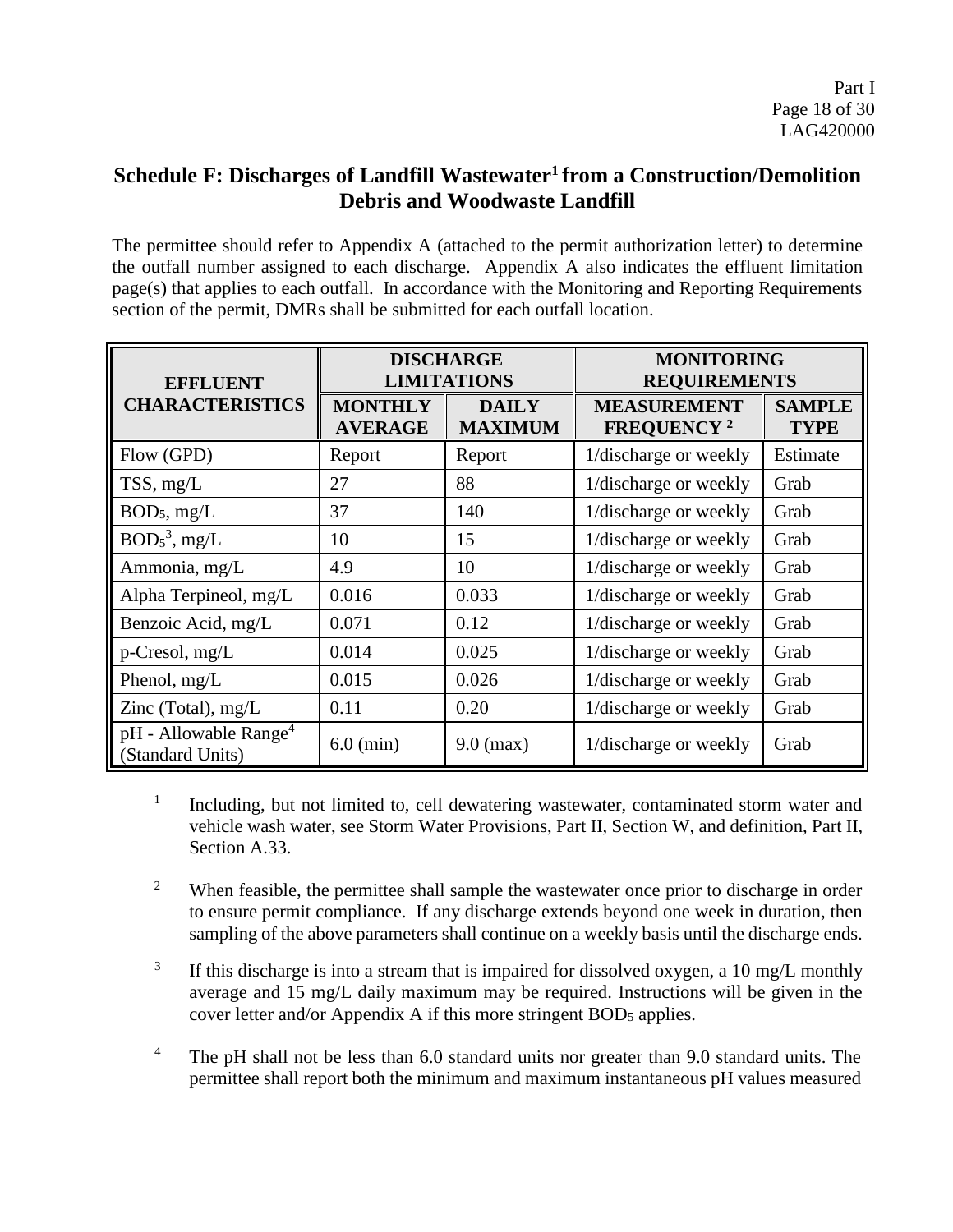There shall be no discharge of floating solids or visible foam in other than trace amounts, or of free oil or other oily materials, or of toxic materials in quantities such as to cause acute toxicity to aquatic organisms. Furthermore, there shall be no visible sheen or stains attributable to this discharge. There shall be no accumulation of solids in the receiving stream which has the potential to negatively impact aquatic life or hinder natural drainage. The use of dilution (Part III, Standard Conditions, Section A.13) or flow augmentation (LAC 33:IX.3705.F) to achieve effluent concentration limitations is prohibited.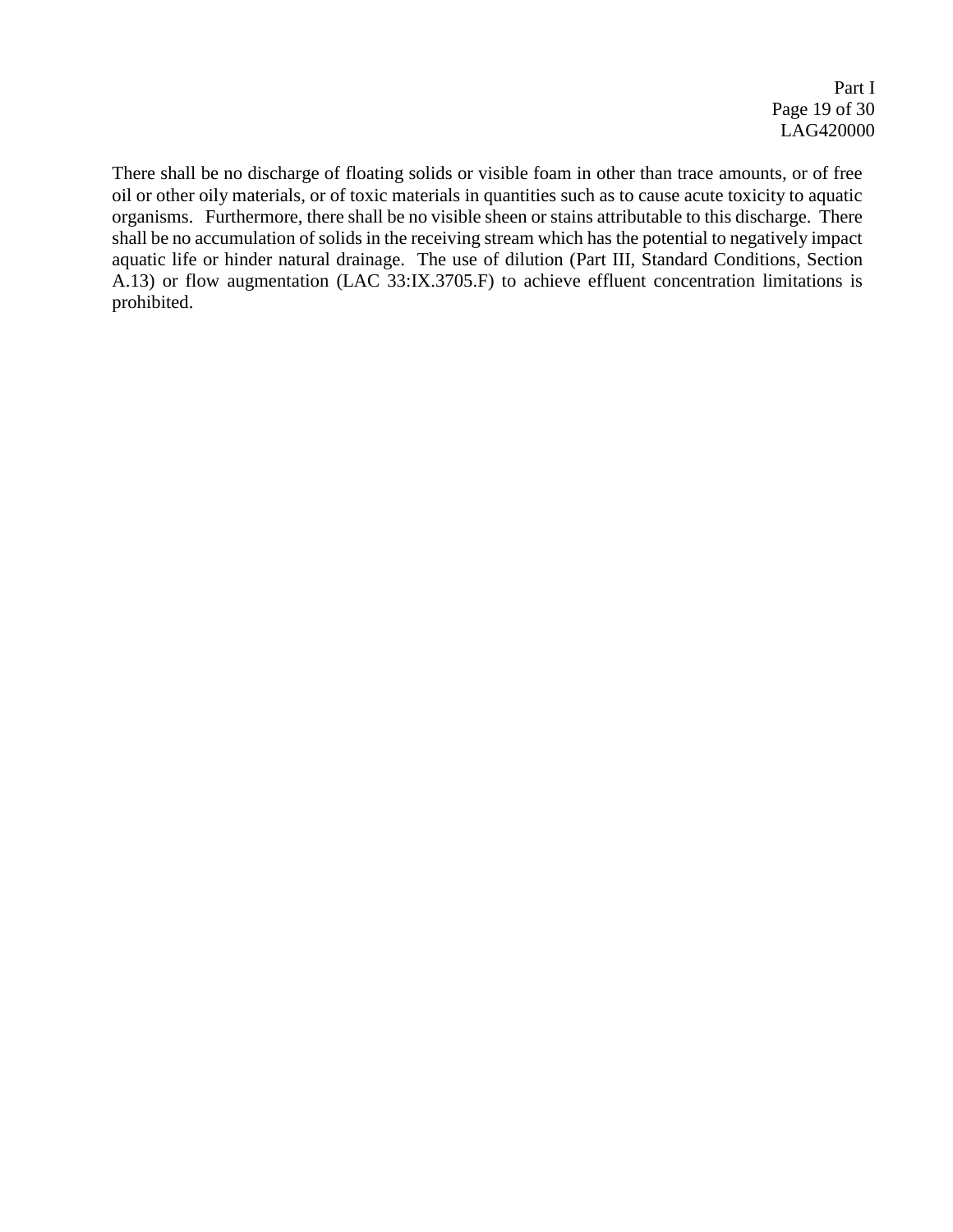## **Schedule G: Non-Contact Stormwater<sup>1</sup> Discharges from a Construction/Demolition Debris and Woodwaste Landfill**

The permittee should refer to Appendix A (attached to the permit authorization letter) to determine the outfall number assigned to each discharge. Appendix A also indicates the effluent limitation page(s) that applies to each outfall. In accordance with the Monitoring and Reporting Requirements section of the permit, DMRs shall be submitted for each outfall location.

| <b>EFFLUENT</b>                                            |                     | <b>DISCHARGE</b><br><b>LIMITATIONS</b> | <b>MONITORING</b><br><b>REQUIREMENTS</b>     |                              |
|------------------------------------------------------------|---------------------|----------------------------------------|----------------------------------------------|------------------------------|
| <b>CHARACTERISTICS</b><br><b>MONTHLY</b><br><b>AVERAGE</b> |                     | <b>DAILY</b><br><b>MAXIMUM</b>         | <b>MEASUREMENT</b><br>FREQUENCY <sup>2</sup> | <b>SAMPLE</b><br><b>TYPE</b> |
| Flow (GPD)                                                 | Report              | Report                                 | 1/discharge or weekly                        | Estimate                     |
| TOC, mg/L                                                  |                     | 50                                     | 1/discharge or weekly                        | Grab                         |
| Oil & Grease <sup>3</sup> , mg/L                           |                     | 15                                     | 1/discharge or weekly                        | Grab                         |
| $TSS$ , mg/L                                               |                     | 100                                    | 1/discharge or weekly                        | Grab                         |
| Iron, Total Recoverable,<br>mg/L                           |                     | 1.0                                    | 1/discharge or weekly                        | Grab                         |
| $pH$ - Allowable Range <sup>3</sup><br>(Standard Units)    | $6.0 \text{ (min)}$ | $9.0$ (max)                            | 1/discharge or weekly                        | Grab                         |

- <sup>1</sup> See Storm Water Provisions, Part II, Section W, and definition, Part II, Section A.33.
- <sup>2</sup> When feasible, the permittee shall sample the wastewater once prior to discharge in order to ensure permit compliance. If any discharge extends beyond one week in duration, then sampling of the above parameters shall continue on a weekly basis until the discharge ends.
- <sup>3</sup> The pH shall not be less than 6.0 standard units nor greater than 9.0 standard units. The permittee shall report both the minimum and maximum instantaneous pH values measured

There shall be no discharge of floating solids or visible foam in other than trace amounts, or of free oil or other oily materials, or of toxic materials in quantities such as to cause acute toxicity to aquatic organisms. Furthermore, there shall be no visible sheen or stains attributable to this discharge. There shall be no accumulation of solids in the receiving stream which has the potential to negatively impact aquatic life or hinder natural drainage. The use of dilution (Part III, Standard Conditions, Section A.13) or flow augmentation (LAC 33:IX.2469.F) to achieve effluent concentration limitations is prohibited.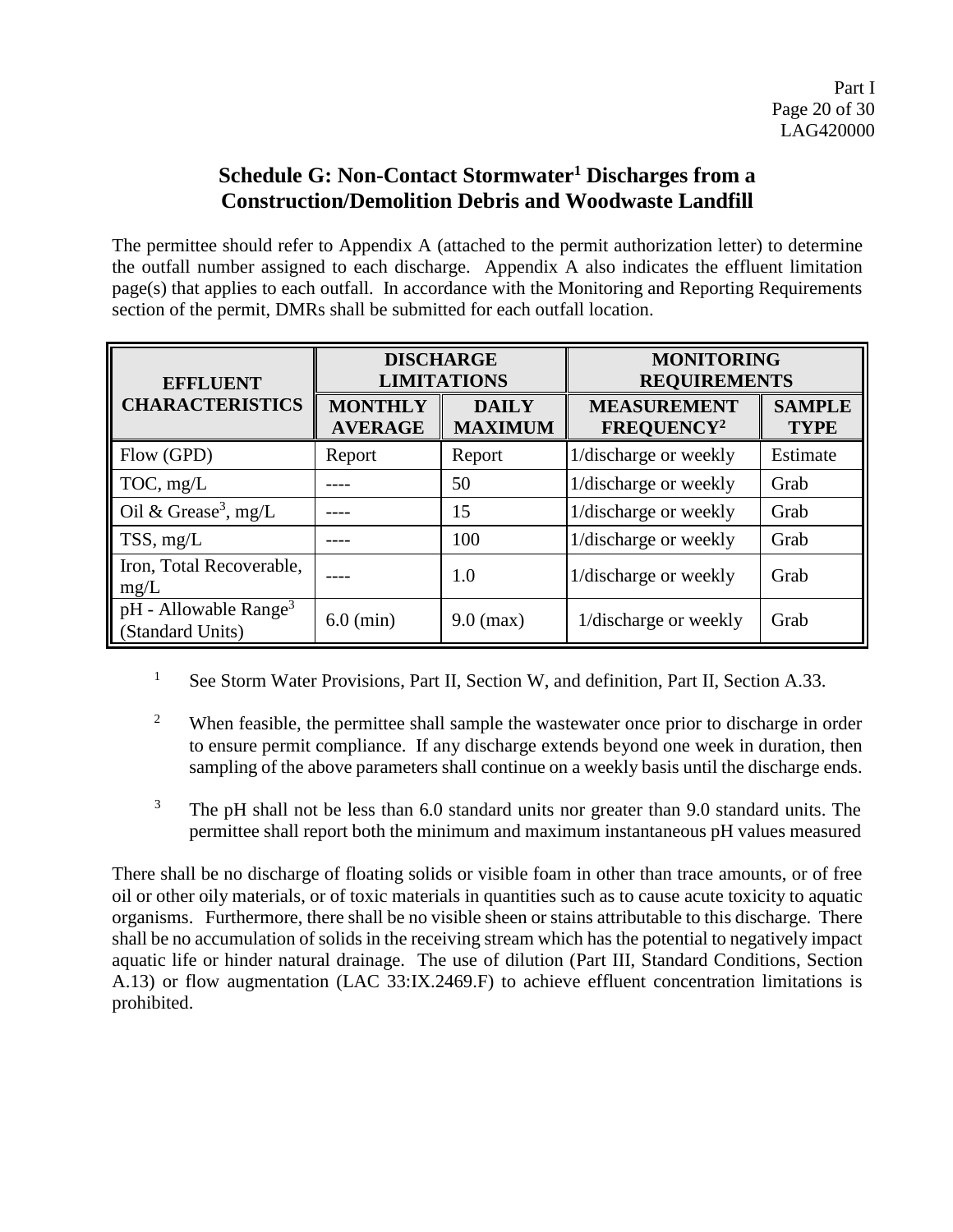### **Schedule H: Other Wastewater Discharges**

**The permittee shall notify the appropriate Regional Office 24 hours prior to the commencement of discharge for wastewater covered by Schedule H.** Current regional office address and telephone numbers are available on the LDEQ website at: [http://deq.louisiana.gov/directory/office/regional](http://deq.louisiana.gov/directory/office/regional-offices)[offices.](http://deq.louisiana.gov/directory/office/regional-offices) **The permittee that will discharge into sensitive hydrological subsegments shall notify the USFWS and NMFS (if applicable) 24 hours prior to the commencement of discharge for wastewater covered by Schedule H.** The current Memorandum between LDEQ and USFWS are available on the LDEQ website at: <https://www.deq.louisiana.gov/page/lpdes>

The permittee should refer to Appendix A (attached to the permit authorization letter) to determine the outfall number assigned to each discharge. Appendix A also indicates the effluent limitation pages and effluent limitation parameters ID numbers that apply to each outfall. In accordance with the Monitoring and Reporting Requirements section of the permit, DMRs shall be submitted for each outfall location. In cases where there are multiple limitations listed for the same parameter in the table below, instructions will be given in Appendix A of the cover letter indicating the appropriate limitation to be used.

The LDEQ may provide written notice to any facility requiring sampling of the proposed discharge for specific parameter(s), including but not limited to Whole Effluent Toxicity (WET) testing. This may be required in situations where the permittee is unable to specify potential contaminants in the wastewater, which typically fall under Schedule H, Other Wastewater Discharges. Any such notice will specify that automatic coverage (i.e. 72 hours after the post mark date or upon hand-delivery) has not been granted and will briefly state the reasons for the monitoring, parameter(s) to be monitored, frequency and period of monitoring, sample types, and reporting requirements.

| ID             | <b>EFFLUENT</b>                           | <b>DISCHARGE</b><br><b>LIMITATIONS</b> |                                | <b>MONITORING</b><br><b>REQUIREMENTS</b>     |                              |
|----------------|-------------------------------------------|----------------------------------------|--------------------------------|----------------------------------------------|------------------------------|
|                | <b>CHARACTERISTICS</b>                    | <b>MONTHLY</b><br><b>AVERAGE</b>       | <b>DAILY</b><br><b>MAXIMUM</b> | MEASUREMENT <sup>1</sup><br><b>FREQUENCY</b> | <b>SAMPLE</b><br><b>TYPE</b> |
| 1              | Flow (GPD)                                | Report                                 | Report                         | 1/discharge or weekly                        | Estimate                     |
| $\overline{2}$ | $BOD5/$ CBOD <sub>5</sub> <sup>2</sup>    | $30 \text{ mg/L}$                      | $45 \text{ mg/L}$              | 1/discharge or weekly                        | Grab                         |
| 3              | $BOD5/CBOD52$                             | $10 \text{ mg/L}$                      | $15 \text{ mg/L}$              | 1/discharge or weekly                        | Grab                         |
| $\overline{4}$ | $BOD5/$ CBOD <sub>5</sub> <sup>2</sup>    | $5 \text{ mg/L}$                       | $7.5 \text{ mg/L}$             | 1/discharge or weekly                        | Grab                         |
| 5              | Enterococci <sup>3</sup><br>number/100 mL | $35 \text{ mg/L}$                      | $135 \text{ mg/L}$             | 1/discharge or weekly                        | Grab                         |
| 6              | Ammonia-Nitrogen<br>$(NH_3-N)$            | $4 \text{ mg/L}$                       | $8 \text{ mg/L}$               | 1/discharge or weekly                        | Grab                         |
| 7              | Ammonia-Nitrogen<br>$(NH_3-N)$            | $2 \text{ mg/L}$                       | $4 \text{ mg/L}$               | 1/discharge or weekly                        | Grab                         |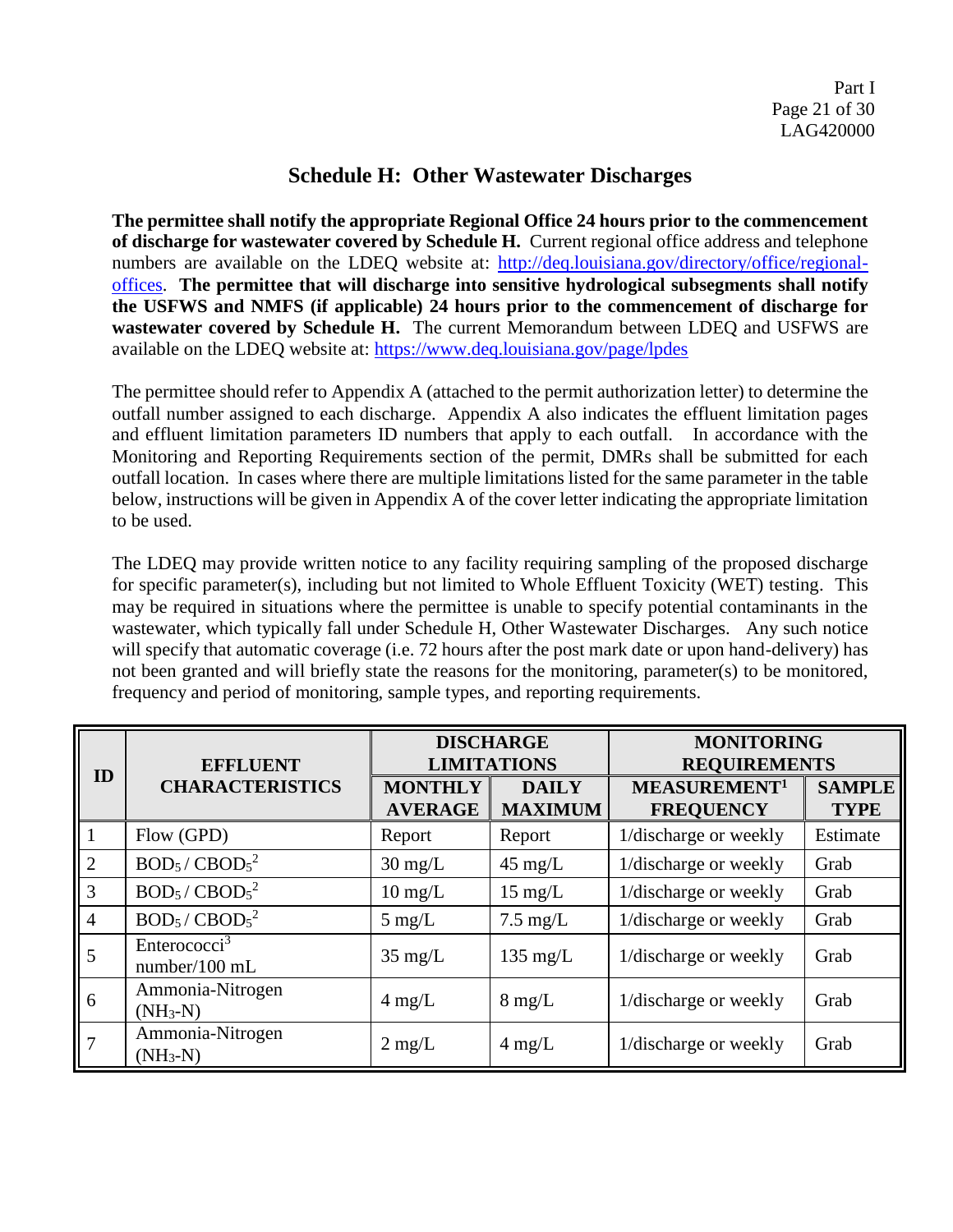Part I Page 22 of 30 LAG420000

|    | <b>EFFLUENT</b>                                        |                                  | <b>DISCHARGE</b><br><b>LIMITATIONS</b> | <b>MONITORING</b><br><b>REQUIREMENTS</b>     |                              |
|----|--------------------------------------------------------|----------------------------------|----------------------------------------|----------------------------------------------|------------------------------|
| ID | <b>CHARACTERISTICS</b>                                 | <b>MONTHLY</b><br><b>AVERAGE</b> | <b>DAILY</b><br><b>MAXIMUM</b>         | MEASUREMENT <sup>1</sup><br><b>FREQUENCY</b> | <b>SAMPLE</b><br><b>TYPE</b> |
| 8  | Dissolved Oxygen                                       | $5$ mg/L<br>(min)                |                                        | 1/discharge or weekly                        | Grab                         |
| 9  | <b>COD</b>                                             |                                  | $100$ mg/L                             | 1/discharge or weekly                        | Grab                         |
| 10 | COD <sup>4</sup>                                       | $---$                            | 300 mg/L                               | 1/discharge or weekly                        | Grab                         |
| 11 | <b>TSS</b>                                             | $30 \text{ mg/L}$                | $45 \text{ mg/L}$                      | 1/discharge or weekly                        | Grab                         |
| 12 | <b>TSS</b>                                             | $25 \text{ mg/L}$                | $45 \text{ mg/L}$                      | 1/discharge or weekly                        | Grab                         |
| 13 | $TSS^5$                                                | $90$ mg/L                        | $135$ mg/L                             | 1/discharge or weekly                        | Grab                         |
| 14 | $TSS^6$                                                | ---                              | $90$ mg/L                              | 1/discharge or weekly                        | Grab                         |
| 15 | $TSS-NET^{6,7}$                                        | ---                              | $90$ mg/L                              | 1/discharge or weekly                        | Grab                         |
| 16 | TSS (intake) $6, 8$                                    | ---                              | Report                                 | 1/discharge or weekly                        | Grab                         |
| 17 | TSS (effluent) <sup>6, 8</sup>                         | ---                              | Report                                 | 1/discharge or weekly                        | Grab                         |
| 18 | <b>TSS</b>                                             | $15 \text{ mg/L}$                | $23 \text{ mg/L}$                      | 1/discharge or weekly                        | Grab                         |
| 19 | <b>TSS</b>                                             | $5$ mg/L                         | $10 \text{ mg/L}$                      | 1/discharge or weekly                        | Grab                         |
| 20 | Oil & Grease                                           | ---                              | $15 \text{ mg/L}$                      | 1/discharge or weekly                        | Grab                         |
| 21 | Fecal Coliform number/100<br>mL                        | 200                              | 400                                    | 1/discharge or weekly                        | Grab                         |
| 22 | Fecal Coliform <sup>9</sup> number/100<br>mL           | 14                               | 43                                     | 1/discharge or weekly                        | Grab                         |
| 23 | <b>TOC</b>                                             | ---                              | $50 \text{ mg/L}$                      | 1/discharge or weekly                        | Grab                         |
| 24 | Total BTEX <sup>10</sup>                               | ---                              | $250 \mu g/L$                          | 1/discharge or weekly                        | Grab                         |
| 25 | <b>Total Dissolved Solids</b>                          | ---                              | $500$ mg/L                             | 1/discharge or weekly                        | Grab                         |
| 26 | Chlorides                                              | ---                              | $250 \; \mathrm{mg/L}$                 | 1/discharge or weekly                        | Grab                         |
| 27 | <b>Sulfates</b>                                        | ---                              | 250 mg/L                               | 1/discharge or weekly                        | Grab                         |
| 28 | <b>Total Nitrogen</b>                                  | $ -$                             | Report                                 | 1/discharge or weekly                        | Grab                         |
| 29 | <b>Total Phosphorous</b>                               | ---                              | Report                                 | 1/discharge or weekly                        | Grab                         |
| 30 | <b>Total Residual Chlorine</b>                         | ---                              | $0.2 \text{ mg/L}$                     | 1/discharge or weekly                        | Grab                         |
| 31 | Temperature (Freshwater)                               | $---$                            | Report                                 | 1/discharge or weekly                        | Grab                         |
| 32 | Temperature (Estuarine &<br><b>Coastal Waters</b> )    | ---                              | Report                                 | 1/discharge or weekly                        | Grab                         |
| 33 | pH - Allowable Range <sup>11</sup><br>(Standard Units) | $6.0$ (min)                      | $9.0$ (max)                            | 1/discharge or weekly                        | Grab                         |
| 34 | Turbidity                                              | <b>15 NTU</b>                    | <b>25 NTU</b>                          | 1/discharge or weekly                        | Grab                         |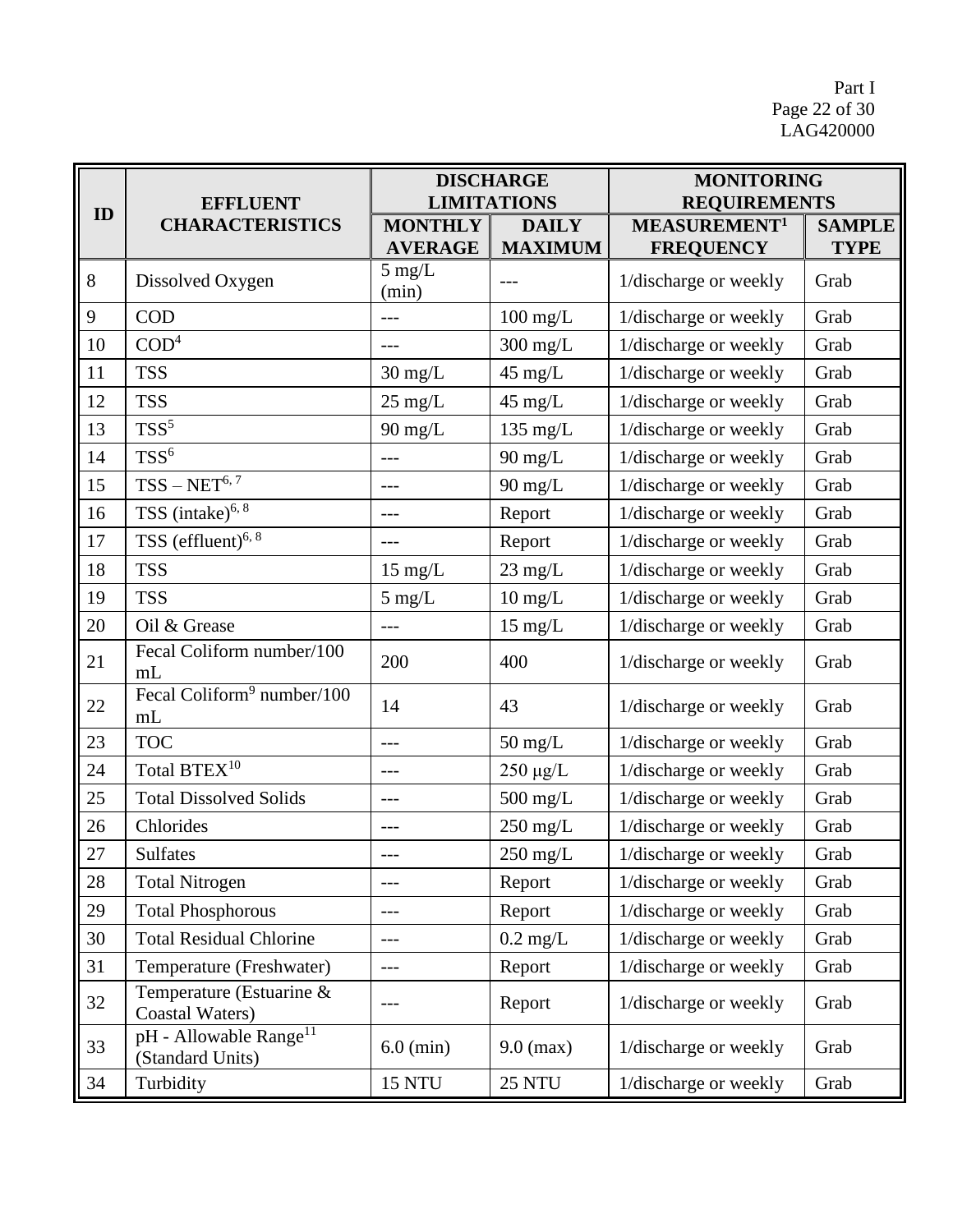Part I Page 23 of 30 LAG420000

|    | <b>EFFLUENT</b>                                     | <b>DISCHARGE</b><br><b>LIMITATIONS</b> |                                | <b>MONITORING</b><br><b>REQUIREMENTS</b>     |                              |
|----|-----------------------------------------------------|----------------------------------------|--------------------------------|----------------------------------------------|------------------------------|
| ID | <b>CHARACTERISTICS</b>                              | <b>MONTHLY</b><br><b>AVERAGE</b>       | <b>DAILY</b><br><b>MAXIMUM</b> | MEASUREMENT <sup>1</sup><br><b>FREQUENCY</b> | <b>SAMPLE</b><br><b>TYPE</b> |
| 35 | Turbidity <sup>12</sup>                             | ---                                    | 25 NTU                         | 1/discharge or weekly                        | Grab                         |
| 36 | <b>Total Antimony</b>                               | ---                                    | $549 \mu g/L$                  | 1/discharge or weekly                        | Grab                         |
| 37 | <b>Total Arsenic</b>                                | ---                                    | $137 \mu g/L$                  | 1/discharge or weekly                        | Grab                         |
| 38 | <b>Total Beryllium</b>                              | ---                                    | $275 \mu g/L$                  | 1/discharge or weekly                        | Grab                         |
| 39 | <b>Total Cadmium</b>                                | ---                                    | $275 \mu g/L$                  | 1/discharge or weekly                        | Grab                         |
| 40 | <b>Total Chromium</b>                               | ---                                    | $343 \mu g/L$                  | 1/discharge or weekly                        | Grab                         |
| 41 | <b>Total Copper</b>                                 | ---                                    | $824 \mu g/L$                  | 1/discharge or weekly                        | Grab                         |
| 42 | <b>Total Lead</b>                                   | ---                                    | $275 \mu g/L$                  | 1/discharge or weekly                        | Grab                         |
| 43 | <b>Total Mercury</b>                                | ---                                    | 93 $\mu$ g/L                   | 1/discharge or weekly                        | Grab                         |
| 44 | Total Nickel (Fresh water)                          | ---                                    | 549 μg/L                       | 1/discharge or weekly                        | Grab                         |
| 45 | <b>Total Selenium</b>                               | ---                                    | $110 \mu g/L$                  | 1/discharge or weekly                        | Grab                         |
| 46 | <b>Total Silver</b>                                 | ---                                    | $110 \mu g/L$                  | 1/discharge or weekly                        | Grab                         |
| 47 | <b>Total Thallium</b>                               | ---                                    | 549 μg/L                       | 1/discharge or weekly                        | Grab                         |
| 48 | <b>Total Zinc</b>                                   | ---                                    | $686 \mu g/L$                  | 1/discharge or weekly                        | Grab                         |
| 49 | <b>Total Cyanide</b>                                | ---                                    | $1,200 \mu g/L$                | 1/discharge or weekly                        | Grab                         |
| 50 | Acrolein                                            | ---                                    | $100 \mu g/L$                  | 1/discharge or weekly                        | Grab                         |
| 51 | Acrylonitrile                                       | ---                                    | $232 \mu g/L$                  | 1/discharge or weekly                        | Grab                         |
| 52 | Benzene                                             | ---                                    | $134 \mu g/L$                  | 1/discharge or weekly                        | Grab                         |
| 53 | <b>Bromoform</b>                                    | ---                                    | $100 \mu g/L$                  | 1/discharge or weekly                        | Grab                         |
| 54 | Carbon Tetrachloride                                | ---                                    | $38 \ \mu g/L$                 | 1/discharge or weekly                        | Grab                         |
| 55 | Chlorobenzene                                       | ---                                    | $28~\mu g/L$                   | 1/discharge or weekly                        | Grab                         |
| 56 | Chlorodibromomethane                                |                                        | $100 \mu g/L$                  | 1/discharge or weekly                        | Grab                         |
| 57 | Chloroethane                                        | ---                                    | $268 \mu g/L$                  | 1/discharge or weekly                        | Grab                         |
| 58 | 2-Chloroethyl vinyl ether                           | ---                                    | $100 \mu g/L$                  | 1/discharge or weekly                        | Grab                         |
| 59 | Chloroform                                          | ---                                    | $46 \mu g/L$                   | 1/discharge or weekly                        | Grab                         |
| 60 | Dibromochloromethane                                | ---                                    | $100 \mu g/L$                  | 1/discharge or weekly                        | Grab                         |
| 61 | 1,2-Dichlorobenzene                                 | ---                                    | $163 \mu g/L$                  | 1/discharge or weekly                        | Grab                         |
| 62 | 1,3-Dichlorobenzene                                 | ---                                    | $44 \mu g/L$                   | 1/discharge or weekly                        | Grab                         |
| 63 | 1,4-Dichlorobenzene<br>${p\text{-}Dichlorobenzene}$ | ---                                    | $28 \mu g/L$                   | 1/discharge or weekly                        | Grab                         |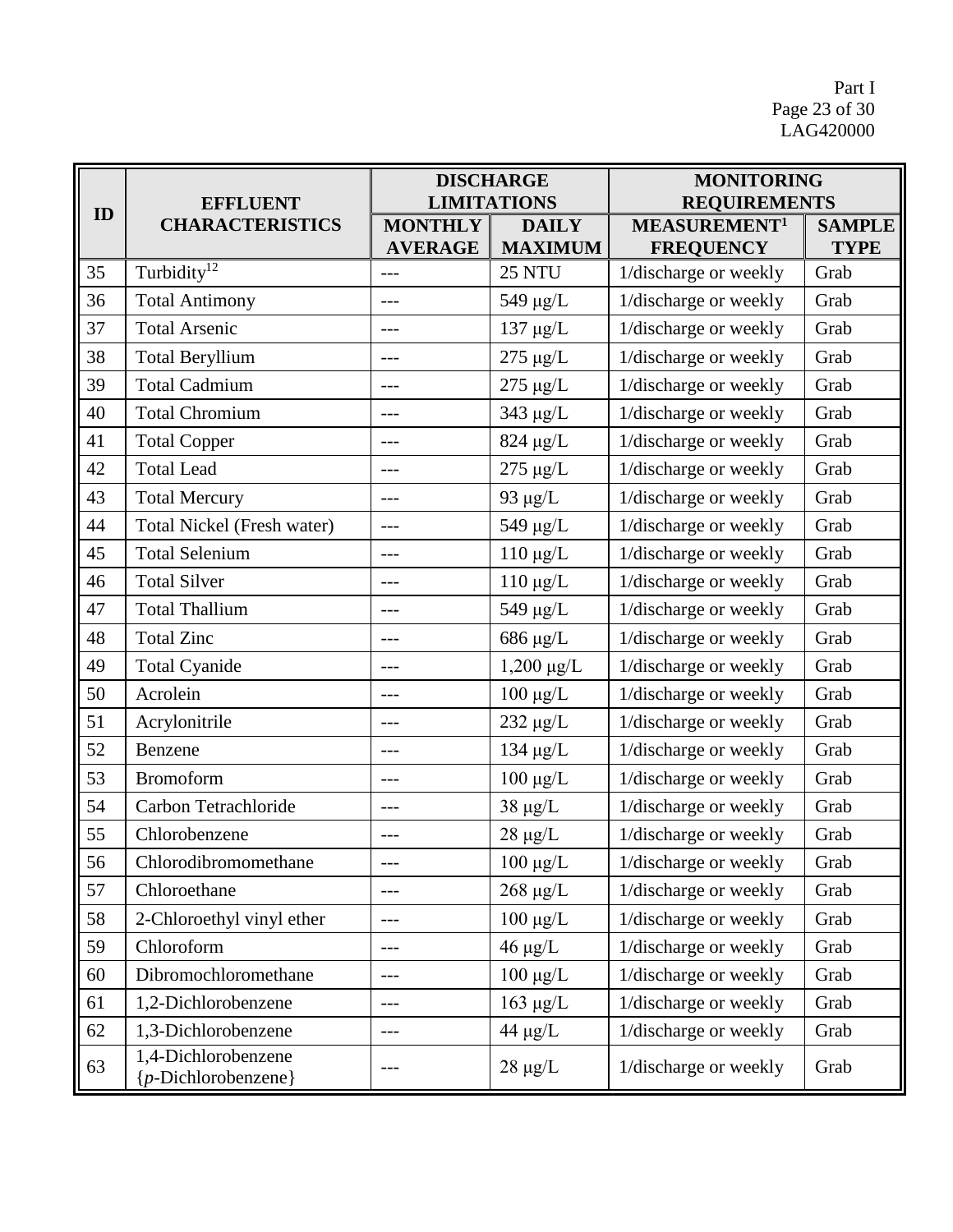Part I Page 24 of 30 LAG420000

|    | <b>EFFLUENT</b>                                                                 |                                  | <b>DISCHARGE</b><br><b>LIMITATIONS</b> | <b>MONITORING</b><br><b>REQUIREMENTS</b>     |                              |
|----|---------------------------------------------------------------------------------|----------------------------------|----------------------------------------|----------------------------------------------|------------------------------|
| ID | <b>CHARACTERISTICS</b>                                                          | <b>MONTHLY</b><br><b>AVERAGE</b> | <b>DAILY</b><br><b>MAXIMUM</b>         | MEASUREMENT <sup>1</sup><br><b>FREQUENCY</b> | <b>SAMPLE</b><br><b>TYPE</b> |
| 64 | 1,1-Dichloroethane                                                              | ---                              | $59 \mu g/L$                           | 1/discharge or weekly                        | Grab                         |
| 65 | 1,2-Dichloroethane (EDC)                                                        | $ -$                             | $211 \mu g/L$                          | 1/discharge or weekly                        | Grab                         |
| 66 | 1,1-Dichloroethylene<br>{1,1-dichloroethene}                                    | ---                              | $25 \mu g/L$                           | 1/discharge or weekly                        | Grab                         |
| 67 | 1,2-trans-Dichloroethylene<br>{1,2-dichloroethene}                              | ---                              | 54 $\mu$ g/L                           | 1/discharge or weekly                        | Grab                         |
| 68 | 1,2-Dichloropropane                                                             | ---                              | $230 \mu g/L$                          | 1/discharge or weekly                        | Grab                         |
| 69 | 1,3-Dichloropropene<br>{1,3-Dichloropropylene}                                  | ---                              | $44 \mu g/L$                           | 1/discharge or weekly                        | Grab                         |
| 70 | Ethylbenzene                                                                    | ---                              | $108 \mu g/L$                          | 1/discharge or weekly                        | Grab                         |
| 71 | Methyl Bromide<br>{Bromomethane}                                                | ---                              | $100 \mu g/L$                          | 1/discharge or weekly                        | Grab                         |
| 72 | Methyl Chloride<br>{Chloromethane}                                              | ---                              | $190 \mu g/L$                          | 1/discharge or weekly                        | Grab                         |
| 73 | Methylene Chloride                                                              | $ -$                             | $89 \mu g/L$                           | 1/discharge or weekly                        | Grab                         |
| 74 | 1,1,2,2-Tetrachloroethane                                                       | $---$                            | $100 \mu g/L$                          | 1/discharge or weekly                        | Grab                         |
| 75 | Tetrachloroethylene                                                             | ---                              | $56 \mu g/L$                           | 1/discharge or weekly                        | Grab                         |
| 76 | Toluene                                                                         | $---$                            | 74 μg/L                                | 1/discharge or weekly                        | Grab                         |
| 77 | 1,1,1-Trichloroethane                                                           | ---                              | $54 \mu g/L$                           | 1/discharge or weekly                        | Grab                         |
| 78 | 1,1,2-Trichloroethane                                                           | $---$                            | $54 \mu g/L$                           | 1/discharge or weekly                        | Grab                         |
| 79 | Trichloroethylene<br>{Trichloroethene}                                          | $---$                            | $54 \mu g/L$                           | 1/discharge or weekly                        | Grab                         |
| 80 | Vinyl Chloride                                                                  | ---                              | $172 \mu g/L$                          | 1/discharge or weekly                        | Grab                         |
| 81 | 2-Chlorophenol<br>{o-Chlorophenol}                                              | ---                              | 98 $\mu$ g/L                           | 1/discharge or weekly                        | Grab                         |
| 82 | 2,4-Dichlorophenol                                                              | ---                              | $112 \mu g/L$                          | 1/discharge or weekly                        | Grab                         |
| 83 | 2,4-Dimethylphenol                                                              | ---                              | $36 \mu g/L$                           | 1/discharge or weekly                        | Grab                         |
| 84 | 4,6-Dinitro-o-cresol<br>{4,6-Dinitro-o-phenol}<br>[4,6-Dinitro-2-methyl phenol] | ---                              | $277 \mu g/L$                          | 1/discharge or weekly                        | Grab                         |
| 85 | 2,4-Dinitrophenol                                                               | ---                              | $123 \mu g/L$                          | 1/discharge or weekly                        | Grab                         |
| 86 | 2-Nitrophenol                                                                   | ---                              | $69 \mu g/L$                           | 1/discharge or weekly                        | Grab                         |
| 87 | 4-Nitrophenol                                                                   | ---                              | $124 \mu g/L$                          | 1/discharge or weekly                        | Grab                         |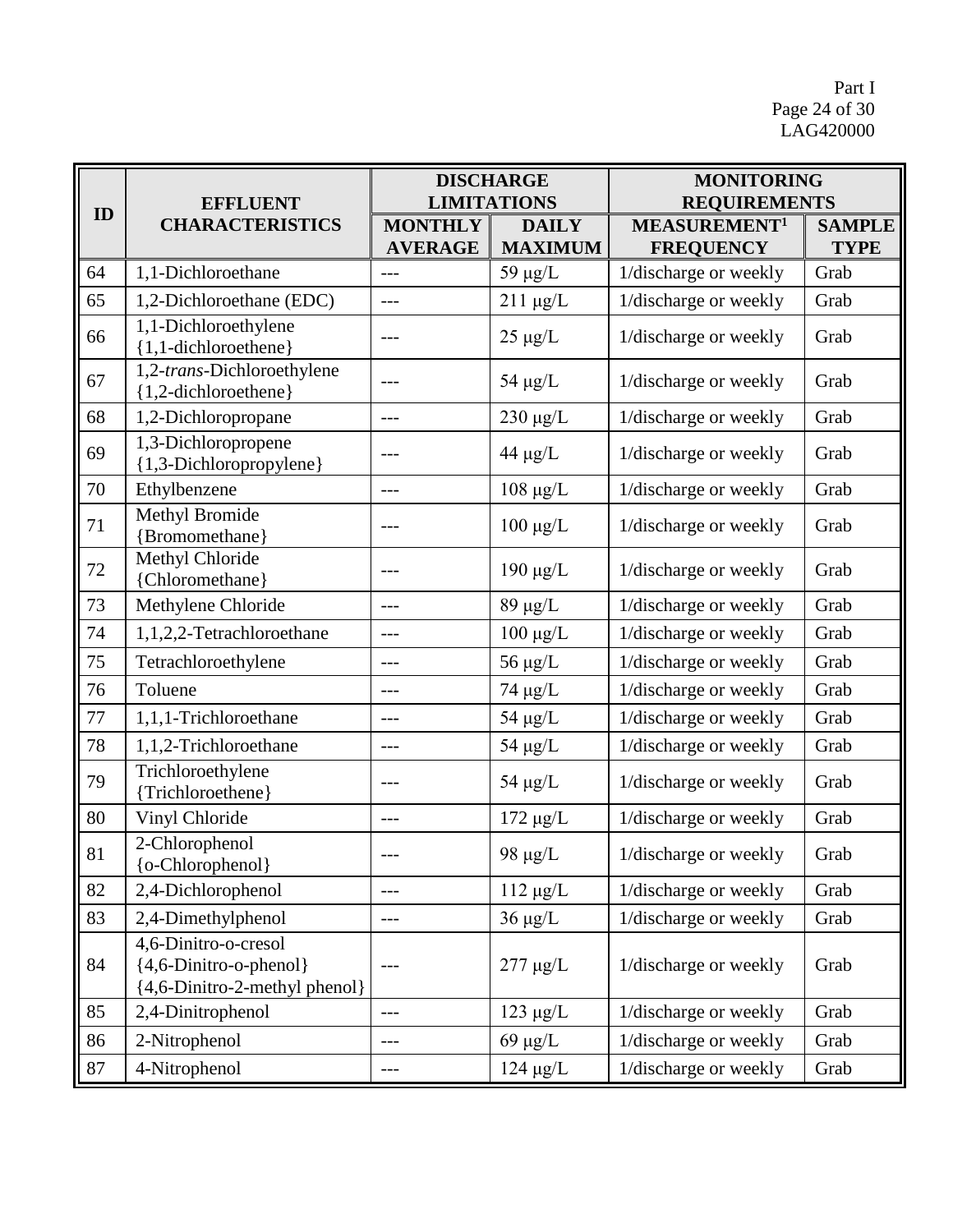Part I Page 25 of 30 LAG420000

|     | <b>EFFLUENT</b><br><b>CHARACTERISTICS</b>          | <b>DISCHARGE</b><br><b>LIMITATIONS</b> |                                | <b>MONITORING</b><br><b>REQUIREMENTS</b>     |                              |
|-----|----------------------------------------------------|----------------------------------------|--------------------------------|----------------------------------------------|------------------------------|
| ID  |                                                    | <b>MONTHLY</b><br><b>AVERAGE</b>       | <b>DAILY</b><br><b>MAXIMUM</b> | MEASUREMENT <sup>1</sup><br><b>FREQUENCY</b> | <b>SAMPLE</b><br><b>TYPE</b> |
| 88  | p-Chloro-m-cresol<br>{Parachlorometacresol}        | ---                                    | $100 \mu g/L$                  | 1/discharge or weekly                        | Grab                         |
| 89  | Pentachlorophenol                                  | $---$                                  | $100 \ \mu g/L$                | 1/discharge or weekly                        | Grab                         |
| 90  | Phenol                                             | ---                                    | $26 \mu g/L$                   | 1/discharge or weekly                        | Grab                         |
| 91  | 2,4,6-Trichlorophenol                              | $---$                                  | $100 \mu g/L$                  | 1/discharge or weekly                        | Grab                         |
| 92  | Acenaphthene                                       | ---                                    | $47 \mu g/L$                   | 1/discharge or weekly                        | Grab                         |
| 93  | Acenapthylene                                      | $---$                                  | $47 \mu g/L$                   | 1/discharge or weekly                        | Grab                         |
| 94  | Anthracene                                         | $---$                                  | $47 \mu g/L$                   | 1/discharge or weekly                        | Grab                         |
| 95  | Benzidine                                          | ---                                    | $100 \mu g/L$                  | 1/discharge or weekly                        | Grab                         |
| 96  | Benzo(a)anthracene                                 | ---                                    | $47 \mu g/L$                   | 1/discharge or weekly                        | Grab                         |
| 97  | Benzo(a)pyrene                                     | ---                                    | $48 \mu g/L$                   | 1/discharge or weekly                        | Grab                         |
| 98  | 3,4-Benzofluoranthene<br>{Benzo(b)fluoranthene}    | $---$                                  | $48 \mu g/L$                   | 1/discharge or weekly                        | Grab                         |
| 99  | Benzo(ghi)perylene                                 | $---$                                  | $100 \mu g/L$                  | 1/discharge or weekly                        | Grab                         |
| 100 | Benzo(k)fluoranthene                               | ---                                    | $47 \mu g/L$                   | 1/discharge or weekly                        | Grab                         |
| 101 | Bis(2-chloroethyl)ether                            | $---$                                  | $100 \mu g/L$                  | 1/discharge or weekly                        | Grab                         |
| 102 | Bis(2-chloroethoxy)methane                         | ---                                    | $100 \mu g/L$                  | 1/discharge or weekly                        | Grab                         |
| 103 | Bis(2-chloroisopropyl)ether                        | $ -$                                   | $100 \mu g/L$                  | 1/discharge or weekly                        | Grab                         |
| 104 | Bis(2-ethylhexyl)phthalate                         | $---$                                  | $258 \mu g/L$                  | 1/discharge or weekly                        | Grab                         |
| 105 | 4-Bromophenyl phenyl ether                         | $---$                                  | $100 \ \mu g/L$                | 1/discharge or weekly                        | Grab                         |
| 106 | Benzyl butyl phthalate<br>{Butyl benzyl phthalate} | ---                                    | $100 \mu g/L$                  | 1/discharge or weekly                        | Grab                         |
| 107 | 2-Chloronaphthalene                                | ---                                    | $100 \mu g/L$                  | 1/discharge or weekly                        | Grab                         |
| 108 | 4-Chlorophenyl phenyl ether                        | $---$                                  | $100 \mu g/L$                  | 1/discharge or weekly                        | Grab                         |
| 109 | Chrysene                                           | ---                                    | $47 \mu g/L$                   | 1/discharge or weekly                        | Grab                         |
| 110 | Dibenzo(a,h)anthracene                             | ---                                    | $100 \mu g/L$                  | 1/discharge or weekly                        | Grab                         |
| 111 | 3,3-Dichlorobenzidine                              | ---                                    | $100 \mu g/L$                  | 1/discharge or weekly                        | Grab                         |
| 112 | Diethyl phthalate                                  | ---                                    | $113 \mu g/L$                  | 1/discharge or weekly                        | Grab                         |
| 113 | Dimethyl phthalate                                 | ---                                    | $47 \mu g/L$                   | 1/discharge or weekly                        | Grab                         |
| 114 | Di-n-butyl phthalate                               | ---                                    | $43 \mu g/L$                   | 1/discharge or weekly                        | Grab                         |
| 115 | 2,4-Dinitrotoluene                                 | ---                                    | $285 \mu g/L$                  | 1/discharge or weekly                        | Grab                         |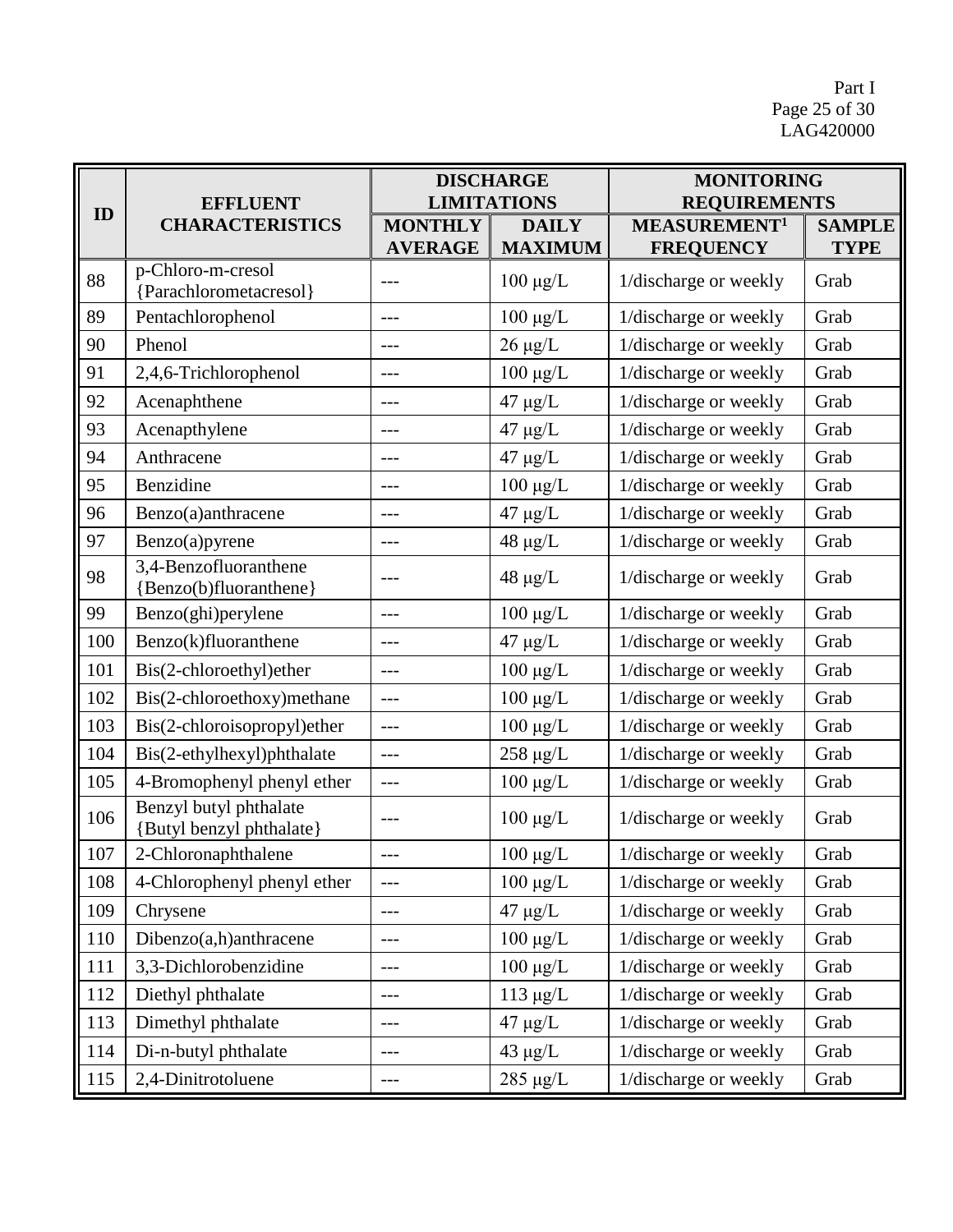Part I Page 26 of 30 LAG420000

| ID  | <b>EFFLUENT</b><br><b>CHARACTERISTICS</b> | <b>DISCHARGE</b><br><b>LIMITATIONS</b> |                                | <b>MONITORING</b><br><b>REQUIREMENTS</b>     |                              |
|-----|-------------------------------------------|----------------------------------------|--------------------------------|----------------------------------------------|------------------------------|
|     |                                           | <b>MONTHLY</b><br><b>AVERAGE</b>       | <b>DAILY</b><br><b>MAXIMUM</b> | MEASUREMENT <sup>1</sup><br><b>FREQUENCY</b> | <b>SAMPLE</b><br><b>TYPE</b> |
| 116 | 2,6-Dinitrotoluene                        | ---                                    | $641 \mu g/L$                  | 1/discharge or weekly                        | Grab                         |
| 117 | Di-n-octyl phthalate                      | ---                                    | $100 \mu g/L$                  | 1/discharge or weekly                        | Grab                         |
| 118 | 1,2-Diphenylhydrazine                     | ---                                    | $100 \mu g/L$                  | 1/discharge or weekly                        | Grab                         |
| 119 | Fluoranthene                              | ---                                    | $54 \mu g/L$                   | 1/discharge or weekly                        | Grab                         |
| 120 | Fluorene                                  | ---                                    | $47 \mu g/L$                   | 1/discharge or weekly                        | Grab                         |
| 121 | Hexachlorobenzene                         | ---                                    | $28 \mu g/L$                   | 1/discharge or weekly                        | Grab                         |
| 122 | Hexachlorobutadiene                       | ---                                    | 49 $\mu$ g/L                   | 1/discharge or weekly                        | Grab                         |
| 123 | Hexachlorocyclopentadiene                 | ---                                    | $100 \mu g/L$                  | 1/discharge or weekly                        | Grab                         |
| 124 | Hexachloroethane                          | ---                                    | $54 \mu g/L$                   | 1/discharge or weekly                        | Grab                         |
| 125 | $Ideno(1,2,3-cd)pyrene$                   | ---                                    | $100 \ \mu g/L$                | 1/discharge or weekly                        | Grab                         |
| 126 | Isophorone                                | ---                                    | $100 \mu g/L$                  | 1/discharge or weekly                        | Grab                         |
| 127 | Naphthalene                               | ---                                    | $47 \mu g/L$                   | 1/discharge or weekly                        | Grab                         |
| 128 | Nitrobenzene                              | ---                                    | $68~\mu g/L$                   | 1/discharge or weekly                        | Grab                         |
| 129 | N-nitrosodimethylamine                    | ---                                    | $100 \ \mu g/L$                | 1/discharge or weekly                        | Grab                         |
| 130 | N-nitrosodi-n-propylamine                 | ---                                    | $100~\mu\text{g/L}$            | 1/discharge or weekly                        | Grab                         |
| 131 | N-nitrosodiphenylamine                    | ---                                    | $100 \mu g/L$                  | 1/discharge or weekly                        | Grab                         |
| 132 | Phenanthrene                              | ---                                    | $47 \mu g/L$                   | 1/discharge or weekly                        | Grab                         |
| 133 | Pyrene                                    | ---                                    | $48 \mu g/L$                   | 1/discharge or weekly                        | Grab                         |
| 134 | 1,2,4-Trichlorobenzene                    | ---                                    | $140 \mu g/L$                  | 1/discharge or weekly                        | Grab                         |
| 135 | Aldrin                                    | ---                                    | $10 \mu g/L$                   | 1/discharge or weekly                        | Grab                         |
| 136 | Alpha-BHC                                 | ---                                    | $10~\mu\text{g}/\text{L}$      | 1/discharge or weekly                        | Grab                         |
| 137 | Beta-BHC                                  | ---                                    | $10 \ \mu g/L$                 | 1/discharge or weekly                        | Grab                         |
| 138 | Delta-BHC                                 | ---                                    | $10 \mu g/L$                   | 1/discharge or weekly                        | Grab                         |
| 139 | Gamma-BHC (Lindane)                       | ---                                    | $10 \mu g/L$                   | 1/discharge or weekly                        | Grab                         |
| 140 | Chlordane                                 | ---                                    | $10 \mu g/L$                   | 1/discharge or weekly                        | Grab                         |
| 141 | $4,4'-DDT$                                | ---                                    | $10 \mu g/L$                   | 1/discharge or weekly                        | Grab                         |
| 142 | 4,4'-DDE                                  | ---                                    | $10 \mu g/L$                   | 1/discharge or weekly                        | Grab                         |
| 143 | $4,4'-DDD$                                | ---                                    | $10 \mu g/L$                   | 1/discharge or weekly                        | Grab                         |
| 144 | Dieldrin                                  | ---                                    | $10 \mu g/L$                   | 1/discharge or weekly                        | Grab                         |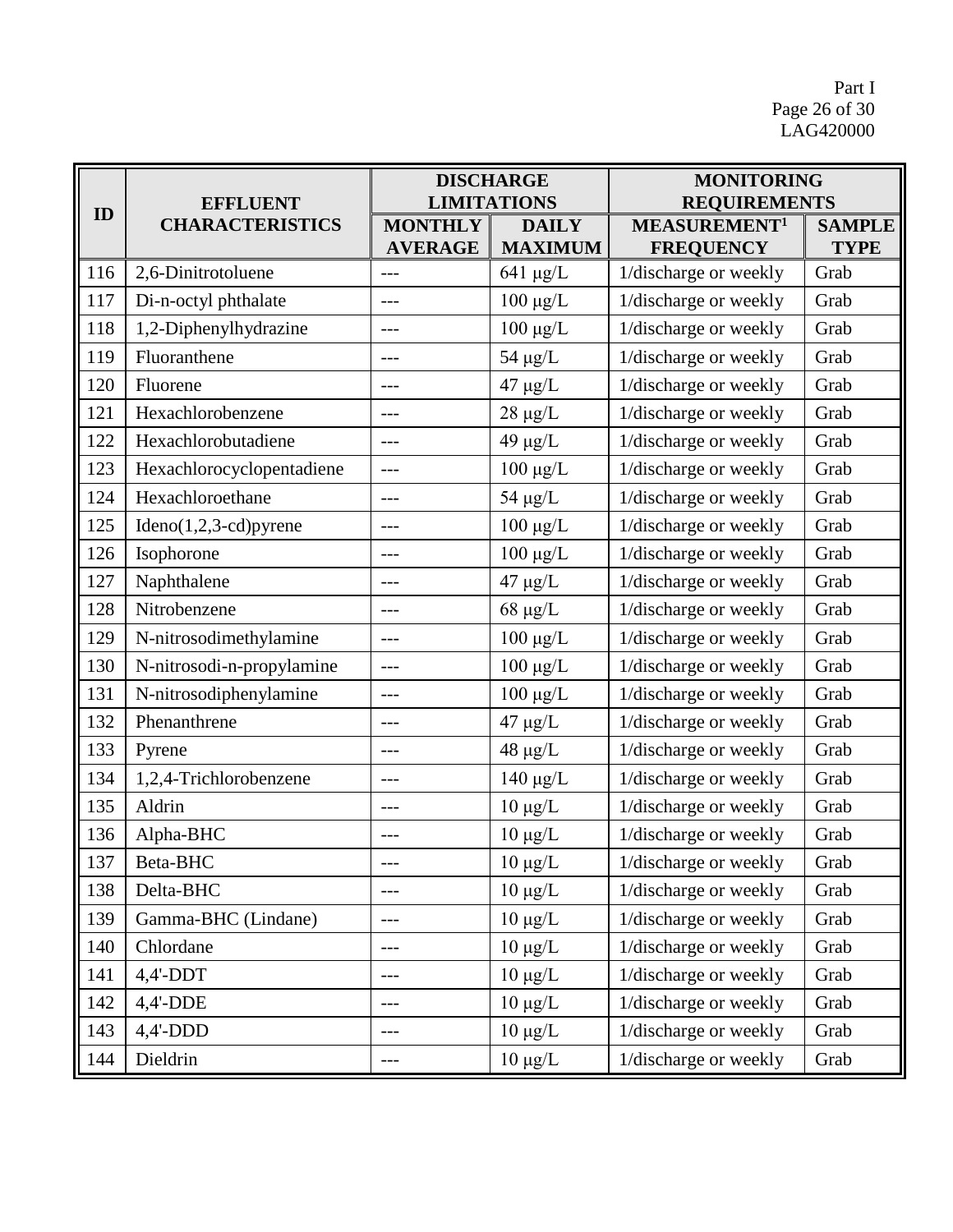Part I Page 27 of 30 LAG420000

|     | <b>EFFLUENT</b><br><b>CHARACTERISTICS</b>       | <b>DISCHARGE</b><br><b>LIMITATIONS</b> |                                | <b>MONITORING</b><br><b>REQUIREMENTS</b>     |                              |
|-----|-------------------------------------------------|----------------------------------------|--------------------------------|----------------------------------------------|------------------------------|
| ID  |                                                 | <b>MONTHLY</b><br><b>AVERAGE</b>       | <b>DAILY</b><br><b>MAXIMUM</b> | MEASUREMENT <sup>1</sup><br><b>FREQUENCY</b> | <b>SAMPLE</b><br><b>TYPE</b> |
| 145 | Endosulfan- $\alpha$                            | $---$                                  | $10 \mu g/L$                   | 1/discharge or weekly                        | Grab                         |
| 146 | Endosulfan- $\beta$                             | ---                                    | $10 \mu g/L$                   | 1/discharge or weekly                        | Grab                         |
| 147 | Endosulfansulfate                               | $---$                                  | $10 \mu g/L$                   | 1/discharge or weekly                        | Grab                         |
| 148 | Endrin                                          | $---$                                  | $5 \mu g/L$                    | 1/discharge or weekly                        | Grab                         |
| 149 | Endrin aldehyde                                 | ---                                    | $10 \mu g/L$                   | 1/discharge or weekly                        | Grab                         |
| 150 | Heptachlor                                      | $---$                                  | $10 \mu g/L$                   | 1/discharge or weekly                        | Grab                         |
| 151 | Heptachlor Epoxide                              | $---$                                  | $10 \mu g/L$                   | 1/discharge or weekly                        | Grab                         |
| 152 | <b>Total PCBs</b>                               | ---                                    | $5 \mu g/L$                    | 1/discharge or weekly                        | Grab                         |
| 153 | <b>PCB-1016</b>                                 | $---$                                  | $5 \mu g/L$                    | 1/discharge or weekly                        | Grab                         |
| 154 | <b>PCB-1221</b>                                 | $---$                                  | $5 \mu g/L$                    | 1/discharge or weekly                        | Grab                         |
| 155 | <b>PCB-1232</b>                                 | ---                                    | $5 \mu g/L$                    | 1/discharge or weekly                        | Grab                         |
| 156 | PCB-1242                                        | $---$                                  | $5 \mu g/L$                    | 1/discharge or weekly                        | Grab                         |
| 157 | <b>PCB-1248</b>                                 | ---                                    | $5 \mu g/L$                    | 1/discharge or weekly                        | Grab                         |
| 158 | <b>PCB-1254</b>                                 | ---                                    | $5 \mu g/L$                    | 1/discharge or weekly                        | Grab                         |
| 159 | PCB-1260                                        | $---$                                  | $5 \mu g/L$                    | 1/discharge or weekly                        | Grab                         |
| 160 | Toxaphene                                       | $---$                                  | $10 \mu g/L$                   | 1/discharge or weekly                        | Grab                         |
| 161 | 2,3,7,8-Tetrachloro-dibenzo-<br>p-dioxin (TCDD) | ---                                    | $0.00002 \mu g/L$              | 1/discharge or weekly                        | Grab                         |
| 162 | <b>Total Phenols</b>                            | $---$                                  | $300 \mu g/L$                  | 1/discharge or weekly                        | Grab                         |

<sup>1</sup> When feasible, the permittee shall sample the wastewater once prior to discharge in order to ensure permit compliance. If any discharge extends beyond one week in duration, then sampling of the above parameters shall continue on a weekly basis until the discharge ends.

<sup>2</sup> CBOD<sub>5</sub> limitations are required when NH<sub>3</sub>-N limits are placed in the permit. BOD<sub>5</sub> limitations are required when NH3-N limits are not placed in the permit.

<sup>3</sup> On a case-by case basis, Enterococci monitoring requirements may be required of facilities that are located in a subsegment for which Enterococci water quality standards are applicable. Upon written notification of coverage under this permit, the permittee shall comply with the effluent limitations schedule(s) stated in Appendix A of this permit. Enterococci monitoring requirements will apply to facilities located in coastal marine waters for which Enterococci criteria have been finalized in LAC 33.IX.1123, Table 3.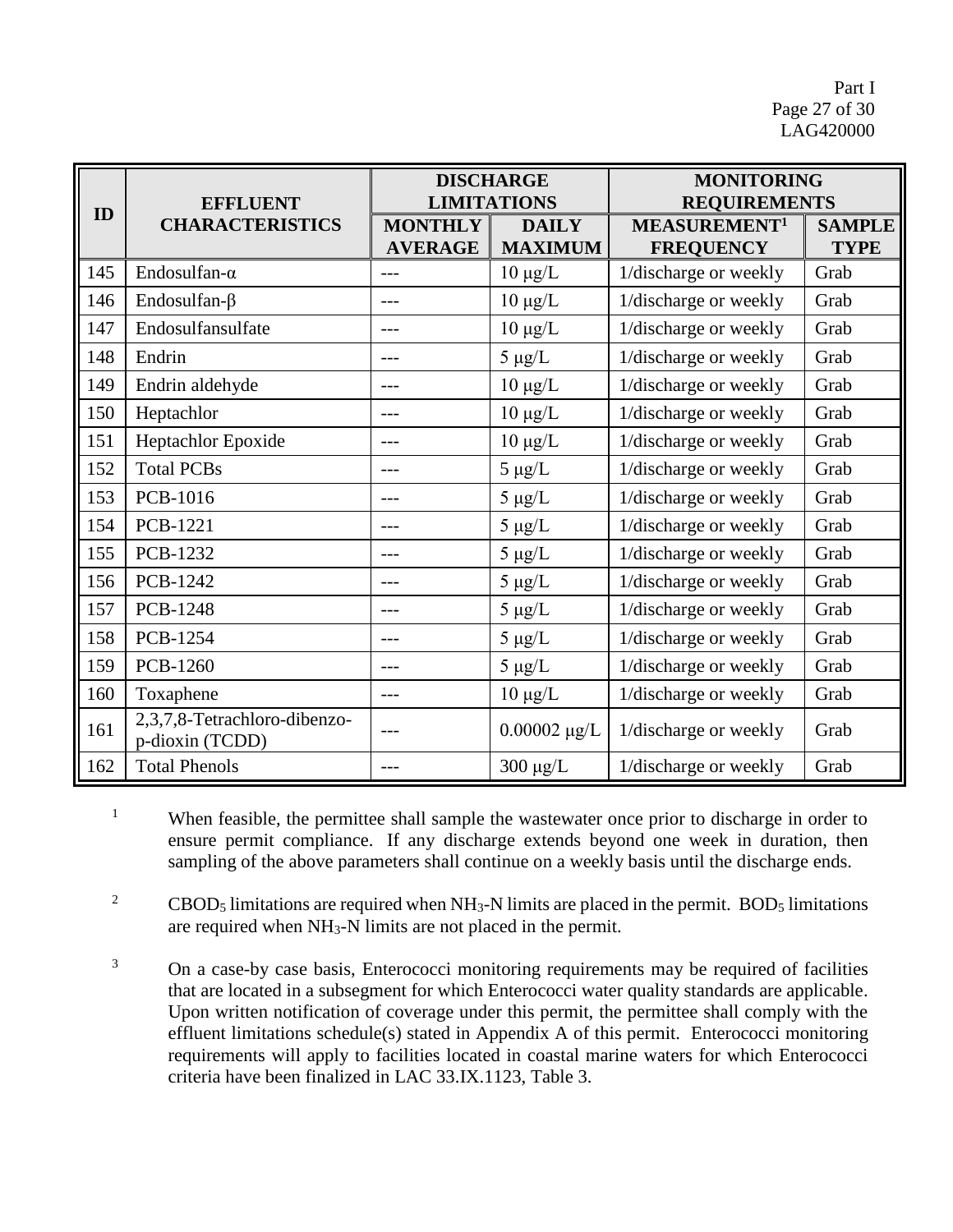- 4 If process wastewater is combined with storm water, the COD limitation shall be 125 mg/L Daily Maximum (no Monthly Average limitation is set).
- $5$  For discharges from oxidation ponds the monthly average is 90 mg/L and the daily maximum is 135 mg/L.
- <sup>6</sup> When reporting electronically and monitoring is not required during a certain quarter(s), use a no data indicator (NODI) code of 9 for conditional or not required.
- <sup>7</sup> Net = Effluent Intake. The background concentration of Total Suspended Solids (TSS) will be allowed in the discharge if the effluent is being returned to the same water source from which the intake water was obtained. The TSS of the discharge shall not exceed the intake TSS by more than 90 mg/L and shall be reported on the DMR as the net.
- <sup>8</sup> Report the TSS intake and effluent values on the DMR.
- 9 If this discharge is located in an oyster propagation area, the Fecal Coliform limitation will be 14 number/100 mL monthly average and 43 number/100 mL daily maximum.
- <sup>10</sup> Total BTEX shall be measured as the sum of benzene, toluene, ethylbenzene, ortho-xylene, meta-xylene, and para-xylene, as quantified using the methods prescribed by the latest approved 40 CFR 136.
- <sup>11</sup> The pH shall not be less than 6.0 standard units nor greater than 9.0 standard units. The permittee shall report both the minimum and maximum instantaneous pH values measured
- 12 In accordance with LAC 33:IX.1113.B.9, the following maximum NTU levels shall apply to discharges to the following water bodies: 150 NTU: Red, Mermentau, Atchafalaya, Mississippi and Vermilion Rivers, and Bayou Teche; 50 NTU: Amite, Pearl, Ouachita, Sabine, Calcasieu, Tangipahoa, Tickfaw and Tchefuncte Rivers.

There shall be no discharge of floating or settleable solids or visible foam in other than trace amounts, or of free oil or other oily materials, or of toxic materials in quantities such as to cause acute toxicity to aquatic organisms. Furthermore, there shall be no visible sheen or stains attributable to this discharge. There shall be no accumulation of solids in the receiving stream which has the potential to negatively impact aquatic life or hinder natural drainage. The use of dilution (Part III, Standard Conditions, Section A.13) or flow augmentation (LAC 33:IX.3705.F) to achieve effluent concentration limitations is prohibited.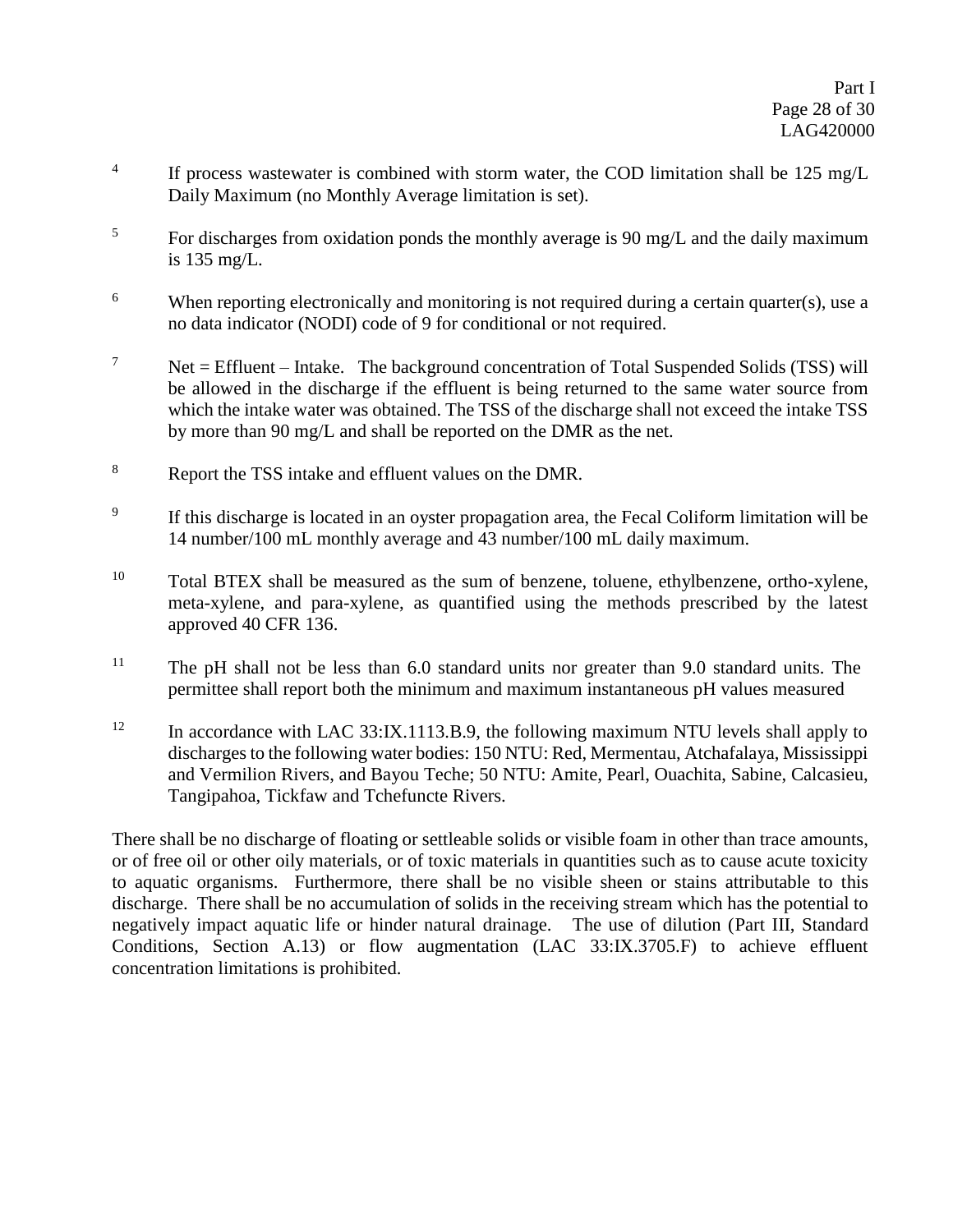#### **SECTION C. MONITORING REQUIREMENTS**

- 1. Samples shall be taken at the monitoring points specified in Appendix A attached to the cover letter from LDEQ that authorizes coverage under the general permit. Unless specified otherwise in Appendix A, samples shall be taken before the effluent joins or is diluted by any other wastestream, body of water, or substance (immediately after exiting the treatment mechanism, if treatment is applied). A facility-specific Appendix A will be attached to each cover letter that authorizes facility-specific discharges under this general permit.
- 2. Provisions must be made during the installation of the treatment unit for obtaining a proper sample.
- 3. Proper sampling techniques shall be used to ensure that analytical results are representative of pollutants in the discharge.
- 4. If a discharge is found to be in violation of specified limits, the permittee will be subject to enforcement action, including civil penalties, and may be required to obtain an individual permit.
- 5. All monitoring records must be retained for a period of at least three years from the date of the sample measurements. The permittee shall make available to this Office, upon request, copies of all monitoring data required by this permit (see Part III, Standard Conditions, Section C.4).
- 6. Monitoring results for each discharge point (outfall number) listed in Appendix A attached to the permittee's cover letter must be submitted through a department-approved electronic document receiving system (NetDMR) in accordance with LAC 33:I.Chapter 21 unless the state administrative authority gives written authorization to the permittee to submit monitoring results in an alternative format such as paper DMRs. When reporting electronically and monitoring is not required during a certain quarter(s), use a no data indicator (NODI) code of 9 for conditional or not required. For additional information regarding NetDMR, see the LDEQ's NetDMR website: [www.deq.louisiana.gov/netdmr.](http://www.deq.louisiana.gov/netdmr) Permittees shall submit a DMR for each outfall identified in Appendix A attached to the permittee's cover letter for every monitoring period even if there were no discharges during a monitoring period.

For daily maximum and monthly average discharge limitations, the permit stipulates that monitoring shall occur once per discharge (1/discharge) or weekly. For discharges that exceed one week, one sample per week must be collected. Laboratory results for each regulated parameter in the discharge shall be averaged for each sample analyzed during the month and summarized on a Discharge Monitoring Report (DMR) form. When the outfall schedule in the permit stipulates that monitoring at an outfall shall occur once/month or more frequently, the permittee must complete one DMR form for that outfall for each month even if there were no discharges from the outfall during a month. Monthly DMRs shall be submitted electronically to LDEQ on a quarterly basis.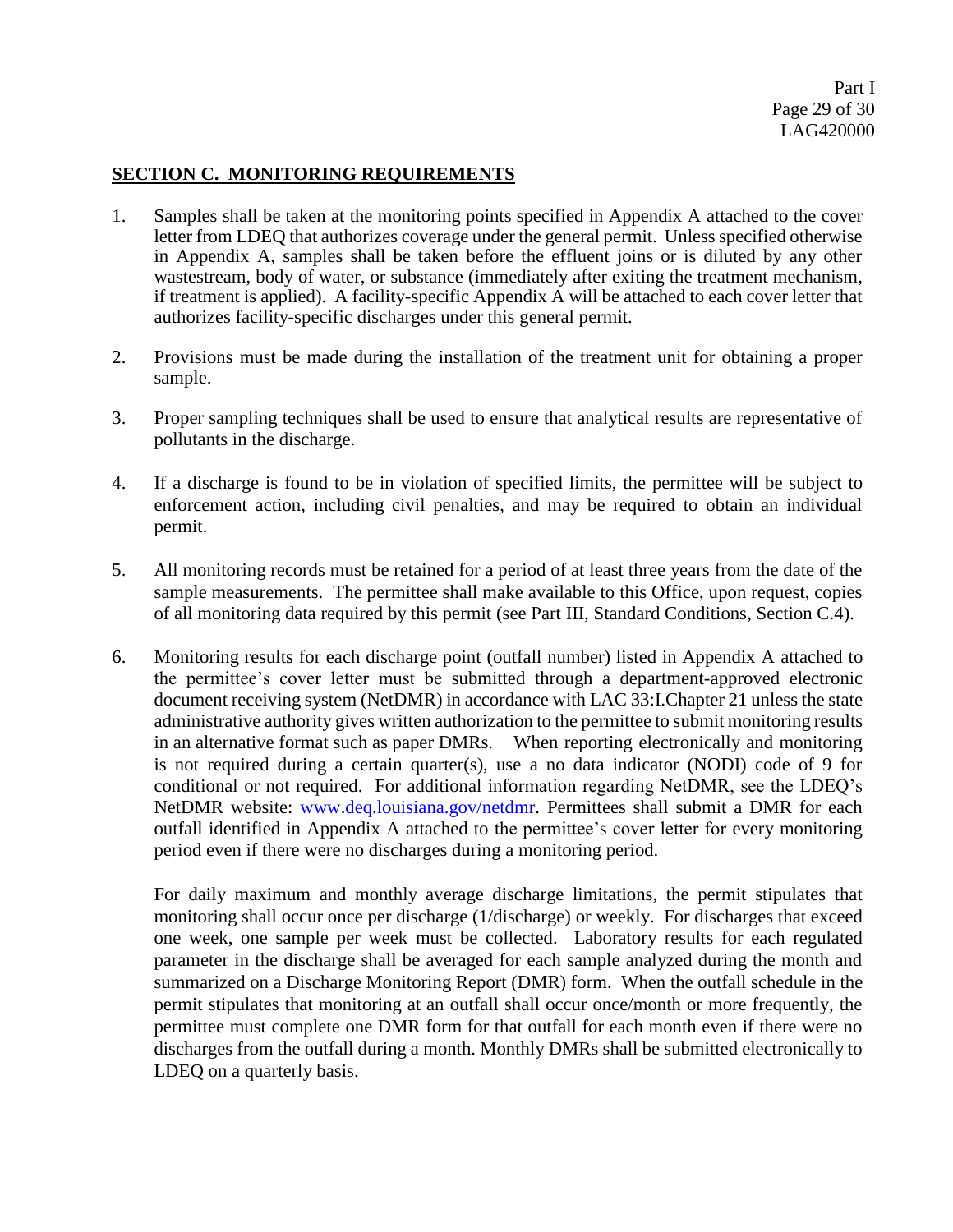The schedule for quarterly DMR submission is as follows:

#### Quarterly Submission

| <b>Monitoring Period</b>    | <b>DMR</b> Postmark Date |
|-----------------------------|--------------------------|
| January, February, March    | April $28th$             |
| April, May, June            | July $28th$              |
| July, August, September     | October $28th$           |
| October, November, December | January $28th$           |

The "Monthly Average" concentration that is reported on the DMR form is calculated using one formula when flow is not measured as a continuous record and is calculated using a different formula when flow is measured as a continuous record or with a totalizer. Part III, Standard Conditions, Section F of the permit explains which formula should be used and how to calculate "Monthly Average" concentrations when flow is not measured as a continuous record versus when flow is measured as a continuous record or with a totalizer.

In accordance with LAC 33:IX.2503.A and B, DMRs must be signed (electronically) and certified by an authorized person. Be aware that LDEQ will accept laboratory results only from "LDEQ accredited" laboratories (see Part III, Standard Conditions*,* Section C.10).

An electronic DMR reporting system (NetDMR) is available at [www.deq.louisiana.gov/](http://www.deq.louisiana.gov/) using the following path: Enforcement – NetDMR. Permittees must use this online system, unless a waiver is granted by the Office of Environmental Compliance – Enforcement Division, Permit Compliance Unit (PCU). If granted, Discharge Monitoring Reports shall be submitted to the Enforcement Division, Office of Environmental Compliance, Department of Environmental Quality, P. O. Box 4312, Baton Rouge, LA 70821-4312. **DMRs must be electronically submitted in accordance with LAC 33:I.2101.A and B no later than the 28th day of the month following the reporting period.**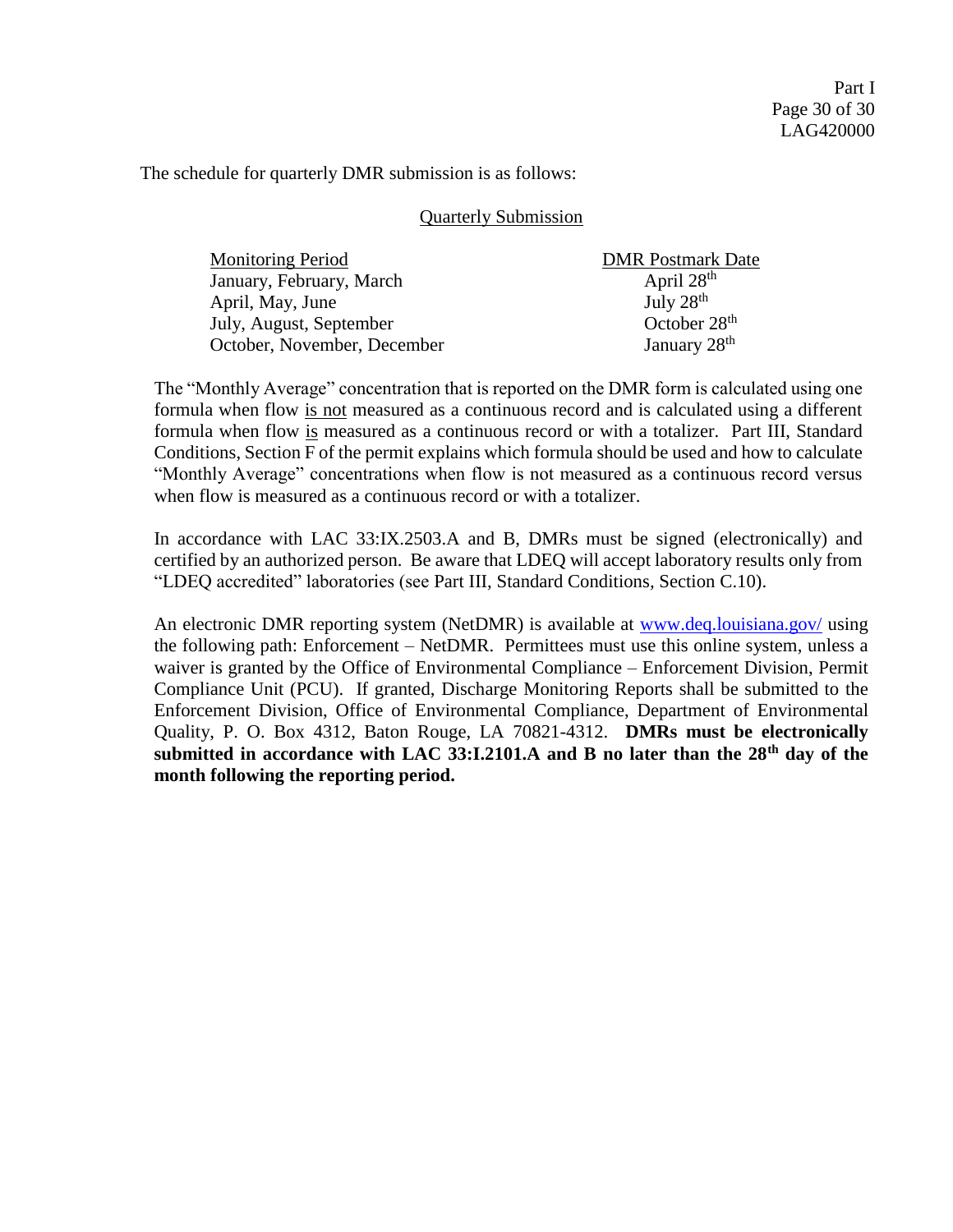Part II Page 1 of 41 LAG420000

#### **PART II**

#### **OTHER REQUIREMENTS**

The permittee must comply with all applicable provisions of the Louisiana Water Quality Regulations including standard conditions found in LAC 33:IX.2701. This Office has established the following definitions and requirements in accordance with those regulations. The definition of other terms may be found in the Louisiana Water Pollution Control Regulations (LAC 33:IX.2313).

#### **SECTION A. DEFINITIONS**

For definitions of monitoring and sampling terminology see Part III, Standard Conditions, Section F.

#### **Additional definitions:**

- 1. *Act*: means Act 449 of the 1979 Louisiana Legislature which established Section 2001, et seq. of Title 30 of the Louisiana Revised Statutes of 1950 and any subsequent amendment to these Sections.
- 2. *Activity*: means any conduct, operation or process which causes or may cause the discharge of pollutants into the waters of the state.
- 3. *Biochemical oxygen demand (BOD)*: means the amount of oxygen required by bacteria during the decay of organic and nitrogenous material.
- 4. *Bypass*: means the intentional diversion of waste streams from any portion of a treatment facility.
- 5. *Clarifier Blowdown*: means water discharged from a clarifier for the purpose of reducing the suspended solids concentration.
- 6. *Clarifier Sludge*: sludge from the clarifier that has less water content than clarifier blowdown that is discharged for the purpose of removing solids from the bottom of the clarifier. Same as clarifier blowdown with less water content.
- 7. *Chemical oxygen demand (COD)*: means the amount of oxygen organic matter can consume in wastewater. It is expressed as the amount of oxygen consumed from a chemical oxidant in mg/L.
- 8. *Commingled Discharges*: means waste streams that are mixed prior to final discharge and can not be sampled separately as internal outfalls.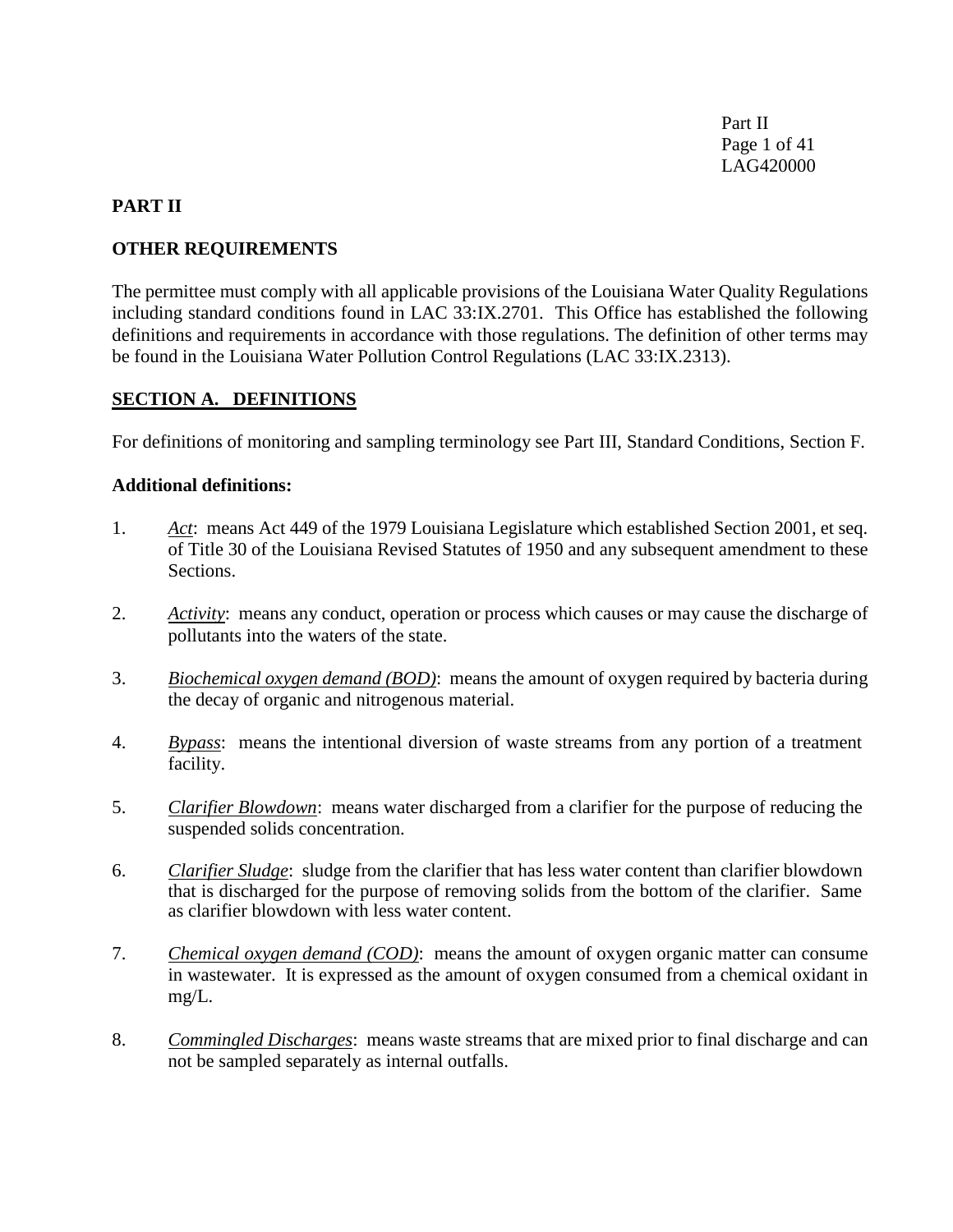Part II Page 2 of 41 LAG420000

- 9. *Construction/Demolition (C&D) Debris*: nonhazardous waste generally considered not watersoluble that is produced in the process of construction, remodeling, repair, renovation, or demolition of structures, including buildings of all types (both residential and nonresidential). Solid waste that is not C&D debris (even if resulting from the construction, remodeling, repair renovation, or demolition of structures) includes, but is not limited to, *regulated asbestos containing material (RACM)* as defined in LAC 33:III.5151.B, white goods, creosote, treated lumber, and any other item not an integral part of the structure.
- 10. *Contaminated Storm Water*: a storm water discharge that causes or contributes to an exceedance of applicable water quality standards and includes pollutants attributed to industrial activity; specific to landfills, storm water which comes in direct contact with landfill wastes, the waste handling and treatment areas, or landfill wastewater. Some specific areas of a landfill that may produce contaminated storm water include (but are not limited to): the open face of an active landfill with exposed waste (no cover added); the areas around wastewater treatment operations; trucks, equipment or machinery that has been in direct contact with the waste; and waste dumping areas.
- 11. *Discharge*: when used without qualification means the "discharge of a pollutant".
- 12. *Discharge Monitoring Report (DMR)*: The form used when a waiver from the electronic DMR reporting system has been granted (including any subsequent additions, revisions, or modifications) to report self-monitoring results of effluent discharges by NPDES permittees and permittees in delegated states. EPA Form 3320-1 is the DMR form that must be used by permittees in the state of Louisiana (LPDES permittees) to report self-monitoring results if a waiver from the electronic DMR reporting system has been granted.
- 13. *Effluent*: means wastewater discharged to the waters of the state.
- 14. *Effluent Limitations*: means any applicable state or federal quality or quantity limitation which imposes any restriction or prohibition on quantities, discharge rates, and concentrations of pollutants which are discharged into the waters of the state.
- 15. *Emergency Discharge*: includes but is not limited to: abnormal discharges associated with natural disasters and discharges associated with or resulting from fires, explosions.
- 16. *Enterococci*: means a group of fecal bacteria used as an indicator of fecal contamination and predictor of human illness.
- 17. *Facility*: means a pollution source, or any public or private property or site and all contiguous land and structures, other appurtenances and improvements, where any activity is conducted which discharges or may result in the discharge of pollutants into waters of the State.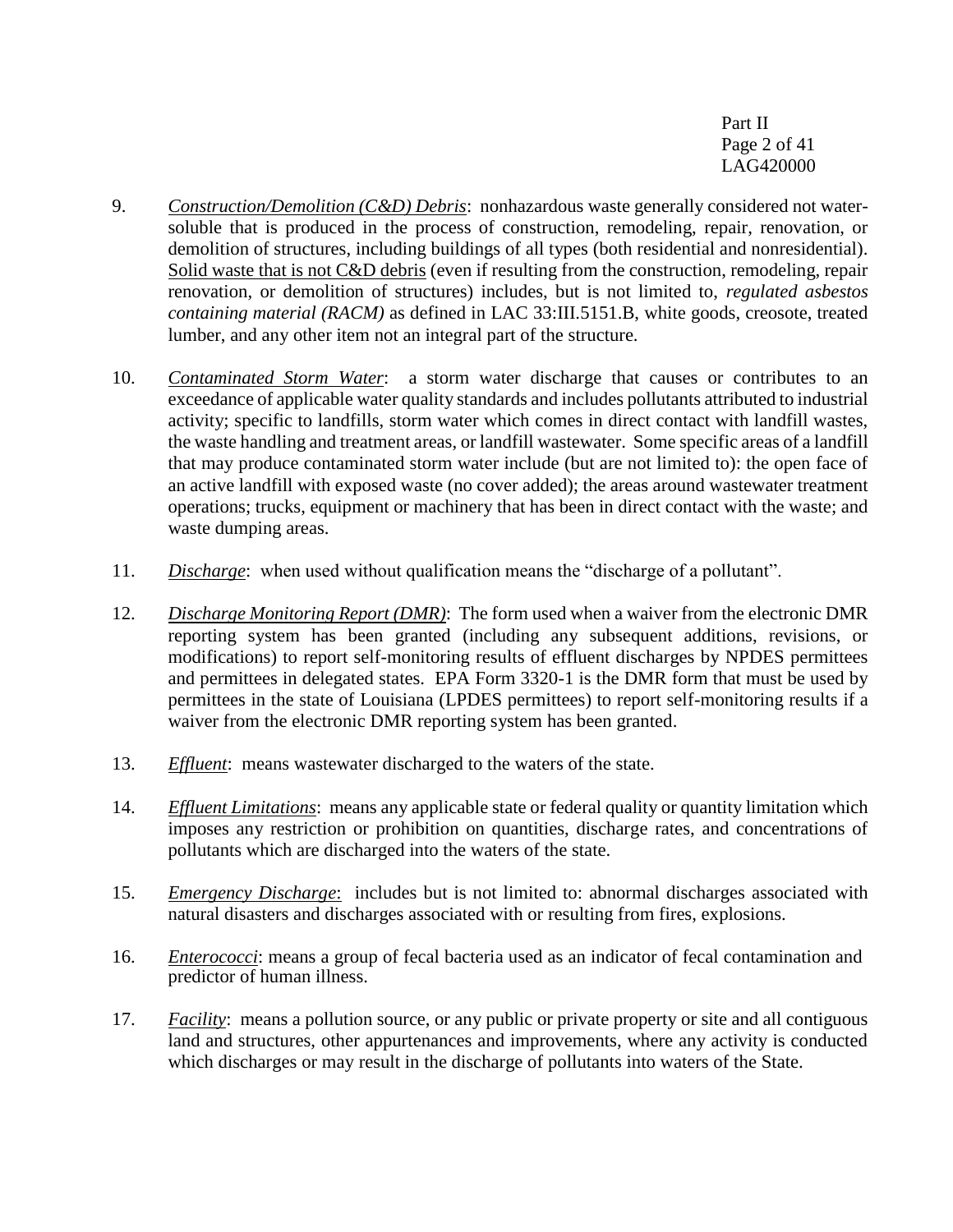Part II Page 3 of 41 LAG420000

- 18. *Facility-specific*: means any fixed location at which the activities covered by this permit occur. A fixed location may have several discharge points at that location.
- 19. *Fecal coliform*: means a gram negative, non-spore forming, rod-shaped bacteria found in the intestinal tract of warm-blooded animals.
- 20. *Filter Backwash*: means water from the reverse flow through a filter used to unclog or clean the filter media.
- 21. *Friable Asbestos Containing Material*: any material containing more than 1 percent asbestos as determined by using the method specified in Appendix A, Subpart F, 40 CFR, Part 763, Section 1, Polarized Light Microscopy that, when dry, can be crumbled, pulverized, or reduced to powder by hand pressure. If the asbestos content is less than 10 percent as determined by a method other than point counting by polarized light microscopy (PLM), verify the asbestos content by point counting using PLM, or equivalent EPA approved estimation technique, or assume the amount to be greater than one percent and treat the material as asbestos-containing material.
- 22. *General Permit*: means an LPDES permit authorizing a category of similar discharges within a geographical area.
- 23. *Gray Water*: means galley, bath, and shower water, as well as wastewater from lavatory sinks, laundry, interior deck drains, water fountains, and shop sinks.
- 24. *Heel*: means any material remaining in a tank following unloading, delivery, or discharge of the transported cargo. Heels may also be referred to as container residue, residual materials or residuals.
- 25. *Hydrostatic Test*: is a leakage determination test that is conducted on a hollow object or piece of equipment by filling the tested item with water and subjecting it to pressure.
- 26. *Hydrostatic Test Wastewater*: water that has been used to conduct a hydrostatic test.
- 27. *Internal Outfalls*: means sampling points already in existence in a combined effluent outfall that are positioned such as to allow the different wastewater streams to be sampled before they combine.
- 28. *Iron and Manganese Removal Wastewater*: means wastewater from the backwashing of filters after oxidizing chemicals have been added to the source water to precipitate iron and manganese. Also the water discharge from the dewatering of lime or lime and soda ash sludge used to remove iron and manganese.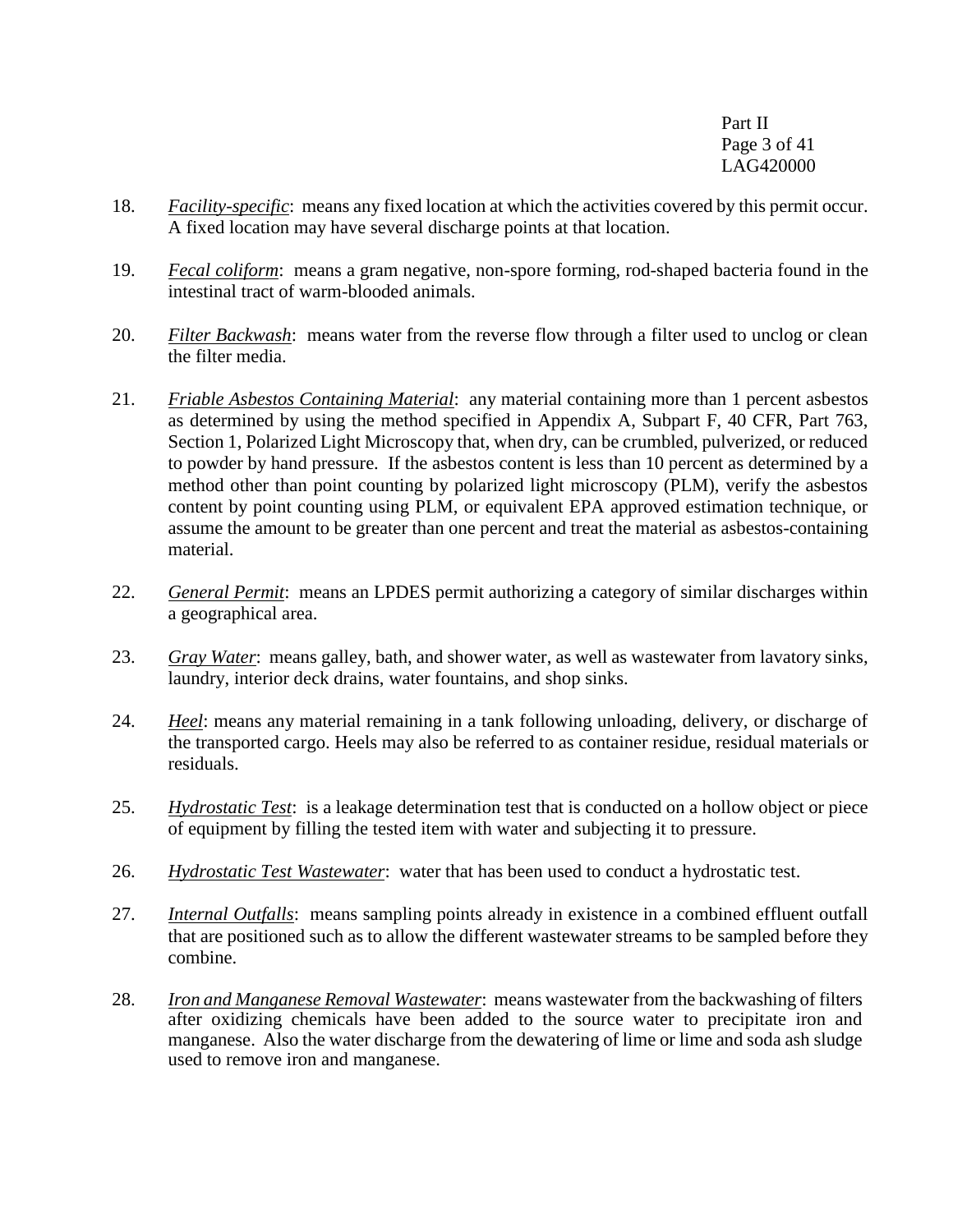Part II Page 4 of 41 LAG420000

- 29. *Landfill*: means a facility for the disposal of solid waste, other than landfarm(s) or surface impoundment(s), that disposes of solid waste by placing it on or into the land surface and usually also compacting and covering with suitable cover material to a depth and at a frequency sufficient to control disease vectors and odors and in a manner that protects human health and the environment.
- 30. *Landfill Wastewater*: means all wastewater associated with, or produced by, landfilling activities except for sanitary wastewater, non-contact storm water, contaminated ground water, and wastewater from recovery pumping wells. Landfill wastewater includes, but is not limited to leachate, gas collection condensate, drained free liquids, laboratory derived wastewater, contaminated storm water and contact wastewater from washing truck, equipment, and railcar exteriors and surface areas which have come in direct contact with solid waste at the landfill facility. (40 CFR 445.2)
- 31. *Minor Facility*: means any facility not classified as a major facility by the administrative authority.
- 32. *NetDMR*: means a web-based tool that allows facilities to electronically sign and submit LPDES discharge monitoring reports (DMRs) to the LDEQ.
- 33. *Non-contact Storm Water*: storm water discharges that do not cause or contribute to an exceedance of applicable water quality standards and are free from the presence of pollutants attributed to industrial activity. Specific to landfills, it means storm water which does not come into direct contact with landfill wastes, the waste handling and treatment areas, or landfill wastewater. Non-contaminated storm water includes storm water which flows off the cap, interim compacted cover, and / or final cover of the landfill.
- 34. *Non-friable asbestos*: any material containing more than one percent asbestos as determined by using the method specified in Appendix a, Subpart F, 40 CFR, Part 763, Section 1, Polarized Light Microscopy, that, when dry, cannot be crumbled, pulverized, or reduced to powder by hand pressure.
- 35. *Office*: means the Office of Environmental Services within the Department of Environmental Quality.
- 36. *Operator*: means the person or legal entity responsible for the operation and/or maintenance of a facility with a discharge covered by the Title 33 regulations.
- 37. *Outfall*: means the point at which wastewater or storm water from a facility is monitored prior to mixing with other waters. An outfall can be identified either at the point that effluent or storm water discharges by pipe from a treatment plant or treatment system **or** the point at which effluent or storm water discharges into a drainage ditch on the property, into a roadside ditch,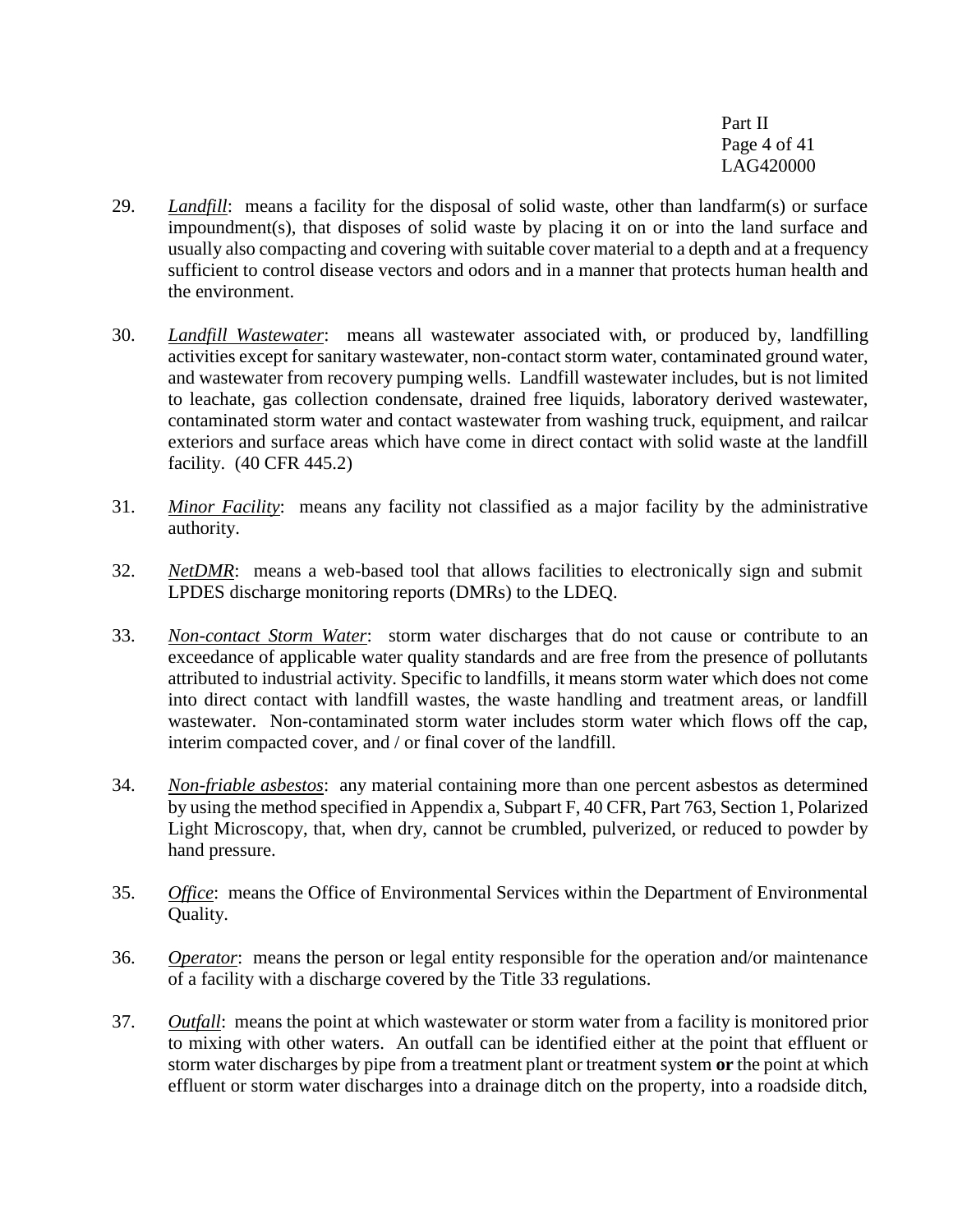Part II Page 5 of 41 LAG420000

into a storm drain, or directly into a receiving water body such as a creek, coulee, stream, bayou, canal, or river.

- 38. *Owner*: means the person or legal entity holding legal title to a facility with a discharge covered by the Title 33 regulations.
- 39. *Person*: means an individual, municipality, public or private corporation, partnership, firms, the United States Government and any agent or subdivision thereof, or any other juridical person.
- 40. *Petroleum*: means crude oil, gasoline, diesel fuel, aviation fuel, fuel oils, gasoline additives stored and used in conjunction with gasoline storage, petroleum lubricants, petroleum solvents and petroleum derived asphalts.
- 41. *Pollutant*: means any substance introduced into the waters of the state by any means that would tend to degrade the chemical, physical, biological, or radiological integrity of such environment.
- 42. *Process Wastewater*: means any water which, during manufacturing or processing, comes into direct contact with or results from the production or use of any raw material, intermediate product, finished product, byproduct, or waste product. Process wastewater may include interior or exterior washing of plant trucks or product receptacles.
- 43. *Reportable Quantity (RQ) Release*: a discharge of oil or a hazardous substance (for which notification is required pursuant to either 40 CFR 117.21, or 40 CFR 302.6, or 110.6) occurs at the facility or if the facility contributes to a violation of a water quality standard (pursuant to 40 CFR 110.3). Discharges of oil in such quantities that the Administrator has determined may be harmful is defined in 40 CFR 110. (Per 40 CFR Part 110.3, "For purposes of section 311(b)(4) of the Act, discharges of oil in such quantities that the Administrator has determined may be harmful to the public health or welfare or the environment of the United States include discharges of oil that: (a) Violate applicable water quality standards; or (b) Cause a film or sheen upon or discoloration of the surface of the water or adjoining shorelines or cause a sludge or emulsion to be deposited beneath the surface of the water or upon adjoining shorelines."
- 44. *Safety Data Sheet*: means a compilation of information required under the OSHA Communication Standard on the identity of hazardous chemicals, health, and physical hazards, exposure limits, and precautions.
- 45. *SDS*: see Safety Data Sheet.
- 46. *Sanitary wastewater*: means treated or untreated wastewaters which contain human metabolic and domestic wastes.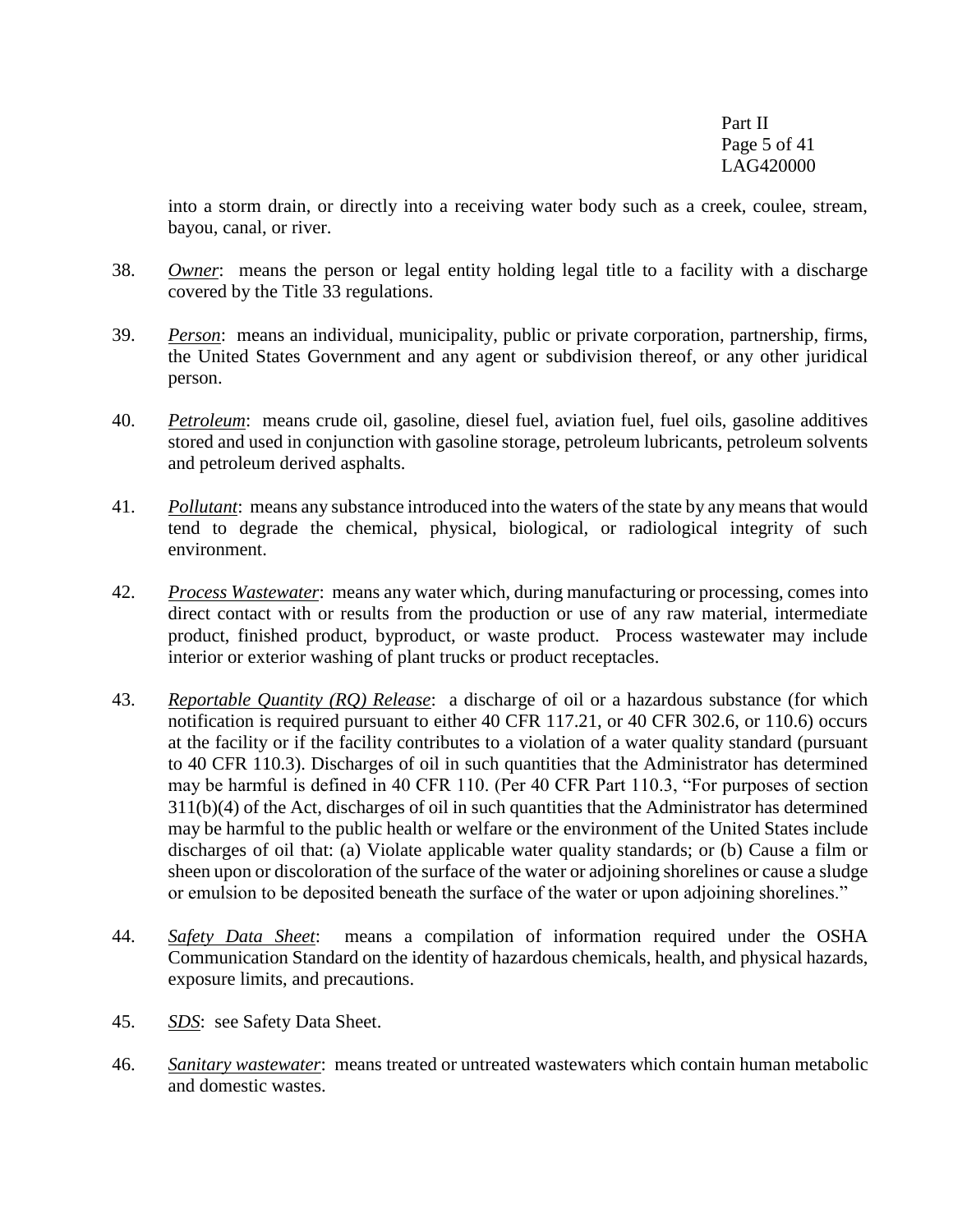Part II Page 6 of 41 LAG420000

- 47. *Secretary*: means the Secretary of the Louisiana Department of Environmental Quality.
- 48. *Short Term Discharge*: discharges that will occur one-time or for a limited duration.
- 49. *Source Water*: means the water body (waters of the state) from which the process water is withdrawn.
- 50. *Standard Methods*: means Standard Methods for the Examination of Water and Wastewater, American Public Health Association, Washington, DC, the American Water Works Association, and the Water Environment Federation.
- 51. *State Administrative Authority*: means the Secretary of the Department of Environmental Quality or his designee or the appropriate assistant secretary or his designee.
- 52. *Total Organic Carbon (TOC)*: means the amount of various organic matter in a range of oxidation states. It is direct expression of total organic content. TOC measurement is independent of the oxidation state of the organic content and does not measure other organically bound elements or inorganics that can contribute to the oxygen demand measured by BOD and COD.
- 53. *Total suspended solids (TSS)*: means the amount of solid material suspended in water commonly expressed as a concentration in terms of mg/L.
- 54. *Unauthorized Discharge*: means a continuous, intermittent or one-time discharge, whether intentional, anticipated, or unanticipated, from any source, permitted or unpermitted, which is in contravention of any provision of the Act or of any permit terms and conditions, or of any applicable regulation, compliance schedule, variance or exception of the administrative authority.
- 55. *Utility Wash Water*: means wash water, excluding internal and external vehicle wash water. This wastewater may include wash water from the washing of uncontaminated tanks or vessels, items at a rental store, warehouse floors, etc. with or without soaps and/or detergents.
- 56. *Vessel:* means a new storage tank; or a storage tank or similar container that has been used to contain, transfer, transport, or store natural gas, crude oil, liquid or gaseous petroleum hydrocarbons, or materials of similar nature
- 57. *Vessel Testing Wastewater*: means, **after removing all "heels" or free liquids from a pipe, pipeline, flowline, storage tank, vessel or similar conduit or container**, wastewater generated by cleaning or rinsing either the interior or the exterior surface of a new conduit or container; wastewater generated by cleaning or rinsing either the interior or the exterior of a conduit or container that has been used to contain, transfer, transport, or store natural gas,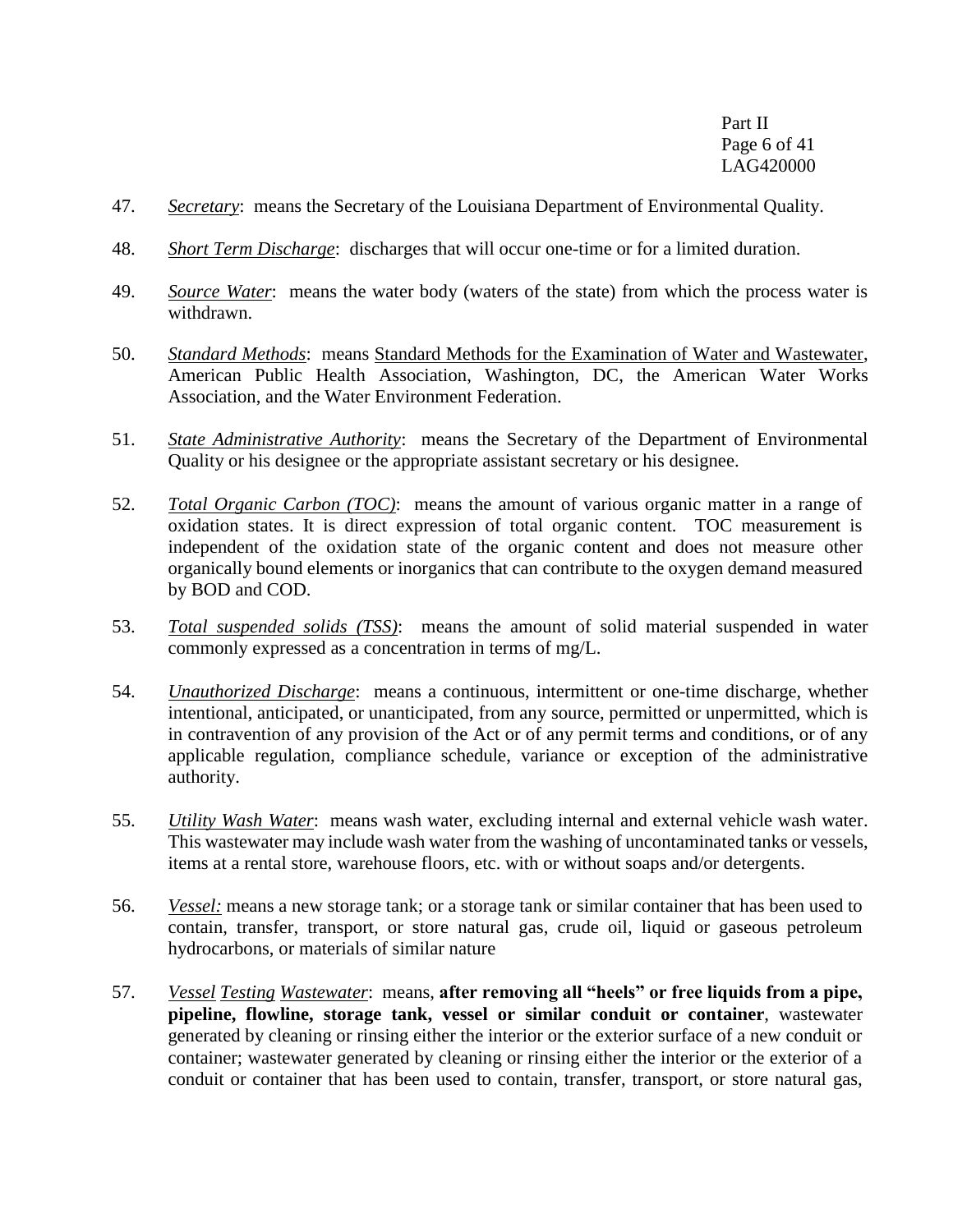Part II Page 7 of 41 LAG420000

crude oil, liquid or gaseous petroleum hydrocarbons, or materials of similar nature; or wastewater generated during the hydrostatic test of either a new or a petroleum contaminated conduit or container.

- 58. *Water Softening Wastewater*: means water discharged from the recharging of the zeolite media with a brine solution in an ion exchange column used to soften water. Also the water discharged from the dewatering of lime or lime and soda ash sludge used to soften water.
- 59. *White Goods*: means discarded domestic and commercial appliances, such as refrigerators, ranges, washers, and water heaters.
- 60. *Woodwaste*: yard trash and types of waste typically generated by land and right-of-way clearing operations, sawmills, plywood mills, and woodyards associated with the lumber and paper industry, such as wood residue, cutoffs, wood chips, sawdust, wood shavings, bark, wood refuse, wood-fired boiler ash, and plywood or other bonded material that contains only polyurethane, phenolic-based glues or other glues that are approved specifically by the administrative authority. Uncontaminated, un-treated or un-painted lumber or wooden pallets are considered woodwaste under this definition.
- 61. *Yard Trash*: means vegetative matter resulting from landscaping, maintenance, or landclearing operations, including tree and shrubbery leaves and limbs, grass clippings, and flowers (LAC 33:VII.115).

## **SECTION B. COMPLIANCE SCHEDULE**

The permittee shall be in compliance with the effluent limitations and monitoring requirements specified herein on the date of authorization of coverage under this general permit. If a discharge is found to be in violation of specified limits, the permittee will be subject to enforcement action, including civil penalties, and may be required to obtain an individual permit.

## **SECTION C. OTHER DISCHARGES**

This permit does not in any way authorize the permittee to discharge a pollutant not limited or monitored for in the permit, not normally associated with the activity represented in the notice of intent, or from a source not eligible for coverage under this general permit.

## **SECTION D. STATE WATER QUALITY STANDARDS**

LAC 33:IX.1113 describes numerical and general criteria that apply to all water bodies of the State. Criteria are elements of the water quality regulations which set limitations on the permissible amounts of a substance or other characteristics of state waters. The General Criteria, as described in the Louisiana Administrative Code, limit discharges to maintain aesthetics, color, turbidity, the biologic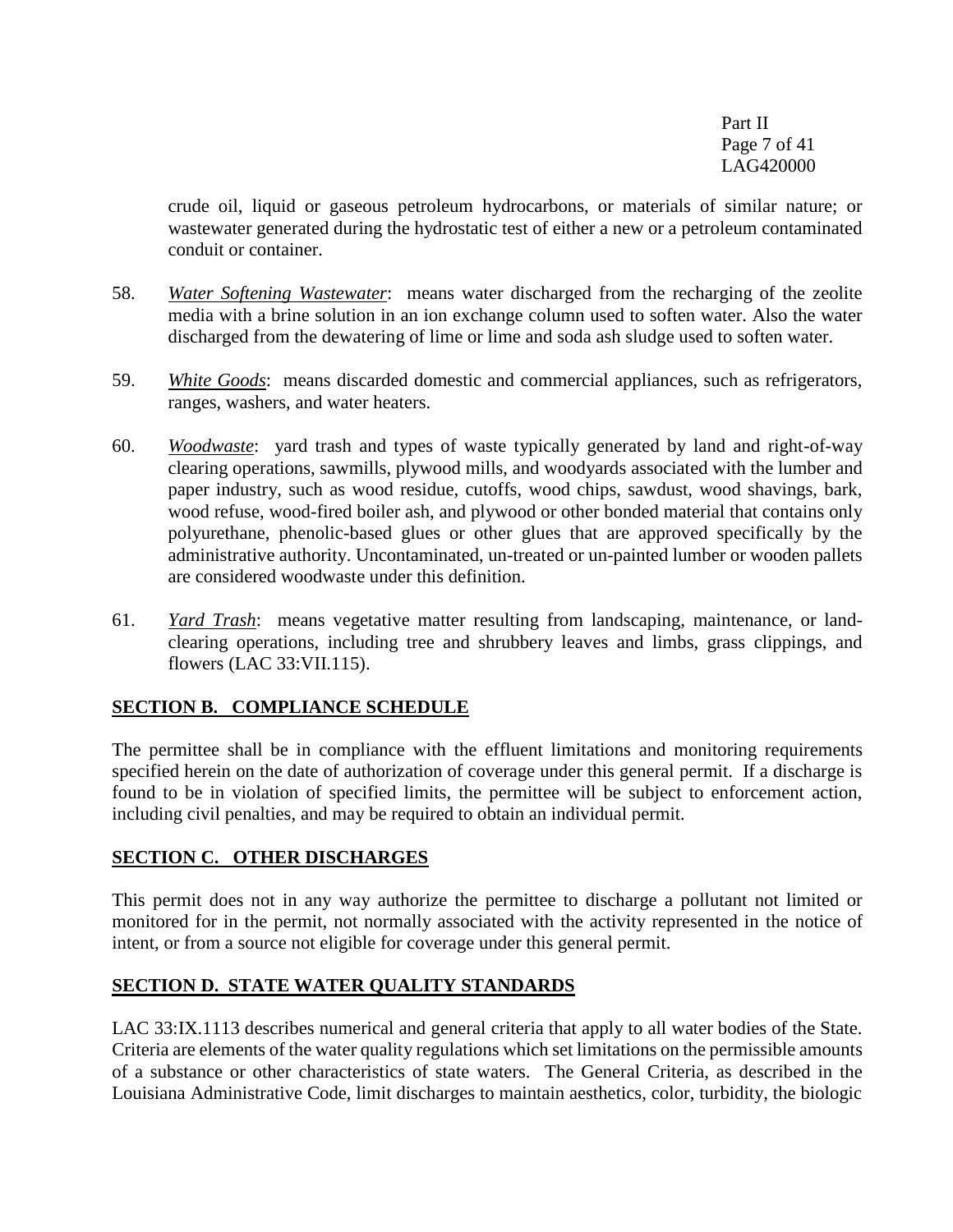Part II Page 8 of 41 LAG420000

and aquatic community integrity, and many other elements in the receiving water body. Any noncompliance with the General or Numerical Criteria is not authorized under this permit.

Discharges from facilities permitted under LPDES general permits typically consist of low volume flows, and discharges that are intermittent in nature. This general permit is applicable to very specific types of facilities and allows very limited types of discharges that specifically occur at industrial facilities that are eligible for coverage under this permit. The effluent limitations and other conditions are determined to be sufficient to assure protection to state waters. Pursuant to LAC 33:IX.2317.A.9 new source discharges or new discharges of wastewater from a facility whose discharges are in compliance with the general permit requirements should not adversely impact water quality of 303(d) listed impaired water bodies nor should they cause or contribute to the violation of state water quality standards in receiving water bodies throughout the state, including 303(d) listed impaired water bodies. Discharges from industrial facilities which are authorized under this general permit will not negatively impact the water quality of receiving streams because permitted facilities are required to be in compliance with the general permit requirements immediately upon coverage by the permit. In accordance with Other Requirements, Sections E and G, measures can be taken by the permitting authority to prohibit any discharge that is not protective of state water quality standards.

LDEQ will review and evaluate each NOI submitted in accordance with the State Antidegradation Policy to assess eligibility for coverage under the general permit. Through the analysis of each discharge, its effects upon the receiving water body, the characteristics of the receiving water body in combination with other water quality factors (including point source discharges in near proximity), LDEQ will determine if the discharge is eligible for coverage. If LDEQ determines the discharge will have reasonable potential to adversely impact water quality, coverage under the general permit will not be granted.

## **SECTION E. REQUIRING AN INDIVIDUAL PERMIT OR AN ALTERNATIVE GENERAL PERMIT**

- 1. Applicants who fail to meet all permit eligibility conditions are not authorized and will be provided written notice of ineligibility. These operators may pursue coverage under an individual permit or alternative general permit by submitting the appropriate application form.
- 2. The LDEQ may require any person authorized by this permit to apply for and/or obtain either an individual LPDES permit or an alternative LPDES general permit. Any interested person may petition the LDEQ to take action under this paragraph. Where the LDEQ requires a discharger authorized to discharge under this permit to apply for an individual LPDES permit, the LDEQ shall notify the discharger in writing that a permit application or alternative general permit application is required. This notification shall include a brief statement of the reasons for this decision, an application form, a statement setting a deadline for the discharger to file the application, and a statement that on the effective date of issuance or denial of the individual LPDES permit or the alternative general permit as it applies to the individual permittee,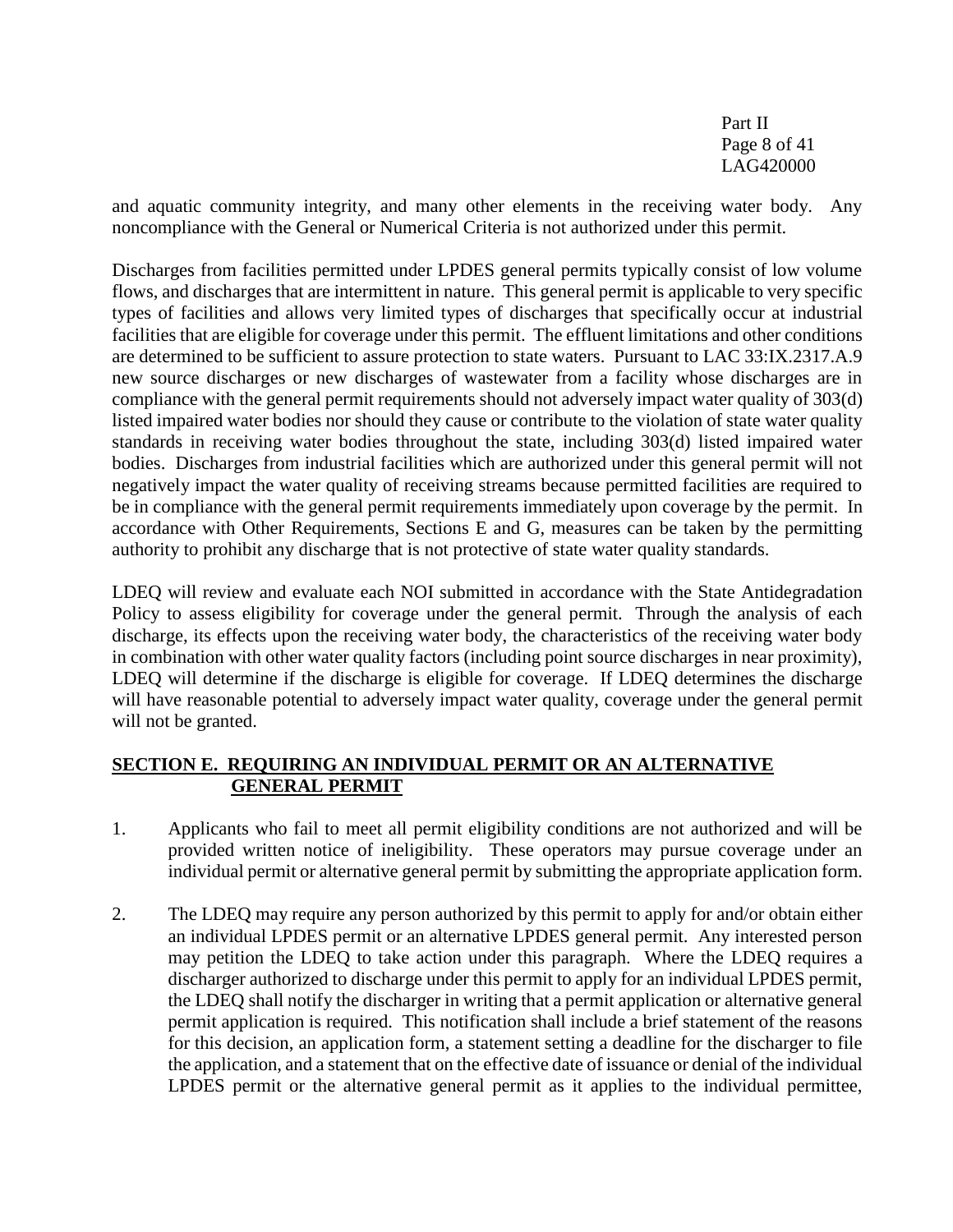Part II Page 9 of 41 LAG420000

coverage under this general permit shall automatically terminate. The LDEQ may grant additional time to submit the application upon request of the applicant. If a discharger fails to submit in a timely manner an application as required by the LDEQ under this paragraph, then the applicability of this permit to the permittee is automatically terminated at the end of the day specified by the LDEQ for application submittal.

- 3. Any discharger authorized by this permit may request to be excluded from the coverage of this permit by applying for an individual permit. In such cases, the permittee shall submit an individual application in accordance with the requirements of LAC 33:IX.2515.B.3.c., with reasons supporting the request, to the State Administrative Authority at the Louisiana Department of Environmental Quality, Office of Environmental Services, P. O. Box 4313, Baton Rouge, LA 70821-4313, ATTN: Water Permits Division. The request may be granted by issuance of an individual permit or an alternative general permit if the reasons cited by the permittee are adequate to support the request.
- 4. In order to appropriately cover all discharges that might occur at a facility, a permittee authorized to discharge under this LPDES permit might also need coverage under an individual LPDES permit or other LPDES general permits for discharges that occur at the facility/site that are not authorized by this general permit. The permittee shall maintain appropriate permit coverage for the permitted facility/site and shall maintain compliance with all effective LPDES permits issued to the facility/site.
- 5. When an individual LPDES permit is issued to a discharger otherwise subject to this permit, or the discharger is authorized to discharge under an alternative LPDES general permit, the applicability of this permit to that LPDES permittee is automatically terminated on the effective date of the individual permit or the date of authorization of coverage under the alternative general permit, whichever the case may be. **When an individual LPDES permit is denied to an owner or operator otherwise subject to this permit, or the owner or operator is denied coverage under an alternative LPDES general permit, that owner or operator then becomes ineligible for authorization to discharge under this general permit, unless the LDEQ determines that specific discharges from the owner or operator's facility may be authorized by this permit.**

#### **SECTION F. COMBINED OUTFALLS**

If two or more different wastewater types are to be discharged from a single outfall point, then that outfall shall be subject to all the effluent limitations and monitoring requirements that apply to each separate wastewater type (effluent schedule). If an effluent characteristic (monitoring parameter) is listed in more than one outfall schedule that applies to the combined outfall, then the more stringent numerical effluent limitation and/or monitoring requirement for that parameter must be met.

Laboratory analysis shall be conducted for all of the limited parameters (effluent characteristics)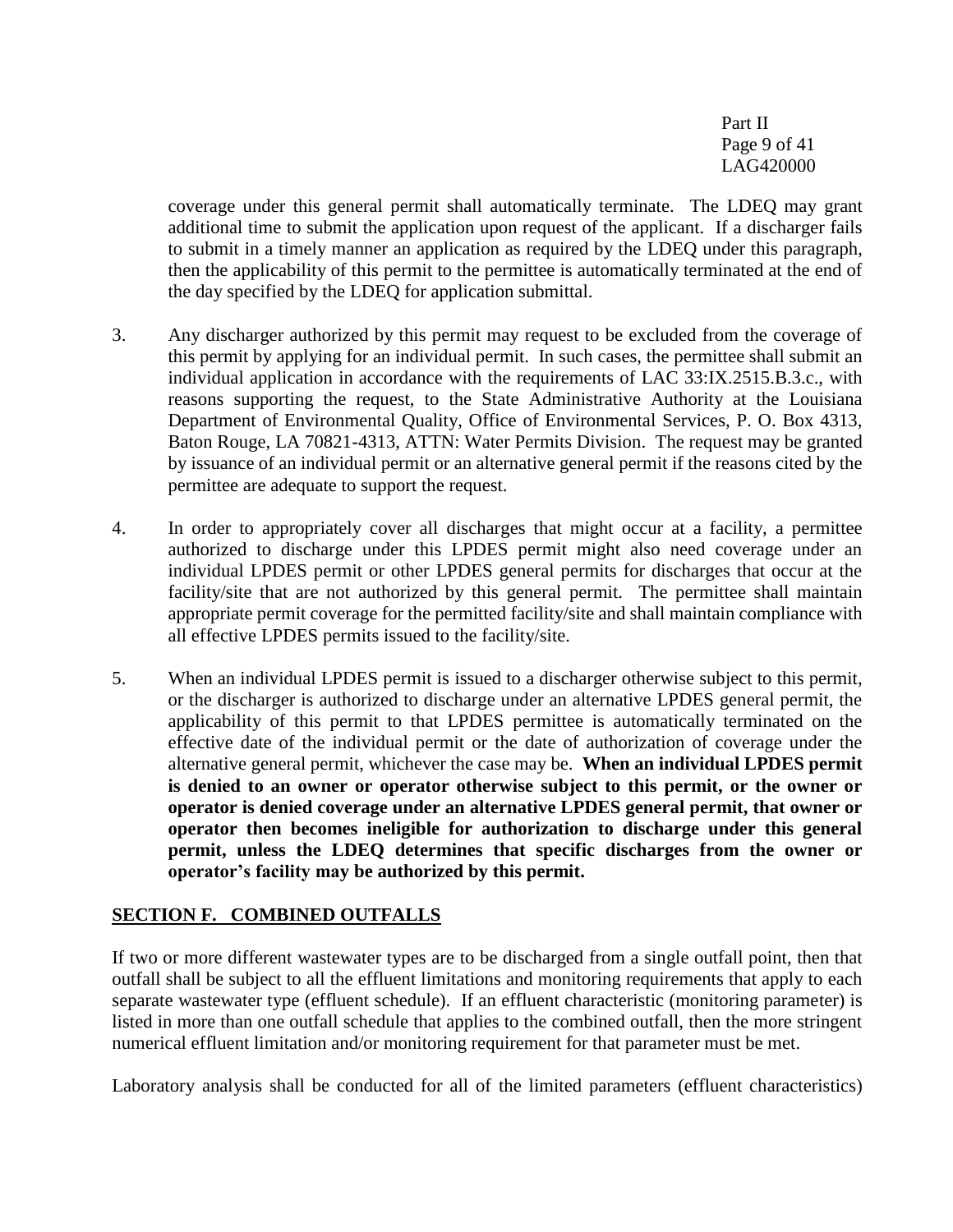Part II Page 10 of 41 LAG420000

contained in each of the applicable outfall schedules. If different outfall schedules contain different daily maximum values or different monitoring frequencies then the most stringent value or frequency is applicable to the discharges from the outfall.

#### **SECTION G. PERMIT REOPENER CLAUSE**

If there is evidence indicating that the discharges authorized by this permit cause, have the reasonable potential to cause, or contribute to a violation of water quality standard, the discharge may be required to obtain an individual permit or an alternative general permit in accordance with Other Requirements*,*  Sections D and E of this permit, or the permit may be modified to include different requirements and /or limitations.

#### **SECTION H. 24-HOUR ORAL REPORTING: DAILY MAXIMUM LIMITATION VIOLATIONS**

Under the provisions of Part III, Standard Conditions, Section D.6.b. of this permit, violations of daily maximum limitations for the following pollutants shall be reported to the Office of Emergency Response. Notification of all violations of daily maximum limitations for these parameters must be reported to the Office of Environmental Compliance Single Point of Contact (SPOC) within 24 hours upon discovering the unauthorized discharge or release. Notification can be made by email or orally utilizing any **one** of the following procedures: (1) by completing the online form found at [https://www.deq.louisiana.gov/page/file-a-complaint-report-an-incident;](https://www.deq.louisiana.gov/page/file-a-complaint-report-an-incident) (2) by email utilizing the Incident Report form and instructions found at [https://www.deq.louisiana.gov/page/single-point-of](https://www.deq.louisiana.gov/page/single-point-of-contact)[contact;](https://www.deq.louisiana.gov/page/single-point-of-contact) or (3) verbally notify LDEQ by calling SPOC at (225) 342-1234 or (225) 219-3640 which is manned during normal office hours (M-F,  $8:00 \text{ am} - 4:30 \text{ pm}$ ). The online notification procedure removes the need to make a verbal call to the SPOC phone number and allows the notification to be submitted directly to the SPOC electronically. Under the provisions of Part III, Standard Conditions, Section D.6.d of this permit, the facility must also submit a Written Notification Report within seven (7) calendar days after submitting the 24-hour electronic or verbal notification of any LPDES permit limit excursion. Written notification Reports may be either faxed or mailed to the LDEQ, Office of Environmental Compliance, Surveillance Division. Written Notification Reports should be **either** faxed to (225) 219-4044, **or** mailed to the Louisiana Department of Environmental Quality, ATTN: Surveillance Division SPOC, Unauthorized Discharge Notification Report, P. O. Box 4312, Baton Rouge, LA 70821-4312.

#### METALS, CYANIDE, TOTAL PHENOLS

Antimony Arsenic Beryllium Cadmium Chromium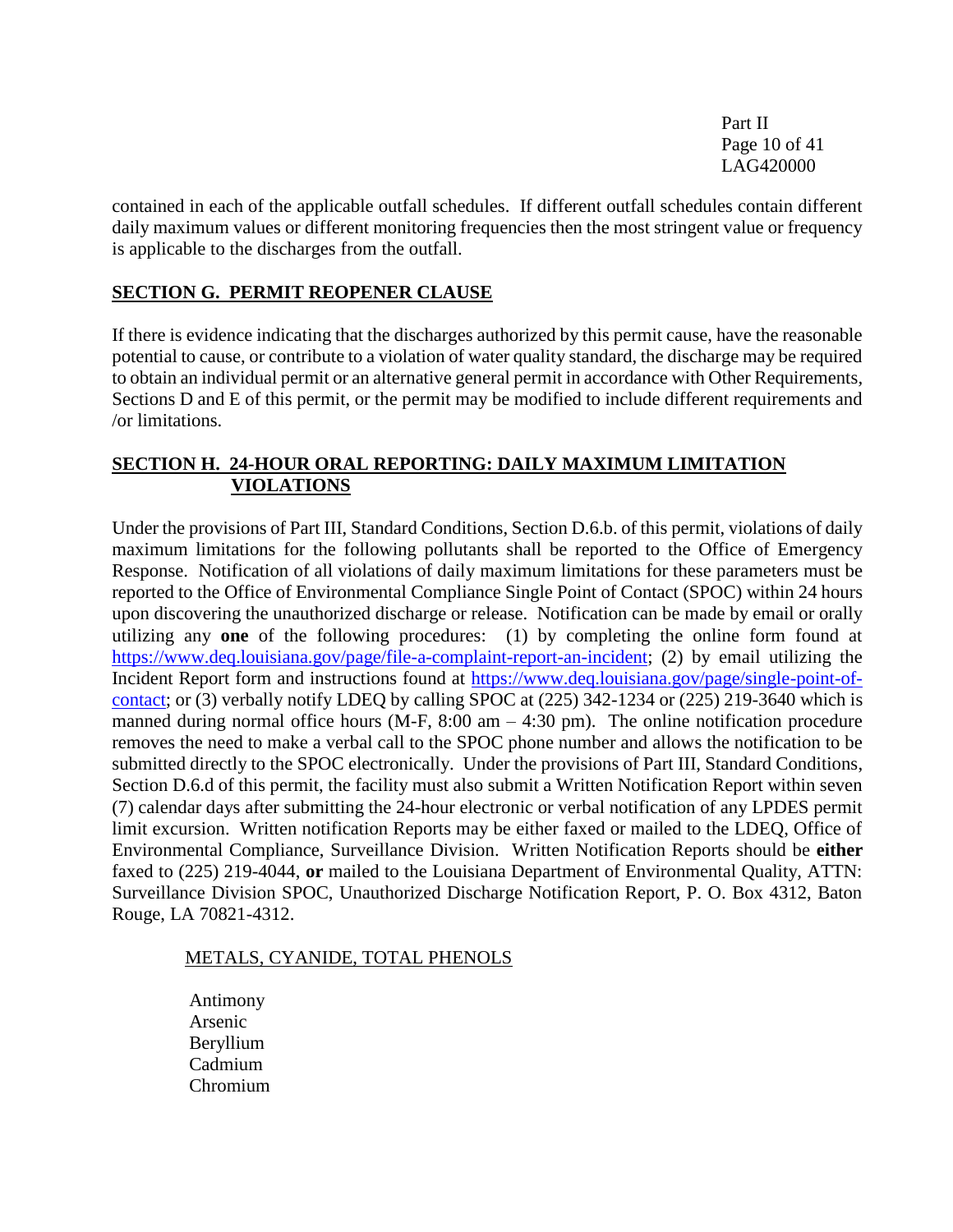Part II Page 11 of 41 LAG420000

Copper Lead Mercury Nickel Selenium Silver Thallium Zinc Total Cyanide Total Phenols

#### DIOXIN

2,3,7,8 -TCDD

#### VOLATILE COMPOUNDS

Acrolein Acrylonitrile Benzene Bromoform Carbon Tetrachloride Chlorobenzene Chlorodibromomethane Chloroethane 2-Chloroethyl Vinyl Ether Chloroform Dichlorobromomethane  $1,2$ 1,2-Dichlorobenzene 1,3 -Dichlorobenzene 1,4 -Dichlorobenzene 1,1 -Dichloroethane 1,2 -Dichloroethane 1,1 -Dichloroethylene 1,2 -Dichloropropane 1,3 -Dichloropropylene Ethylbenzene Methyl Bromide Methyl Chloride Methylene Chloride 1,1,2,2 -Tetra -Chloroethane Tetrachloroethylene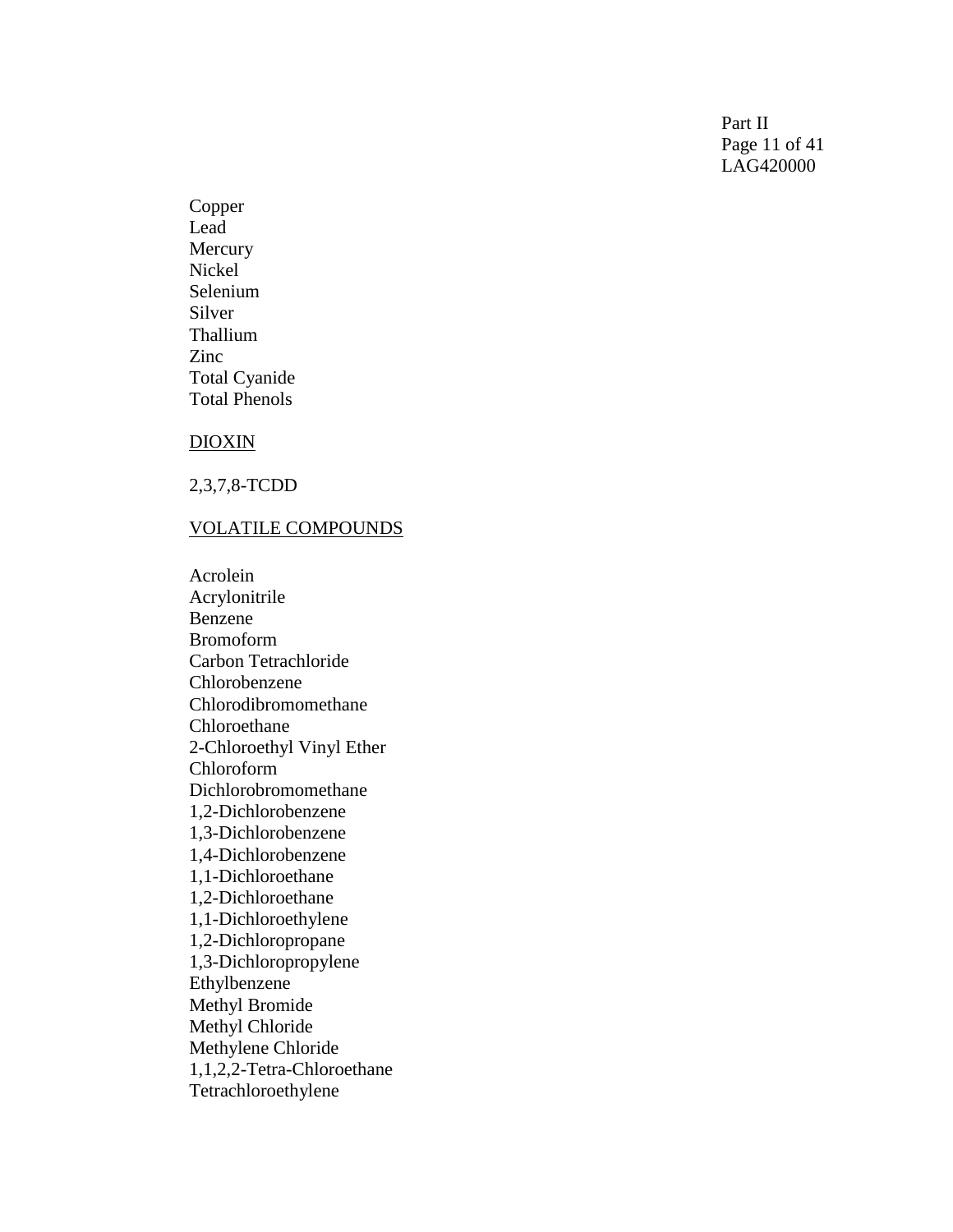Part II Page 12 of 41 LAG420000

Toluene<br>1-2-Trans-Dichloroethylene 1,1,1 -Trichloroethane 1,1,2 -Trichloroethane Trichlorethylene Vinyl Chloride

#### ACID COMPOUNDS

Phenol 2-Nitrophenol 4-Nitrophenol 2,4 -Dinitrophenol 4,6 -Dinitro - O -Cresol P-Chloro-M-Cresol Pentachlorophenol 2-Chlorophenol 2,4 -Dichlorophenol 2,4,6 -Trichlorophenol 2,4 -Dimethylphenol

#### BASE/NEUTRAL COMPOUNDS

1,2 -Diphenylhydrazine 1,2,4 -Trichlorobenzene 2 -Chloronaphthalene 2,4 -Dinitrotoluene 2,6 -Dinitrotoluene 3,3 -Dichlorobenzidine 3,4 -Benzofluoranthene 4 -Bromophenyl Phenyl Ether 4 -Chlorophenyl Phenyl Ether Acenaphthene Acenaphthylene Anthracene Benzidine Benzo (a) Anthracene Benzo (a) Pyrene Benzo, (g,h,i) Perylene Benzo (k) Fluoranthene Bis (2 -Chloroethoxy) Methane Bis (2 -Chloroethyl) Ether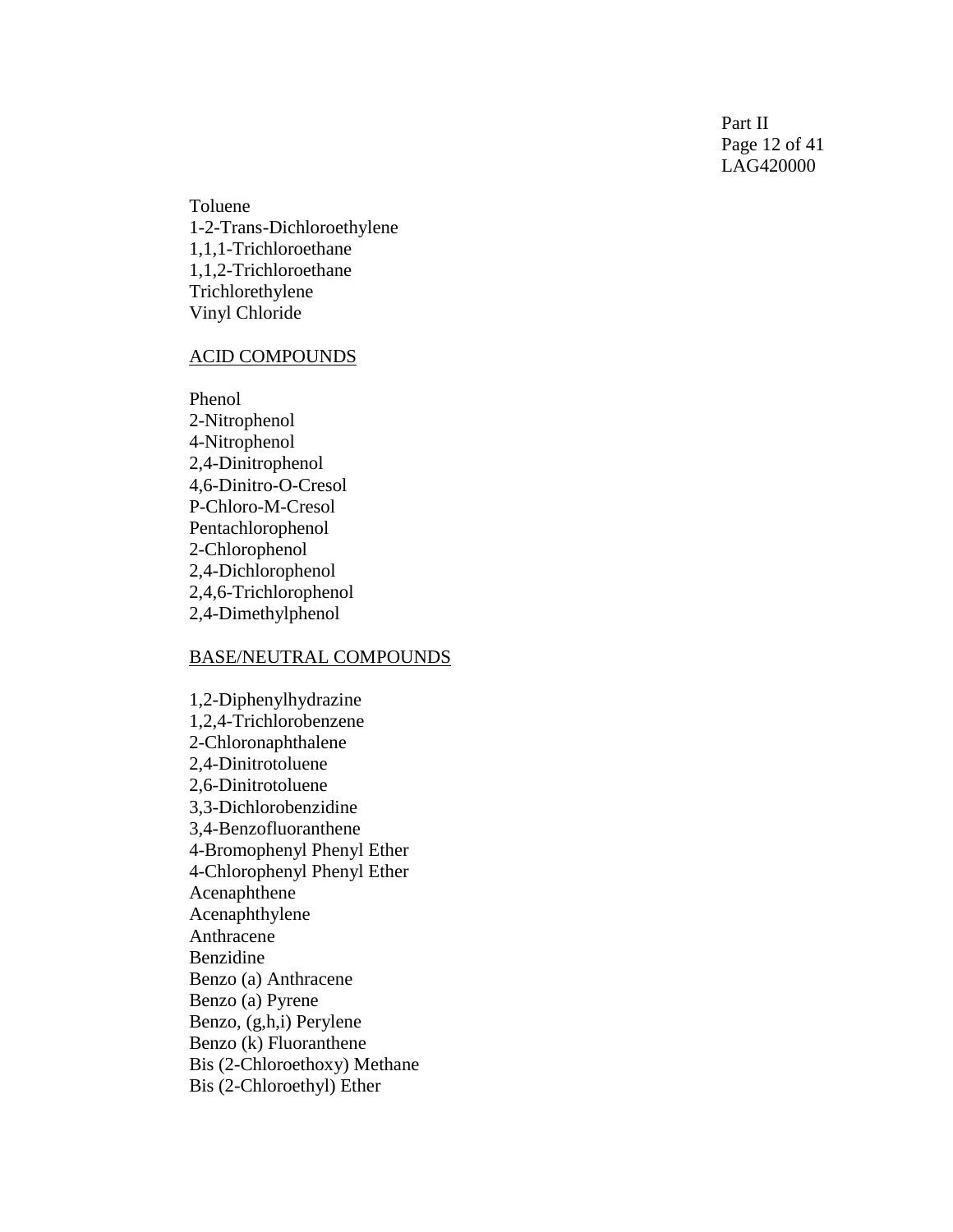Part II Page 13 of 41 LAG420000

Bis (2 -Chloroisopropyl) Ethe r Bis (2 -Ethylhexyl) Phthalate Butyl Benzyl Phthalate Chrysene Dibenzo (a,h) Anthracene Diethyl Phthalate Dimethyl Phthalate Di-N-Butyl Phthalate Di-N-Octyl Phthalate Fluoranthene Fluorene Hexachlorobenzene Hexachlorobutadiene Hexachlorocyclopentadiene Hexachloroethane Ideno (1,2,3 -c,d) Pyrene Isophorone Naphthalene Nitrobenzene N-Nitrosodimethylamine N-Nitrosodi-n-propylamine N-Nitrosodiphenylamine Phenanthrene Pyrene

#### PESTICIDES/HERBICIDES

Alpha -Endosulfan Beta -Endosulfan Endosulfan Sulfate Aldrin Alpha -BHC Beta -BHC Gamma -BHC Delta -BHC Dieldrin 4,4' -DDE 4,4' -DDD 4,4' -DDT Heptachlor Endrin Aldehyde Heptachlor Epoxide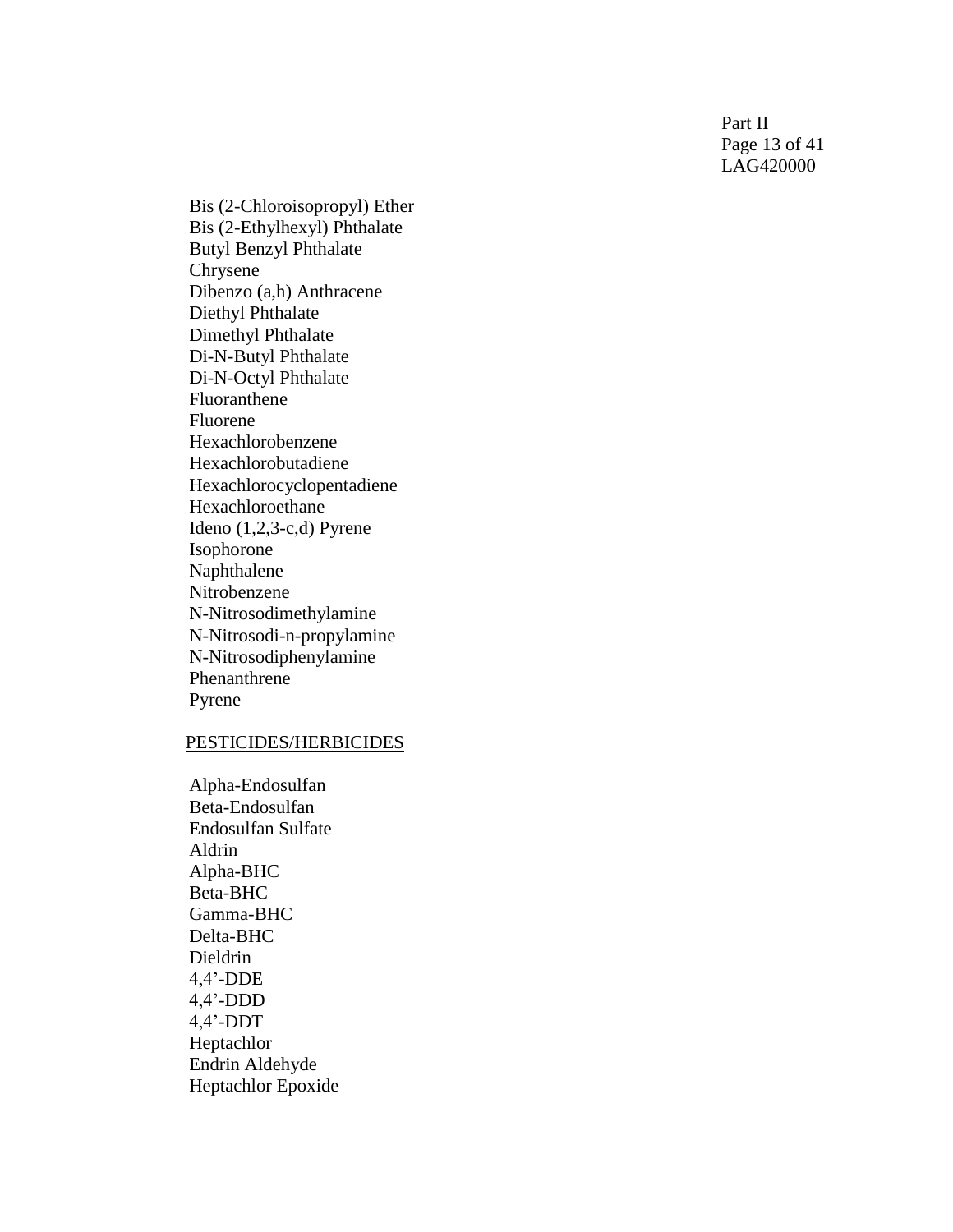Part II Page 14 of 41 LAG420000

Chlordane Toxaphene PCB-1242 PCB-1254 PCB-1221 PCB-1232 PCB-1248 PCB-1260 PCB-1016 Endrin

#### **SECTION I. MINIMUM QUANTIFICATION LEVEL (MQL)**

The permittee may develop an effluent specific method detection limit (MDL) in accordance with Appendix B to 40 CFR Part 136 (See LAC 33:IX.4901). For any pollutant for which the permittee determines an effluent specific MDL, the permittee shall send to this Office a report containing QA/QC documentation, analytical results, and calculations necessary to demonstrate that the effluent specific MDL was correctly calculated. An effluent specific minimum quantification level (MQL) shall be determined in accordance with the following calculation:

 $MOL = 3.3 \times MDL$ 

Upon written approval by this Office, the effluent specific MQL may be utilized by the permittee for all future Discharge Monitoring Report (DMR) calculations and reporting requirements

| NONCONVENTIONAL                     | MOL (ug/L)         |
|-------------------------------------|--------------------|
| Phenolics, Total Recoverable (4AAP) | 5                  |
| <b>METALS AND CYANIDE</b>           | $MOL$ ( $\mu$ g/L) |
| Antimony (Total)                    | 60                 |
| Arsenic (Total)                     | 5                  |
| Beryllium (Total)                   | 0.5                |
|                                     |                    |
| Cadmium (Total)                     |                    |
| Chromium (Total)                    | 10                 |
| Chromium $(3+)$                     | 10                 |
| Chromium $(6+)$                     | 10                 |
| Copper (Total)                      | 3                  |
| Lead (Total)                        | $\overline{2}$     |
| Mercury (Total)                     | 0.005              |
| Molybdenum (Total)                  | 30                 |
|                                     |                    |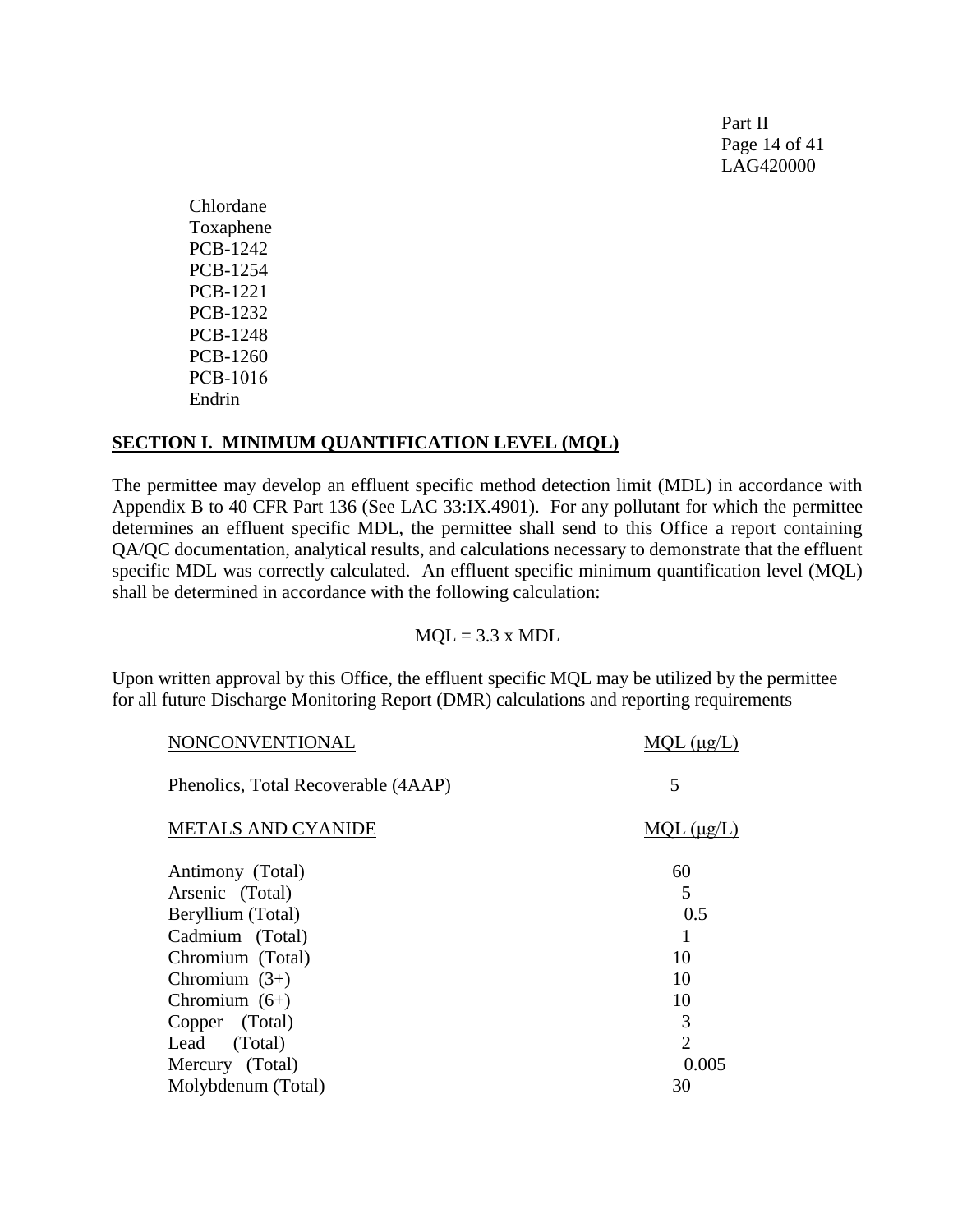|                                 | Part II<br>Page 15 of 41<br>LAG420000 |  |
|---------------------------------|---------------------------------------|--|
| Nickel (Total) Freshwater       | 5                                     |  |
| Nickel (Total) Marine           | 5                                     |  |
| Selenium (Total)                | 5                                     |  |
| Silver<br>(Total)               | 0.5                                   |  |
| Thallium (Total)                | 0.5                                   |  |
| (Total)<br>Zinc                 | 20                                    |  |
| Cyanide (Total)                 | 10                                    |  |
| <b>DIOXIN</b>                   | $MQL$ ( $\mu g/L$ )                   |  |
| 2,3,7,8-TCDD                    | 0.00001                               |  |
| <b>VOLATILE COMPOUNDS</b>       | MQL (µg/L)                            |  |
| Acrolein                        | 50                                    |  |
| Acrylonitrile                   | 20                                    |  |
| Benzene                         | 10                                    |  |
| <b>Bromoform</b>                | 10                                    |  |
| Carbon Tetrachloride            | $\overline{2}$                        |  |
| Chlorobenzene                   | 10                                    |  |
| Chlorodibromomethane            | 10                                    |  |
| Chloroethane                    | 50                                    |  |
| 2-Chloroethylvinylether         | 10                                    |  |
| Chloroform                      | 10                                    |  |
| 1,2-Dichlorobenzene             | 10                                    |  |
| 1,3-Dichlorobenzene             | 10                                    |  |
| 1,4-Dichlorobenzene             | 10                                    |  |
| Dichlorobromomethane            | 10                                    |  |
| 1,1-Dichloroethane              | 10                                    |  |
| 1,2-Dichloroethane              | 10                                    |  |
| 1,1-Dichloroethylene            | 10                                    |  |
| 1,2-Dichloropropane             | 10                                    |  |
| 1,3-Dichloropropylene           | 10                                    |  |
| Ethylbenzene                    | 10                                    |  |
| Methyl Bromide [Bromomethane]   | 50                                    |  |
| Methyl Chloride [Chloromethane] | 50                                    |  |
| Methylene Chloride              | 20                                    |  |
| 1,1,2,2-Tetrachloroethane       | 10                                    |  |
| Tetrachloroethylene             | 10                                    |  |
| Toluene                         | 10                                    |  |
| 1,2-trans-Dichloroethylene      | 10                                    |  |
| 1,1,1-Trichloroethane           | 10                                    |  |
| 1,1,2-Trichloroethane           | 10                                    |  |
| Trichloroethylene               | 10                                    |  |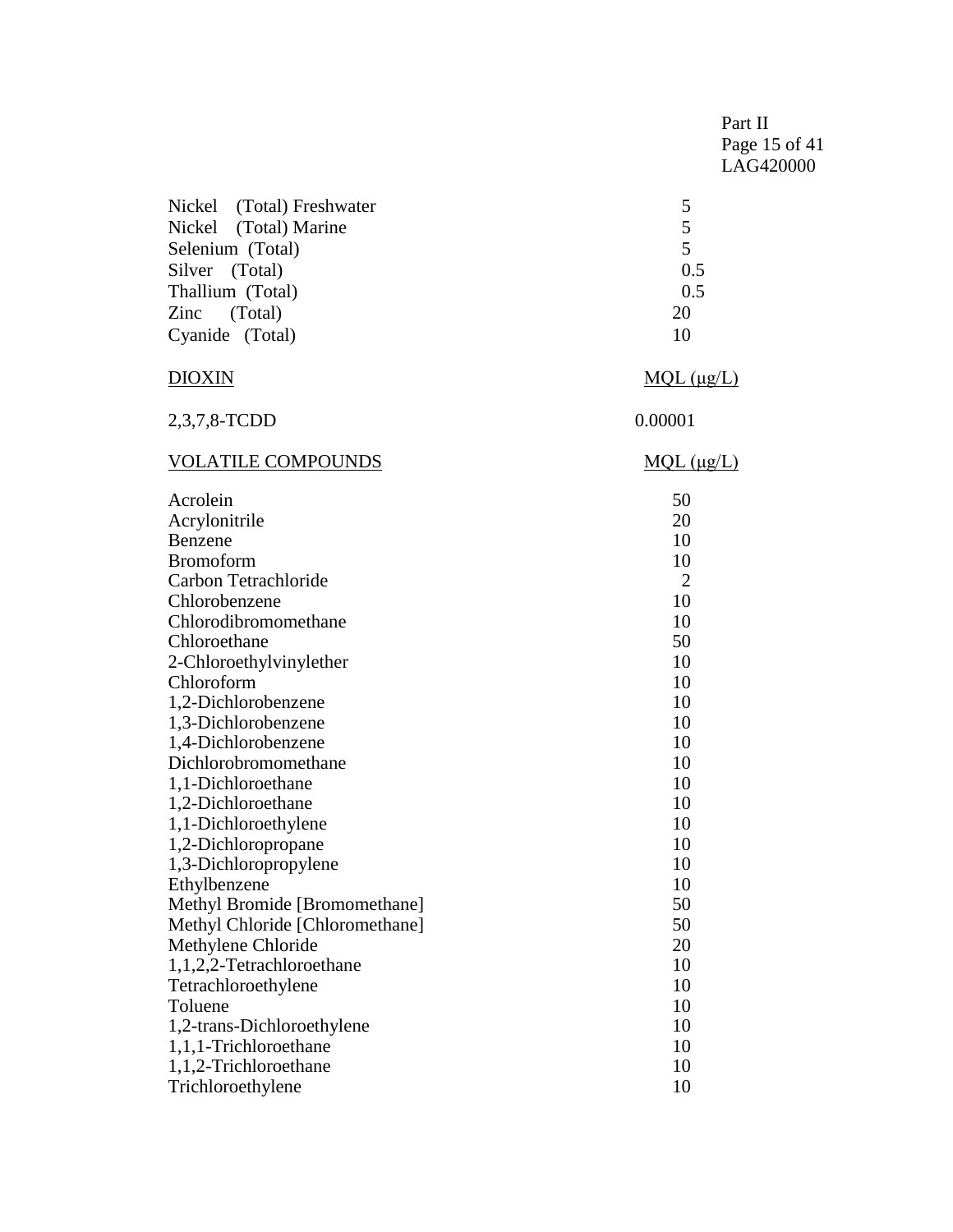|                                                                                                                                                                                                                                                                                                                                                                  | Part II<br>Page 16 of 41<br>LAG420000                                               |
|------------------------------------------------------------------------------------------------------------------------------------------------------------------------------------------------------------------------------------------------------------------------------------------------------------------------------------------------------------------|-------------------------------------------------------------------------------------|
| Vinyl Chloride                                                                                                                                                                                                                                                                                                                                                   | 10                                                                                  |
| <b>ACID COMPOUNDS</b>                                                                                                                                                                                                                                                                                                                                            | $MQL$ ( $\mu$ g/L)                                                                  |
| 2-Chlorophenol<br>2,4-Dichlorophenol<br>2,4-Dimethylphenol<br>4,6-Dinitro-o-Cresol [2-Methyl-4,6-Dinitrophenol]<br>2,4-Dinitrophenol<br>2-Nitrophenol<br>4-Nitrophenol<br>p-Chloro-m-Cresol [4-Chloro-3-Methylphenol]<br>Pentachlorophenol                                                                                                                       | 10<br>10<br>10<br>50<br>50<br>20<br>50<br>10<br>5                                   |
| Phenol                                                                                                                                                                                                                                                                                                                                                           | 10                                                                                  |
| 2,4,6-Trichlorophenol                                                                                                                                                                                                                                                                                                                                            | 10                                                                                  |
| <b>BASE/NEUTRAL COMPOUNDS</b>                                                                                                                                                                                                                                                                                                                                    | MQL (µg/L)                                                                          |
| Acenaphthene<br>Acenaphthylene<br>Anthracene<br>Benzidine<br>Benzo(a)anthracene<br>Benzo(a)pyrene<br>3,4-Benzofluoranthene<br>Benzo(ghi)perylene<br>Benzo(k)fluoranthene<br>Bis(2-chloroethoxy) Methane<br>Bis(2-chloroethyl) Ether<br>Bis(2-chloroisopropyl) Ether<br>Bis(2-ethylhexyl) Phthalate<br>4-Bromophenyl Phenyl Ether<br><b>Butylbenzyl Phthalate</b> | 10<br>10<br>10<br>50<br>5<br>5<br>10<br>20<br>5<br>10<br>10<br>10<br>10<br>10<br>10 |
| 2-Chloronapthalene<br>4-Chlorophenyl Phenyl Ether<br>Chrysene<br>Dibenzo(a,h)anthracene<br>3,3'-Dichlorobenzidine<br>Diethyl Phthalate<br>Dimethyl Phthalate<br>Di-n-Butyl Phthalate<br>2,4-Dinitrotoluene<br>2,6-Dinitrotoluene                                                                                                                                 | 10<br>10<br>5<br>5<br>5<br>10<br>10<br>10<br>10<br>10                               |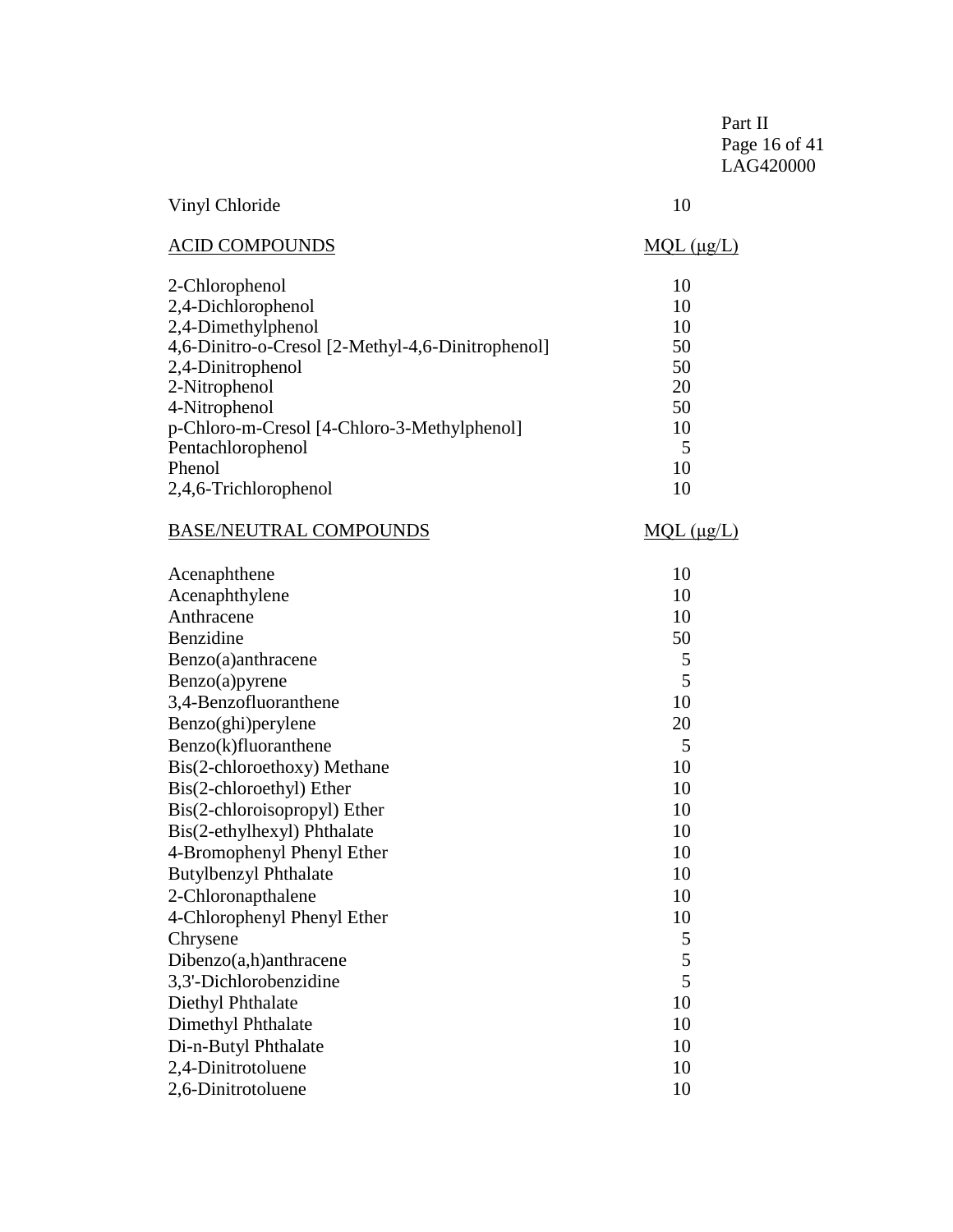| Part II       |
|---------------|
| Page 17 of 41 |
| LAG420000     |

| Di-n-octyl Phthalate                                 | 10 |
|------------------------------------------------------|----|
| 1,2-Diphenylhydrazine                                | 20 |
| Fluoranthene                                         | 10 |
| Fluorene                                             | 10 |
| Hexachlorobenzene                                    | 5  |
| Hexachlorobutadiene                                  | 10 |
| Hexachlorocyclopentadiene                            | 10 |
| Hexachloroethane                                     | 20 |
| Indeno $(1,2,3$ -cd) pyrene [2,3-o-Phenylene Pyrene] | 5  |
| Isophorone                                           | 10 |
| Naphthalene                                          | 10 |
| Nitrobenzene                                         | 10 |
| n-Nitrosodimethylamine                               | 50 |
| n-Nitrosodi-n-Propylamine                            | 20 |
| n-Nitrosodiphenylamine                               | 20 |
| Phenanthrene                                         | 10 |
| Pyrene                                               | 10 |
| 1,2,4-Trichlorobenzene                               | 10 |
|                                                      |    |

# PESTICIDES MQL (μg/L)

| Aldrin                                         | 0.01 |
|------------------------------------------------|------|
| Alpha-BHC                                      | 0.05 |
| Beta-BHC                                       | 0.05 |
| Gamma-BHC [Lindane]                            | 0.05 |
| Delta-BHC                                      | 0.05 |
| Chlordane                                      | 0.2  |
| $4,4'-DDT$                                     | 0.02 |
| 4,4'-DDE [p,p-DDX]                             | 0.1  |
| 4,4'-DDD [p,p-TDE]                             | 0.1  |
| Dieldrin                                       | 0.02 |
| Alpha-Endosulfan                               | 0.01 |
| Beta-Endosulfan                                | 0.02 |
| Endosulfan Sulfate                             | 0.1  |
| Endrin                                         | 0.02 |
| Endrin Aldehyde                                | 0.1  |
| Heptachlor                                     | 0.01 |
| Heptachlor Epoxide [BHC-Hexachlorocyclohexane] | 0.01 |
| PCB-1242                                       | 0.2  |
| <b>PCB-1254</b>                                | 0.2  |
| <b>PCB-1221</b>                                | 0.2  |
| PCB-1232                                       | 0.2  |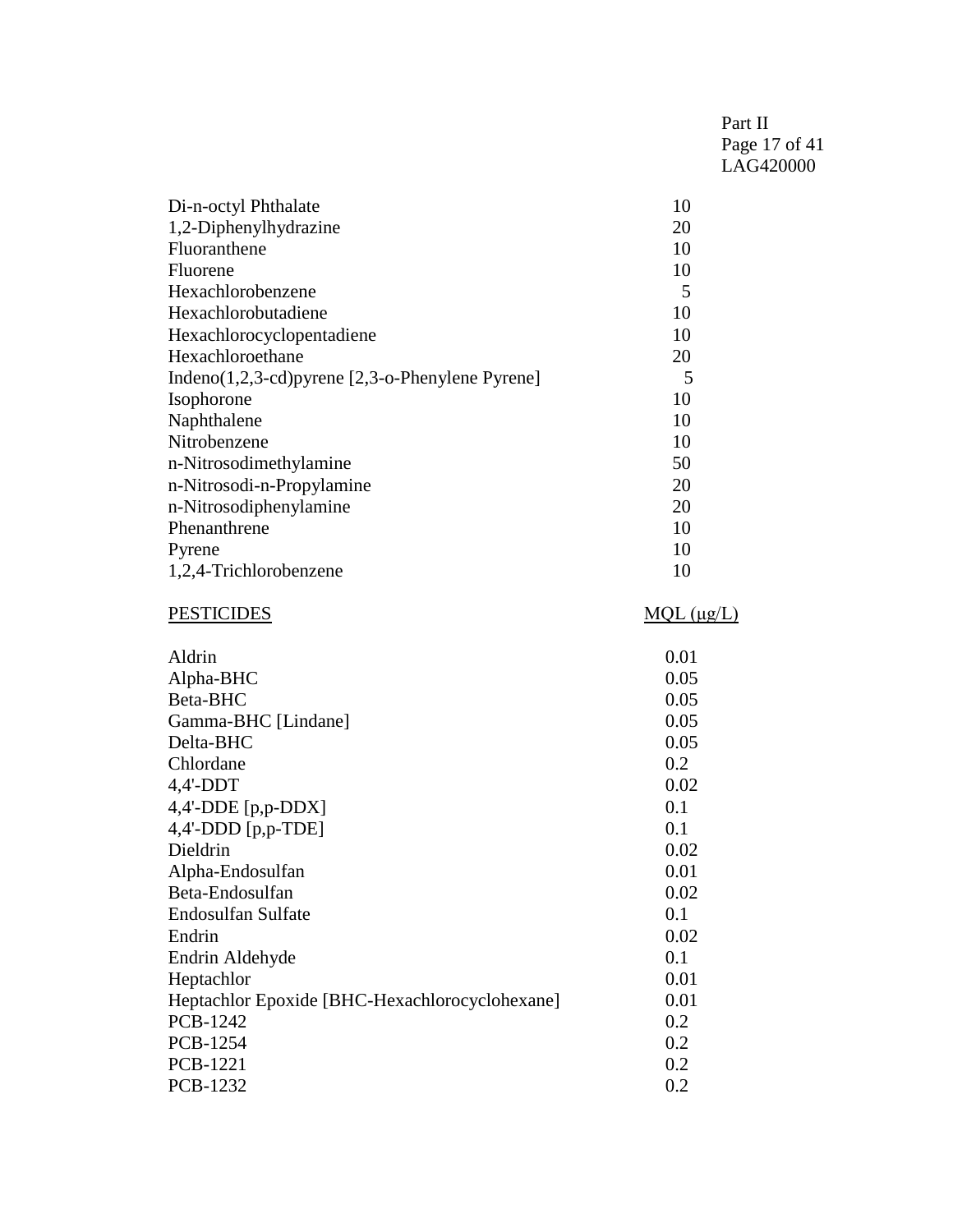|                 |     | Part II       |
|-----------------|-----|---------------|
|                 |     | Page 18 of 41 |
|                 |     | LAG420000     |
| <b>PCB-1248</b> | 0.2 |               |
| <b>PCB-1260</b> | 0.2 |               |
| <b>PCB-1016</b> | 0.2 |               |
| Toxaphene       | 0.3 |               |

The permittee may develop an effluent specific method detection limit (MDL) in accordance with Appendix B to 40 CFR Part 136 (See LAC 33:IX.4901). For any pollutant for which the permittee determines an effluent specific MDL, the permittee shall send to this Office a report containing QA/QC documentation, analytical results, and calculations necessary to demonstrate that the effluent specific MDL was correctly calculated. An effluent specific minimum quantification level (MQL) shall be determined in accordance with the following calculation:

 $MOL = 3.3$  x MDL

Upon written approval by this Office, the effluent specific MQL may be utilized by the permittee for all future Discharge Monitoring Report (DMR) calculations and reporting requirements.

#### **SECTION J. OXIDATION PONDS**

If the permittee is closing or undergoing closure of an oxidation pond under this permit, then all applicable rules and regulations relative to the proper closure of sanitary sewer oxidation ponds shall be followed. This permit only authorizes the permittee to dewater this facility.

## **SECTION K. FLOW CONDITION**

The discharge shall not generate a flow condition within any drainage conveyance or waterbody which, either alone or in concert with storm water runoff, represents a threat to public safety, aquatic life, or channel integrity by virtue of discharge velocity.

## **SECTION L. PCBs**

For hydrostatic tests, proof that PCBs are not present in the pipe is required for all pipelines which have been in use for the transmission of natural gas. Such proof shall be submitted to this Office with the notice of intent and shall consist of a statement, signed by a responsible company official, stating that the pipeline has been tested for, and found to be free of, PCBs, or that compressor or other equipment that contained PCBs were never used on the pipeline. If the permittee cannot furnish such certification, then the discharge water must be tested for PCBs using the methods prescribed by the latest approved 40 CFR 136, and the results shall be submitted to the Water Permits Division along with other parameters as required by Part II, Section H of this permit.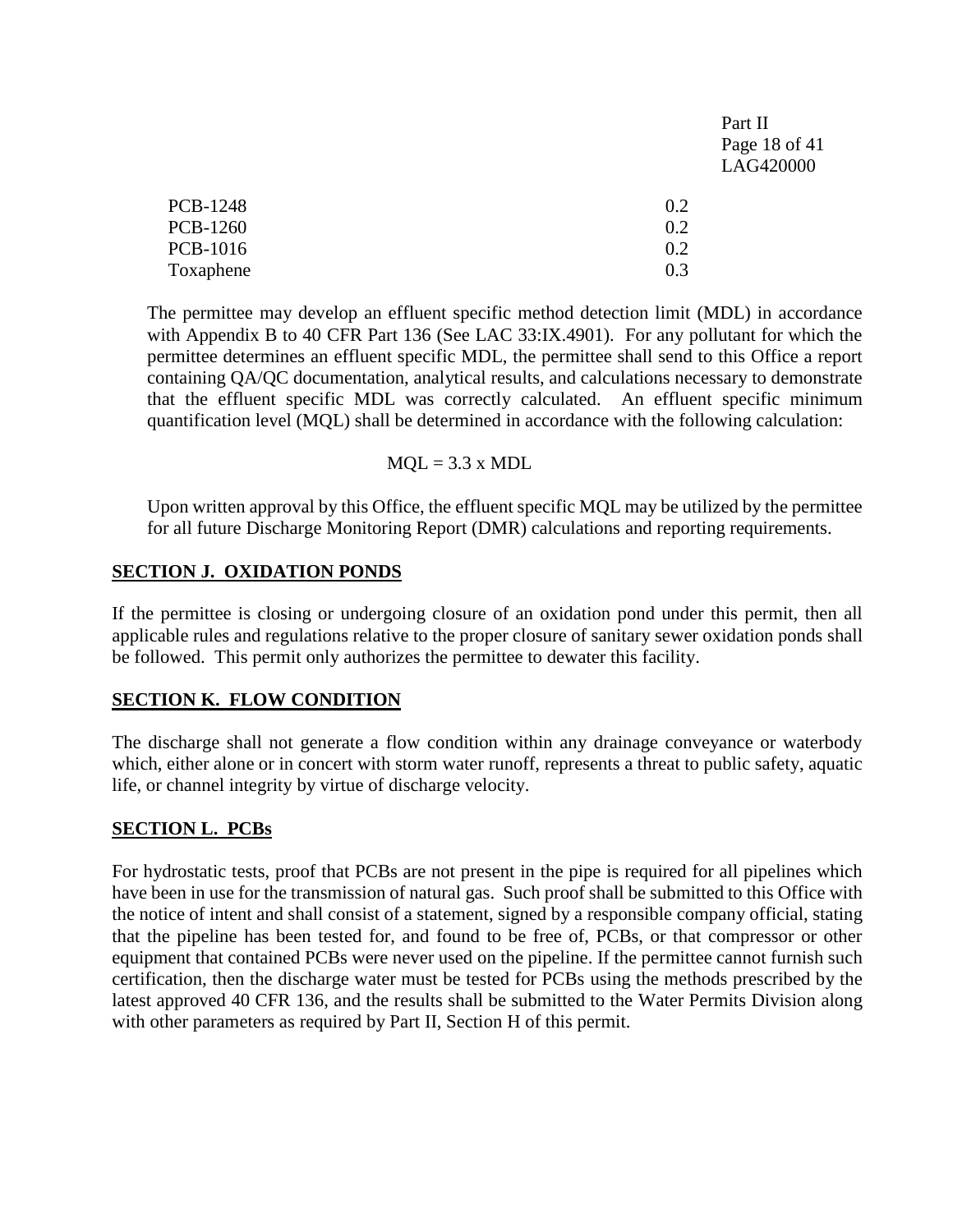Part II Page 19 of 41 LAG420000

#### **SECTION M. SITE RUNOFF**

This permit does not in any way authorize the permittee to discharge a pollutant not listed or quantified in the notice of intent or as otherwise authorized in the permit. Any runoff leaving the permitted site, other than the permitted outfalls, exceeding 50 mg/L Total Organic Carbon (TOC), 15 mg/L Oil and Grease, or having a pH less than 6.0 or greater than 9.0 standard units shall be a violation of this permit.

## **SECTION N. BRIDGE MAINTENANCE BEST MANAGEMENT PRACTICES**

#### BEST MANAGEMENT PRACTICES (BMPs) FOR HYDROCLEANING/HYDROBLASTING **ACTIVITIES**

- 1. Perform all hydrocleaning operations in a manner to minimize the discharge of hydrocleaning debris into the receiving water, which shall include the following:
	- a. Removing by hand all loose rust and debris from each section of the bridge components prior to hydrocleaning;
	- b. Scraping and removing all large accumulations of nesting material and pigeon waste prior to hydrocleaning; and
	- c. Installing mesh screening in drainage areas to protect marine traffic from any materials that may become loose during hydrocleaning activities; hydrocleaning per the specification of each section using 3,500 to 5,000 psi while monitoring screening covers to prevent pooling of water;
- 2. All debris collected as a result of the hydrocleaning activity shall be properly disposed of in accordance with the Solid Waste Regulations. Loose rust, debris, nesting material, and pigeon waste can be disposed of as ordinary household waste.
- 3. Any changes to the proposed work activities shall be approved by the Department prior to commencement of the hydrocleaning.

## **SECTION O. SURFACE DRINKING WATER PROTECTION AREA**

If an unauthorized discharge from bridge maintenance, hydrocleaning, or hydroblasting activities is to a receiving stream with a designated use listed as "drinking water supply", the discharger shall notify the nearby drinking water treatment facility immediately, but in no case later than one (1) hour after learning of the discharge, after learning of the unauthorized discharge. The notification shall be by telephone or other means of rapid communication.

There shall be no discharge within one mile upstream of any drinking water intake. The permittee is responsible for determining the existence and the location of the nearest drinking water intake prior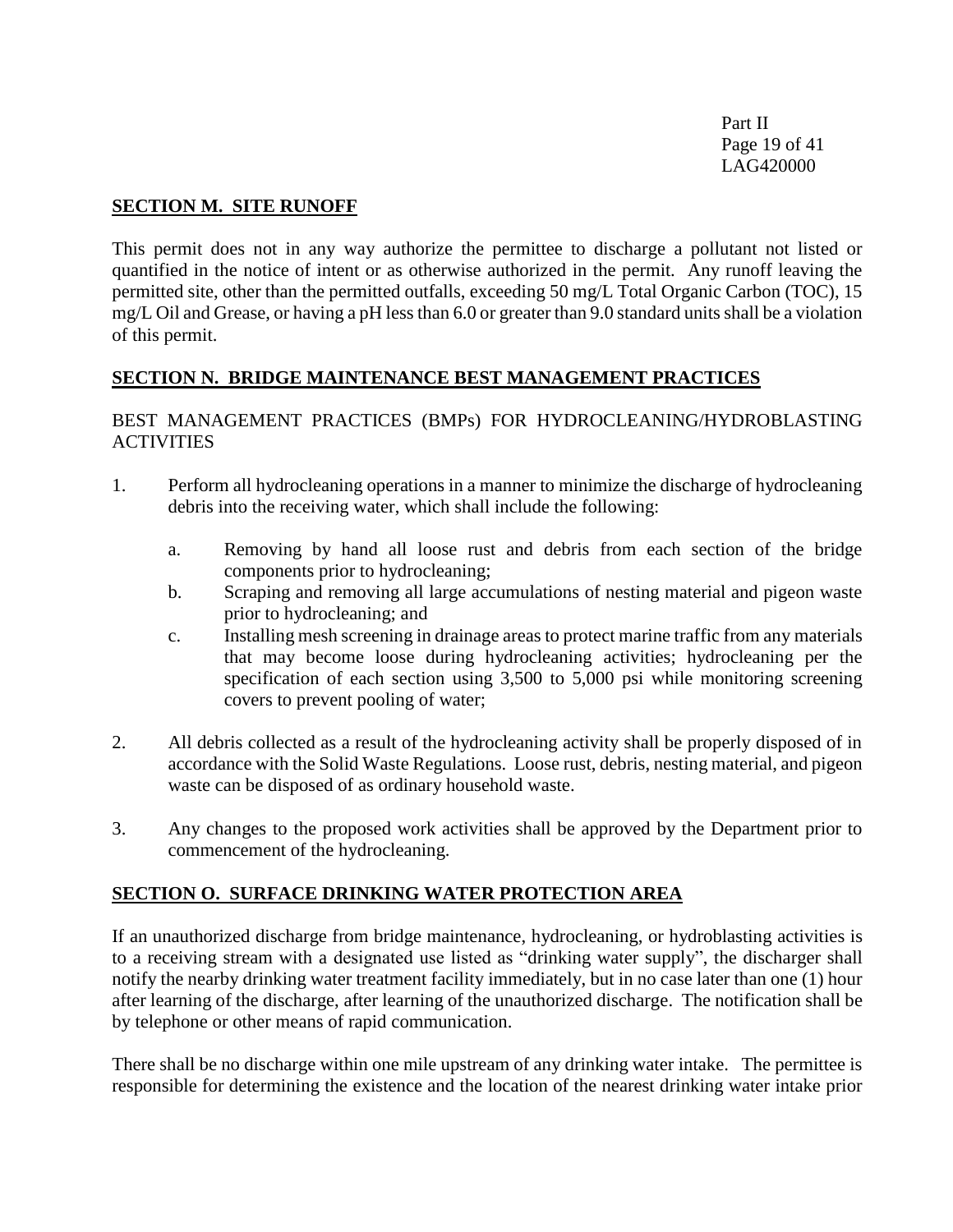Part II Page 20 of 41 LAG420000

to each discharge.

#### **SECTION P. DEICING/ANTI-ICING OPERATIONS**

Perform all deicing/anti-icing operations in a manner to minimize the discharge of deicing/anti-icing chemicals into the receiving water. Facilities which conduct deicing/anti-icing operations shall maintain a record of the types (including the Safety Data Sheets (SDS) and monthly quantities, either as measured or, in the absence of metering, as estimated to the best of your knowledge. This includes all deicing chemicals, not just glycols and urea (e.g., potassium acetate), salt, and/or sand because large quantities of these other chemicals or materials can still have an adverse impact on receiving waters.

#### **SECTION Q. SANITARY DISCHARGE**

Future water quality studies may indicate potential toxicity from the presence of residual chlorine in the treatment facility's effluent. Therefore, the permittee is hereby advised that a future Total Residual Chlorine Limit may be required if chlorine is used as a method of disinfection. In many cases, this becomes a NO MEASURABLE Total Residual Chlorine limit. If such a limit were imposed, the permittee would be required to provide for dechlorination of the effluent prior to discharge. Please be aware, concentrations of Total Residual Chlorine above 0.033 mg/L can cause or contribute to significant toxicity in receiving streams and biomonitoring testing. It is the permittee's responsibility to assure that no Total Residual Chlorine remains in the effluent after dechlorination in order to prevent toxicity in the receiving stream.

The Department of Environmental Quality reserves the right to impose more stringent discharge limitations and/or additional restrictions in the future to maintain water quality integrity and the designated uses of the receiving water bodies based upon water quality studies. These studies may indicate the need for more advanced wastewater treatment. Studies of similar discharges and receiving water bodies have resulted in monthly average effluent limitations of 5 mg/L CBOD<sub>5</sub> and 2 mg/L NH3-N. Therefore, prior to upgrading or expanding this facility, the permittee should contact the Department to determine the status of the work being done to establish future effluent limitations and additional permit conditions.

#### **SECTION R. FLOW MEASUREMENT**

The flow monitoring sample type for the effluent schedules contained in this general permit is specified as "estimate". Therefore, the permittee shall not be subject to the accuracy provisions for flow measurement established in the Part III, Standard Conditions, Section C.6 of this permit. When collecting samples for permit compliance purposes, the flow may be estimated using best engineering judgment. [LAC 33:IX.2701]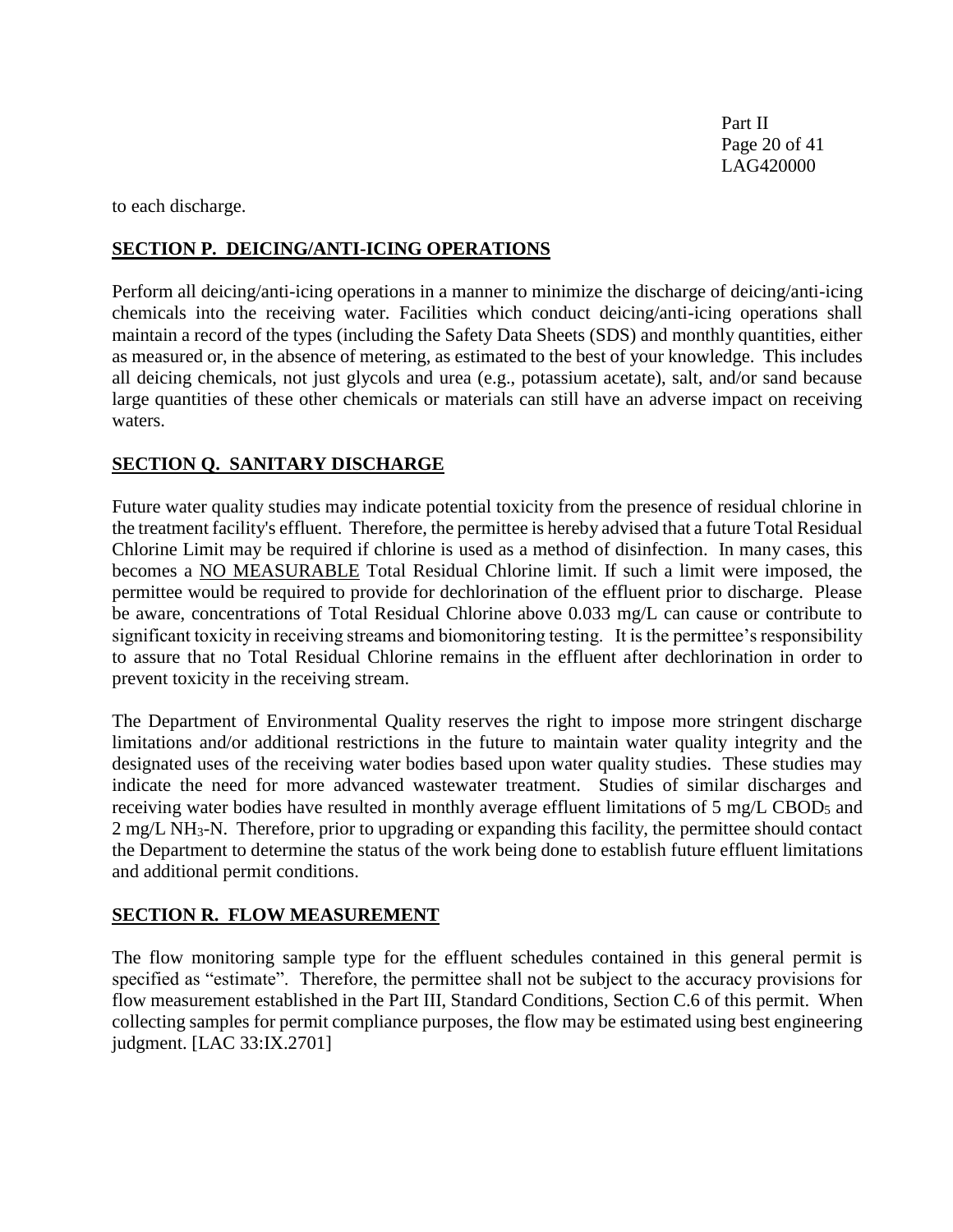Part II Page 21 of 41 LAG420000

#### **SECTION S. POLLUTION PREVENTION ACTIVITIES**

The following pollution prevention activities shall be implemented at all facilities authorized to discharge under this general permit. The permittee is not required to have a written storm water pollution prevention plan (SWPPP) for the activities described below except as described in Sections S, T, and W; however, the operator of the facility is required to implement any of the following pollution prevention activities that are applicable to operations that occur at the permitted facility. Facilities covered under this permit and which have industrial storm water permit coverage under the Multi-Sector General Permit (MSGP) must have a written SWPPP that meets the requirements of the MSGP. In addition to the pollution prevention requirements described below, a facility that is authorized to discharge industrial storm water in accordance with the requirements of the MSGP must also have a written site-specific SWPPP that satisfies the appropriate industrial sector-specific requirements for that particular facility.

Chemical Storage:

- a. All chemical storage tank installations (including double-walled tanks) with a capacity greater than 660 gallons for an individual container, or 1,320 gallons for two or more containers in aggregate within a common storage area shall be constructed so that a secondary means of containment is provided for the entire contents of the largest tank plus sufficient freeboard to allow for precipitation. Diked areas should be sufficiently impervious to contain spills.
- b. All diked areas surrounding storage tanks or STORM WATER collection basins shall be free of residual oil or other contaminants so as to prevent the accidental discharge of these materials in the event of flooding, dike failure, or improper draining of the diked area. All drains from diked areas shall be equipped with valves which shall be kept in the closed position except during periods of supervised discharge.
- c. All check valves, tanks, drains, or other potential sources of pollutant releases shall be inspected and maintained on a regular basis to assure their proper operation and to prevent the discharge of pollutants.
- d. Where a Spill Prevention and Control (SPC) plan is required in accordance with LAC 33:IX. Chapter 9, the Pollution Prevention Plan shall include the Spill Prevention Control and Countermeasure (SPCC) procedures or refer to them by reference.

General Housekeeping:

a. All equipment, parts, dumpsters, trash bins, petroleum products, chemical solvents, detergents, or other materials exposed to STORM WATER shall be maintained in a manner which prevents contamination of STORM WATER by pollutants.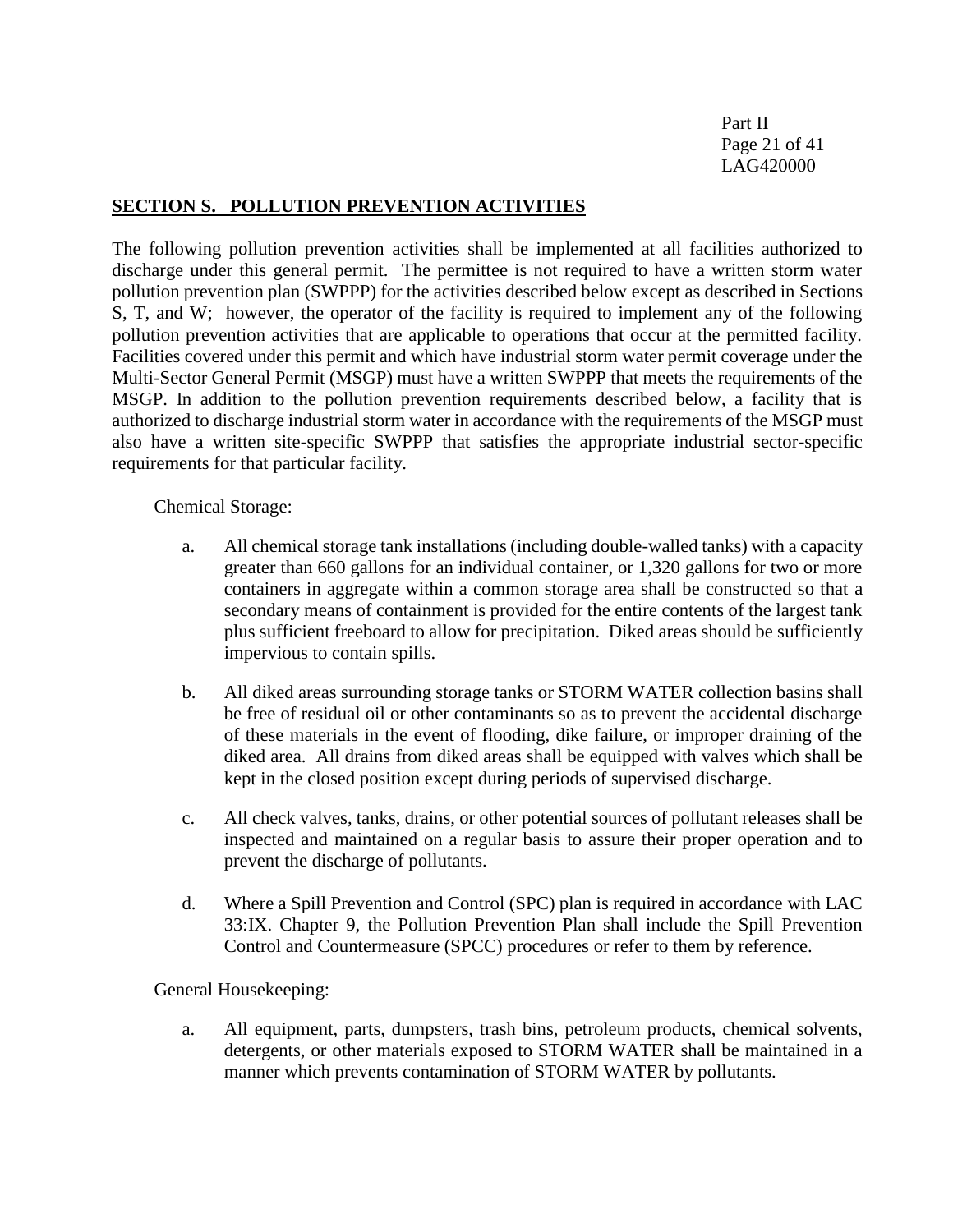Part II Page 22 of 41 LAG420000

- b. All spilled product or other spilled wastes shall be immediately cleaned up and disposed of according to all applicable regulations (SPC or SPCC). Use of detergents, emulsifiers, or dispersants to clean up spilled product is prohibited except where necessary to comply with State or Federal safety regulations (i.e., requirement for nonslippery work surface). In all such cases, initial cleanup shall be done by physical removal and chemical usage shall be minimized.
- c. Any vehicle or equipment that is in a state of disrepair which increases the potential for contaminating the discharge water (such as vehicle leaking fluids) shall be stored in a designated area. Furthermore, efforts shall be made to prevent the contamination of surface and ground water from such vehicles by means of drip pans, repairs, etc.
- d. Procedures shall be established for the handling of discarded batteries, waste automotive fluids and any other product that may be used and accrued at the facility (i.e., paints, solvents, etc.). Such procedures shall specifically describe the method(s) to prevent STORM WATER and wastewater contact with these materials.

Washing Activities:

- a. All washing activities resulting in discharges shall be conducted either without soaps and detergents or with biodegradable soaps used in minimal amounts. The use of nonbiodegradable soaps and detergents, tire cleaners containing potentially hazardous chemicals, and solvents in discharges authorized by this permit is prohibited. Washing with soaps shall not be performed on the lot without adequate treatment for the wastewater stream. All washwaters using soaps and/or detergents are subject to the requirements and limitations in Schedule C (utility wash waters with soaps and/or detergents).
- b. If the washing activity takes place on an impermeable surface (such as concrete or asphalt paving), the area where the washing operation is to be conducted and the subsequent drainage path shall be swept clean of dirt and other dry substances immediately prior to commencing the washing operation.
- c. When washing at a location other than a washrack, any spills, drips of automotive fluids, or other contamination to the washing area and/or the subsequent drainage area shall be picked up by dry means prior to the beginning of the washing operation, and the washing must be done without the use of soaps and/or detergents. The use of detergents, emulsifiers, or dispersants to clean up spilled contaminants is prohibited except where necessary to comply with State and Federal safety regulations (e.g., requirement for non-slippery work surface). In all such cases, initial cleanup shall be done by physical removal and chemical usage shall be minimized. Cosmetic washing of the exterior of vehicles without the use of soaps and/or detergents is not subject to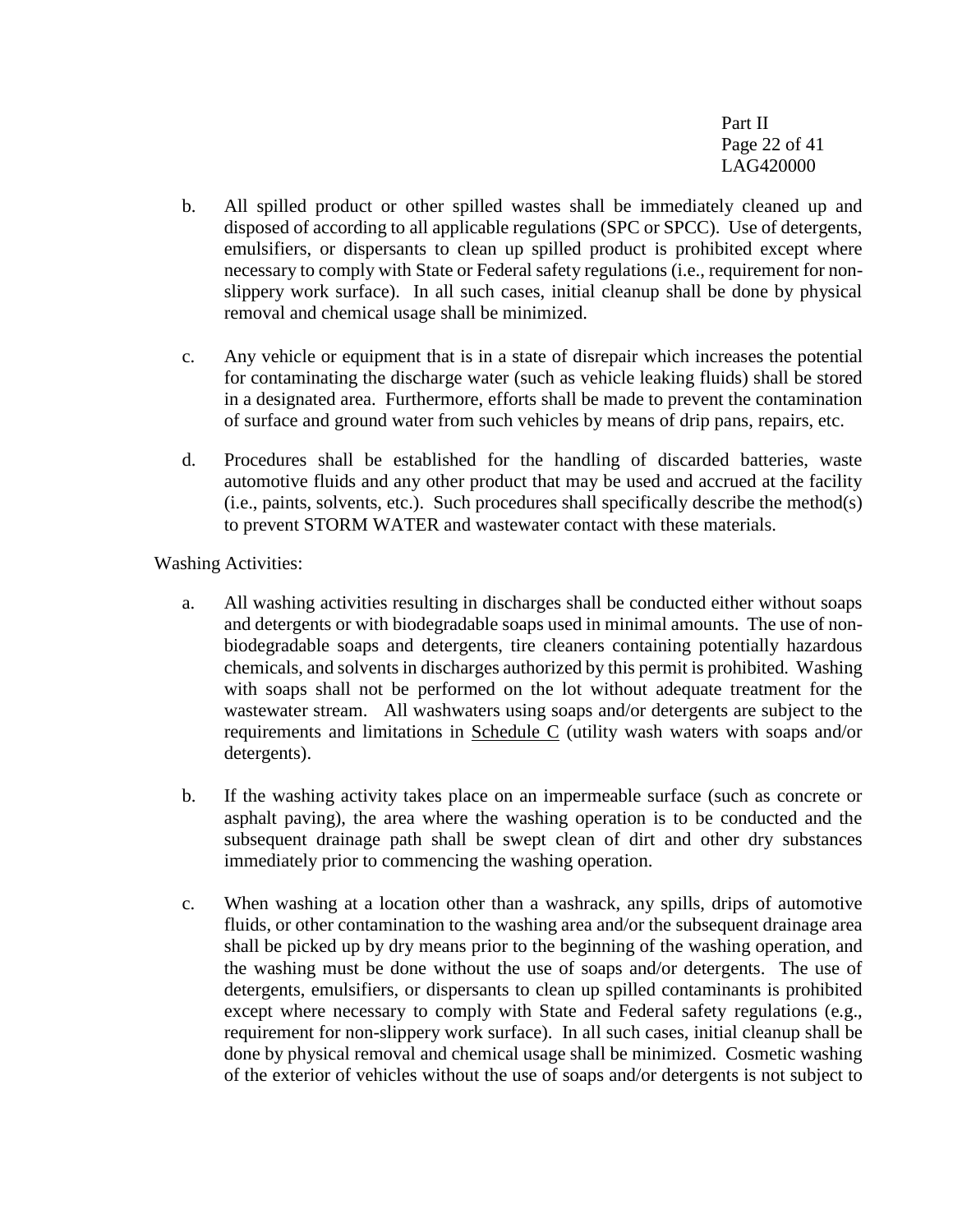Part II Page 23 of 41 LAG420000

the requirements and limitations in  $S$ chedule  $C$  (utility wash waters with soaps and/or detergents).

d. Prior to steam cleaning, parts must be drained of all fluids, oils and other fluids which must be disposed of properly. Steam cleaning of parts and vehicle shall be performed in an area so that the wastewater from this activity is directed into the wash rack or other appropriate treatment system. **Steam cleaning or pressure washing engines, and/or industrial equipment with non-biodegradable soaps and/or detergents or with chemicals containing any of the 126 priority pollutants is prohibited.**

#### **SECTION T. STORMWATER POLLUTION PREVENTION PLANS**

This section applies to facilities that discharge stormwater and may require a stormwater pollution prevention plan (SWPPP). If a SWPPP is necessary, the requirement will be specified in Appendix A of the cover letter from LDEQ that authorizes coverage under the general permit.

- 1. This section applies to all stormwater discharges from the facility, either through permitted outfalls or through outfalls which are not listed in the permit or as sheet flow. The purpose of the pollution prevention plan is to identify potential sources of pollution that would reasonably be expected to affect the quality of stormwater and identify the practices that will be used to prevent or reduce the pollutants in stormwater discharges.
- 2. Any runoff leaving the developed areas of the facility, other than the permitted outfall(s), exceeding 50 mg/L TOC, 15 mg/L Oil and Grease, or having a pH less than 6.0 or greater than 9.0 standard units shall be a violation of this permit. Any discharge in excess of these limitations, which is attributable to offsite contamination shall not be considered a violation of this permit. A visual inspection of the facility shall be conducted and a report made annually as described in Paragraph 4 below.
- 3. The permittee shall prepare, implement, and maintain a Storm Water Pollution Prevention Plan (SWPPP) within fourteen (14) days of the date permit authorization is granted. The terms and conditions of the SWPPP shall be an enforceable Part of the permit. EPA document 833-R-92-006 (Storm Water Management for Industrial Activities) may be used as a guidance and may be obtained at the following website: [http://water.epa.gov/polwaste/npdes/stormwater/upload/industrial\\_swppp\\_guide.pdf](http://water.epa.gov/polwaste/npdes/stormwater/upload/industrial_swppp_guide.pdf)
- 4. The following conditions are applicable to all facilities and shall be included in the SWPPP for the facility.
	- a. The permittee shall conduct an inspection of the facility site at least one time during the time the permittee is authorized to discharge to identify areas contributing to the storm water discharge from developed areas of the facility and evaluate whether measures to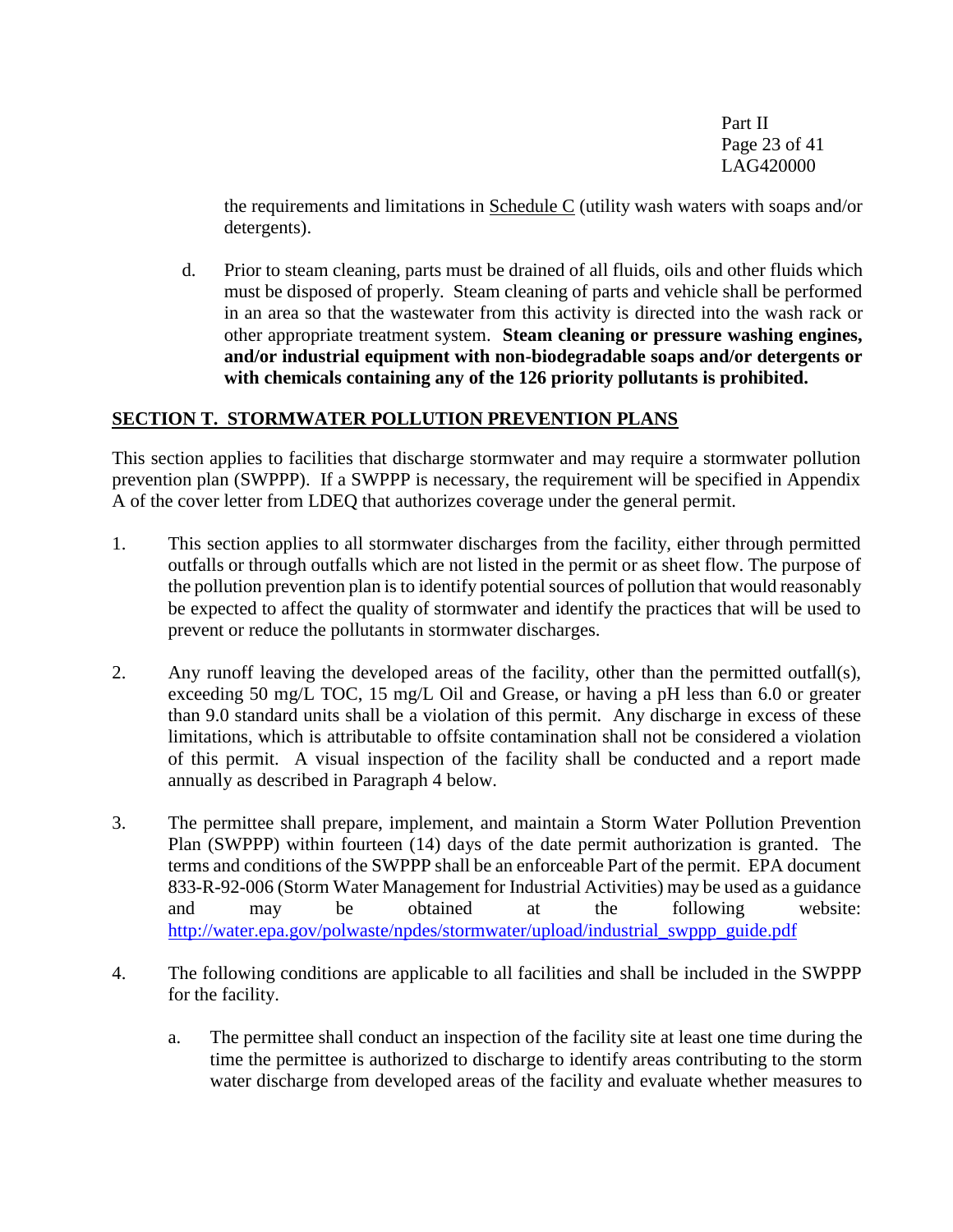Part II Page 24 of 41 LAG420000

reduce pollutant loadings identified in the SWPPP are adequate and have been properly implemented in accordance with the terms of the permit or whether additional control measures are needed.

- b. The permittee shall develop a site map which includes all areas where stormwater may contact potential pollutants or substances which can cause pollution. Any location where reportable quantities leaks or spills have previously occurred are to be documented in the SWPPP. The SWPPP shall contain a description of the potential pollutant sources, including, the type and quantity of material present and what action has been taken to assure stormwater precipitation will not directly contact the substances and result in contaminated runoff.
- c. Where experience indicates a reasonable potential for equipment failure (e.g. a tank overflow or leakage), natural condition of (e.g. precipitation), or other circumstances which result in significant amounts of pollutants reaching surface waters, the SWPPP should include a prediction of the direction, rate of flow and total quantity of pollutants which could be discharged from the facility as a result of each condition or circumstance.
- d. The permittee shall maintain for a period of three years a record summarizing the results of the inspection and a certification that the facility is in compliance with the SWPPP, and identifying any incidents of noncompliance. The summary report should contain, at a minimum, the date and time of inspection, name of inspector(s), conditions found, and changes to be made to the SWP3.
- e. The summary report and the following certification shall be signed in accordance with LAC 33:IX.2503. The summary report is to be attached to the SWPPP and provided to the Department upon request.

"I certify under penalty of law that this document and all attachments were prepared under my direction or supervision in accordance with a system designed to assure that qualified personnel properly gather and evaluate the information submitted. Based on my inquiry of the person or persons who manage the system, or those persons directly responsible for gathering the information, the information submitted is, to the best of my knowledge and belief, true, accurate, and complete. I am aware that there are significant penalties for submitting false information, including the possibility of fine and imprisonment for knowing violations."

- f. Signatory requirements for the certification may be found in Part III, Standard Conditions*,* Section D.10 of this permit.
- g. The permittee shall make available to the Department, upon request, a copy of the SWPPP and any supporting documentation.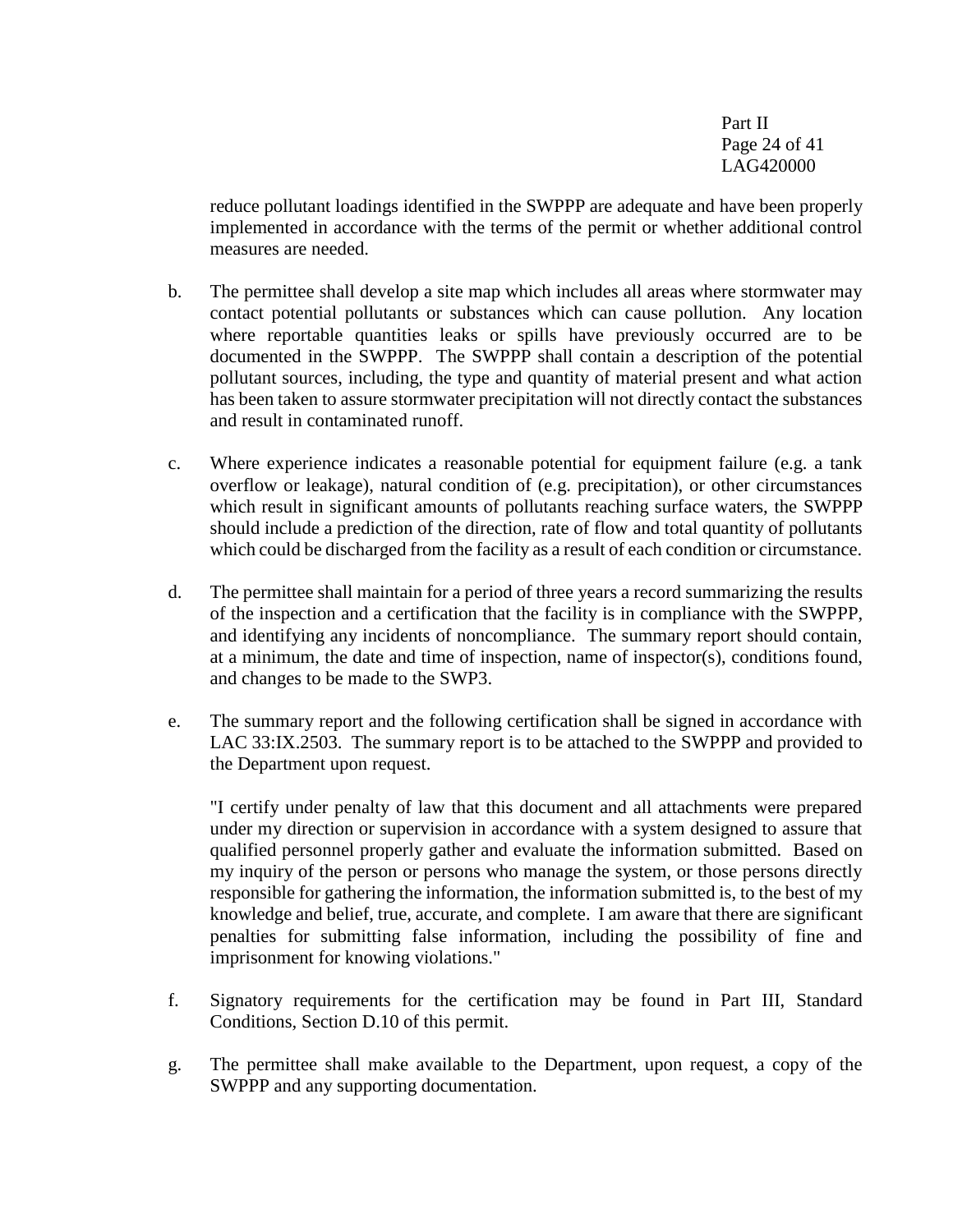- 5. The following shall be included in the SWPPP, if applicable.
	- a. The permittee shall utilize all reasonable methods to minimize any adverse impact on the drainage system including but not limited to:
		- i. maintaining adequate roads and driveway surfaces;
		- ii. removing debris and accumulated solids from the drainage system; and
		- iii. cleaning up immediately any spill by sweeping, absorbent pads, or other appropriate methods.
	- b. All spilled product and other spilled wastes shall be immediately cleaned up and disposed of according to all applicable regulations, Spill Prevention and Control (SPC) plans or Spill Prevention Control and Countermeasures (SPCC) plans. Use of detergents, emulsifiers, or dispersants to clean up spilled product is prohibited except where necessary to comply with State or Federal safety regulations (i.e., requirement for non-slippery work surface) except where the cleanup practice does not result in a discharge and does not leave residues exposed to future storm events. In all such cases, initial cleanup shall be done by physical removal and chemical usage shall be minimized.
	- c. All equipment, parts, dumpsters, trash bins, petroleum products, chemical solvents, detergents, or other materials exposed to stormwater shall be maintained in a manner which prevents contamination of stormwater by pollutants.
	- d. All waste fuel, lubricants, coolants, solvents, or other fluids used in the repair or maintenance of vehicles or equipment shall be recycled or contained for proper disposal. Spills of these materials are to be cleaned up by dry means whenever possible.
	- e. All storage tank installations (with a capacity greater than 660 gallons for an individual container, or 1,320 gallons for two or more containers in aggregate within a common storage area) shall be constructed so that a secondary means of containment is provided for the entire contents of the largest tank plus sufficient freeboard to allow for precipitation. Diked areas should be sufficiently impervious to contain spills.
	- f. All diked areas surrounding storage tanks or stormwater collection basins shall be free of residual oil or other contaminants so as to prevent the accidental discharge of these materials in the event of flooding, dike failure, or improper draining of the diked area. All drains from diked areas shall be equipped with valves which shall be kept in the closed condition except during periods of supervised discharge.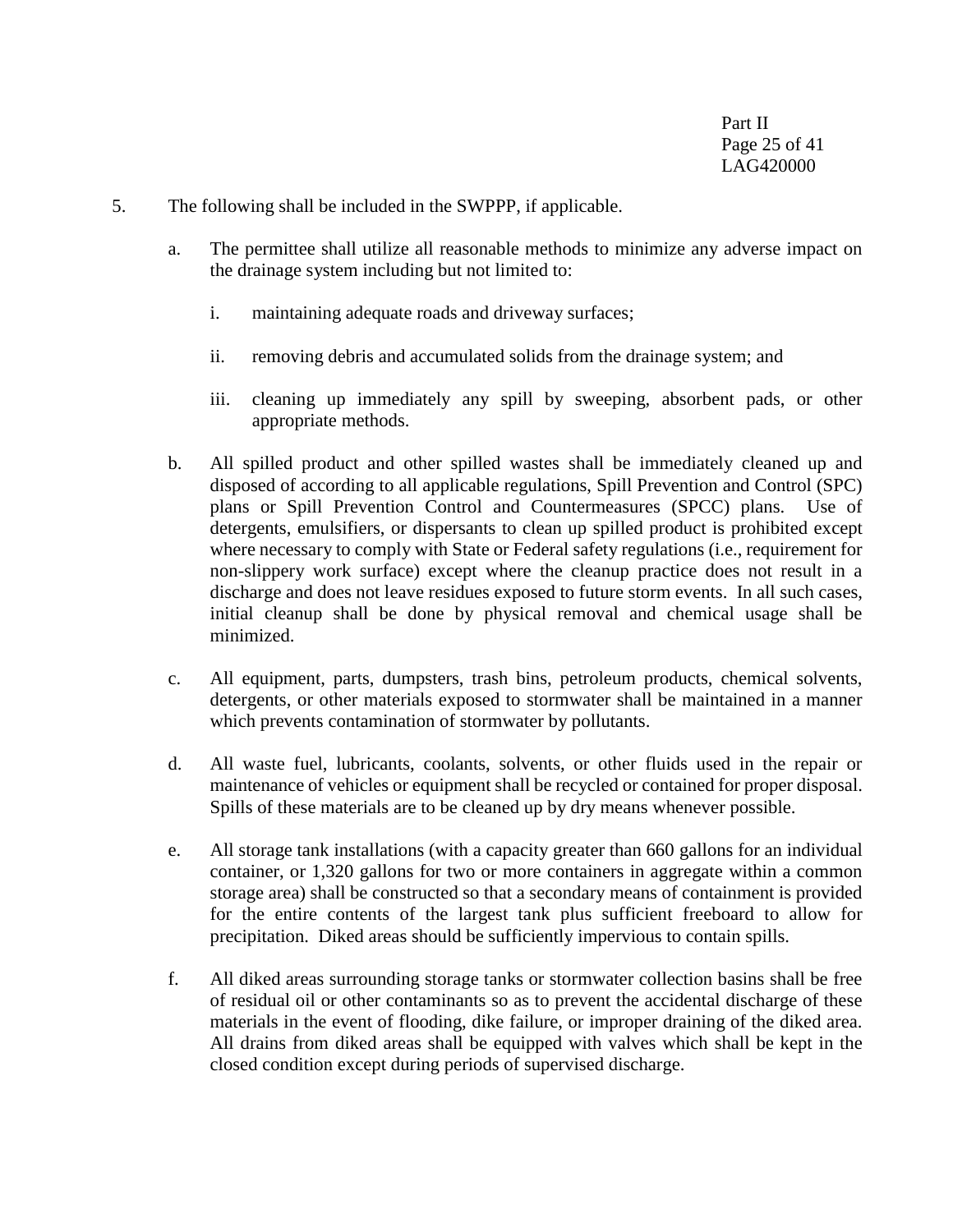Part II Page 26 of 41 LAG420000

- g. All check valves, tanks, drains, or other potential sources of pollutant releases shall be inspected and maintained on a regular basis to assure their proper operation and to prevent the discharge of pollutants.
- h. The permittee shall assure compliance with all applicable regulations promulgated under the Louisiana Solid Waste and Resource Recovery Law and the Hazardous Waste Management Law (L.R.S. 30:2151, etc.). Management practices required under above regulations shall be referenced in the SWP3.
- i. The permittee shall amend the SWPPP whenever there is a change in the facility or change in the operation of the facility which materially increases the potential for the ancillary activities to result in a discharge of significant amounts of pollutants.
- j. If the SWPPP proves to be ineffective in achieving the general objectives of preventing the release of significant amounts of pollutants to water of the state, then the specific objectives and requirements of the SWPPP shall be subject to modification to incorporate revised SWPPP requirements.

## **SECTION U. REPORTING TO REGIONAL OFFICES FOR HYDROCLEANING AND HYDROBLASTING ACTIVITIES**

The permittee shall notify the regional office where the discharge will occur before commencement of hydrocleaning and/or hydroblasting activities. Current regional office address and telephone numbers are available on the LDEQ website at [http://deq.louisiana.gov/directory/office/regional](http://deq.louisiana.gov/directory/office/regional-offices)[offices.](http://deq.louisiana.gov/directory/office/regional-offices) This notification must include the following information:

- 1. the location of the proposed site;
- 2. a list of outfalls at the site along with a U. S. G. S. Quadrangle Map and site diagram showing the discharge points and the effluent pathway into receiving waters; and
- 3. the approximate date of start up.

Notification of termination of hydrocleaning and/or hydroblasting activities must be made in writing to this Office and to the appropriate regional office where the discharge occurred. The permittee shall also submit to this Office a final report of all hydrocleaning and/or hydroblasting activities performed. The report shall include the start and end dates of the hydrocleaning activities, a listing of the areas that were hydrocleaned and/or hydroblasted, the estimated discharge to the receiving waters, and any solid waste accumulated and the method of disposal.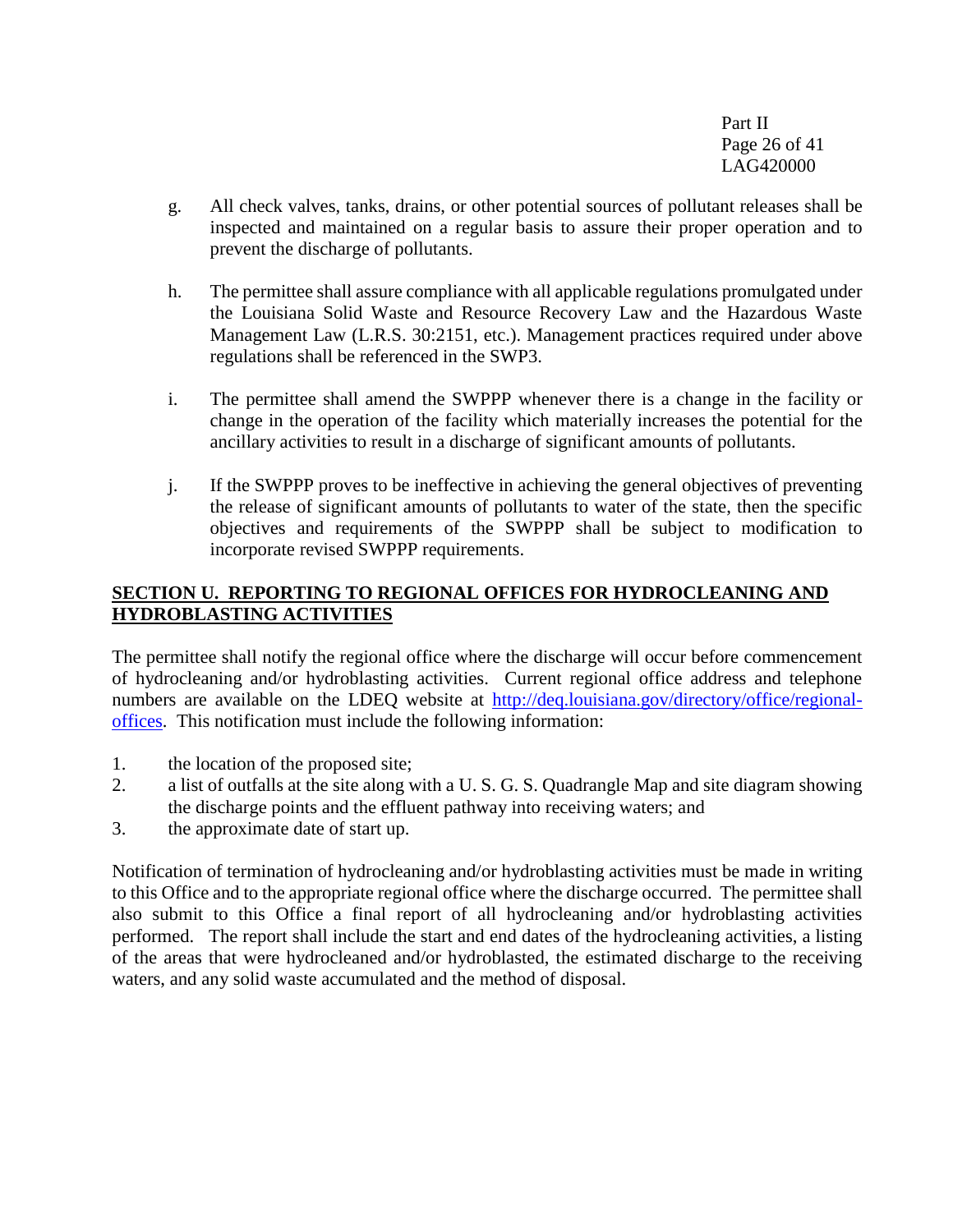Part II Page 27 of 41 LAG420000

## **SECTION V. CHEMICAL ADDITIVES**

Chemical additives or soaps and/or detergents may not be added to the hydrocleaning/hydroblasting water without prior approval from this Office. Toxicity data for each additive must be submitted prior to approval. This approval may require a permit modification.

## **SECTION W. STORM WATER POLLUTION PREVENTION PLANS FOR CONSTRUCTION / DEMOLITION DEBRIS AND WOODWASTE LANDFILLS**

A storm water pollution prevention plan (SWPPP) for the facility must be prepared and implemented within 14 days of the date permit authorization is granted. If a SWPPP is necessary, the requirement will be specified in Appendix A of the cover letter from LDEQ that authorizes coverage under the general permit. Copies of the plan should **not** be submitted to this Office unless specifically requested by the Agency. Your SWPPP must be prepared in accordance with good engineering practices. EPA has developed guidance entitled "Storm Water Management for Industrial Activities: Developing Pollution Prevention Plans and Best Management Practices," EPA #832/R-92-006, September 1992, to assist permittees in developing and implementing pollution prevention measures. A copy may be obtained at the following website:

[http://water.epa.gov/polwaste/npdes/stormwater/upload/industrial\\_swppp\\_guide.pdf](http://water.epa.gov/polwaste/npdes/stormwater/upload/industrial_swppp_guide.pdf) Use of a registered professional engineer for SWPPP preparation is not required by the permit, but may be independently required under state law and/or local ordinance. Your SWPPP must: identify potential sources of pollution which may reasonably be expected to affect the quality of storm water discharges from your facility; identify the structural, non-structural and other controls which you will use to reduce the pollutants in storm water discharges from the facility; and assure compliance with the terms and conditions of this permit.

- 1. Contents of Plan
	- a. Pollution Prevention Team

You must identify the staff individual(s) (by name or title) that comprise the facility's storm water Pollution Prevention Team. Your Pollution Prevention Team is responsible for assisting the facility/plant manager in developing, implementing, maintaining and revising the facility's SWPPP. Responsibilities of each staff individual on the team must be listed.

b. Site Description

Your storm water pollution prevention plan (SWPPP) must include the following:

- i. *Activities at Facility.* Description of the nature of the industrial activity(ies) at your facility;
- ii. *General Location Map.*A general location map (e.g., U.S.G.S. quadrangle, or other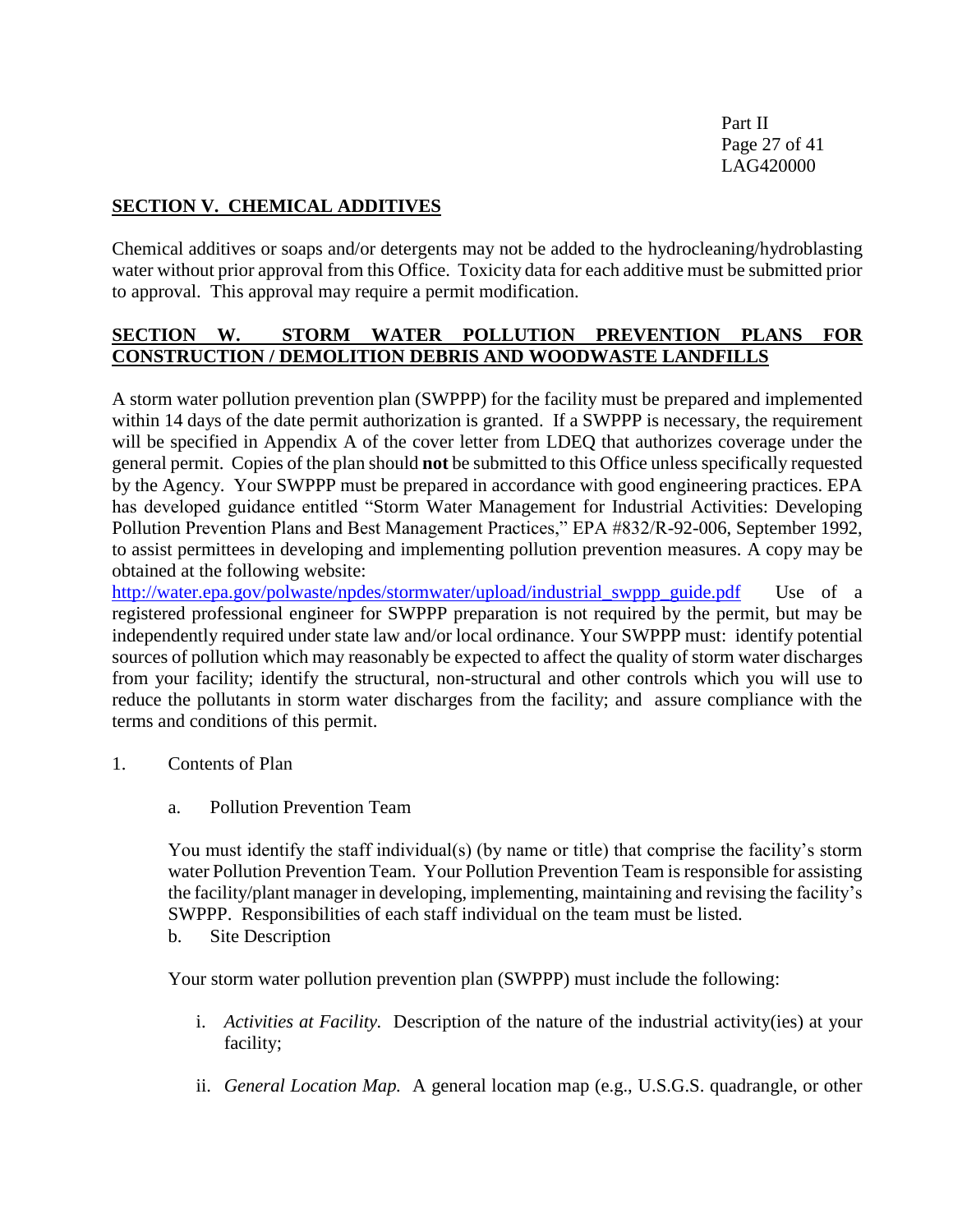map) with enough detail to identify the location of your facility and the receiving waters within one mile of the facility;

#### iii. *A legible site map identifying the following*:

- $\blacksquare$  the size of the property in acres;
- $\blacksquare$  directions of storm water flow (e.g., use arrows to show which ways storm water will flow);
- **lacktriangleright is a lacktriangleright in the starting directions of all storm water conveyances including ditches, pipes, and swales;**
- locations of all existing structural BMPs, see Section 1.g below;
- locations of all surface water bodies:
- locations of potential pollutant sources identified below under Section 1.d and where significant materials are exposed to precipitation;
- **-** locations where major spills or leaks identified below under Section 1.e have occurred;
- locations of the following activities where such activities are exposed to precipitation: fueling stations, vehicle and equipment maintenance and/or cleaning areas, loading/unloading areas, locations used for the treatment, storage or disposal of wastes, liquid storage tanks, processing and storage areas, immediate access roads and rail lines used or traveled by carriers of raw materials, manufactured products, waste materials or byproducts used or created by the facility, transfer areas for substances in bulk, and machinery;
- locations of active and closed landfill cells or trenches;
- locations of active and closed land application areas;
- locations where open dumping is occurring or has occurred;
- locations of any known leachate springs or other areas where uncontrolled leachate may commingle with runoff;
- **I** locations of storm water outfalls and an approximate outline of the area draining to each outfall;
- location and description of non-storm water discharges;
- locations of the following activities where such activities are exposed to precipitation: processing and storage areas; access roads, rail cars and tracks; the location of transfer of substance in bulk; and machinery;
- location and source of runon from adjacent property containing significant quantities of pollutants of concern to the facility (an evaluation of how the quality of the runon impacts your storm water discharges may be included); and
- flows with a significant potential to cause soil erosion must be identified.
- iv. *Provide a narrative description of the potential pollutant(s) associated with any of the following:* 
	- **fertilizer, herbicide and pesticide application**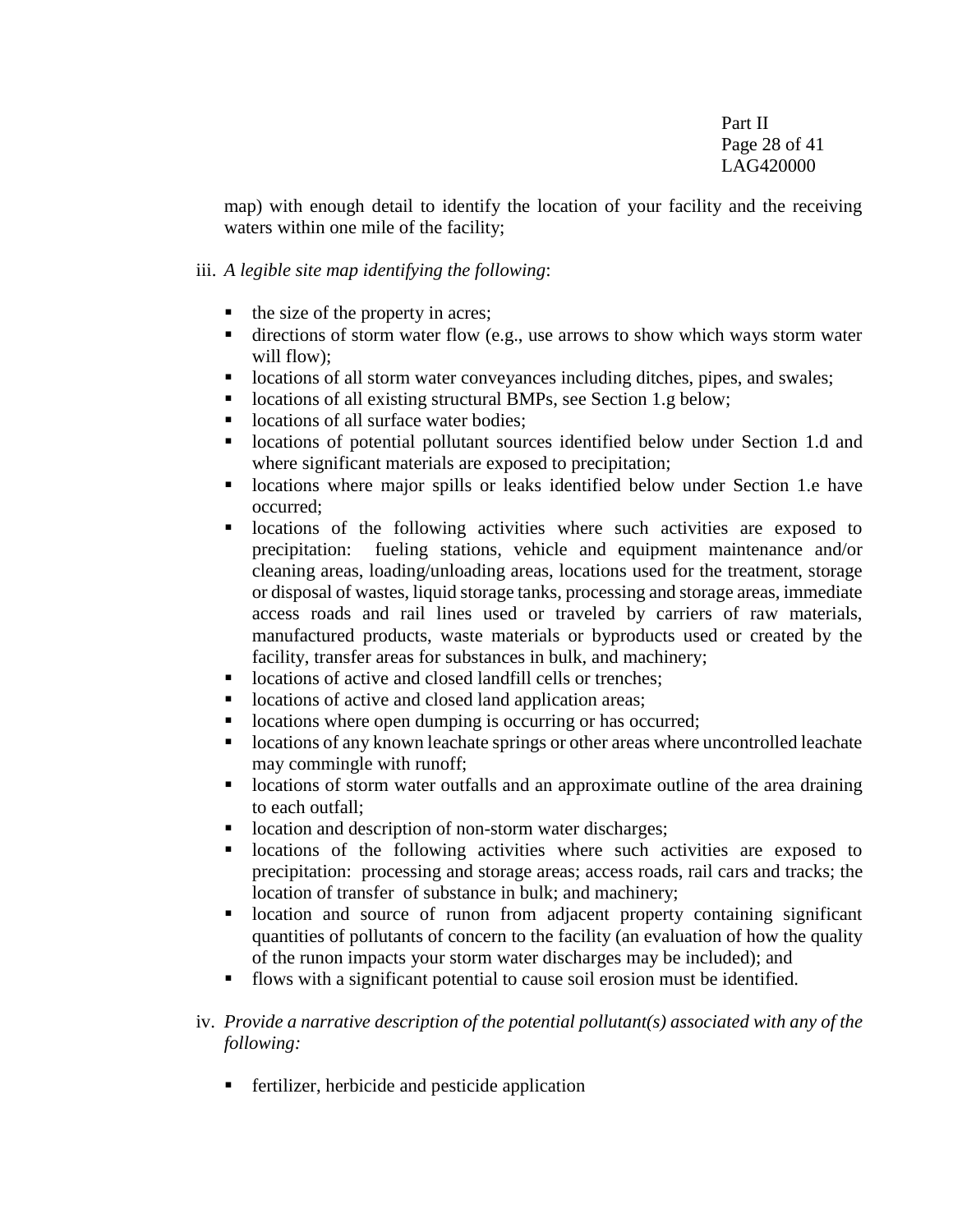Part II Page 29 of 41 LAG420000

- $\blacksquare$  earth/soil moving activities
- waste hauling and loading/unloading activities
- outdoor storage of significant materials including daily, interim and final cover material stockpiles as well as temporary waste storage areas
- exposure of active and inactive landfill areas
- uncontrolled leachate flows
- failure or leaks from leachate collection and treatment systems
- v. *Sediment and Erosion Control Plan:* You must provide details on temporary stabilization methods (e.g., consider temporary seeding, mulching, and placing geotextiles on the inactive portions of stockpiles) used to control erosion from:
	- materials stockpiled for daily, intermediate and final cover;
	- inactive areas of the landfill;
	- any landfill area that has received a final cover until vegetation has established itself;
	- Examples of temporary stabilization methods include temporary seeding, mulching, and placing geotextiles on stockpile areas and inactive landfill areas.
- c. Receiving Waters and Wetlands

You must provide the name of the nearest receiving water(s), including ditches, intermittent streams, dry sloughs, arroyos and the areal extent and description of wetland or other special aquatic sites that may receive discharges from your facility.

d. Summary of Potential Pollutant Sources

You must provide a narrative description of the potential pollutants associated with any of the following: fertilizer, herbicide and pesticide application, earth/soil moving; waste hauling and loading/unloading; outdoor storage of significant materials including daily, interim and final cover material stockpiles as well as temporary waste storage areas; exposure of active and inactive landfill and land application areas; uncontrolled leachate flows; and failure or leaks from leachate collection and treatment systems. You must also identify each separate area at your facility where industrial materials or activities are exposed to storm water. Industrial materials or activities include, but are not limited to, material handling equipment or activities, industrial machinery, raw materials, intermediate products, by-products, final products, or waste products. Material handling activities include the storage, loading and unloading, transportation, or conveyance of any raw material, intermediate product, final product or waste product. For each separate area identified, the description must include:

i. *Activities in Area.* A list of the activities (e.g., material storage, equipment fueling and cleaning, cutting steel beams); and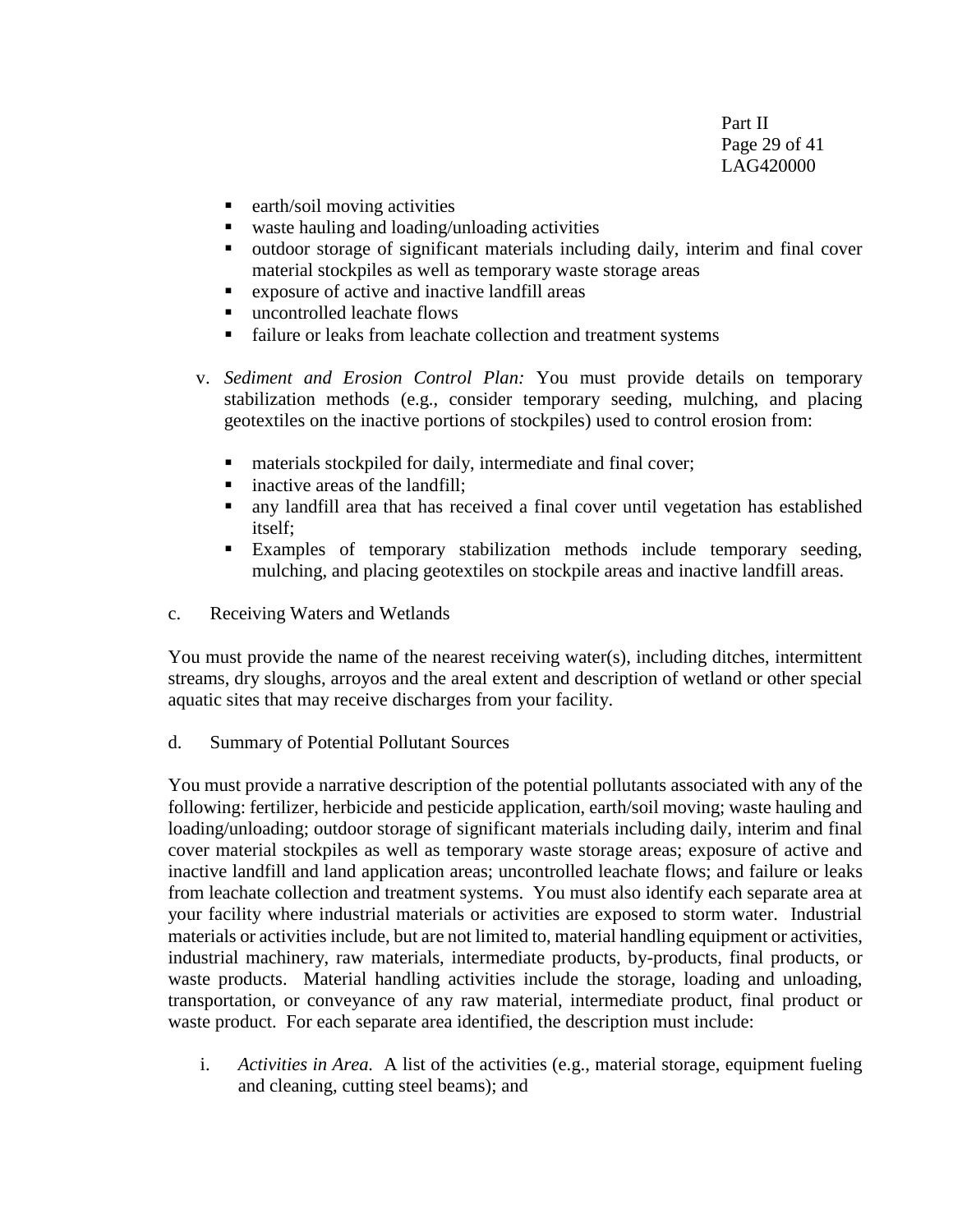Part II Page 30 of 41 LAG420000

- ii. *Pollutants.* A list of the associated pollutant(s) or pollutant parameter(s) (e.g., crankcase oil, iron, biochemical oxygen demand, pH, etc.) for each activity. The pollutant list must include all significant materials that have been handled, treated, stored or disposed in a manner to allow exposure to storm water between the time of three (3) years before being covered under this permit and the present.
- iii. *Record Keeping and Internal Reporting:* You must implement and maintain a tracking system for all types of wastes disposed of in each cell or trench of the landfill.
- e. Spills and Leaks

You must clearly identify areas where potential spills and leaks, which can contribute pollutants to storm water discharges, can occur, and their accompanying drainage points. You must provide a list of significant spills and leaks of toxic or hazardous pollutants that occurred, within the three (3) years preceding the date of application for permit coverage, at areas at the facility that are exposed to precipitation or that otherwise drain to a storm water conveyance. Your list must include a description of the causes of each spill or leak, the actions taken to respond to each release, and the actions taken to prevent similar such spills or leaks in the future. Your list should also be updated if significant spills or leaks occur in exposed areas of your facility during the time you are covered by the permit.

Significant spills and leaks include, but are not limited to releases of oil or hazardous substances in excess of quantities that are reportable under LAC 33:I.3931 Reportable Quantity List for Pollutants, which incorporates by reference and modifies requirements of Section 311 of the CWA (see 40 CFR 110 and 40 CFR 117.3) and 40 CFR 302.4 (CERCLA Hazardous Substances). Significant spills may also include releases of oil or hazardous substances that are not in excess of reporting requirements and releases of materials that are not classified as oil or a hazardous substance.

f. Sampling Data

You must provide a summary of any existing storm water discharge sampling data taken at your facility. All storm water sampling data collected during the term of this permit must also be summarized and included in this part of the SWPPP.

## g. Controls

i. *Description of Existing and Planned BMPs.* Describe the type and location of existing non-structural and structural best management practices (BMPs), for each of the areas identified in Other Conditions, Section W.1.d, where industrial materials or activities are exposed to storm water. For areas where BMPs are not currently in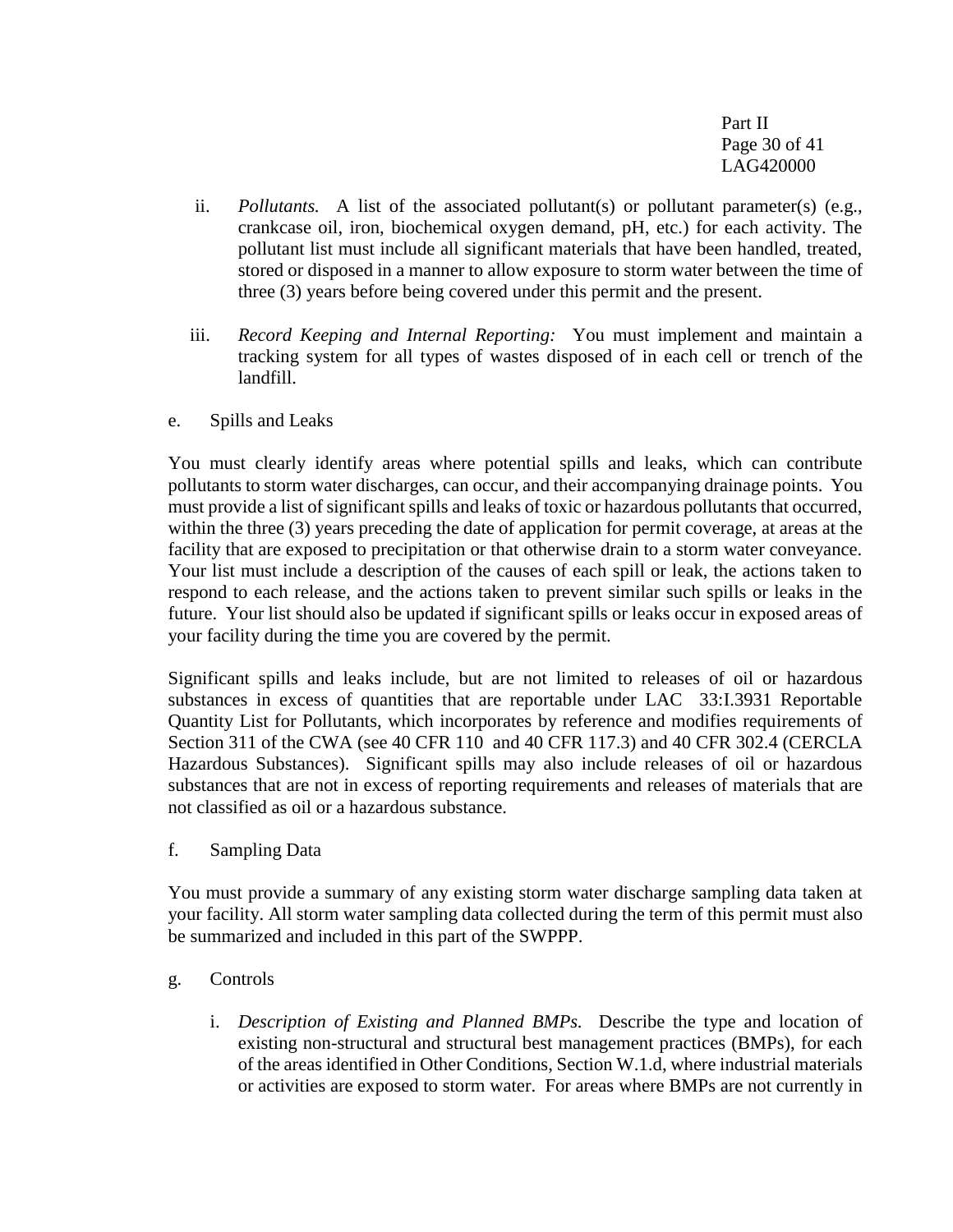Part II Page 31 of 41 LAG420000

place, you must describe appropriate BMPs that you will use to control pollutants in storm water discharges. Selection of BMPs should take into consideration:

- the quantity and nature of the pollutants, and their potential to impact the water quality of receiving waters;
- opportunities to combine the dual purposes of water quality protection and local flood control benefits (including physical impacts of high flows on streams - e.g., bank erosion, impairment of aquatic habitat, etc.);
- opportunities to offset the impact of impervious areas of the facility on ground water recharge and base flows in local streams (taking into account the potential for ground water contamination).
- ii. *BMP Types to be Considered:* You must describe how each of the following nonstructural BMPs, structural BMPs, and other BMPs are or will be implemented at the facility. If you determine that one or more of these BMPs are not appropriate for your facility, you must include an explanation of why it is not appropriate. The BMP examples listed below are not intended to be an exclusive list of BMPs that you may use. You are encouraged to keep abreast of new BMPs or new applications of existing BMPs to find the most cost-effective means of permit compliance for your facility. If BMPs are being used or planned at the facility which are not listed here (e.g., replacing a chemical with a less toxic alternative, adopting a new or innovative BMP, etc.), include descriptions of them in this section of the SWPPP.
	- Non-Structural BMPs

*Good Housekeeping:* You must keep all exposed areas of the facility in a clean, orderly manner where such exposed areas could contribute pollutants to storm water discharges. Common problem areas include: around trash containers; storage areas and loading docks. Measures must also include: a schedule for regular pickup and disposal of garbage and waste materials; routine inspections for leaks and conditions of drums, tanks and containers.

*Minimizing Exposure:* Where practicable, industrial materials and activities should be protected by a storm resistant shelter to prevent exposure to rain, snow, snowmelt, or runoff. NOTE: Eliminating exposure at all industrial areas may make the facility eligible for the LAC 33:IX.2341.G "No Exposure" exclusion from needing to have permit coverage.

*Preventive Maintenance*: You must have a preventive maintenance program which includes timely inspection and maintenance of containers used for outdoor chemical and significant materials storage to prevent leaking or rupture; all elements of the leachate collection and treatment systems to prevent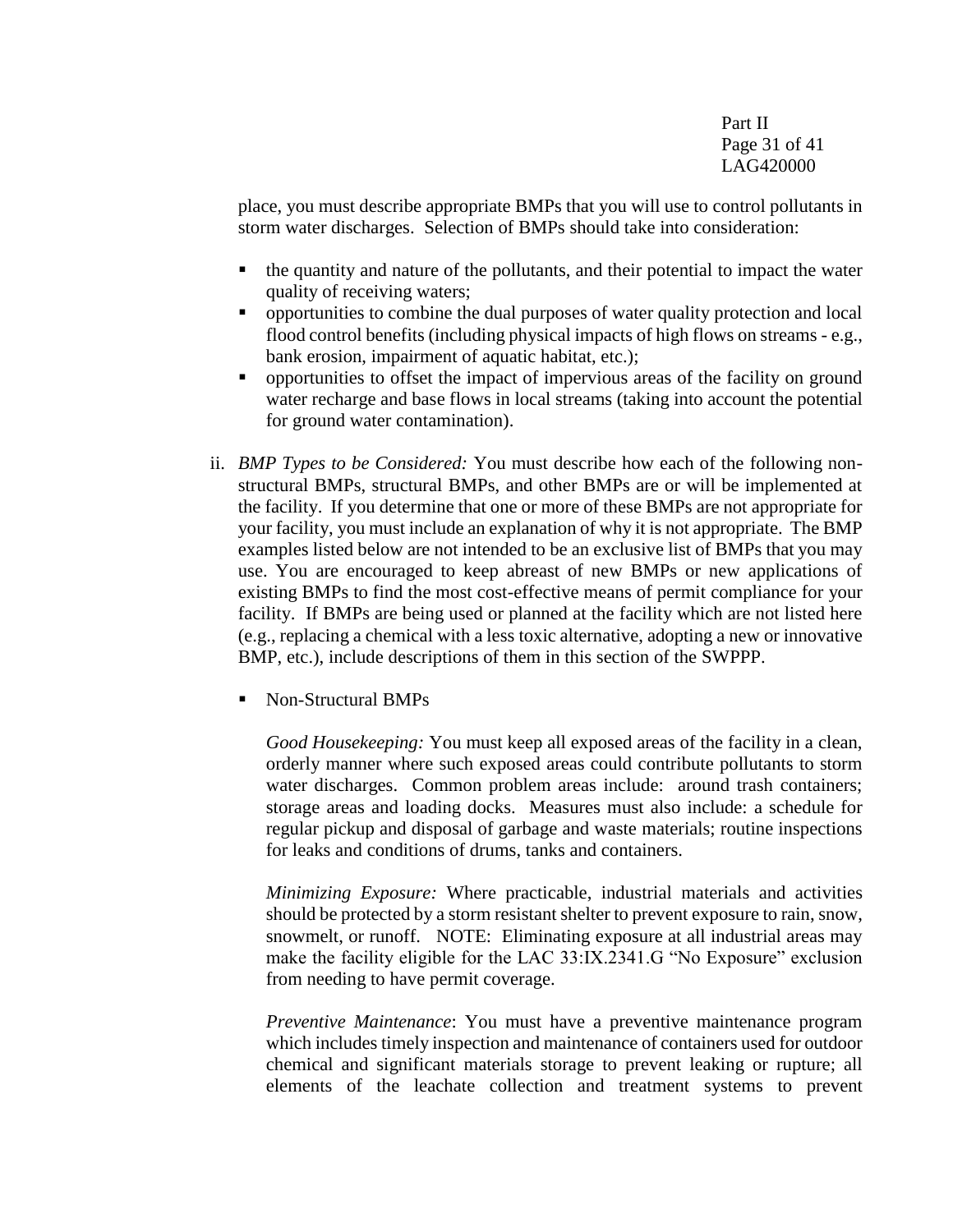Part II Page 32 of 41 LAG420000

commingling of leachate with storm water; the integrity and effectiveness of any intermediate or final cover (including repairing the cover as necessary to minimize the effects of settlement, sinking and erosion); storm water management devices, (e.g., cleaning oil/water separators, catch basins) as well as inspecting, testing, maintaining and repairing facility equipment and systems to avoid breakdowns or failures that may result in discharges of pollutants to surface waters.

*Spill Prevention and Response Procedures:* You must describe the procedures to be followed for cleaning up spills or leaks. Those procedures, and necessary spill response equipment, must be made available to those employees that may cause or detect a spill or leak. Where appropriate, you must explain existing or planned material handling procedures, storage requirements, secondary containment, and equipment (e.g., diversion valves), which are intended to minimize spills or leaks at the facility. Measures for cleaning up hazardous material spills or leaks must be consistent with applicable RCRA regulations at 40 CFR Part 264, 40 CFR Part 265, and applicable sections of the Louisiana Hazardous Waste Regulations, Part V.

*Routine Facility Inspections:* In addition to or as part of the comprehensive site evaluation required under Other Conditions, Section W.1.g, you must have qualified facility personnel inspect all areas of the facility where industrial materials or activities are exposed to storm water. The inspections must include an evaluation of existing storm water BMPs at both active and inactive sites.

For operating landfills, inspections must be conducted at least once every 7 days to ensure that sediment and erosion control measures are operating properly. Qualified personnel must inspect areas of landfills that have not been finally stabilized, areas used for storage of material/wastes that are exposed to precipitation, stabilization and structural control measures, leachate collection and treatment systems, and locations where equipment and waste trucks enter and exit the site. For stabilized sites, conduct inspections at least once every month.

For inactive landfills, inspections must be conducted at least quarterly by qualified personnel to inspect landfill (or open dump) stabilization and structural erosion control measures, leachate collection and treatment systems, and all closed landfill areas.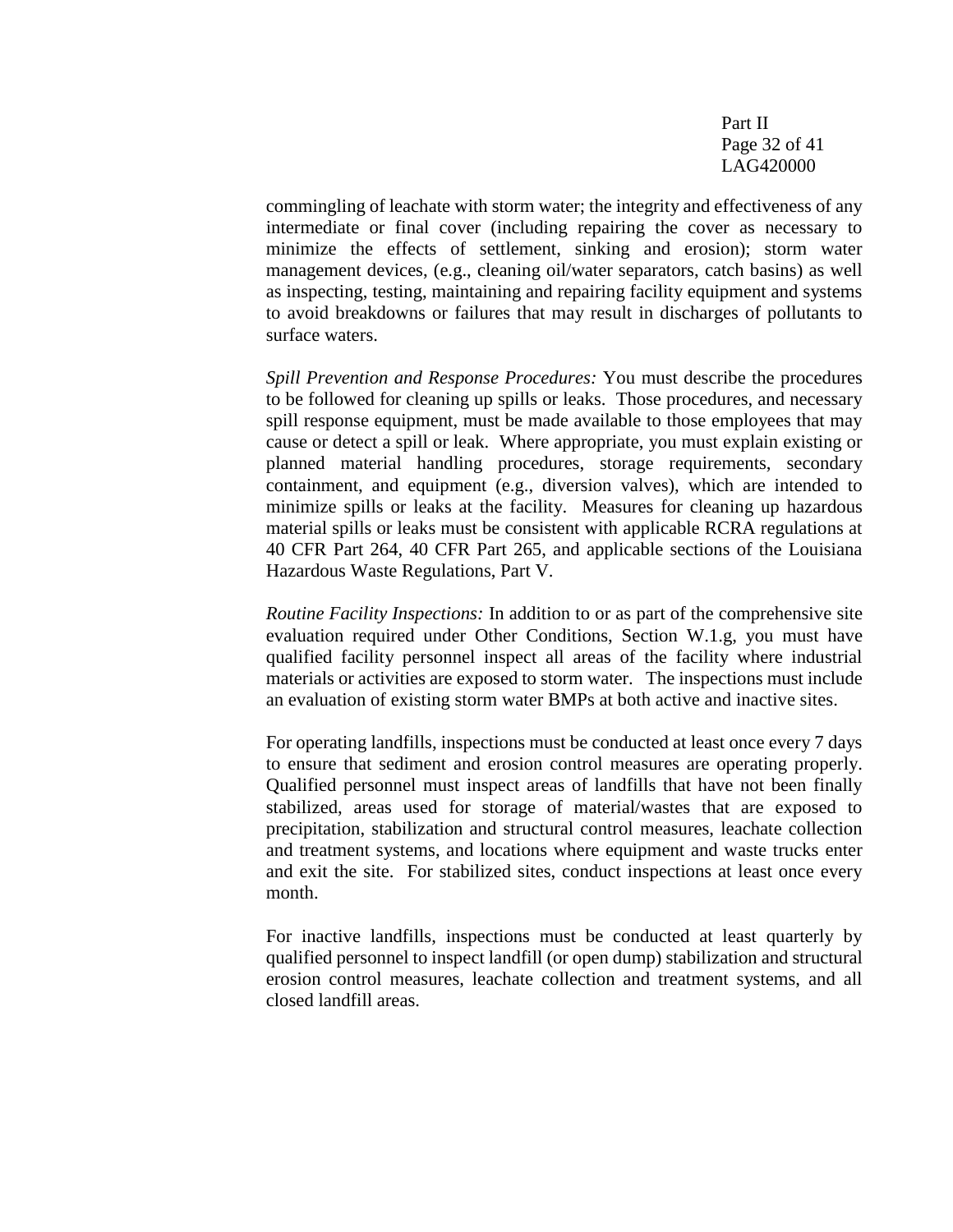Part II Page 33 of 41 LAG420000

If deficiencies in the implementation of your SWPPP are discovered during an inspection, those deficiencies must be corrected as soon as practicable but not later than within 14 days of the inspection. You must document in your SWPPP the results of your inspection and the corrective actions you took in response to any deficiencies or opportunities for improvement that you identify.

*Employee Training:* You must describe the storm water employee training program for the facility. The description should include the topics to be covered, such as spill response, good housekeeping and material management practices, and must identify periodic dates (e.g., every 6 months during the months of July and January) for such training. You must provide employee training for all employees that work in areas where industrial materials or activities are exposed to storm water, and for employees that are responsible for implementing activities identified in the SWPPP (e.g., inspectors, maintenance people). The employee training should inform them of the components and goals of your SWPPP.

Structural BMPs

*Sediment and Erosion Control:* You must identify the areas at your facility which, due to topography, land disturbance (e.g., construction), or other factors, have a potential for significant soil erosion. You must describe the structural, vegetative, and/or stabilization BMPs that you will be implementing to limit erosion from materials stockpiled for daily, intermediate and final cover; from inactive areas of the landfill; from any landfill or open dump area that has received a final cover but where vegetation has not yet established itself; and from areas where waste application has been completed but final vegetation has not yet been established.

*Management of Runoff:* You must describe the traditional storm water management practices (permanent structural BMPs other than those which control the generation or source(s) of pollutants) that currently exist or that are planned for your facility. These types of BMPs typically are used to divert, infiltrate, reuse, or otherwise reduce pollutants in storm water discharges from the site. All BMPs that you determine are reasonable and appropriate, or are required by a State or local authority, or are necessary to maintain eligibility for the permit (see Part I.A - Limitations on Coverage) must be implemented and maintained. Factors to consider when you are selecting appropriate BMPs should include: 1) the industrial materials and activities that are exposed to storm water, and the associated pollutant potential of those materials and activities; and 2) the beneficial and potential detrimental effects on surface water quality, ground water quality, receiving water base flow (dry weather stream flow), and physical integrity of receiving waters. Structural measures should be placed on upland soils, avoiding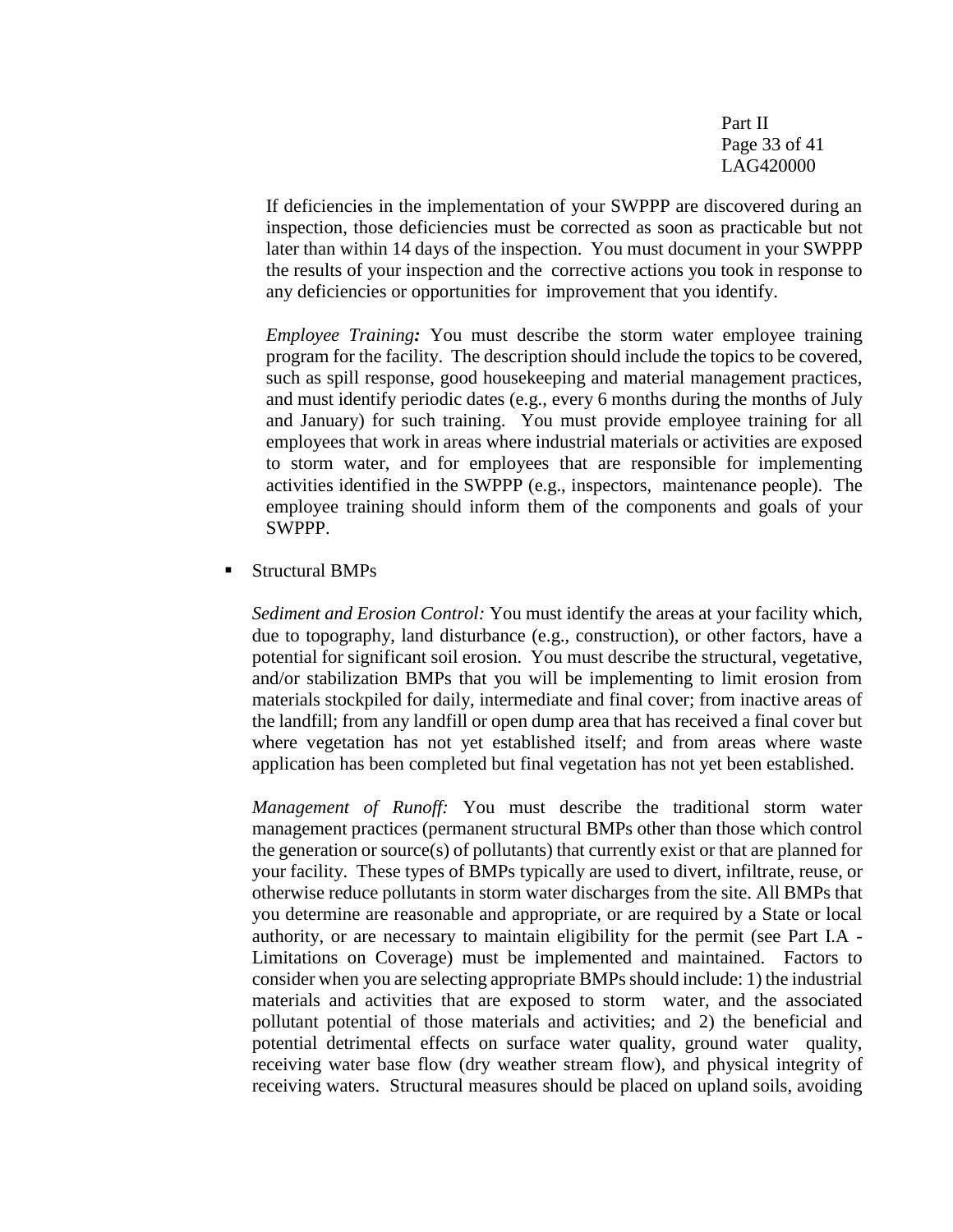Part II Page 34 of 41 LAG420000

wetlands and floodplains, if possible. Structural BMPs may require a separate permit under section 404 of the CWA before installation begins.

*Example BMPs:* BMPs you could use include but are not limited to: storm water detention structures (including wet ponds); storm water retention structures; flow attenuation by use of open vegetated swales and natural depressions; infiltration of runoff onsite; and sequential systems (which combine several practices).

• Other Controls

There shall be no discharge of floating solids or visible foam in other than trace amounts, nor of free oil or other oily materials, nor of toxic materials in quantities such as to cause toxicity to aquatic organisms. Furthermore, there shall be no visible sheen or stains attributable to this discharge. Off-site vehicle tracking of raw, final, or waste materials or sediments, and the generation of dust must be minimized. Tracking or blowing of raw, final, or waste materials from areas of no exposure to exposed areas must be minimized. As appropriate to protect the stream bed, velocity dissipation devices must be placed at discharge locations and along the length of any outfall channel to provide a non-erosive flow velocity from the structure to a water course so that natural physical and biological characteristics and functions are maintained and protected (e.g., no significant changes in the hydrological regime of the receiving water).

2. Maintenance

All BMPs you identify in your SWPPP must be maintained in effective operating condition. If site inspections required by Other Conditions, Section W.1.g identify BMPs that are not operating effectively, maintenance must be performed before the next anticipated storm event, or as necessary to maintain the continued effectiveness of storm water controls. If maintenance prior to the next anticipated storm event is impracticable, maintenance must be scheduled and accomplished as soon as practicable. In the case of non-structural BMPs, the effectiveness of the BMP must be maintained by appropriate means (e.g., spill response supplies available and personnel trained, etc.).

3. Copy of Permit Requirements

You must include a copy of the permit requirements (attaching a copy of this permit is acceptable) in your SWPPP.

4. Applicable State, Tribal or Local Plans

Your SWPPP must be consistent (and updated as necessary to remain consistent) with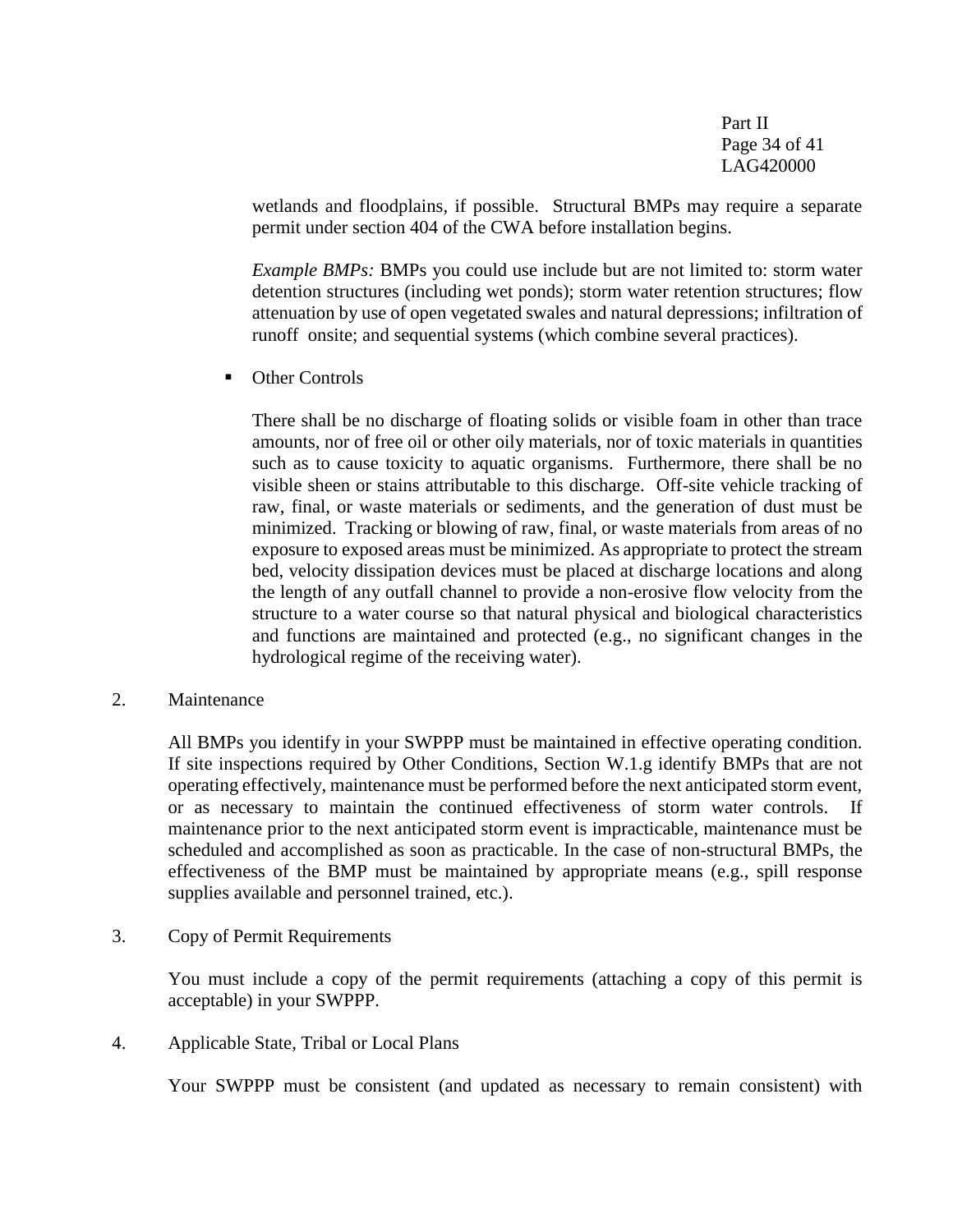Part II Page 35 of 41 LAG420000

applicable State, Tribal and/or local storm water, waste disposal, sanitary sewer or septic system regulations to the extent these apply to your facility and are more stringent than the requirements of this permit.

- 5. Comprehensive Site Compliance Evaluation
	- a. Frequency and Inspectors

Operating landfills must conduct inspections at least once every 7 days. Inspections must be conducted at least once every month at stabilized sites. Inactive landfills must conduct inspections at least quarterly. The inspections must be done by qualified personnel provided by you. The qualified personnel you use may be either your own employees or outside consultants that you have hired, provided they have the knowledge and skills to assess conditions at your facility that could impact storm water quality and assess the effectiveness of the BMPs you have chosen to use to control the quality of your storm water discharges. If you decide to conduct more frequent inspections, your SWPPP must specify the frequency of inspections.

b. Scope of the Compliance Evaluation

Your inspections must include all areas where industrial materials or activities are exposed to storm water, as identified in Other Conditions, Section W.1.b.iv, and areas where spills and leaks have occurred within 3 years preceding the inspection. Inspectors should look for: a) industrial materials, residue or trash on the ground that could contaminate or be washed away in storm water; b) leaks or spills from industrial equipment, drums, barrels, tanks or similar containers; c) offsite tracking of industrial materials or sediment where vehicles enter or exit the site; d) tracking or blowing of raw, final, or waste materials from areas of no exposure to exposed areas; e) waste loading/unloading areas; f) erosion from daily, interim and final cover material stockpiles as well as from temporary waste storage areas; g) uncontrolled leachate flows; h) failure or leaks from leachate collection and treatment systems; and i) for evidence of, or the potential for, pollutants entering the drainage system. Storm water BMPs identified in your SWPPP must be observed to ensure that they are operating correctly. Where discharge locations or points are accessible, they must be inspected to see whether BMPs are effective in preventing significant impacts to receiving waters. Where discharge locations are inaccessible, nearby downstream locations must be inspected if possible.

c. Follow-up Actions

Based on the results of the inspection, you must modify your SWPPP as necessary (e.g., show additional controls on the site map and/or revise description of controls) to include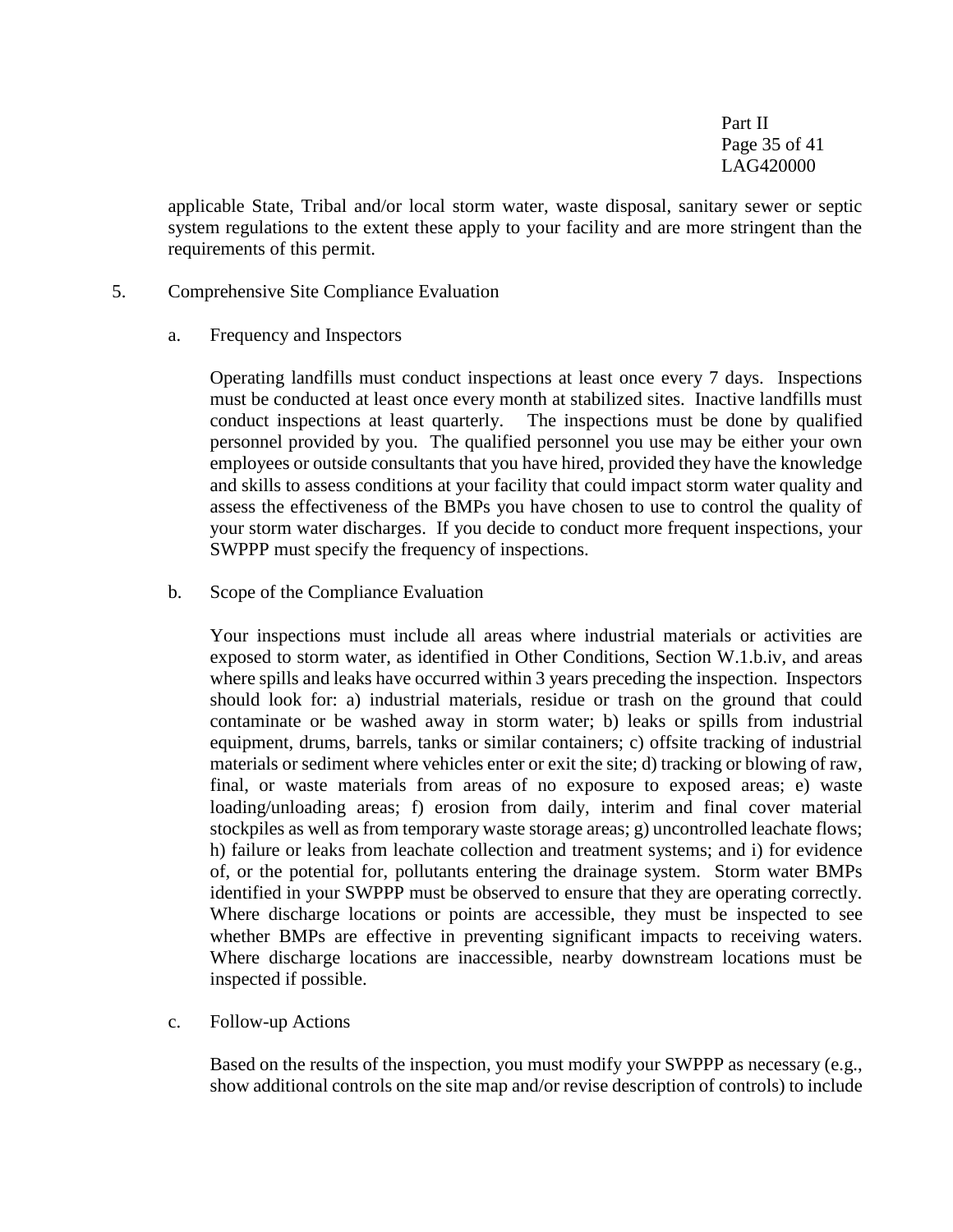Part II Page 36 of 41 LAG420000

additional or modified BMPs designed to correct problems identified. You must complete revisions to the SWPPP within 14 calendar days following the inspection. If existing BMPs need to be modified or if additional BMPs are necessary, implementation must be completed before the next anticipated storm event. If implementation before the next anticipated storm event is impracticable, they must be implemented as soon as practicable.

d. Compliance Evaluation Report

You must insure a report summarizing the scope of the inspection, name(s) of personnel making the inspection, the date(s) of the inspection, and major observations relating to the implementation of the SWPPP is completed and retained as part of the SWPPP for at least three years from the date permit coverage expires or is terminated. Major observations should include: the location(s) of discharges of pollutants from the site; location(s) of BMPs that need to be maintained; location(s) of BMPs that failed to operate as designed or proved inadequate for a particular location; and location(s) where additional BMPs are needed that did not exist at the time of inspection. You must retain a record of actions taken in accordance with this permit's Comprehensive Site Compliance Evaluation as part of the SWPPP for at least three years from the date that permit coverage expires or is terminated. The inspection reports must identify any incidents of non-compliance. Where an inspection report does not identify any incidents of non-compliance, the report must contain a certification that the facility is in compliance with the SWPPP and this permit. Both the inspection report and any reports of follow-up actions must be signed in accordance with Part III.D.10 of this permit.

e. Credit as a Routine Facility Inspection

Where compliance evaluation schedules overlap with inspections required under Other Conditions, Section W.1.g.ii, your annual compliance evaluation may also be used as one of the Other Conditions, Section W.1.g.ii routine inspections.

6. Maintaining Updated SWPPP

You must amend the SWPPP whenever:

there is a change in design, construction, operation, or maintenance at your facility which has a significant effect on the discharge, or potential for discharge, of pollutants from your facility; during inspections or investigations by you or by local, State, Tribal or Federal officials it is determined the SWPPP is ineffective in eliminating or significantly minimizing pollutants from sources identified under Other Conditions, Section W.1.b.iv, or is otherwise not achieving the general objectives of controlling pollutants in discharges from your facility.

7. Signature, Plan Review and Making Plans Available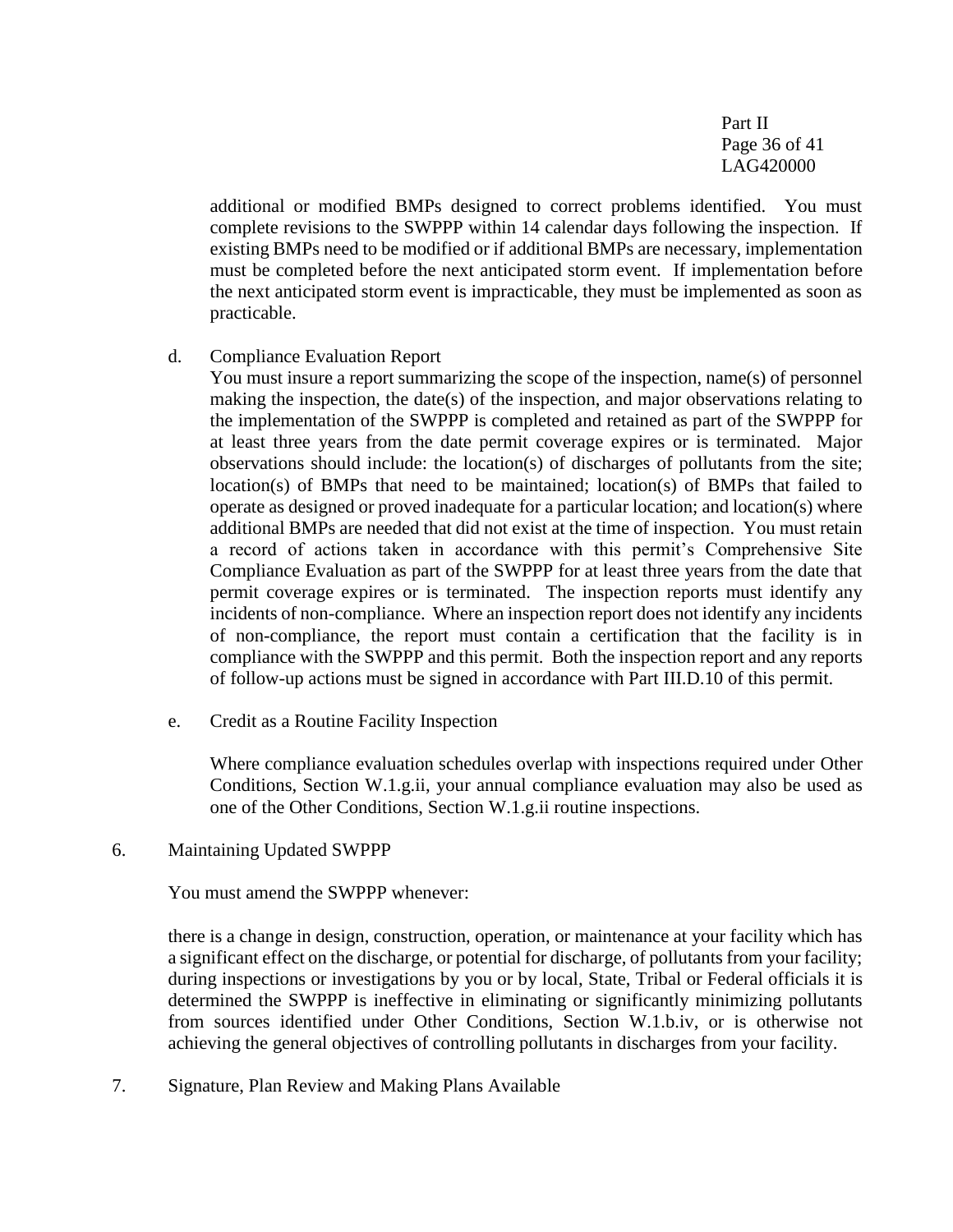Part II Page 37 of 41 LAG420000

- a. You must sign your SWPPP in accordance with the Signatory Requirements in Part III.D.10, and retain the plan on-site at the facility covered by this permit (see Part III.C for records retention requirements).
- b. You must keep a copy of the SWPPP on-site or locally available to the LDEQ for review at the time of an on-site inspection. You must make your SWPPP available upon request to the LDEQ, a State, Tribal or local agency approving storm water management plans, or the operator of a municipal separate storm sewer receiving discharge from the site. Also, in the interest of public involvement, the LDEQ encourages you to make your SWPPPs available to the public for viewing during normal business hours.
- c. The LDEQ may notify you at any time that your SWPPP does not meet one or more of the minimum requirements of this permit. The notification will identify provisions of this permit which are not being met, as well as the required modifications. Within thirty (30) calendar days of receipt of such notification, you must make the required changes to the SWPPP and submit to the LDEQ a written certification that the requested changes have been made.
- d. You must make the SWPPP available to the USFWS or NMFS upon request.

## **SECTION X. BEST MANAGEMENT PRACTICES FOR GRAY WATER**

- 1. Attempts must be made to route gray water to an existing wastewater collection system or wastewater treatment system whenever possible. Discharges of untreated gray water are not allowed unless no feasible alternative is available.
- 2. Discharges of gray water shall be made directly into a ditch, drainage or waterbody where feasible.
- 3. Human contact with gray water discharges shall be avoided to the greatest extent possible.
- 4. Surface application of gray water shall not be used for irrigation of food plants.
- 5. The discharge of gray water may not contain human waste or any chemicals derived from activities such as cleaning car parts, washing greasy or oily rags, disposing of waste solutions, or soiled or infectious garments.
- 6. The application of gray water shall be managed to minimize standing water on the ground surface.
- 7. Any gray water storage tank must be covered to restrict access and to eliminate habitat for mosquitoes or other vectors.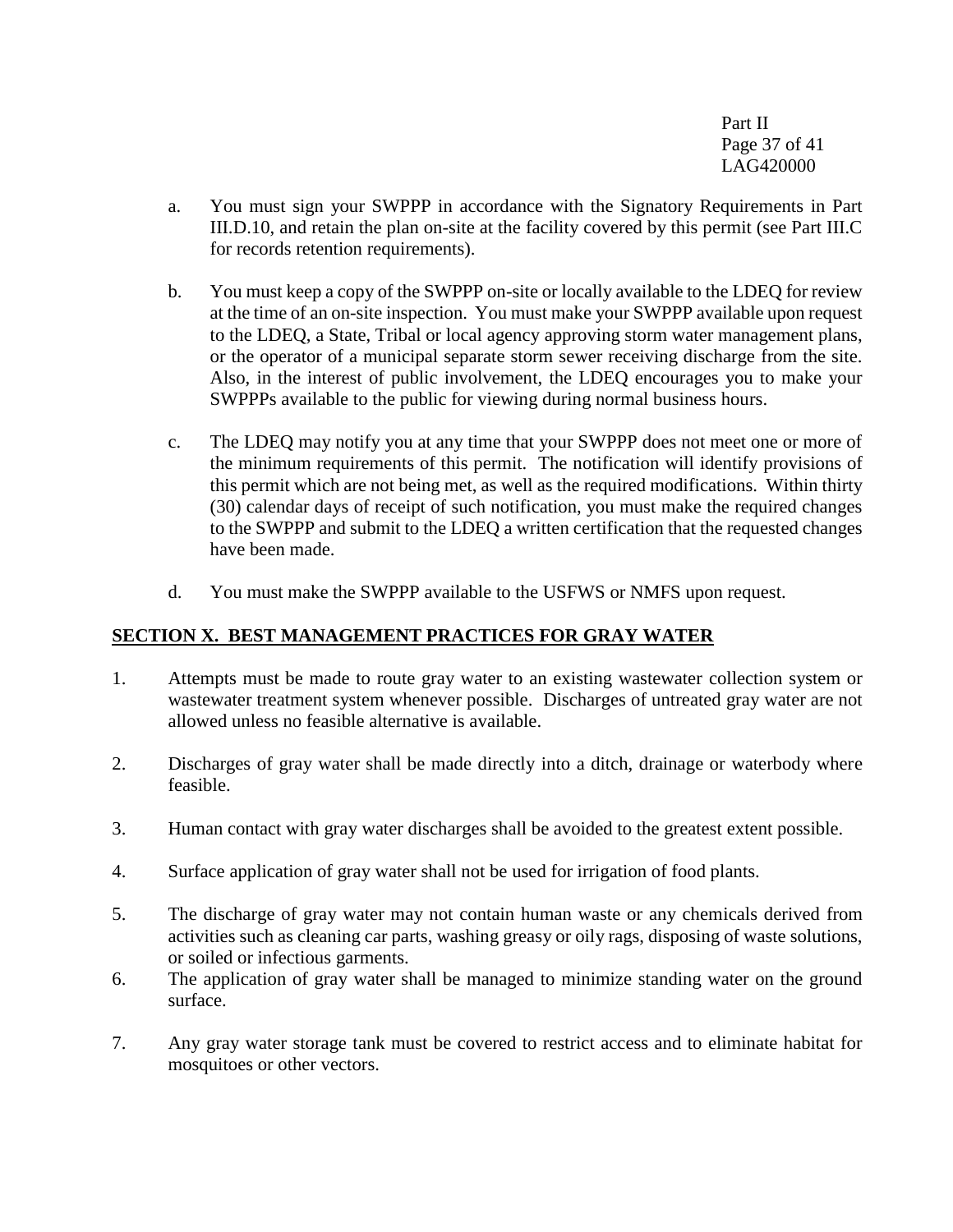Part II Page 38 of 41 LAG420000

8. The Louisiana Department of Health and Hospitals, Office of Public Health, has given written authorization for the discharge.

## **SECTION Y. PROPOSED ADDITIVES**

Additives such as corrosion inhibitors, bactericides, and dyes may not be added to wastewaters to be discharged without prior written approval from this Office. Written requests for approval must include the following information:

- 1. Facility name and physical address
- 2. GPS coordinates of the outfall that will discharge wastewater containing the proposed additive
- 3. First named receiving waters that the effluent from this facility will enter
- 4. Effluent flow from the applicable outfall (in MGD)
- 5. Duration of flow
- 6. End of pipe concentration (mg/L or ppm) of the proposed additive(s)
- 7. Holding time of the wastewater containing the additive
- 8. SDS sheets for each additive
- 9. Aquatic toxicity data. If ecological toxicity is not provided in the SDS sheets, Whole Effluent Toxicity (WET) testing data may be provided by the facility

A letter which fully addresses items 1-9 above must be submitted to LDEQ at least sixty (60) days prior to the proposed discharge. If any of the above information is not submitted in the written request, the approval of the additive may be delayed or the use of the additive may be denied.

## **SECTION Z: SUFFICIENTLY SENSITIVE METHODS**

In accordance with 40 CFR Part  $122.44(i)(1)(iv)$ , the permittee is required to use the most sufficiently sensitive method necessary to prove compliance with the effluent limitations. Further, be advised that all effluent testing shall be conducted utilizing EPA-approved methods from laboratories accredited to conduct the required analyses.

For a given parameter, if the MQL prescribed by the permit is less than the permit limitation, any EPA-approved method with a method detection level (MDL) which is equal to or less than this MQL may be utilized. In this scenario, if an individual analytical result is below the MQL, the permittee may report "0" on a discharge monitoring report (DMR).

Where the MQL prescribed by the permit is greater than the permit limitation, the permittee shall use a sufficiently sensitive EPA-approved method capable of yielding a quantifiable result which proves compliance with the limitation. If a sufficiently sensitive method is available with an MDL equal to or less than the permit limit, and the individual analytical result is less than the MDL, the permittee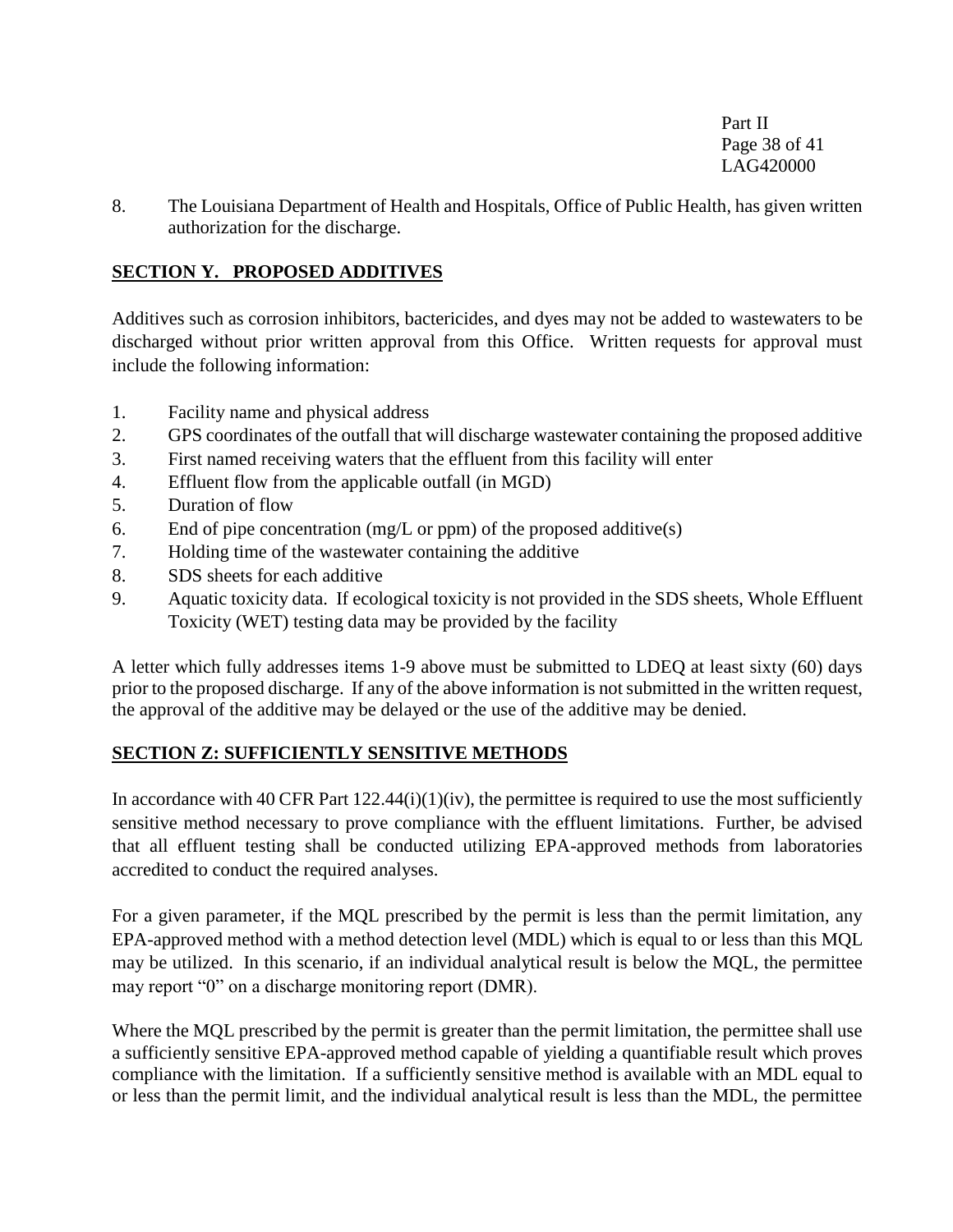Part II Page 39 of 41 LAG420000

may report "0" on a DMR. However, some instances may occur where there is no sufficiently sensitive EPA-approved method which will yield a quantifiable result equal to or less than the permit limitation. In these cases, the permittee must submit supporting documentation indicating that they used the most sensitive method available. In this scenario, if an individual analytical result is not detectable at the MDL of the method used, the permittee must report "non-detect" on the DMR. Please note that ANY quantifiable result above the permit limitation shall be reported as an excursion.

## **SECTION AA: ADDITIONAL CONDITIONS FOR DISCHARGES RELATED TO EXTRACTION, MINING, OR DREDGING OF DIRT, SAND, GRAVEL, SHELL, AND SIMILAR MATERIALS**

- 1. There shall be no unpermitted discharge of process water, water associated with dust control from plant equipment, or truck and vessel washwater. Dust control on graveled yards is allowed if the water used for dust control comes directly from the potable water supply source before contact with any industrial processes and if no water from this activity is allowed to leave the property or enter the receiving stream.
- 2. Periodic inspection of raw material stockpiles, including old road materials stored for recycling or disposal, exposed to storm water shall be conducted for evidence of erosion or channelization. If such evidence is detected, pollution prevention practices (i.e., mulching, matting, netting, straw bale barrier, gravel or stone filter berm, etc.) shall be immediately initiated or modified, as needed.
- 3. All impoundments of process or mine dewatering wastewater must be surrounded by a stable, well-maintained levee of sufficient size and construction to prevent a discharge of pollutants into surface waters of the state.
	- a. Producers must maintain a two-foot freeboard in the process or mine dewatering wastewater impoundments. A minimum levee height of two feet (at its lowest point) above the surface elevation of the river and the surface elevation of the impoundment must be maintained at all times if the mine site is below the bankfull stage of the river. If at any time the water level in the impounded area rises above the two-foot minimum level, operations must cease until the water level in the impounded area recedes to below the two-foot level.
	- b. Any unpermitted discharge of process or mine dewatering wastewater shall be a violation including a discharge resulting from a levee break when the river is less than bankfull stage, based on the closest gauging station or other mutually agreed upon elevation establishing bankfull stage at the site.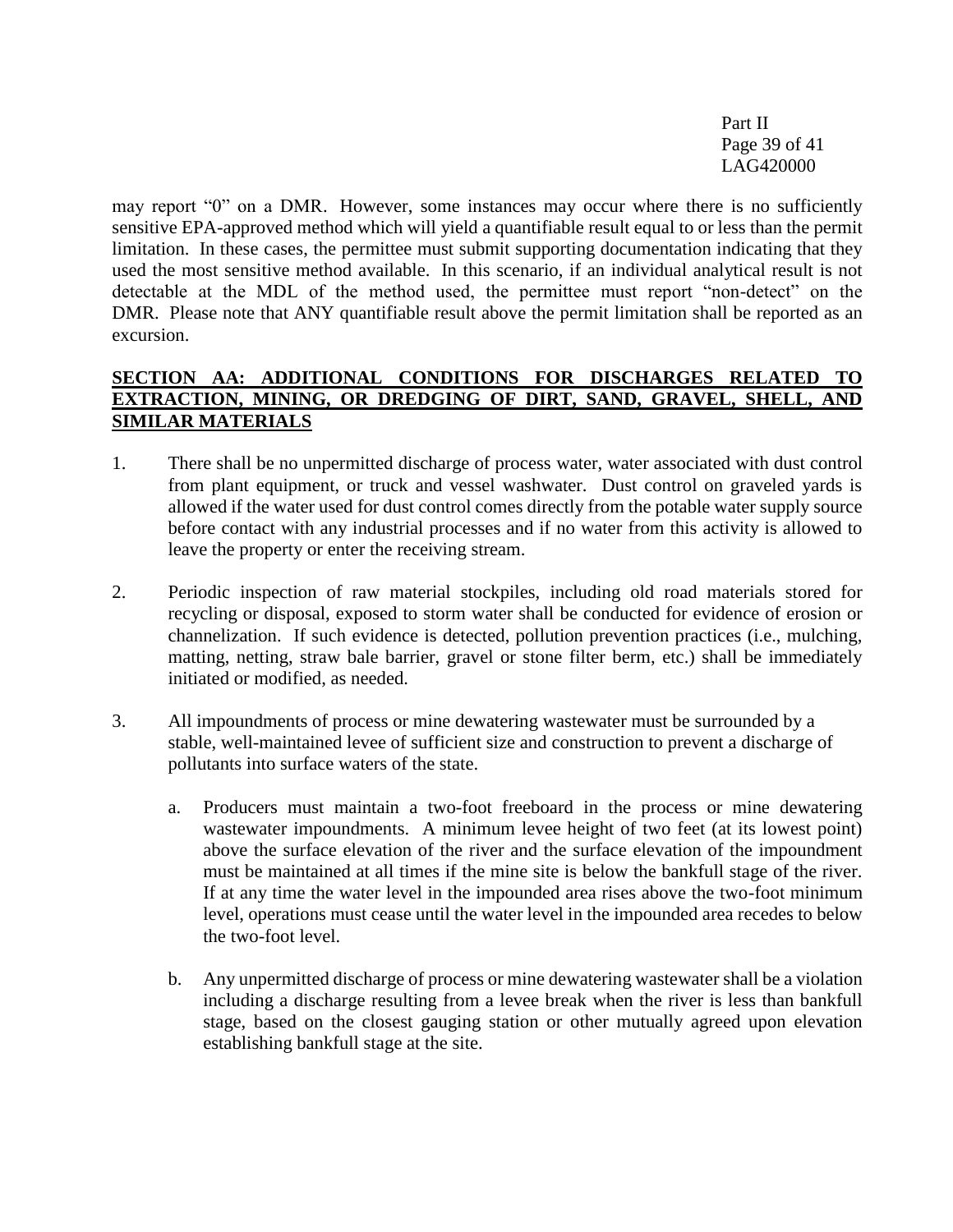Part II Page 40 of 41 LAG420000

- c. If a levee breaks it must be repaired immediately and production must cease until the levee is repaired. The levee failure must be reported to LDEQ as soon as possible using the same reporting methods as found in Part III, Section D.
- d. All levees must be inspected at least once a day during normal working hours and as necessary during other hours when adverse weather conditions may threaten the integrity of the levees. A daily log of these inspections is to be kept, and it shall include the following:
	- i. date
	- ii. time of day
	- iii. name of inspector
	- iv. condition of levees
	- v. if levees are discharging, the time started and ended
	- vi. inspector's signature

#### 4. Post-Mining Phase Site Reuse Plan

- a. Termination of coverage under this LPDES permit does not relieve the permittee of any present or future liability associated with environmental damages caused by the permittee's operational activities.
- b. Site stabilization activities **must be in accordance with the Final Stabilization criteria**: *Final Stabilization*: as related to construction activities, means that all soil disturbing activities at the site have been completed, and that a **uniform** (e.g., evenly distributed, without large bare areas) **self-sustaining perennial vegetative cover** with a density of 70% of the native background vegetative cover for the area has been established on all unpaved areas and areas not covered by permanent structures, or equivalent permanent stabilization measures (such as the use of riprap, gabions, or geotextiles) have been employed. Establishing at least 70% of the natural cover of self-sustaining native vegetation meets the vegetative cover criteria for final stabilization. For example, if the native vegetation covers 50% of the ground prior to commencement of construction activities, 70% of 50% would require 35% total cover for final stabilization.

A site does not meet the final stabilization permit requirement until self-sustaining native vegetation is established uniformly over each disturbed area on the site. Stabilizing seven of ten slopes, or leaving an area equivalent to 30 percent of the disturbed area completely unstabilized will not satisfy the **uniform vegetative cover** standard.

c. the Plan shall incorporate the following: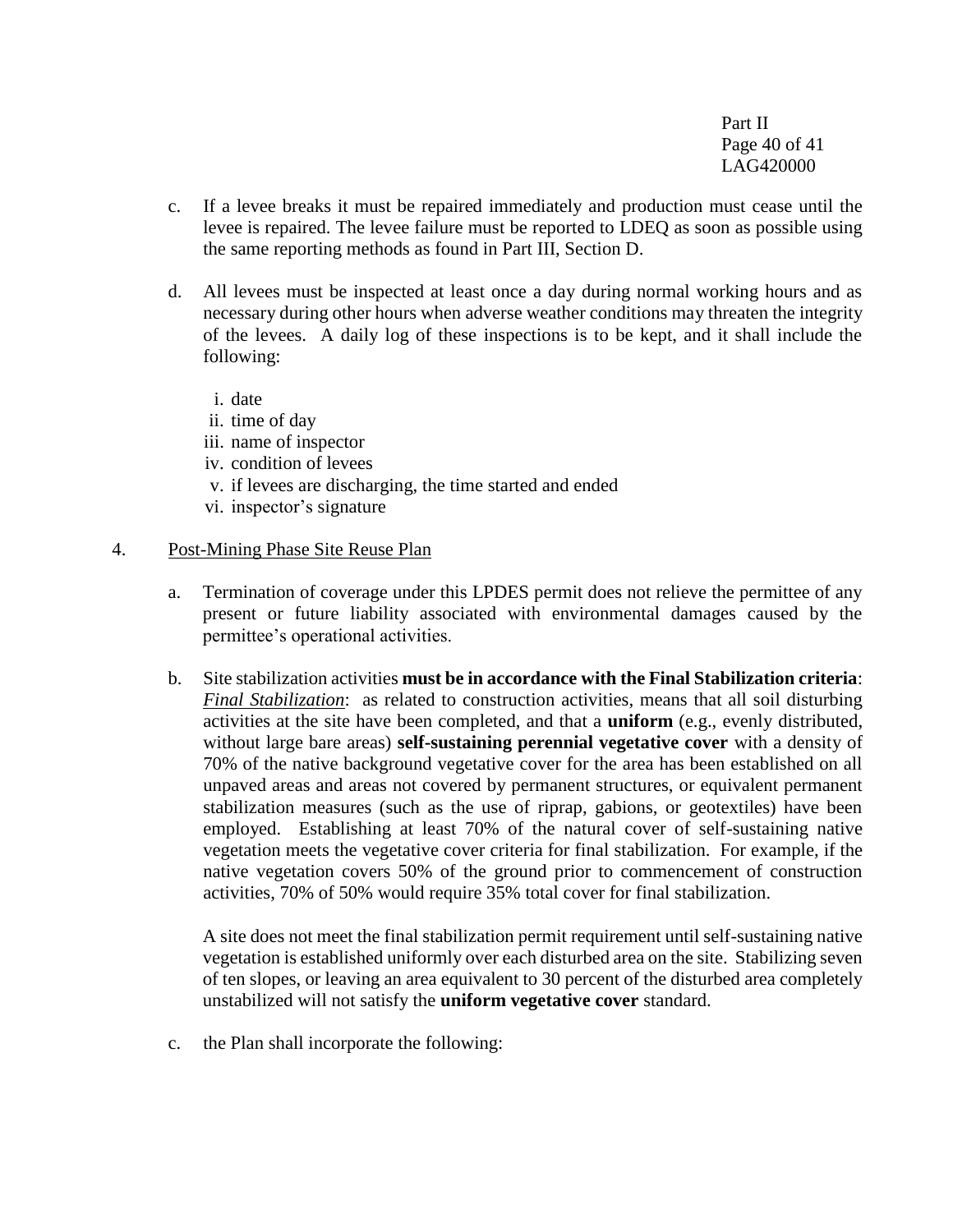Part II Page 41 of 41 LAG420000

- i. The permittee and landowner must have a binding post-mining phase agreement for site stabilization and land reclamation, unless the permittee is also the landowner.
- ii. Reclamation activities must include the stabilization of inactive mining pit or borrow areas with herbaceous perennial plants, stabilizing the soil, preventing erosion from causing on-site or off-site damage and improving the site to support wildlife.
- iii. After the mining activities are completed, grading of the property must be conducted. This minimizes non-point source stormwater pollution (i.e., sediment fines) from impacting potential pathways such as streams, creeks, tributaries, lakes, etc.
- iv. Seeding bare ground during the post-mining phase must be completed to minimize and/or reduce the potential for stormwater to wash sediment loads from un-vegetated areas into nearby waterways. Natural regeneration takes time and during that process much sediment could be washed away as sheet, rill or gully erosion over that period.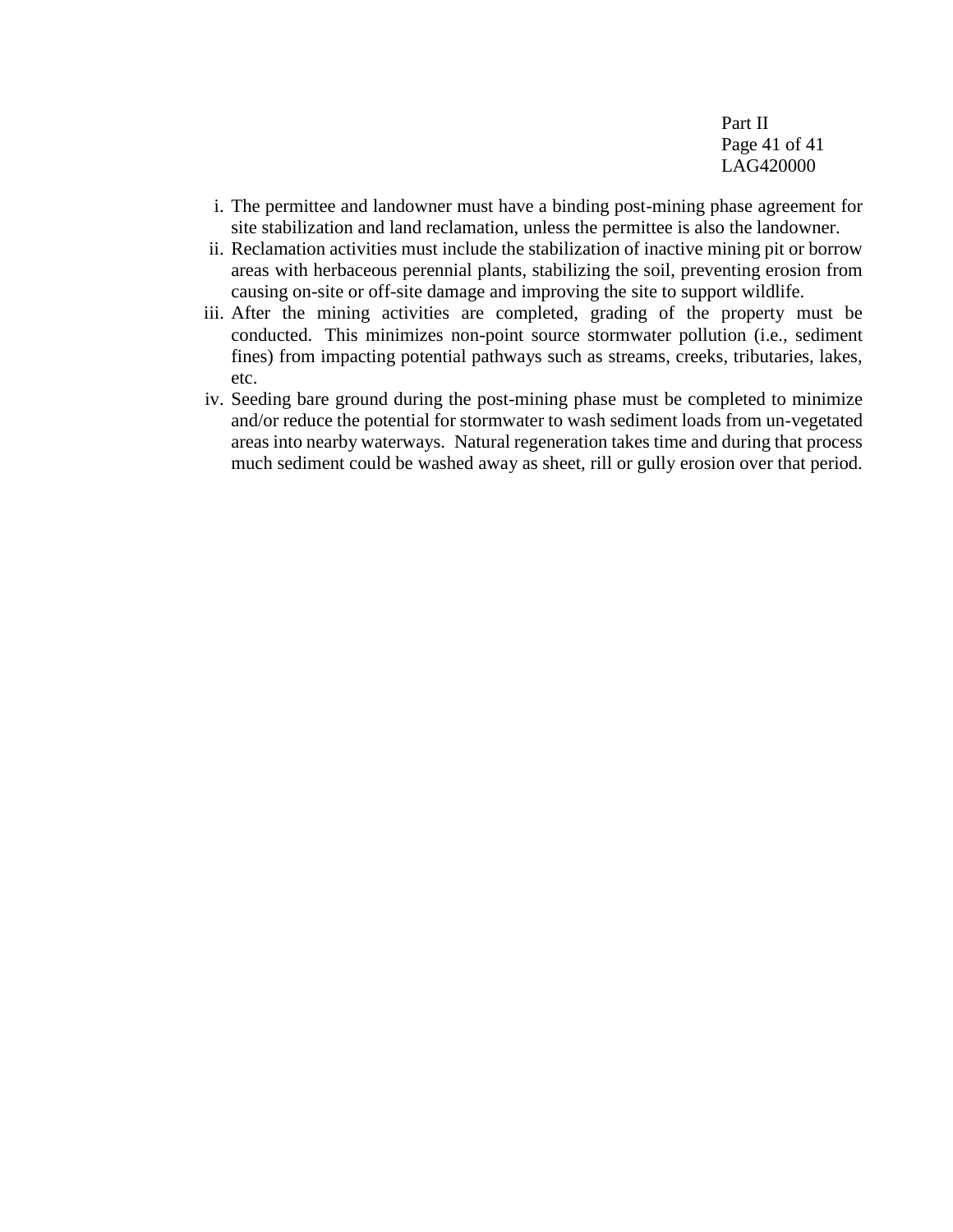# PART III

# STANDARD CONDITIONS FOR LPDES PERMITS

# SECTION A. GENERAL CONDITIONS

1. Introduction

In accordance with the provisions of LAC 33:IX.2701, et seq., this permit incorporates either expressly or by reference ALL conditions and requirements applicable to the Louisiana Pollutant Discharge Elimination System Permits (LPDES) set forth in the Louisiana Environmental Quality Act (LEQA), as amended, as well as ALL applicable regulations.

# 2. Duty to Comply

The permittee must comply with all conditions of this permit. Any permit noncompliance constitutes a violation of the Clean Water Act (CWA) and the Louisiana Environmental Quality Act and is grounds for enforcement action; for permit termination, revocation and reissuance, or modification; or for denial of a permit renewal application.

# 3. Penalties for Violation of Permit Conditions

- a. R.S. 30:2025 provides for civil penalties for violations of these regulations and the Louisiana Environmental Quality Act. R.S. 30:2076.2 provides for criminal penalties for violation of any provisions of the LPDES or any order or any permit condition or limitation issued under or implementing any provisions of the LPDES program. (See Section E. Penalties for Violation of Permit Conditions for additional details.)
- b. Any person may be assessed an administrative penalty by the state administrative authority under R.S. 30:2025 for violating a permit condition or limitation implementing any of the requirements of the LPDES program in a permit issued under the regulations or the Louisiana Environmental Quality Act.

# 4. Toxic Pollutants

- a. Other effluent limitations and standards under Sections 301, 302, 303, 307, 318, and 405 of the Clean Water Act. If any applicable toxic effluent standard or prohibition (including any schedule of compliance specified in such effluent standard or prohibition) is promulgated under Section 307(a) of the Clean Water Act for a toxic pollutant, and that standard or prohibition is more stringent than any limitation on the pollutant in this permit, the state administrative authority shall institute proceedings under these regulations to modify or revoke and reissue the permit to conform to the toxic effluent standard or prohibition.
- b. The permittee shall comply with effluent standards or prohibitions established under Section 307(a) of the Clean Water Act for toxic pollutants and with standards for sewage sludge use or disposal established under Section 405(d) of the Clean Water Act within the time provided in the regulations that establish these standards or prohibitions, or standards for sewage sludge use or disposal, even if the permit has not yet been modified to incorporate the requirement.

# 5. Duty to Reapply

- a. Individual Permits. If the permittee wishes to continue an activity regulated by this permit after the expiration date of this permit, the permittee must apply for and obtain a new permit. The new application shall be submitted at least 180 days before the expiration date of the existing permit, unless permission for a later date has been granted by the state administrative authority. (The state administrative authority shall not grant permission for applications to be submitted later than the expiration date of the existing permit.) Continuation of expiring permits shall be governed by regulations promulgated at LAC 33:IX.2321 and any subsequent amendments.
- b. General Permits. General permits expire five years after the effective date. The 180-day reapplication period as defined above is not applicable to general permit authorizations. Reissued general permits may provide automatic coverage for permittees authorized under the previous version of the permit, and no new application is required. Requirements for obtaining authorization under the reissued general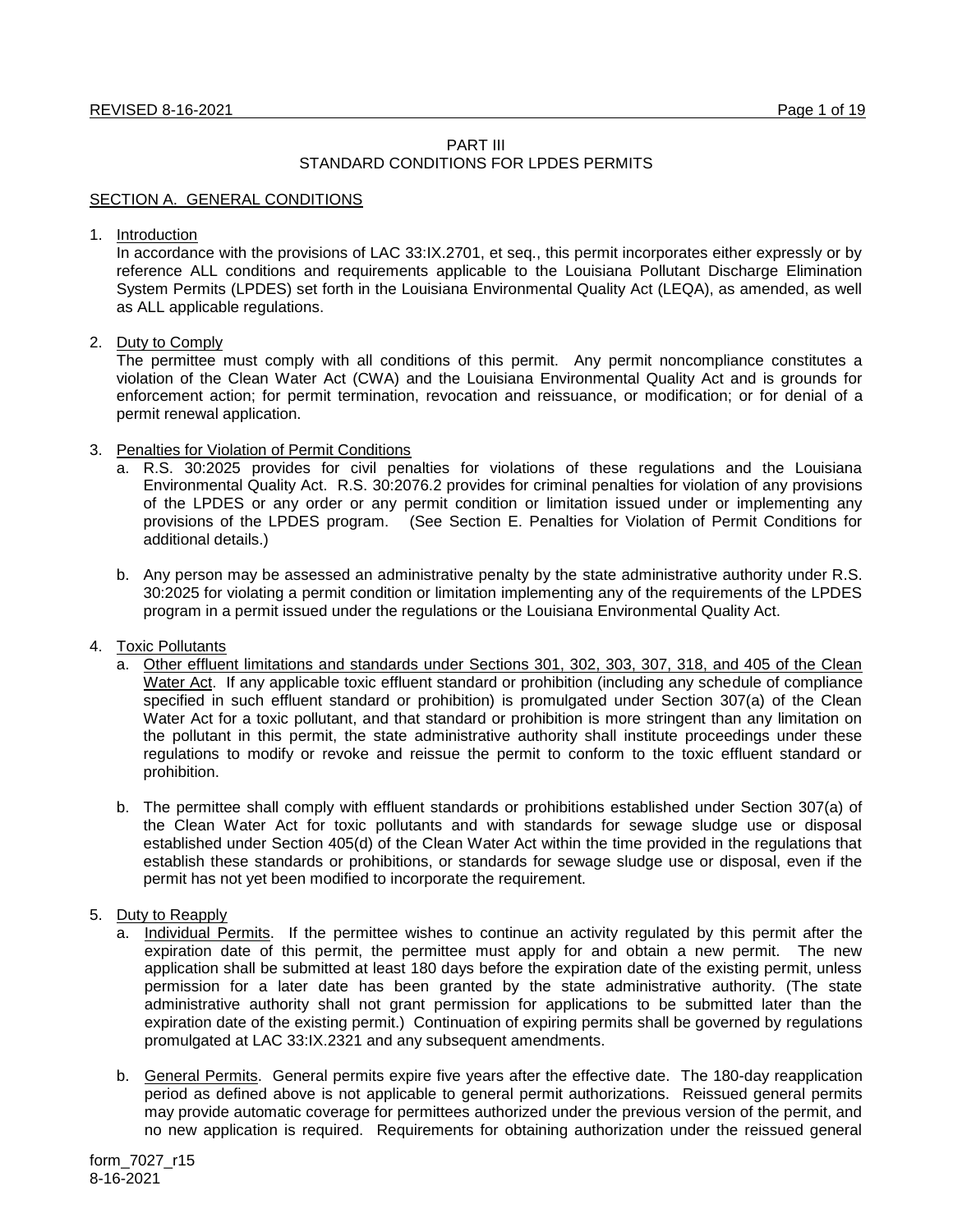permit will be outlined in Part I of the new permit. Permittees authorized to discharge under an expiring general permit should follow the requirements for obtaining coverage under the new general permit to maintain discharge authorization.

#### 6. Permit Action

This permit may be modified, revoked and reissued, or terminated for cause in accordance with LAC 33:IX.2903, 2905, 2907, 3105, and 6509. The causes may include, but are not limited to, the following:

- a. Noncompliance by the permittee with any condition of the permit;
- b. The permittee's failure in the application or during the permit issuance process to disclose fully all relevant facts, or the permittee's misrepresentation of any relevant facts at any time;
- c. A determination that the permitted activity endangers human health or the environment and can only be regulated to acceptable levels by permit modification or termination;
- d. A change in any condition that requires either a temporary or a permanent reduction or elimination of any discharge;
- e. Failure to pay applicable fees under the provisions of LAC 33:IX.Chapter 13; or
- f. Change of ownership or operational control.

The filing of a request by the permittee for a permit modification, revocation and reissuance, or termination, or a notification of planned changes or anticipated noncompliance does not stay any permit condition.

#### 7. Property Rights

This permit does not convey any property rights of any sort, or any exclusive privilege, nor does it authorize any injury to private or public property, nor any infringement of federal, state, or local laws or regulations.

#### 8. Duty to Provide Information

The permittee shall furnish to the state administrative authority, within a reasonable time, any information which the state administrative authority may request to determine whether cause exists for modifying, revoking and reissuing, or terminating this permit, or to determine compliance with this permit. The permittee shall also furnish to the state administrative authority, upon request, copies of records required to be kept by this permit.

9. Criminal and Civil Liability

Except as provided in permit conditions on "Bypassing" and "Upsets," nothing in this permit shall be construed to relieve the permittee from civil or criminal penalties for noncompliance. Any false or materially misleading representation or concealment of information required to be reported by the provisions of the permit, the Act, or applicable regulations, which avoids or effectively defeats the regulatory purpose of the Permit may subject the permittee to criminal enforcement pursuant to R.S. 30:2025.

# 10. Oil and Hazardous Substance Liability

Nothing in this permit shall be construed to preclude the institution of any legal action or relieve the permittee from any responsibilities, liabilities, or penalties to which the permittee is or may be subject under Section 311 of the Clean Water Act.

11. State Laws

Nothing in this permit shall be construed to preclude the institution of any legal action or relieve the permittee from any responsibilities, liabilities, or penalties established pursuant to any applicable state law or regulation under authority preserved by Section 510 of the Clean Water Act.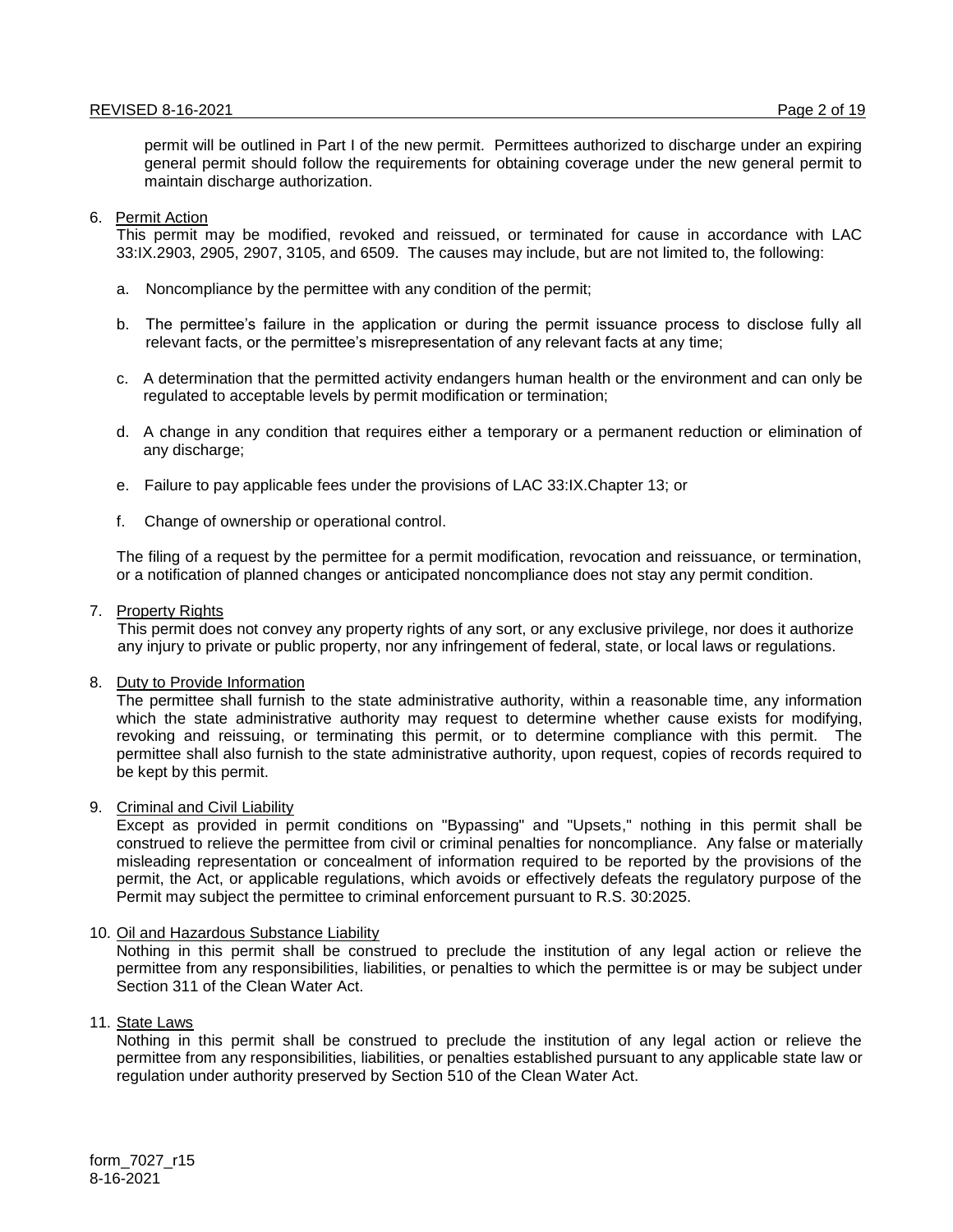# 12. Severability

If any provision of these rules and regulations, or the application thereof, is held to be invalid, the remaining provisions of these rules and regulations shall not be affected, so long as they can be given effect without the invalid provision. To this end, the provisions of these rules and regulations are declared to be severable.

# 13. Dilution

A permittee shall not achieve any effluent concentration by dilution unless specifically authorized in the permit. A permittee shall not increase the use of process water or cooling water or otherwise attempt to dilute a discharge as a partial or complete substitute for adequate treatment to achieve permit limitations or water quality.

# 14. Facilities Requiring Approval from Other State Agencies

In accordance with R.S. 40:4(A)(6) the plans and specifications of all sewerage works, both public and private, must be approved by the Louisiana Department of Health state health officer or his designee. It is unlawful for any person, firm, or corporation, both municipal and private, to operate a sanitary sewage treatment facility without proper authorization from the state health officer.

In accordance with R.S. 40:1281.9, it is unlawful for any person, firm or corporation, both municipal and private, operating a sewerage system to operate that system unless the competency of the operator is duly certified by the Louisiana Department of Health state health officer. Furthermore, it is unlawful for any person to perform the duties of an operator without being duly certified.

In accordance with R.S. 48.385, it is unlawful for any industrial wastes, sewage, septic tanks effluent, or any noxious or harmful matter, solid, liquid, or gaseous to be discharged into the side or cross ditches or placed upon the rights-of-ways of state highways without the prior written consent of the Department of Transportation and Development chief engineer or his duly authorized representative and of the secretary of the Louisiana Department of Health.

- 15. The standards provided in Chapter 11 Surface Water Quality Standards are official regulations of the state, and any person who discharges pollutants to the waters of the state in such quantities as to cause these standards to be violated shall be subject to the enforcement procedures of the state as specified in R.S. 30:2025.
- 16. Preproduction Plastics

This permit does not authorize a visible discharge or release of preproduction plastic into waters of the state.

# SECTION B. PROPER OPERATION AND MAINTENANCE

1. Need to Halt or Reduce not a Defense

It shall not be a defense for a permittee in an enforcement action that it would have been necessary to halt or reduce the permitted activity in order to maintain compliance with the conditions of this permit.

2. Duty to Mitigate

The permittee shall take all reasonable steps to minimize or prevent any discharge or sludge use or disposal in violation of this permit which has a reasonable likelihood of adversely affecting human health or the environment. The permittee shall also take all reasonable steps to minimize or correct any adverse impact on the environment resulting from noncompliance with the permit, including such accelerated or additional monitoring as necessary to determine the nature and impact of the noncomplying discharge.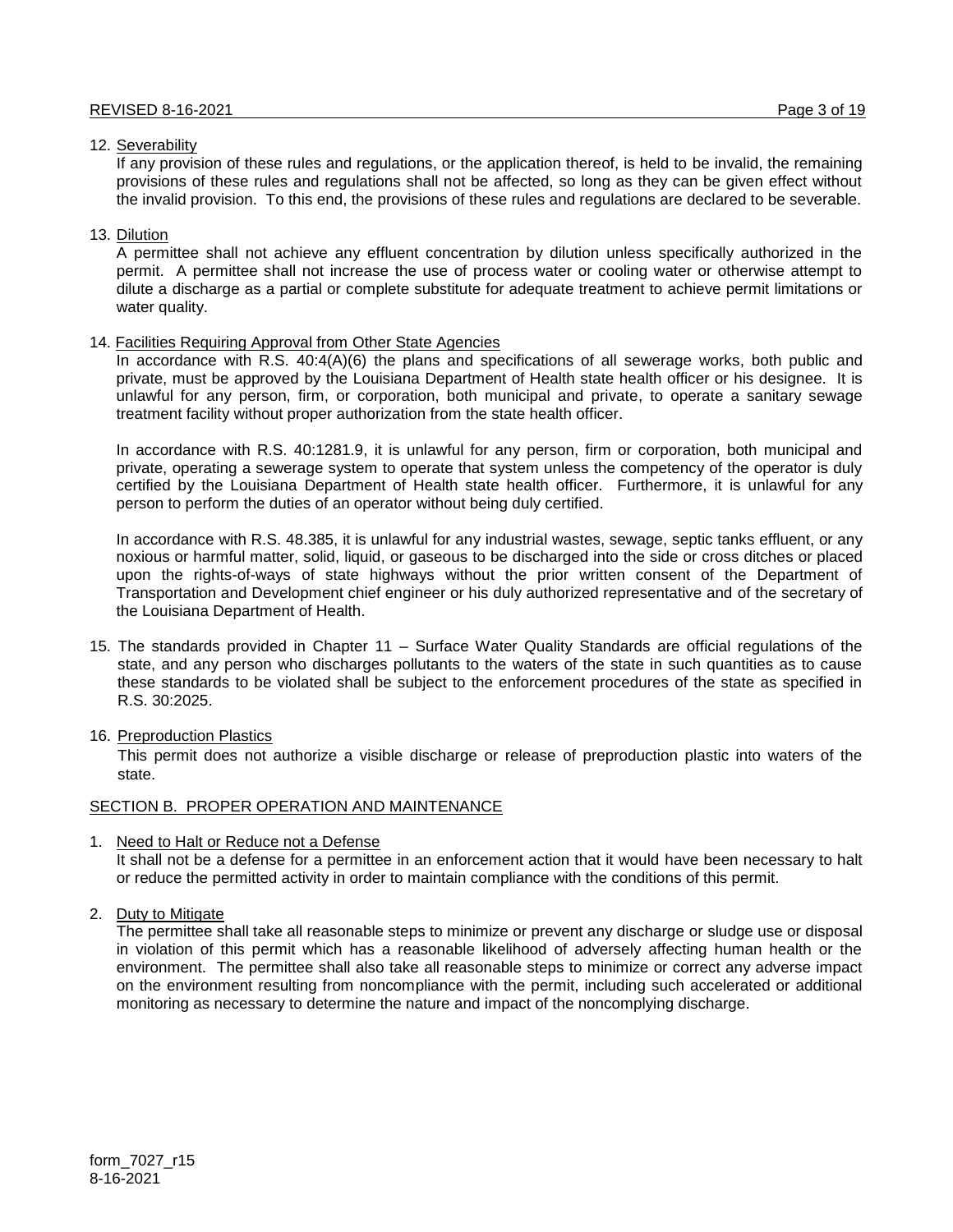## 3. Proper Operation and Maintenance

- a. The permittee shall at all times properly operate and maintain all facilities and systems of treatment and control (and related appurtenances) which are installed or used by the permittee to achieve compliance with the conditions of this permit. Proper operation and maintenance also includes adequate laboratory controls and appropriate quality assurance procedures. This provision requires the operation of backup or auxiliary facilities or similar systems which are installed by a permittee only when the operation is necessary to achieve compliance with the conditions of the permit.
- b. The permittee shall provide an adequate operating staff which is duly qualified to carry out operation, maintenance, and other functions necessary to ensure compliance with the conditions of this permit.

#### 4. Bypass of Treatment Facilities

- a. Bypass. The intentional diversion of waste streams from any portion of a treatment facility.
- b. Bypass not exceeding limitations. The permittee may allow any bypass to occur which does not cause effluent limitations to be exceeded, but only if it also is for essential maintenance to assure efficient operation. These bypasses are not subject to the provisions of Section B.4.c. and d of these standard conditions.

#### c. Notice

- (1) Anticipated bypass. If the permittee knows in advance of the need for a bypass, it shall submit prior notice to the Office of Environmental Services, Water Permits Division, if possible at least 10 days before the date of the bypass.
- (2) Unanticipated bypass. The permittee shall submit notice of an unanticipated bypass as required in LAC 33:IX.2701.L.6 (24-hour notice) and Section D.6.e of these standard conditions.
- d. Prohibition of bypass
	- (1) Bypass is prohibited, and the state administrative authority may take enforcement action against a permittee for bypass, unless:
		- (a) Bypass was unavoidable to prevent loss of life, personal injury, or severe property damage;
		- (b) There were no feasible alternatives to the bypass, such as the use of auxiliary treatment facilities, retention of untreated wastes, or maintenance during normal periods of equipment downtime. This condition is not satisfied if adequate backup equipment should have been installed in the exercise of reasonable engineering judgment to prevent a bypass which occurred during normal periods of equipment downtime or preventive maintenance; and
		- (c) The permittee submitted notices as required by Section B.4.c of these standard conditions.
	- (2) The state administrative authority may approve an anticipated bypass after considering its adverse effects, if the state administrative authority determines that it will meet the three conditions listed in Section B.4.d(1) of these standard conditions.
- 5. Upset Conditions
	- a. Upset. An exceptional incident in which there is unintentional and temporary noncompliance with technology-based permit effluent limitations because of factors beyond the reasonable control of the permittee. An upset does not include noncompliance to the extent caused by operational error, improperly designed treatment facilities, inadequate treatment facilities, lack of preventive maintenance, or careless or improper operation.
	- b. Effect of an upset. An upset constitutes an affirmative defense to an action brought for noncompliance with such technology-based permit effluent limitations if the requirements of Section B.5.c are met. No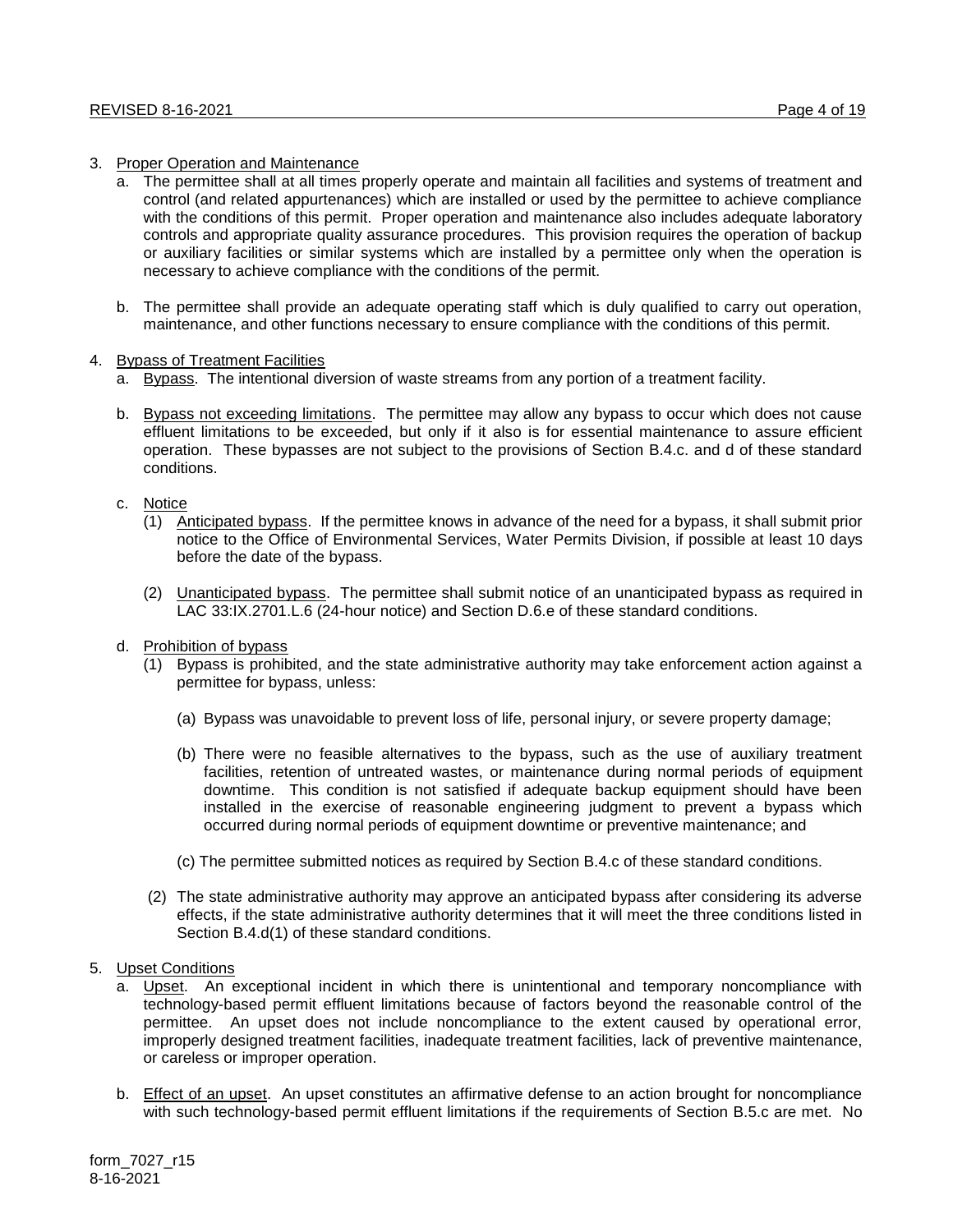determination made during administrative review of claims that noncompliance was caused by an upset, and before an action for noncompliance, constitutes final administrative action subject to judicial review.

- c. Conditions necessary for a demonstration of upset. A permittee who wishes to establish the affirmative defense of upset shall demonstrate, through properly signed, contemporaneous operating logs, or other relevant evidence that:
	- (1) An upset occurred and that the permittee can identify the cause(s) of the upset;
	- (2) The permitted facility was at the time being properly operated;
	- (3) The permittee submitted notice of the upset as required by LAC 33:IX.2701.L.6.b.ii and Section D.6.e(2) of these standard conditions; and
	- (4) The permittee complied with any remedial measures required by Section B.2 of these standard conditions.
- d. Burden of proof. In any enforcement proceeding, the permittee seeking to establish the occurrence of an upset has the burden of proof.
- 6. Removed Substances

Solids, sewage sludges, filter backwash, or other pollutants removed in the course of treatment or wastewater control shall be properly disposed of in a manner such as to prevent any pollutant from such materials from entering waters of the state and in accordance with environmental regulations.

7. Percent Removal

For Publicly Owned Treatment Works (POTWs), the 30-day average percent removal for Biochemical Oxygen Demand and Total Suspended Solids shall not be less than 85 percent in accordance with LAC 33:IX.5905.A.3 and B.3. POTWs utilizing waste stabilization ponds/oxidation ponds are not subject to the 85 percent removal rate for Total Suspended Solids.

#### SECTION C. MONITORING AND RECORDS

1. Inspection and Entry

The permittee shall allow the state administrative authority or an authorized representative (including an authorized contractor acting as a representative of the Administrator), upon the presentation of credentials and other documents as may be required by the law to:

a. Enter upon the permittee's premises where a regulated facility or activity is located or conducted, or where records must be kept under the conditions of this permit.

Enter upon the permittee's premises where a discharge source is or might be located or in which monitoring equipment or records required by a permit are kept for inspection or sampling purposes. Most inspections will be unannounced and should be allowed to begin immediately, but in no case shall begin more than 30 minutes after the time the inspector presents his/her credentials and announces the purpose(s) of the inspection. Delay in excess of 30 minutes shall constitute a violation of this permit. However, additional time can be granted if the inspector or the administrative authority determines that the circumstances warrant such action;

- b. Have access to and copy, at reasonable times, any records that the department or its authorized representative determines are necessary for the enforcement of this permit. For records maintained in either a central or private office that is open only during normal office hours and is closed at the time of inspection, the records shall be made available as soon as the office is open, but in no case later than the close of business the next working day;
- c. Inspect at reasonable times any facilities, equipment (including monitoring and control equipment), practices, or operations regulated or required under this permit; and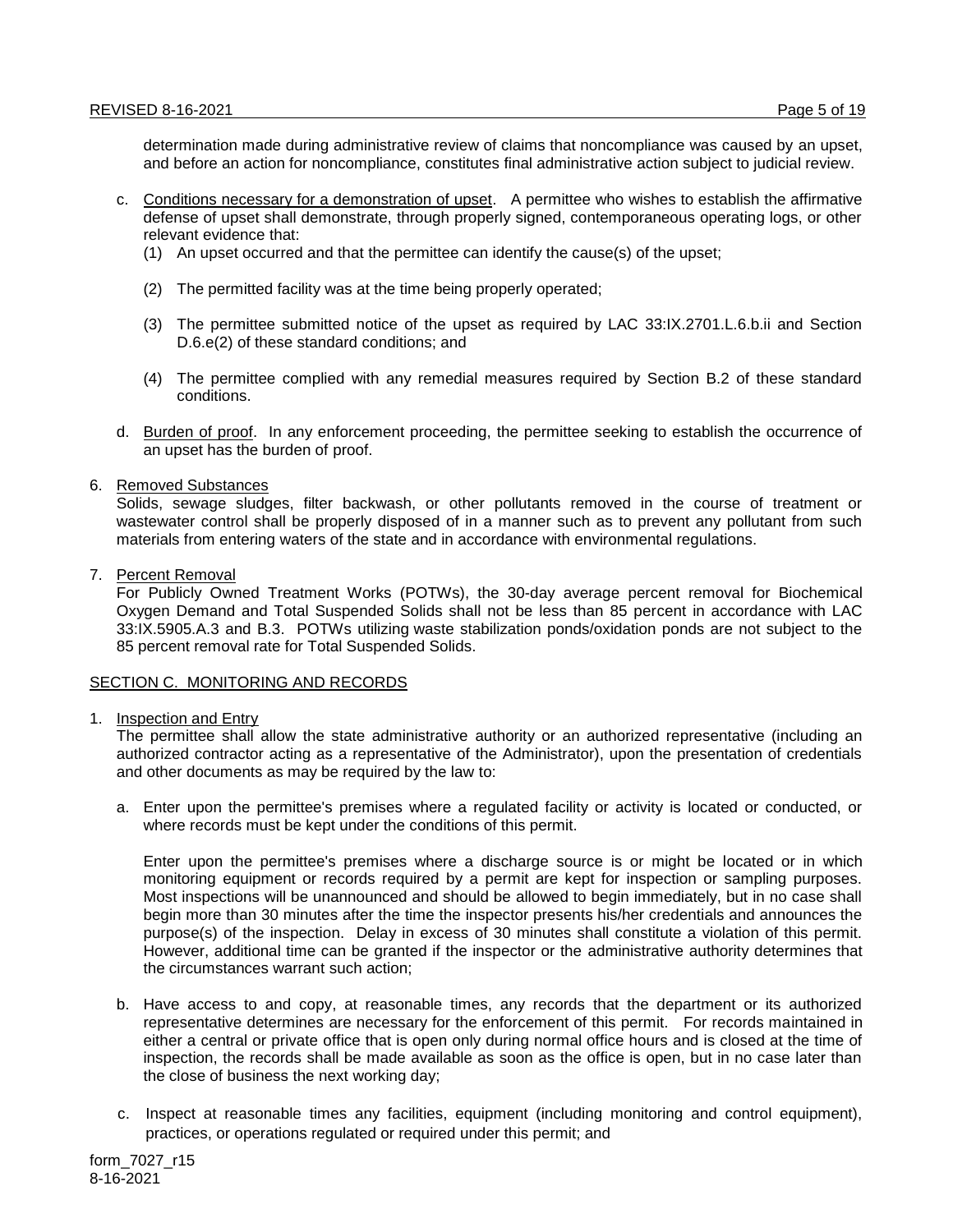- d. Sample or monitor at reasonable times, for the purposes of assuring permit compliance or as otherwise authorized by the Clean Water Act or the Louisiana Environmental Quality Act, any substances or parameters at any location.
- e. Sample Collection
	- (1) When the inspector announces that samples will be collected, the permittee may be given an additional 30 minutes to prepare containers in order to collect duplicates. If the permittee cannot obtain and prepare sample containers within this time, he is considered to have waived his right to collect duplicate samples and the sampling will proceed immediately. Further delay on the part of the permittee in allowing initiation of the sampling will constitute a violation of this permit.
	- (2) At the discretion of the administrative authority, sample collection shall proceed immediately (without the additional 30 minutes described in Section C.1.a above), and the inspector shall supply the permittee with a duplicate sample.
- f. It shall be the responsibility of the permittee to ensure that a facility representative familiar with provisions of its wastewater discharge permit, including any other conditions or limitations, be available either by phone or in person at the facility during all hours of operation. The absence of such personnel on-site who are familiar with the permit shall not be grounds for delaying the initiation of an inspection except in situations as described in Section C.1.b of these standard conditions. The permittee shall be responsible for providing witnesses/escorts during inspections. Inspectors shall abide by all company safety rules and shall be equipped with standard safety equipment (hard hat, safety shoes, safety glasses) normally required by industrial facilities.
- g. Upon written request, copies of field notes, drawings, etc., taken by department personnel during an inspection shall be provided to the permittee after the final inspection report has been completed.
- 2. Representative Sampling

Samples and measurements taken for the purpose of monitoring shall be representative of the monitored activity. All samples shall be taken at the outfall location(s) indicated in the permit. The state administrative authority shall be notified prior to any changes in the outfall location(s). Any changes in the outfall location(s) may be subject to modification, revocation, and reissuance in accordance with LAC 33:IX.2903.

# 3. Retention of Records

Except for records of monitoring information required by this permit related to the permittee's sewage sludge use and disposal activities, which shall be retained for a period of at least five years (or longer, as required by 40 CFR 503), the permittee shall retain records of all monitoring information, including all calibration and maintenance records and all original strip chart recordings for continuous monitoring instrumentation, copies of all reports required by this permit, and records of all data used to complete the application for this permit, for a period of at least 3 years from the date of the sample, measurement, report, or application. This period may be extended by request of the state administrative authority at any time.

# 4. Record Contents

Records of monitoring information shall include:

- a. The date, exact place, and time of sampling or measurements;
- b. The individual(s) who performed the sampling or measurements;
- c. The date(s) analyses were performed;
- d. The time(s) analyses were begun;
- e. The individual(s) who performed the analyses;
- f. The analytical techniques or methods used;
- g. The results of such analyses; and
- h. The results of all quality control procedures.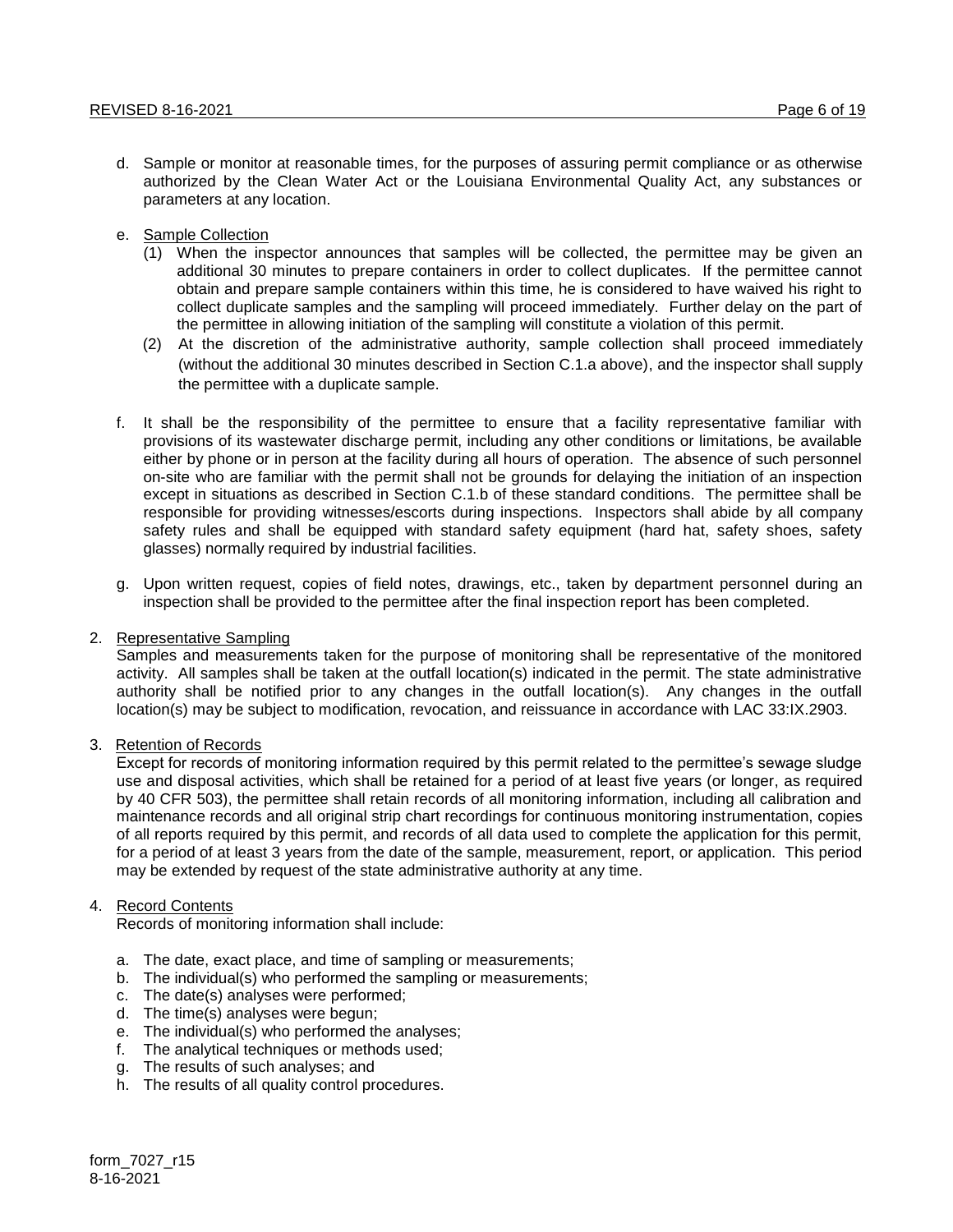## 5. Monitoring Procedures

- a. Measurements and analyses must be conducted according to test procedures approved under 40 CFR Part 136 or, in the case of sludge use or disposal, approved under 40 CFR Part 136 unless otherwise specified in 40 CFR Part 503, unless other test procedures have been specified in this permit.
- b. The permittee shall calibrate and perform maintenance procedures on all monitoring and analytical instruments at intervals frequent enough to ensure accuracy of measurements and shall maintain appropriate records of such activities.
- c. The permittee or designated laboratory shall have an adequate analytical quality assurance/quality control program to produce defensible data of known precision and accuracy. All quality control measures shall be assessed and evaluated on an ongoing basis, and quality control acceptance criteria shall be used to determine the validity of the data. All method-specific quality controls as prescribed in the method shall be followed. If quality control requirements are not included in the method, the permittee or designated laboratory shall follow the quality control requirements as prescribed in the Approved Edition (40 CFR Part 136) *Standard Methods for the Examination of Water and Wastewater*, Sections 1020A and 1020B. General sampling protocol shall follow guidelines established in the *Handbook for Sampling and Sample Preservation of Water and Wastewater*, 1982 U.S. Environmental Protection Agency. This publication is available from the National Service Center for Environmental **Publications**

[https://nepis.epa.gov/Exe/ZyNET.exe/30000QSA.TXT?ZyActionD=ZyDocument&Client=EPA&Index=19](https://nepis.epa.gov/Exe/ZyNET.exe/30000QSA.TXT?ZyActionD=ZyDocument&Client=EPA&Index=1981+Thru+1985&Docs=&Query=&Time=&EndTime=&SearchMethod=1&TocRestrict=n&Toc=&TocEntry=&QField=&QFieldYear=&QFieldMonth=&QFieldDay=&IntQFieldOp=0&ExtQFieldOp=0&XmlQuery=&File=D%3A%5Czyfiles%5CIndex%20Data%5C81thru85%5CTxt%5C00000001%5C30000QSA.txt&User=ANONYMOUS&Password=anonymous&SortMethod=h%7C-&MaximumDocuments=1&FuzzyDegree=0&ImageQuality=r75g8/r75g8/x150y150g16/i425&Display=hpfr&DefSeekPage=x&SearchBack=ZyActionL&Back=ZyActionS&BackDesc=Results%20page&MaximumPages=1&ZyEntry=1&SeekPage=x&ZyPURL.) [81+Thru+1985&Docs=&Query=&Time=&EndTime=&SearchMethod=1&TocRestrict=n&Toc=&TocEntry=](https://nepis.epa.gov/Exe/ZyNET.exe/30000QSA.TXT?ZyActionD=ZyDocument&Client=EPA&Index=1981+Thru+1985&Docs=&Query=&Time=&EndTime=&SearchMethod=1&TocRestrict=n&Toc=&TocEntry=&QField=&QFieldYear=&QFieldMonth=&QFieldDay=&IntQFieldOp=0&ExtQFieldOp=0&XmlQuery=&File=D%3A%5Czyfiles%5CIndex%20Data%5C81thru85%5CTxt%5C00000001%5C30000QSA.txt&User=ANONYMOUS&Password=anonymous&SortMethod=h%7C-&MaximumDocuments=1&FuzzyDegree=0&ImageQuality=r75g8/r75g8/x150y150g16/i425&Display=hpfr&DefSeekPage=x&SearchBack=ZyActionL&Back=ZyActionS&BackDesc=Results%20page&MaximumPages=1&ZyEntry=1&SeekPage=x&ZyPURL.) [&QField=&QFieldYear=&QFieldMonth=&QFieldDay=&IntQFieldOp=0&ExtQFieldOp=0&XmlQuery=&Fil](https://nepis.epa.gov/Exe/ZyNET.exe/30000QSA.TXT?ZyActionD=ZyDocument&Client=EPA&Index=1981+Thru+1985&Docs=&Query=&Time=&EndTime=&SearchMethod=1&TocRestrict=n&Toc=&TocEntry=&QField=&QFieldYear=&QFieldMonth=&QFieldDay=&IntQFieldOp=0&ExtQFieldOp=0&XmlQuery=&File=D%3A%5Czyfiles%5CIndex%20Data%5C81thru85%5CTxt%5C00000001%5C30000QSA.txt&User=ANONYMOUS&Password=anonymous&SortMethod=h%7C-&MaximumDocuments=1&FuzzyDegree=0&ImageQuality=r75g8/r75g8/x150y150g16/i425&Display=hpfr&DefSeekPage=x&SearchBack=ZyActionL&Back=ZyActionS&BackDesc=Results%20page&MaximumPages=1&ZyEntry=1&SeekPage=x&ZyPURL.) [e=D%3A%5Czyfiles%5CIndex%20Data%5C81thru85%5CTxt%5C00000001%5C30000QSA.txt&User=](https://nepis.epa.gov/Exe/ZyNET.exe/30000QSA.TXT?ZyActionD=ZyDocument&Client=EPA&Index=1981+Thru+1985&Docs=&Query=&Time=&EndTime=&SearchMethod=1&TocRestrict=n&Toc=&TocEntry=&QField=&QFieldYear=&QFieldMonth=&QFieldDay=&IntQFieldOp=0&ExtQFieldOp=0&XmlQuery=&File=D%3A%5Czyfiles%5CIndex%20Data%5C81thru85%5CTxt%5C00000001%5C30000QSA.txt&User=ANONYMOUS&Password=anonymous&SortMethod=h%7C-&MaximumDocuments=1&FuzzyDegree=0&ImageQuality=r75g8/r75g8/x150y150g16/i425&Display=hpfr&DefSeekPage=x&SearchBack=ZyActionL&Back=ZyActionS&BackDesc=Results%20page&MaximumPages=1&ZyEntry=1&SeekPage=x&ZyPURL.) [ANONYMOUS&Password=anonymous&SortMethod=h%7C-&MaximumDocuments=1&FuzzyDegree=0](https://nepis.epa.gov/Exe/ZyNET.exe/30000QSA.TXT?ZyActionD=ZyDocument&Client=EPA&Index=1981+Thru+1985&Docs=&Query=&Time=&EndTime=&SearchMethod=1&TocRestrict=n&Toc=&TocEntry=&QField=&QFieldYear=&QFieldMonth=&QFieldDay=&IntQFieldOp=0&ExtQFieldOp=0&XmlQuery=&File=D%3A%5Czyfiles%5CIndex%20Data%5C81thru85%5CTxt%5C00000001%5C30000QSA.txt&User=ANONYMOUS&Password=anonymous&SortMethod=h%7C-&MaximumDocuments=1&FuzzyDegree=0&ImageQuality=r75g8/r75g8/x150y150g16/i425&Display=hpfr&DefSeekPage=x&SearchBack=ZyActionL&Back=ZyActionS&BackDesc=Results%20page&MaximumPages=1&ZyEntry=1&SeekPage=x&ZyPURL.) [&ImageQuality=r75g8/r75g8/x150y150g16/i425&Display=hpfr&DefSeekPage=x&SearchBack=ZyAction](https://nepis.epa.gov/Exe/ZyNET.exe/30000QSA.TXT?ZyActionD=ZyDocument&Client=EPA&Index=1981+Thru+1985&Docs=&Query=&Time=&EndTime=&SearchMethod=1&TocRestrict=n&Toc=&TocEntry=&QField=&QFieldYear=&QFieldMonth=&QFieldDay=&IntQFieldOp=0&ExtQFieldOp=0&XmlQuery=&File=D%3A%5Czyfiles%5CIndex%20Data%5C81thru85%5CTxt%5C00000001%5C30000QSA.txt&User=ANONYMOUS&Password=anonymous&SortMethod=h%7C-&MaximumDocuments=1&FuzzyDegree=0&ImageQuality=r75g8/r75g8/x150y150g16/i425&Display=hpfr&DefSeekPage=x&SearchBack=ZyActionL&Back=ZyActionS&BackDesc=Results%20page&MaximumPages=1&ZyEntry=1&SeekPage=x&ZyPURL.) [L&Back=ZyActionS&BackDesc=Results%20page&MaximumPages=1&ZyEntry=1&SeekPage=x&ZyPU](https://nepis.epa.gov/Exe/ZyNET.exe/30000QSA.TXT?ZyActionD=ZyDocument&Client=EPA&Index=1981+Thru+1985&Docs=&Query=&Time=&EndTime=&SearchMethod=1&TocRestrict=n&Toc=&TocEntry=&QField=&QFieldYear=&QFieldMonth=&QFieldDay=&IntQFieldOp=0&ExtQFieldOp=0&XmlQuery=&File=D%3A%5Czyfiles%5CIndex%20Data%5C81thru85%5CTxt%5C00000001%5C30000QSA.txt&User=ANONYMOUS&Password=anonymous&SortMethod=h%7C-&MaximumDocuments=1&FuzzyDegree=0&ImageQuality=r75g8/r75g8/x150y150g16/i425&Display=hpfr&DefSeekPage=x&SearchBack=ZyActionL&Back=ZyActionS&BackDesc=Results%20page&MaximumPages=1&ZyEntry=1&SeekPage=x&ZyPURL.) [RL.](https://nepis.epa.gov/Exe/ZyNET.exe/30000QSA.TXT?ZyActionD=ZyDocument&Client=EPA&Index=1981+Thru+1985&Docs=&Query=&Time=&EndTime=&SearchMethod=1&TocRestrict=n&Toc=&TocEntry=&QField=&QFieldYear=&QFieldMonth=&QFieldDay=&IntQFieldOp=0&ExtQFieldOp=0&XmlQuery=&File=D%3A%5Czyfiles%5CIndex%20Data%5C81thru85%5CTxt%5C00000001%5C30000QSA.txt&User=ANONYMOUS&Password=anonymous&SortMethod=h%7C-&MaximumDocuments=1&FuzzyDegree=0&ImageQuality=r75g8/r75g8/x150y150g16/i425&Display=hpfr&DefSeekPage=x&SearchBack=ZyActionL&Back=ZyActionS&BackDesc=Results%20page&MaximumPages=1&ZyEntry=1&SeekPage=x&ZyPURL.)

6. Flow Measurements

Appropriate flow measurement devices and methods consistent with accepted scientific practices shall be selected and used to ensure the accuracy and reliability of measurements of the volume of monitored discharges. The devices shall be installed, calibrated, and maintained to ensure that the accuracy of the measurements is consistent with the accepted capability of that type of device. Devices selected shall be capable of measuring flows with a maximum deviation of less than 10 percent from true discharge rates throughout the range of expected discharge volumes and shall be calibrated by a qualified source at least once a year to ensure their accuracy. A qualified source is a person that has received formal training and/or has practical field experience in the calibration of the flow measurement device used at the facility. Guidance in selection, installation, calibration, and operation of acceptable flow measurement devices can be obtained from the following references:

- a. *A Guide to Methods and Standards for the Measurement of Water Flow*, 1975, U.S. Department of Commerce, National Bureau of Standards. This publication is available from the National Technical Information Service (NTIS), Springfield, VA 22161, and telephone number (800) 553-6847. Order by NTIS publication number COM-75-10683. [https://www.govinfo.gov/content/pkg/GOVPUB-C13-a301a5f6bf6ec378b4fabc9c626c03e2/pdf/GOVPUB](https://www.govinfo.gov/content/pkg/GOVPUB-C13-a301a5f6bf6ec378b4fabc9c626c03e2/pdf/GOVPUB-C13-a301a5f6bf6ec378b4fabc9c626c03e2.pdf) [-C13-a301a5f6bf6ec378b4fabc9c626c03e2.pdf](https://www.govinfo.gov/content/pkg/GOVPUB-C13-a301a5f6bf6ec378b4fabc9c626c03e2/pdf/GOVPUB-C13-a301a5f6bf6ec378b4fabc9c626c03e2.pdf)
- b. *Flow Measurement in Open Channels and Closed Conduits*, Volumes 1 and 2 U.S. Department of Commerce, National Bureau of Standards. This publication is available from the National Technical Service (NTIS), Springfield, VA, 22161, and telephone number (800) 553-6847. Order by NTIS publication number PB-273 535. Volume 1:

[https://www.govinfo.gov/content/pkg/GOVPUB-C13-c0f8a094b9fcc5c32be685edbd48f942/pdf/GOVPUB](https://www.govinfo.gov/content/pkg/GOVPUB-C13-c0f8a094b9fcc5c32be685edbd48f942/pdf/GOVPUB-C13-c0f8a094b9fcc5c32be685edbd48f942.pdf) [-C13-c0f8a094b9fcc5c32be685edbd48f942.pdf.](https://www.govinfo.gov/content/pkg/GOVPUB-C13-c0f8a094b9fcc5c32be685edbd48f942/pdf/GOVPUB-C13-c0f8a094b9fcc5c32be685edbd48f942.pdf)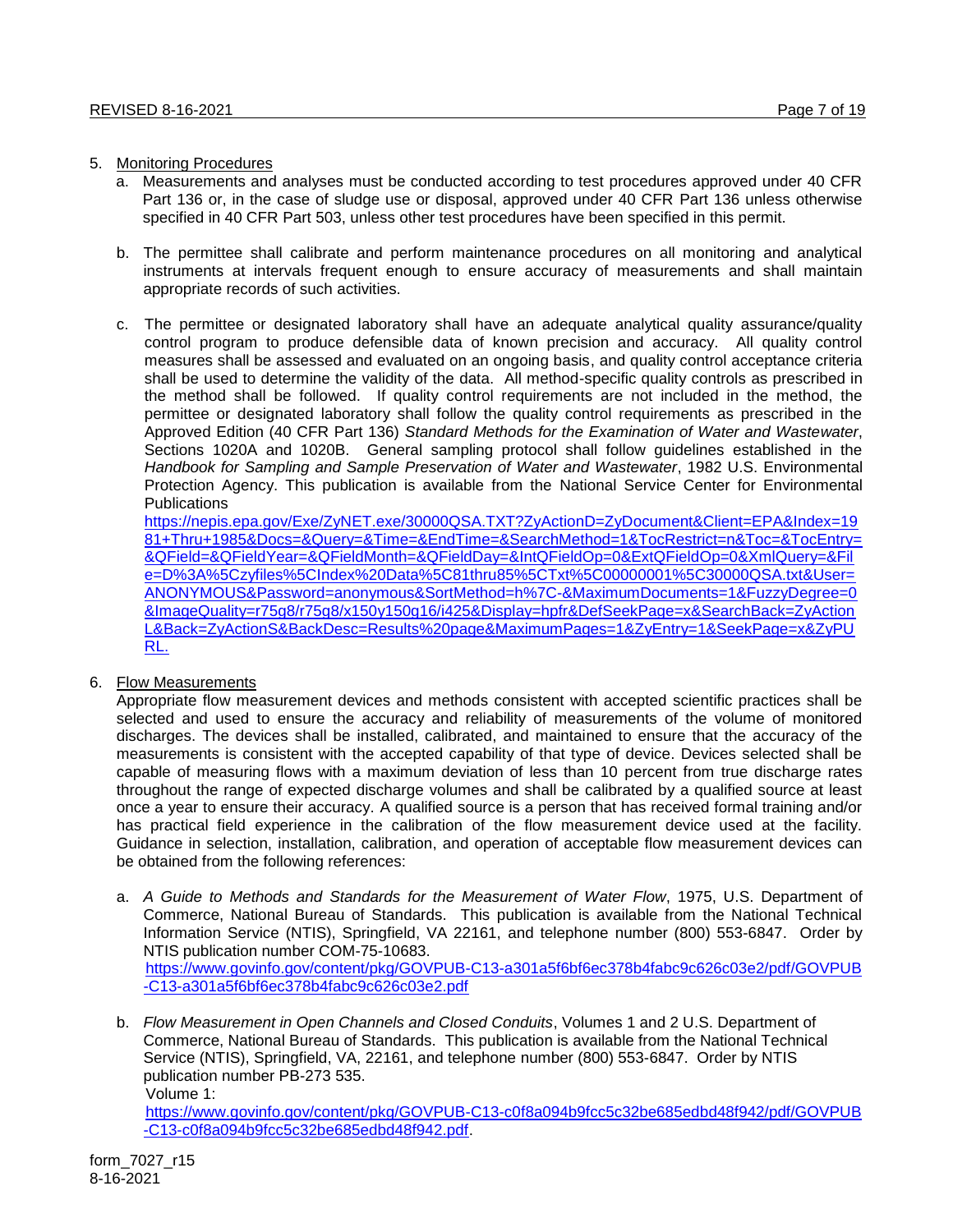Volume 2:

[https://www.govinfo.gov/content/pkg/GOVPUB-C13-b3daf36f1cc0f770bc04d66da5cdc937/pdf/GOVPUB](https://www.govinfo.gov/content/pkg/GOVPUB-C13-b3daf36f1cc0f770bc04d66da5cdc937/pdf/GOVPUB-C13-b3daf36f1cc0f770bc04d66da5cdc937.pdf) [-C13-b3daf36f1cc0f770bc04d66da5cdc937.pdf](https://www.govinfo.gov/content/pkg/GOVPUB-C13-b3daf36f1cc0f770bc04d66da5cdc937/pdf/GOVPUB-C13-b3daf36f1cc0f770bc04d66da5cdc937.pdf)

c. *NPDES Compliance Flow Measurement Manual*, U.S. Environmental Protection Agency, Office of Water Enforcement. This publication is available from the National Technical Information Service (NTIS), Springfield, VA 22161, and telephone number (800) 553-6847. Order by NTIS publication number PB-82-131178.

[https://nepis.epa.gov/Exe/ZyNET.exe/9101TZLK.TXT?ZyActionD=ZyDocument&Client=EPA&Index=19](https://nepis.epa.gov/Exe/ZyNET.exe/9101TZLK.TXT?ZyActionD=ZyDocument&Client=EPA&Index=1981+Thru+1985&Docs=&Query=&Time=&EndTime=&SearchMethod=1&TocRestrict=n&Toc=&TocEntry=&QField=&QFieldYear=&QFieldMonth=&QFieldDay=&IntQFieldOp=0&ExtQFieldOp=0&XmlQuery=&File=D%3A%5Czyfiles%5CIndex%20Data%5C81thru85%5CTxt%5C00000026%5C9101TZLK.txt&User=ANONYMOUS&Password=anonymous&SortMethod=h%7C-&MaximumDocuments=1&FuzzyDegree=0&ImageQuality=r75g8/r75g8/x150y150g16/i425&Display=hpfr&DefSeekPage=x&SearchBack=ZyActionL&Back=ZyActionS&BackDesc=Results%20page&MaximumPages=1&ZyEntry=1&SeekPage=x&ZyPURL) [81+Thru+1985&Docs=&Query=&Time=&EndTime=&SearchMethod=1&TocRestrict=n&Toc=&TocEntry=](https://nepis.epa.gov/Exe/ZyNET.exe/9101TZLK.TXT?ZyActionD=ZyDocument&Client=EPA&Index=1981+Thru+1985&Docs=&Query=&Time=&EndTime=&SearchMethod=1&TocRestrict=n&Toc=&TocEntry=&QField=&QFieldYear=&QFieldMonth=&QFieldDay=&IntQFieldOp=0&ExtQFieldOp=0&XmlQuery=&File=D%3A%5Czyfiles%5CIndex%20Data%5C81thru85%5CTxt%5C00000026%5C9101TZLK.txt&User=ANONYMOUS&Password=anonymous&SortMethod=h%7C-&MaximumDocuments=1&FuzzyDegree=0&ImageQuality=r75g8/r75g8/x150y150g16/i425&Display=hpfr&DefSeekPage=x&SearchBack=ZyActionL&Back=ZyActionS&BackDesc=Results%20page&MaximumPages=1&ZyEntry=1&SeekPage=x&ZyPURL) [&QField=&QFieldYear=&QFieldMonth=&QFieldDay=&IntQFieldOp=0&ExtQFieldOp=0&XmlQuery=&Fil](https://nepis.epa.gov/Exe/ZyNET.exe/9101TZLK.TXT?ZyActionD=ZyDocument&Client=EPA&Index=1981+Thru+1985&Docs=&Query=&Time=&EndTime=&SearchMethod=1&TocRestrict=n&Toc=&TocEntry=&QField=&QFieldYear=&QFieldMonth=&QFieldDay=&IntQFieldOp=0&ExtQFieldOp=0&XmlQuery=&File=D%3A%5Czyfiles%5CIndex%20Data%5C81thru85%5CTxt%5C00000026%5C9101TZLK.txt&User=ANONYMOUS&Password=anonymous&SortMethod=h%7C-&MaximumDocuments=1&FuzzyDegree=0&ImageQuality=r75g8/r75g8/x150y150g16/i425&Display=hpfr&DefSeekPage=x&SearchBack=ZyActionL&Back=ZyActionS&BackDesc=Results%20page&MaximumPages=1&ZyEntry=1&SeekPage=x&ZyPURL) [e=D%3A%5Czyfiles%5CIndex%20Data%5C81thru85%5CTxt%5C00000026%5C9101TZLK.txt&User=A](https://nepis.epa.gov/Exe/ZyNET.exe/9101TZLK.TXT?ZyActionD=ZyDocument&Client=EPA&Index=1981+Thru+1985&Docs=&Query=&Time=&EndTime=&SearchMethod=1&TocRestrict=n&Toc=&TocEntry=&QField=&QFieldYear=&QFieldMonth=&QFieldDay=&IntQFieldOp=0&ExtQFieldOp=0&XmlQuery=&File=D%3A%5Czyfiles%5CIndex%20Data%5C81thru85%5CTxt%5C00000026%5C9101TZLK.txt&User=ANONYMOUS&Password=anonymous&SortMethod=h%7C-&MaximumDocuments=1&FuzzyDegree=0&ImageQuality=r75g8/r75g8/x150y150g16/i425&Display=hpfr&DefSeekPage=x&SearchBack=ZyActionL&Back=ZyActionS&BackDesc=Results%20page&MaximumPages=1&ZyEntry=1&SeekPage=x&ZyPURL) [NONYMOUS&Password=anonymous&SortMethod=h%7C-&MaximumDocuments=1&FuzzyDegree=0&I](https://nepis.epa.gov/Exe/ZyNET.exe/9101TZLK.TXT?ZyActionD=ZyDocument&Client=EPA&Index=1981+Thru+1985&Docs=&Query=&Time=&EndTime=&SearchMethod=1&TocRestrict=n&Toc=&TocEntry=&QField=&QFieldYear=&QFieldMonth=&QFieldDay=&IntQFieldOp=0&ExtQFieldOp=0&XmlQuery=&File=D%3A%5Czyfiles%5CIndex%20Data%5C81thru85%5CTxt%5C00000026%5C9101TZLK.txt&User=ANONYMOUS&Password=anonymous&SortMethod=h%7C-&MaximumDocuments=1&FuzzyDegree=0&ImageQuality=r75g8/r75g8/x150y150g16/i425&Display=hpfr&DefSeekPage=x&SearchBack=ZyActionL&Back=ZyActionS&BackDesc=Results%20page&MaximumPages=1&ZyEntry=1&SeekPage=x&ZyPURL) [mageQuality=r75g8/r75g8/x150y150g16/i425&Display=hpfr&DefSeekPage=x&SearchBack=ZyActionL&](https://nepis.epa.gov/Exe/ZyNET.exe/9101TZLK.TXT?ZyActionD=ZyDocument&Client=EPA&Index=1981+Thru+1985&Docs=&Query=&Time=&EndTime=&SearchMethod=1&TocRestrict=n&Toc=&TocEntry=&QField=&QFieldYear=&QFieldMonth=&QFieldDay=&IntQFieldOp=0&ExtQFieldOp=0&XmlQuery=&File=D%3A%5Czyfiles%5CIndex%20Data%5C81thru85%5CTxt%5C00000026%5C9101TZLK.txt&User=ANONYMOUS&Password=anonymous&SortMethod=h%7C-&MaximumDocuments=1&FuzzyDegree=0&ImageQuality=r75g8/r75g8/x150y150g16/i425&Display=hpfr&DefSeekPage=x&SearchBack=ZyActionL&Back=ZyActionS&BackDesc=Results%20page&MaximumPages=1&ZyEntry=1&SeekPage=x&ZyPURL) [Back=ZyActionS&BackDesc=Results%20page&MaximumPages=1&ZyEntry=1&SeekPage=x&ZyPURL](https://nepis.epa.gov/Exe/ZyNET.exe/9101TZLK.TXT?ZyActionD=ZyDocument&Client=EPA&Index=1981+Thru+1985&Docs=&Query=&Time=&EndTime=&SearchMethod=1&TocRestrict=n&Toc=&TocEntry=&QField=&QFieldYear=&QFieldMonth=&QFieldDay=&IntQFieldOp=0&ExtQFieldOp=0&XmlQuery=&File=D%3A%5Czyfiles%5CIndex%20Data%5C81thru85%5CTxt%5C00000026%5C9101TZLK.txt&User=ANONYMOUS&Password=anonymous&SortMethod=h%7C-&MaximumDocuments=1&FuzzyDegree=0&ImageQuality=r75g8/r75g8/x150y150g16/i425&Display=hpfr&DefSeekPage=x&SearchBack=ZyActionL&Back=ZyActionS&BackDesc=Results%20page&MaximumPages=1&ZyEntry=1&SeekPage=x&ZyPURL)

#### 7. Prohibition for Tampering: Penalties

- a. R.S. 30:2025 provides for punishment of any person who falsifies, tampers with, or knowingly renders inaccurate any monitoring device or method required to be maintained under this permit.
- b. R.S. 30:2076.2 provides for penalties for any person who knowingly makes any false statement, representation, or certification in any record or other document submitted or required to be maintained under this permit, including monitoring reports or reports of compliance or noncompliance.

#### 8. Additional Monitoring by the Permittee

If the permittee monitors any pollutant more frequently than required by the permit using test procedures approved under 40 CFR Part 136 (see LAC 33:IX.4901), or in the case of sludge use and disposal, approved under 40 CFR Part 136 (see LAC 33:IX.4901) unless otherwise specified in 40 CFR Part 503, or as specified in the permit, the results of this monitoring shall be included in the calculation and reporting of the data submitted in the DMR or sludge reporting form specified by the state administrative authority.

#### 9. Averaging of Measurements

Calculations for all limitations which require averaging of measurements shall utilize an arithmetic mean unless otherwise specified by the state administrative authority in the permit.

#### 10. Laboratory Accreditation

- a. LAC 33:I.Subpart 3, Chapters 45–59 provide requirements for an accreditation program specifically applicable to commercial laboratories, wherever located, that provide chemical analyses, analytical results, or other test data to the department, by contract or by agreement, and the data is:
	- (1) Submitted on behalf of any facility, as defined in R.S. 30:2004;
	- (2) Required as part of any permit application;
	- (3) Required by order of the department;
	- (4) Required to be included on any monitoring reports submitted to the department;
	- (5) Required to be submitted by contractor; and/or
	- (6) Otherwise required by department regulations.
- b. The department laboratory accreditation program, Louisiana Environmental Laboratory Accreditation Program (LELAP) is designed to ensure the accuracy, precision, and reliability of the data generated, as well as the use of department-approved methodologies in generation of that data. Laboratory data generated by commercial environmental laboratories that are not LELAP-accredited will not be accepted by the department. Retesting of analysis by an accredited commercial laboratory will be required.

Where retesting of effluent is not possible (for example, data reported on DMRs for prior month's sampling), the data generated will be considered invalid and in violation of the LPDES permit.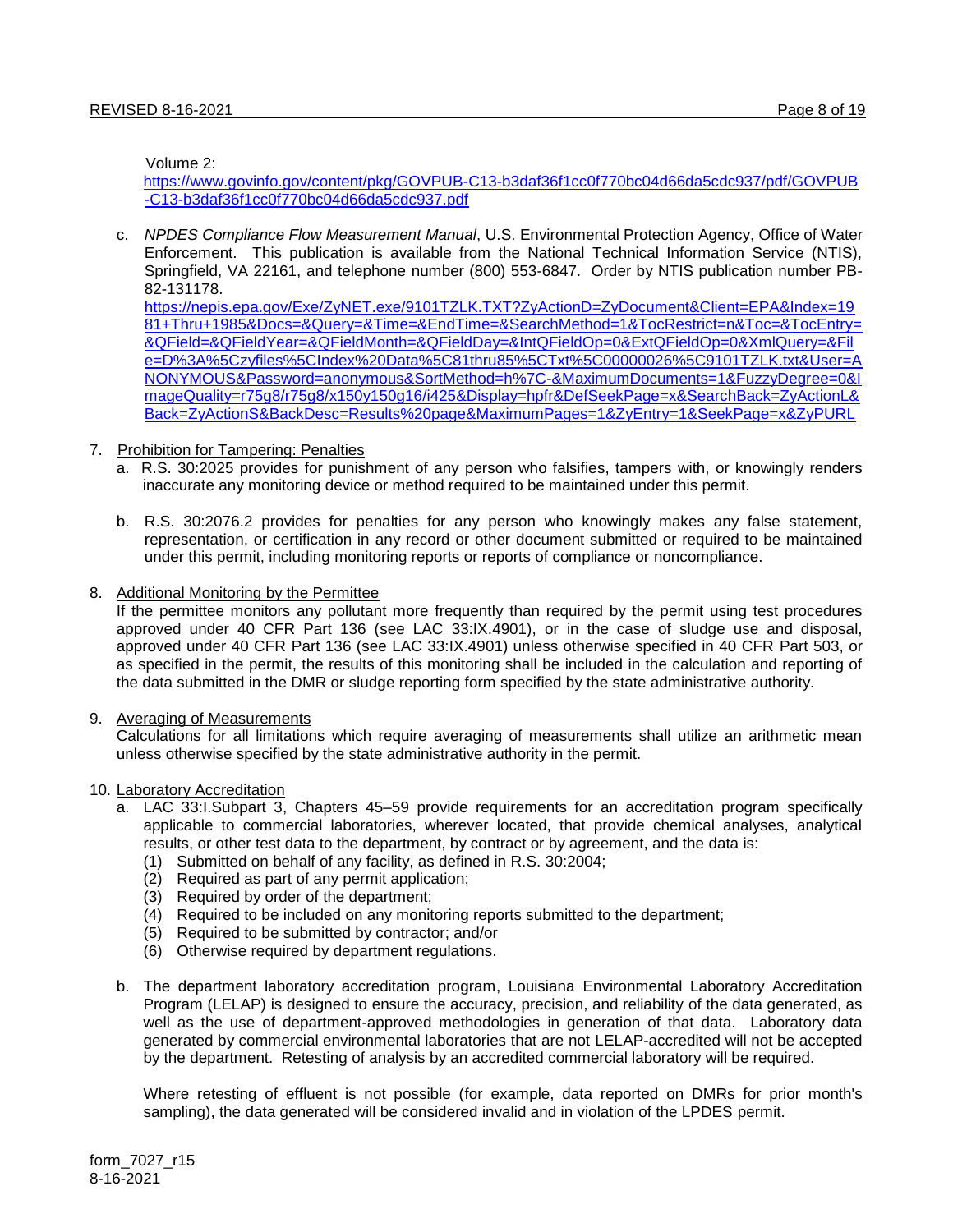c. Regulations on the Louisiana Environmental Laboratory Accreditation Program and a list of labs that have applied for accreditation are available on the department website located under LDEQ  $\rightarrow$  About  $LDEQ \rightarrow$  Public Participation and Permit Support  $\rightarrow$  LA Lab Accreditation at the following link:

<http://deq.louisiana.gov/page/la-lab-accreditation>

Questions concerning the program may be directed to (225) 219-3247.

## SECTION D. REPORTING REQUIREMENTS

#### 1. Facility Changes

The permittee shall give notice to the state administrative authority as soon as possible of any planned physical alterations or additions to the permitted facility. Notice is required only when:

- a. The alteration or addition to a permitted facility may meet one of the criteria for determining whether a facility is a new source in 40 CFR 122.29(b); or
- b. The alteration or addition could significantly change the nature or increase the quantity of pollutants discharged. This notification applies to pollutants which are subject neither to effluent limitations in the permit nor to notification requirements under LAC 33:IX.2703.A.1.
- c. For Municipal Permits. Any new introduction of pollutants into the POTW from an indirect discharger which would be subject to Section 301 or 306 of the CWA if it were directly discharging those pollutants, and any substantial change in the volume or character of pollutants being introduced into that POTW by a source introducing pollutants into the POTW at the time of issuance of the permit. In no case are any new connections, increased flows, or significant changes in influent quality permitted that will cause violation of the effluent limitations specified herein.

# 2. Anticipated Noncompliance

The permittee shall give advance notice to the state administrative authority of any planned changes in the permitted facility or activity which may result in noncompliance with permit requirements.

3. Transfers

This permit is not transferable to any person except after notice to the state administrative authority. The state administrative authority may require modification or revocation and reissuance of the permit to change the name of the permittee and incorporate such other requirements as may be necessary under the Clean Water Act or the Louisiana Environmental Quality Act. (See LAC 33:IX.2901; in some cases, modification or revocation and reissuance is mandatory.)

A permit may be transferred by the permittee to a new owner or operator only if: (1) the permit has been modified or revoked and reissued (under LAC 33:IX.2903.A.2.b) by the permittee and new owner submitting a Name/Ownership/Operator Change Form (NOC-1 Form) and approved by LDEQ (LAC 33:I.Chapter 19); or (2) a minor modification made (under LAC 33:IX.2905) to identify the new permittee and incorporate such other requirements as may be necessary under the Clean Water Act and the Louisiana Environmental Quality Act.

The NOC-1 form can be found using the pathway LDEQ  $\rightarrow$  Water  $\rightarrow$  LPDES Application Forms at the following link:<http://deq.louisiana.gov/page/lpdes-water-permits>

4. Monitoring Reports

Monitoring results shall be reported at the intervals specified elsewhere in this permit and shall be submitted through a department-approved electronic document receiving system (NetDMR) in accordance with LAC 33:I.Chapter 21 unless the state administrative authority gives written authorization to the permittee to submit monitoring results in an alternative format such as paper DMRs.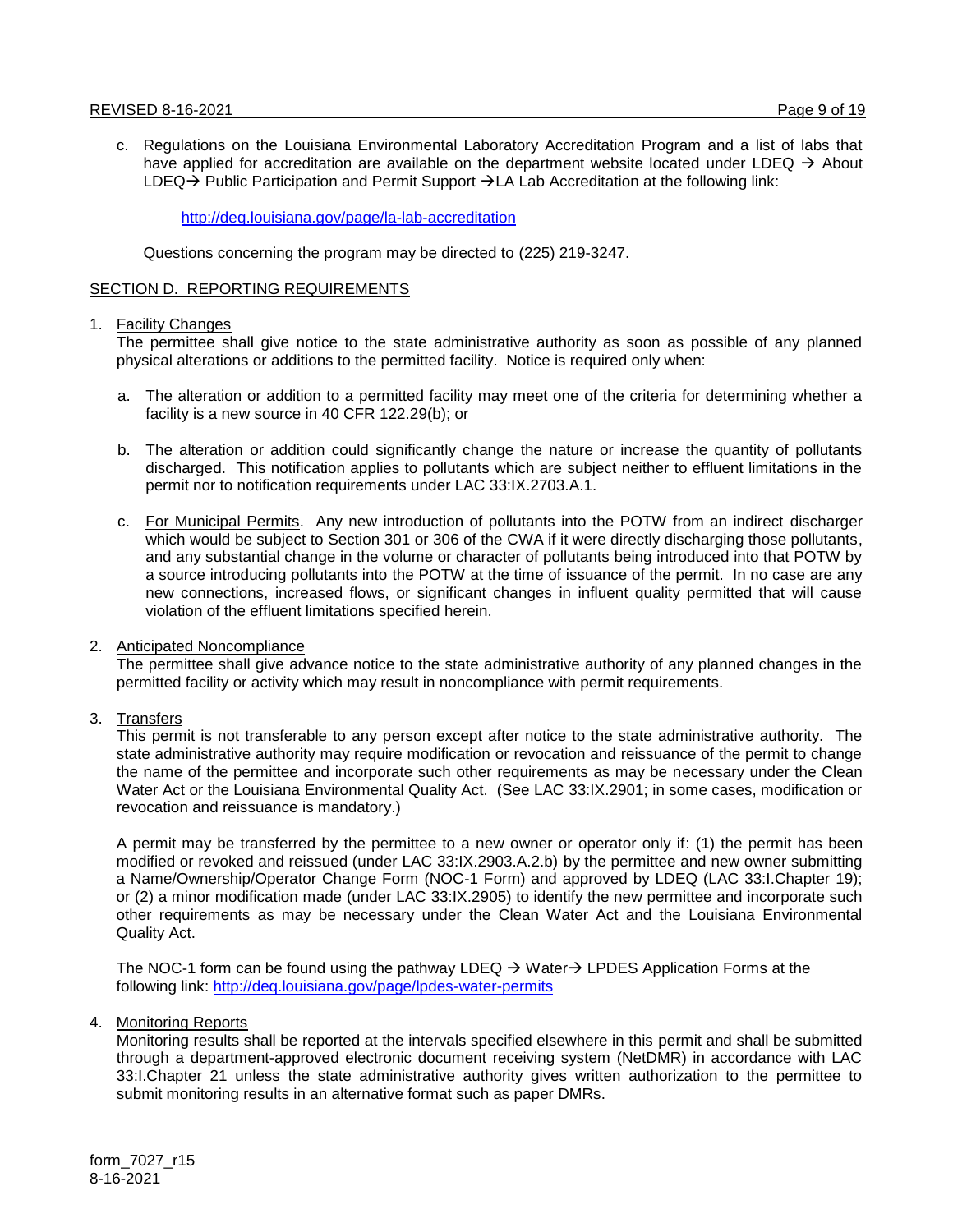Information about NetDMR and gaining access can be viewed using the pathway LDEQ  $\rightarrow$  Water $\rightarrow$ Enforcement NETDMR on the department's website at: <http://deq.louisiana.gov/page/netdmr>

The permittee shall submit properly completed Discharge Monitoring Reports (DMRs) using the format specified in the permit.

If authorized to report using an alternative format such as paper DMRs, then preprinted DMRs will be provided to majors and other designated facilities. Please contact the Permit Compliance Unit concerning preprints. Self-generated DMRs must be pre-approved by the Permit Compliance Unit prior to submittal. Self-generated DMRs are approved on an individual basis. Requests for approval of self-generated DMRs should be submitted to the following address:

Supervisor, Permit Compliance Unit Office of Environmental Compliance Post Office Box 4312 Baton Rouge, LA 70821-4312

#### 5. Compliance Schedules

Reports of compliance or noncompliance with, or any progress reports on, interim and final requirements contained in any compliance schedule of this permit shall be submitted no later than 14 days following each schedule date.

#### 6. Requirements for Notification

#### a. Emergency Notification

As required by LAC 33.I.3915, in the event of an unauthorized discharge that causes an emergency condition, the discharger shall notify the hotline (Department of Public Safety (DPS) 24-hour Louisiana Emergency Hazardous Materials Hotline) by telephone at (225) 925-6595 (collect calls accepted 24 hours a day) immediately (a reasonable period of time after taking prompt measures to determine the nature, quantity, and potential off-site impact of a release, considering the exigency of the circumstances), but in no case later than one hour after learning of the discharge. (An emergency condition is any condition which could reasonably be expected to endanger the health and safety of the public, cause significant adverse impact to the land, water, or air environment, or cause severe damage to property.) Notification required by this section will be made regardless of the amount of discharge. Prompt Notification Procedures are listed in Section D.6.c of these standard conditions.

A written report shall be provided within seven calendar days after the notification. The report shall contain the information listed in Section D.6.d of these standard conditions and any additional information in LAC 33:I.3925.B.

#### b. Prompt Notification

As required by LAC 33:I.3917, in the event of an unauthorized discharge that exceeds a reportable quantity specified in LAC 33:I.Chapter 39.Subchapter E, but does not cause an emergency condition, the discharger shall promptly notify DPS by telephone at (225) 925-6595 (collect calls accepted 24 hours a day) within 24 hours after learning of the discharge.

In the event of an unauthorized discharge that requires notification, the DPS 24-hour Louisiana Emergency Hazardous Materials Hotline will notify the Department of Environmental Quality.

In accordance with LAC 33:I.3923, notifications not required by LAC 33:I.3915 or 3917 shall be provided to the department within a time frame not to exceed 24 hours, or as specified by the specific regulation or permit provision requiring the notification, and shall be given to Single Point of Contact (SPOC), as follows:

(1) by the Online Incident Reporting screens found at [http://deq.louisiana.gov/page/file-a-complaint](http://deq.louisiana.gov/page/file-a-complaint-report-an-incident)[report-an-incident;](http://deq.louisiana.gov/page/file-a-complaint-report-an-incident) or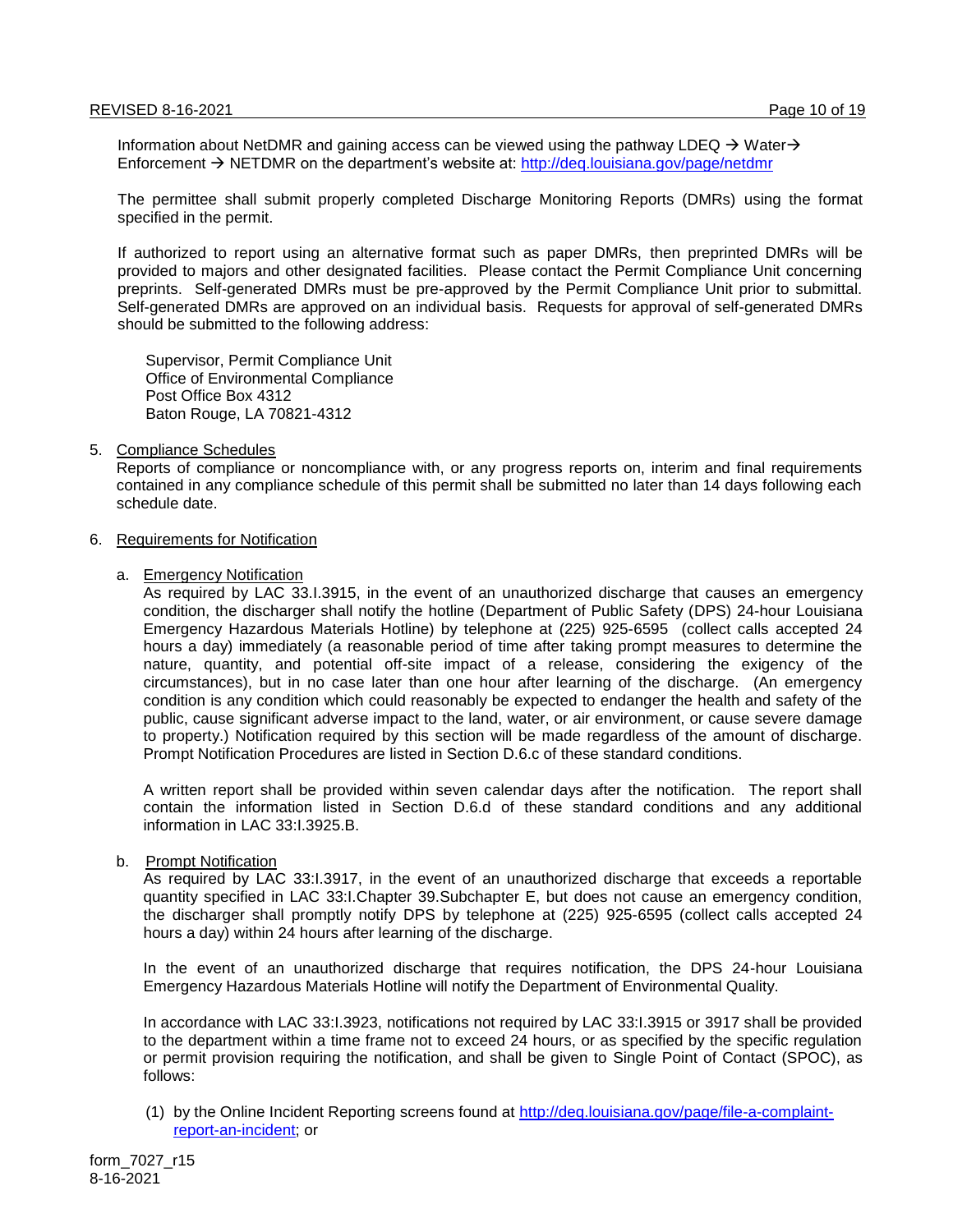- (2) by email utilizing the Incident Report Form and instructions found at [https://www.deq.louisiana.gov/index.cfm?md=pagebuilder&tmp=home&pid=single-point-of-contact;](https://www.deq.louisiana.gov/index.cfm?md=pagebuilder&tmp=home&pid=single-point-of-contact) or
- (3) by telephone at (225) 219-3640 during office hours, or (225) 342-1234 after hours and on weekends and holidays.
- c. Content of Prompt Notifications The following guidelines will be utilized as appropriate, based on the conditions and circumstances surrounding any unauthorized discharge, to provide relevant information regarding the nature of the discharge:
	- (1) the name of the person making the notification and the telephone number where any return calls from response agencies can be placed;
	- (2) the name and location of the facility or site where the unauthorized discharge is imminent or has occurred, using common landmarks. In the event of an incident involving transport, include the name and address of the transporter and generator;
	- (3) the date and time the incident began and ended, or the estimated time of continuation if the discharge is continuing;
	- (4) the extent of any injuries and identification of any known personnel hazards that response agencies may face;
	- (5) the common or scientific chemical name, the U.S. Department of Transportation hazard classification, and the best estimate of amounts of any and all discharged pollutants; and
	- (6) a brief description of the incident sufficient to allow response agencies to formulate their level and extent of response activity.
- d. Written Notification Procedures Written reports for any unauthorized discharge that requires notification under Section D.6.a or b, shall be submitted by the discharger to the Office of Environmental Compliance, Emergency and Radiological Services Division - SPOC in accordance with LAC 33:I.3925 within seven calendar days after the notification required by D.6.a or 6.b, unless otherwise provided for in a valid permit or other department regulation. Written notification reports shall include, but not be limited to, the following information:
	- (1) the name, address, telephone number, Agency Interest (AI) number (number assigned by the department) if applicable, and any other applicable identification numbers of the person, company, or other party who is filing the written report, and specific identification that the report is the written follow-up report required by this section;
	- (2) the time and date of prompt notification, the state official contacted when reporting, the name of person making that notification, identification of the site or facility, vessel, transport vehicle, or storage area from which the unauthorized discharge occurred, and the location where the incident occurred;
	- (3) date(s), time(s), and duration of the unauthorized discharge and, if not corrected, the anticipated time it is expected to continue;
	- (4) details of the circumstances (unauthorized discharge description and root cause) and events leading to any unauthorized discharge, including incidents of loss of sources of radiation, and if the release point is subject to a permit:
		- (a) the current permitted limit for the pollutant(s) released; and
		- (b) the permitted release point/outfall ID
	- (5) the common or scientific chemical name of each specific pollutant that was released as the result of an unauthorized discharge, including the CAS number and U.S. Department of Transportation hazard classification, and the best estimate of amounts of any and all released pollutants (total amount of each compound expressed in pounds, including calculations);
	- (6) a statement of the actual or probable fate or disposition of the pollutant or source of radiation and what off-site impact resulted; and
	- (7) remedial actions taken, or to be taken, to stop unauthorized discharges or to recover pollutants or sources of radiation.

Written notification reports shall be submitted to the Office of Environmental Compliance, SPOC by mail or e-mail. The transmittal envelope and report or e-mail subject line and report should be clearly marked "**UNAUTHORIZED DISCHARGE NOTIFICATION REPORT**."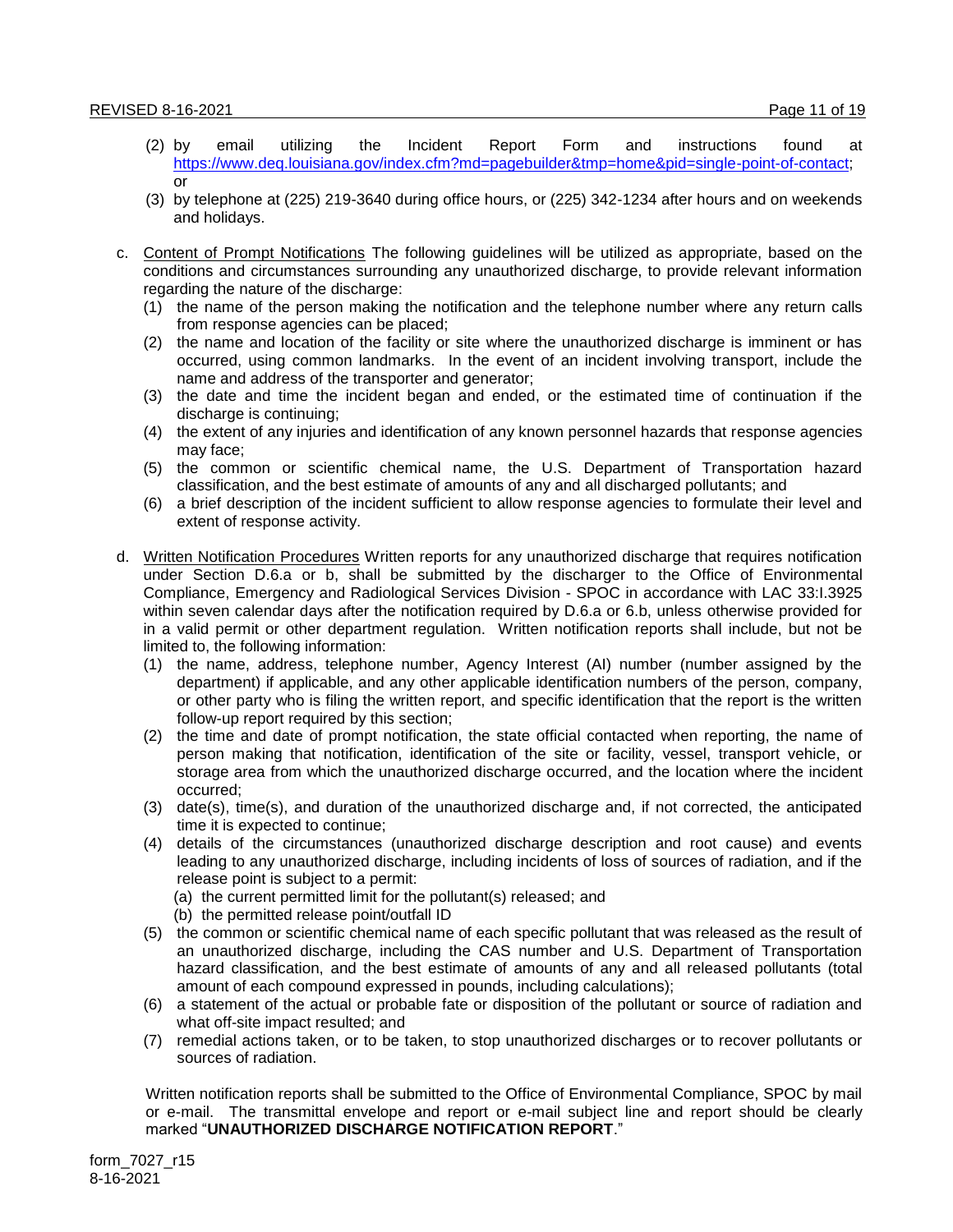Written reports (LAC 33:I.3925) should be mailed to:

Louisiana Department of Environmental Quality Post Office Box 4312 Baton Rouge, LA 70821-4312 ATTENTION: OFFICE OF ENVIRONMENTAL COMPLIANCE – SPOC "UNAUTHORIZED DISCHARGE NOTIFICATION REPORT"

The Written Notification Report may be emailed to the Louisiana Department of Environmental Quality, Office of Environmental Compliance, Single Point of Contact at: [writtennotificationLDEQ@la.gov.](mailto:writtennotificationLDEQ@la.gov)

Please see LAC 33:I.3925.B for additional written notification procedures.

- e. Twenty-four Hour Reporting The permittee shall report any noncompliance which may endanger human health or the environment. Any information shall be provided orally within 24 hours from the time the permittee becomes aware of the circumstances. A written submission shall also be provided within five days of the time the permittee becomes aware of the circumstances. The written submission shall contain a description of the noncompliance and its cause; the period of noncompliance, including exact dates and times, and if the noncompliance has not been corrected, the anticipated time it is expected to continue; and steps taken or planned to reduce, eliminate, and prevent recurrence of the noncompliance. The following shall be included as information which must be reported within 24 hours:
	- (1) Any unanticipated bypass which exceeds any effluent limitation in the permit (see LAC 33:IX.2701.M.3.b);
	- (2) Any upset which exceeds any effluent limitation in the permit; and/or
	- (3) Violation of a maximum daily discharge limitation for any of the pollutants listed by the state administrative authority in Part II of the permit to be reported within 24 hours (LAC 33:IX.2707.G).

#### 7. Other Noncompliance

The permittee shall report all instances of noncompliance not reported under Section D.4, 5, and 6, at the time monitoring reports are submitted. The reports shall contain the information listed in Section D.6.e.

8. Other Information

Where the permittee becomes aware that it failed to submit any relevant facts in a permit application, or submitted incorrect information in a permit application or in any report to the state administrative authority, it shall promptly submit such facts or information.

# 9. Discharges of Toxic Substances

In addition to the reporting requirements under Section D.1–8, all existing manufacturing, commercial, mining, and silvicultural dischargers must notify the Office of Environmental Services, Water Permits Division as soon as they know or have reason to believe:

- a. That any activity has occurred or will occur which would result in the discharge, on a routine or frequent basis, of any toxic pollutant:
	- (1) listed at LAC 33:IX.7107, Tables II and III (excluding Total Phenols) which is not limited in the permit, if that discharge will exceed the highest of the following notification levels:
		- (a) One hundred micrograms per liter (100 μg/L);
		- (b) Two hundred micrograms per liter (200 μg/L) for acrolein and acrylonitrile; five hundred micrograms per liter (500 μg/L) for 2,4-dinitrophenol and for 2-methyl-4,6-dinitrophenol; and one milligram per liter (1 mg/L) for antimony;
		- (c) Five (5) times the maximum concentration value reported for that pollutant in the permit application in accordance with LAC 33:IX.2501.G.7; or
		- (d) The level established by the state administrative authority in accordance with LAC 33:IX.2707.F; or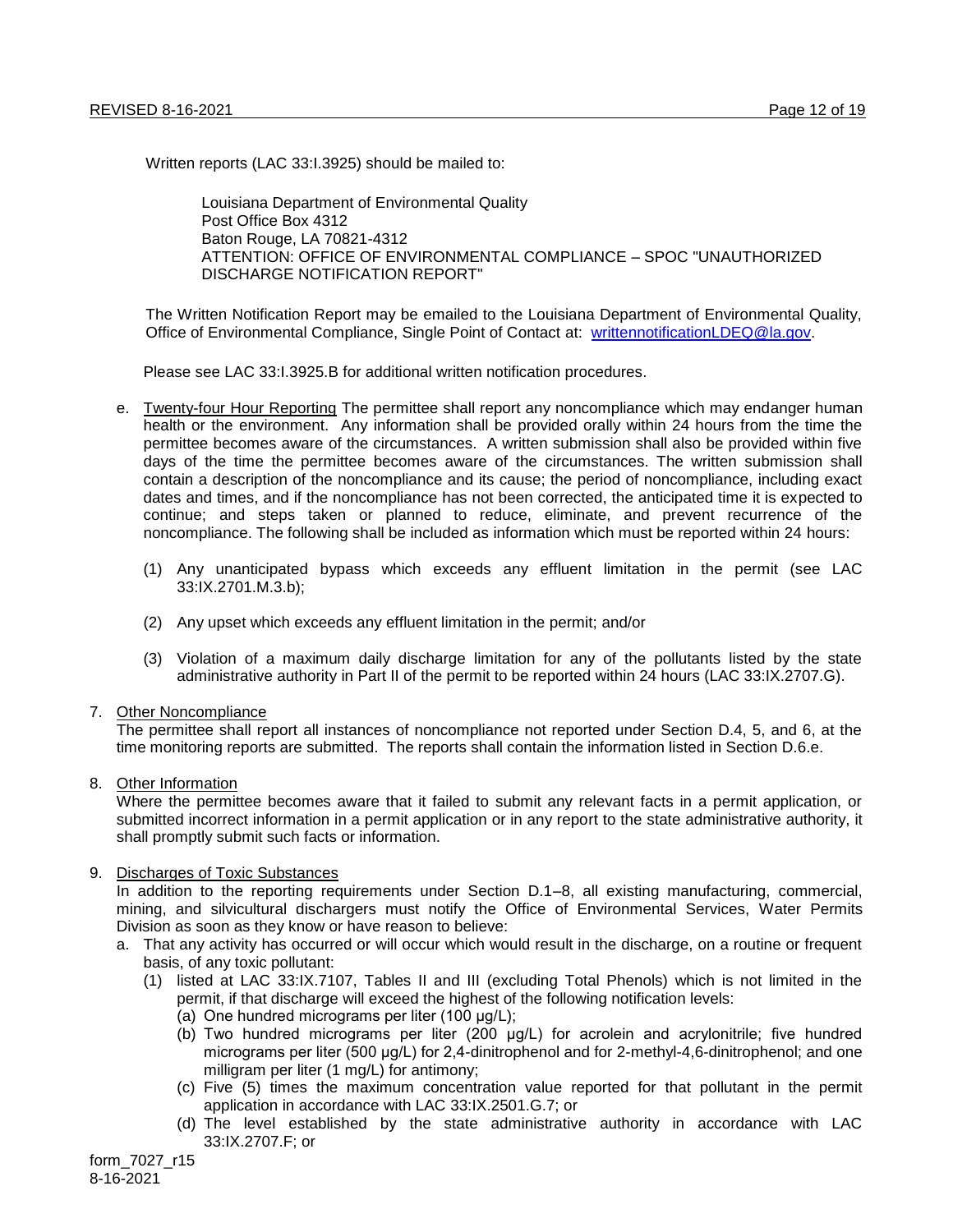- (2) which exceeds the reportable quantity levels for pollutants at LAC 33:I.Chapter 39.Subchapter E.
- b. That any activity has occurred or will occur which would result in any discharge, on a non-routine or infrequent basis, of a toxic pollutant:
	- (1) listed at LAC 33:IX.7107, Tables II and III (excluding Total Phenols) which is not limited in the permit, if that discharge will exceed the highest of the following "notification levels":
		- (a) Five hundred micrograms per liter (500 μg/L);
		- (b) One milligram per liter (1 mg/L) for antimony;
		- (c) Ten (10) times the maximum concentration value reported for that pollutant in the permit application in accordance with LAC 33:IX.2501.G.7; or
		- (d) The level established by the state administrative authority in accordance with LAC 33:IX.2707.F; or
	- (2) which exceeds the reportable quantity levels for pollutants at LAC 33:I.Chapter 39.Subchapter E.

#### 10. Signatory Requirements

All applications, reports, or information submitted to the state administrative authority shall be signed and certified.

- a. All permit applications shall be signed as follows:
	- (1) For a corporation—by a responsible corporate officer. For the purpose of this section, a responsible corporate officer means:
		- (a) A president, secretary, treasurer, or vice-president of the corporation in charge of a principal business function, or any other person who performs similar policy or decision making functions for the corporation; or,
		- (b) The manager of one or more manufacturing, production, or operating facilities, provided: the manager is authorized to make management decisions that govern the operation of the regulated facility, including having the explicit or implicit duty of making major capital investment recommendations and initiating and directing other comprehensive measures to ensure long term environmental compliance with environmental laws and regulations; the manager can ensure that the necessary systems are established or actions taken to gather complete and accurate information for permit application requirements; and the authority to sign documents has been assigned or delegated to the manager in accordance with corporate procedures.

**NOTE**: The department does not require specific assignments or delegations of authority to responsible corporate officers identified in Section D.10.a(1)(a). The agency will presume that these responsible corporate officers have the requisite authority to sign permit applications unless the corporation has notified the state administrative authority to the contrary. Corporate procedures governing authority to sign permit applications may provide for assignment or delegation to applicable corporate positions under Section D.10.a(1)(b) rather than to specific individuals.

- (2) For a partnership or sole proprietorship—by a general partner or the proprietor, respectively; or
- (3) For a municipality, state, federal, or other public agency—by either a principal executive officer or ranking elected official. For purposes of this section, a principal executive officer of a federal agency includes:
	- (a) The chief executive officer of the agency, or
	- (b) A senior executive officer having responsibility for the overall operations of a principal geographic unit of the agency (for example, Regional Administrators of EPA).
- b. All reports required by permits and other information requested by the state administrative authority shall be signed by a person described in Section D.10.a, or by a duly authorized representative of that person. A person is a duly authorized representative only if:
	- (1) The authorization is made in writing by a person described in Section D.10.a of these standard conditions;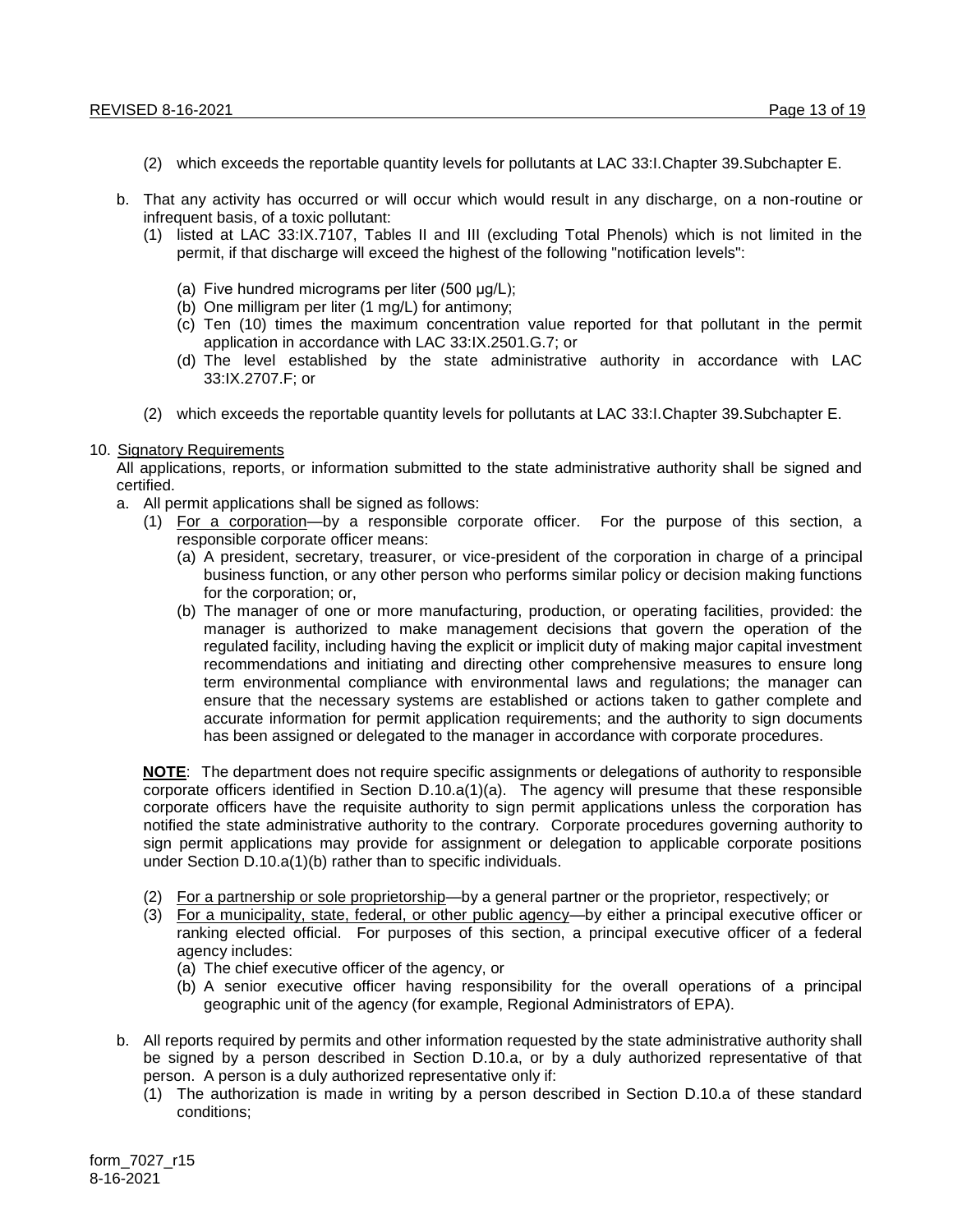- (2) The authorization specifies either an individual or a position having responsibility for the overall operation of the regulated facility or activity such as the position of plant manager, operator of a well or a well field, superintendent, position of equivalent responsibility, or an individual or position having overall responsibility for environmental matters for the company, (a duly authorized representative may thus be either a named individual or an individual occupying a named position); and,
- (3) The written authorization is submitted to the state administrative authority.
- c. Changes to authorization. If an authorization under Section D.10.b is no longer accurate because a different individual or position has responsibility for the overall operation of the facility, a new authorization satisfying the requirements of Section D.10.b must be submitted to the state administrative authority prior to or together with any reports, information, or applications to be signed by an authorized representative.
- d. Certification. Any person signing a document under Section D.10.a or b above, shall make the following certification:

"I certify under penalty of law that this document and all attachments were prepared under my direction or supervision in accordance with a system designed to assure that qualified personnel properly gather and evaluate the information submitted. Based on my inquiry of the person or persons who manage the system, or those persons directly responsible for gathering the information, the information submitted is, to the best of my knowledge and belief, true, accurate, and complete. I am aware that there are significant penalties for submitting false information, including the possibility of fine and imprisonment for knowing violations."

11. Availability of Reports

All recorded information (completed permit application forms, fact sheets, draft permits, or any public document) not classified as confidential information under R.S. 30:2030(A) and 30:2074(D) and designated as such in accordance with these regulations (LAC 33:IX.2323 and LAC 33:IX.6503) shall be made available to the public for inspection and copying during normal working hours in accordance with the Public Records Act, R.S. 44:1 et seq.

Claims of confidentiality for the following will be denied:

- a. The name and address of any permit applicant or permittee; or
- b. Permit applications, permits, and effluent data.

Information required by LPDES application forms provided by the state administrative authority under LAC 33:IX.2501 may not be claimed confidential. This includes information submitted on the forms themselves and any attachments used to supply information required by the forms.

# SECTION E. PENALTIES FOR VIOLATIONS OF PERMIT CONDITIONS

- 1. Criminal
	- a. Negligent Violations

R.S. 30:2076.2 provides that any person who negligently violates any provision of the LPDES, or any order issued by the secretary under the LPDES, or any permit condition or limitation implementing any such provision in a permit issued under the LPDES by the secretary, or any requirement imposed in a pretreatment program approved under the LPDES is subject to a fine of not less than \$2,500 nor more than \$25,000 per day of violation, or by imprisonment for not more than one year, or both. If a conviction of a person is for a violation committed after a first conviction of such person, he shall be subject to a fine of not more than \$50,000 per day of violation, or imprisonment of not more than two years, or both.

b. Knowing Violations

R.S. 30:2076.2 provides that any person who knowingly violates any provision of the LPDES, or any permit condition or limitation implementing any such provisions in a permit issued under the LPDES, or

form\_7027\_r15 8-16-2021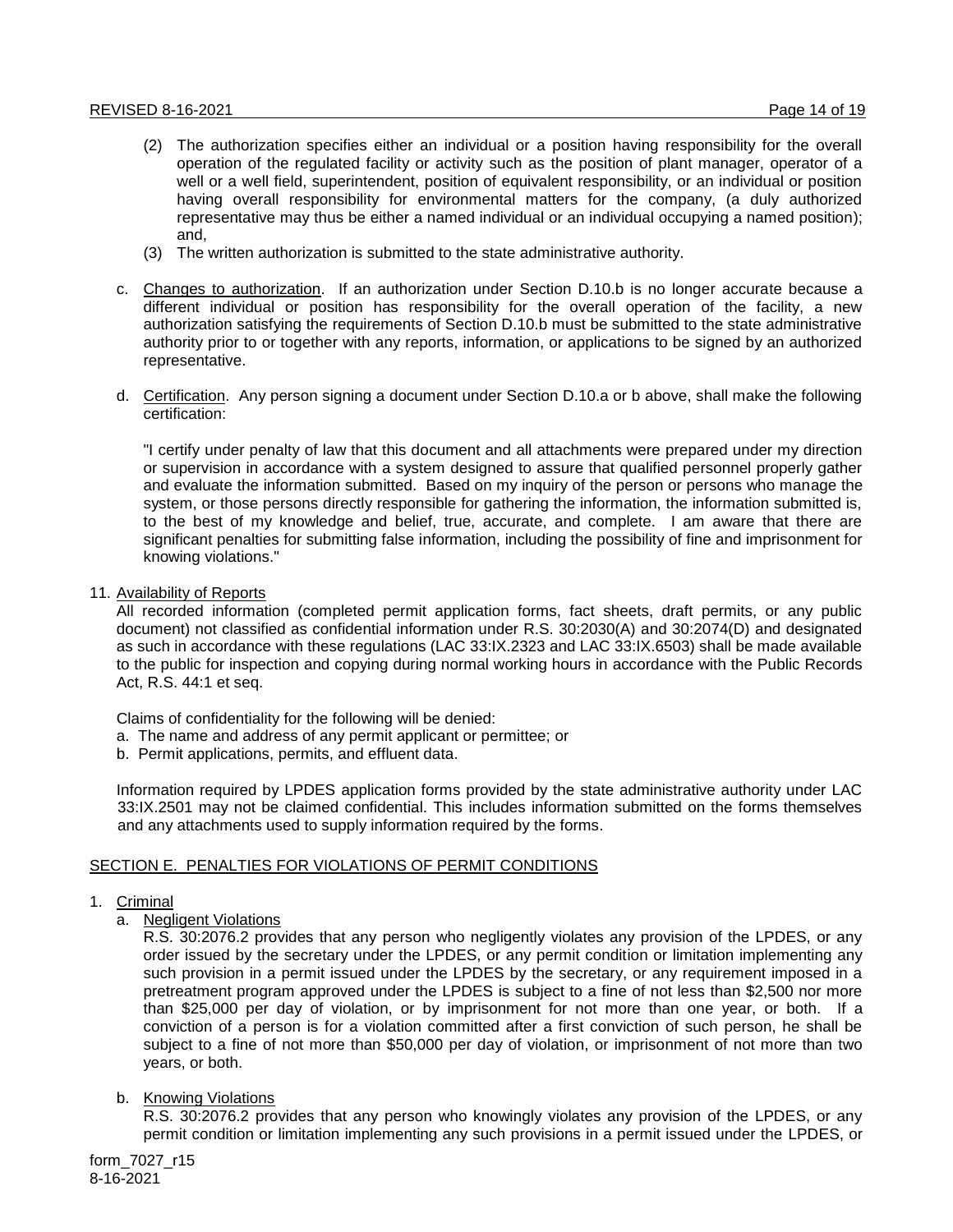any requirement imposed in a pretreatment program approved under the LPDES is subject to a fine of not less than \$5,000 nor more than \$50,000 per day of violation, or imprisonment for not more than three years, or both. If a conviction of a person is for a violation committed after a first conviction of such person, he shall be subject to a fine of not more than \$100,000 per day of violation, or imprisonment of not more than six years, or both.

#### c. Knowing Endangerment

R.S. 30:2076.2 provides that any person who knowingly violates any provision of the LPDES, or any order issued by the secretary under the LPDES, or any permit condition or limitation implementing any of such provisions in a permit issued under the LPDES by the secretary, and who knows at that time that he thereby places another person in imminent danger of death or serious bodily injury, shall, upon conviction, be subject to a fine of not more than \$250,000, or by imprisonment for not more than 15 years, or both. A person which is an organization shall, upon conviction of violating this Paragraph, be subject to a fine of not more than one million dollars. If a conviction of a person is for a violation committed after a first conviction of such person under this Paragraph, the maximum punishment shall be doubled with respect to both fine and imprisonment.

#### d. False Statements

R.S. 30:2076.2 provides that any person who knowingly makes any false material statement, representation, or certification in any application, record, report, plan, or other document filed or required to be maintained under the LPDES or who knowingly falsifies, tampers with, or renders inaccurate any monitoring device or method required to be maintained under the LPDES, shall, upon conviction, be subject to a fine of not more than \$10,000, or imprisonment for not more than two years, or both. If a conviction of a person is for a violation committed after a first conviction of such person under this Subsection, he shall be subject to a fine of not more than \$20,000 per day of violation, or imprisonment of not more than four years, or both.

#### 2. Civil Penalties

R.S. 30:2025 provides that any person found to be in violation of any requirement of this Subtitle may be liable for a civil penalty, to be assessed by the secretary, an assistant secretary, or the court, of not more than the cost to the state of any response action made necessary by such violation which is not voluntarily paid by the violator, and a penalty of not more than \$32,500 for each day of violation. However, when any such violation is done intentionally, willfully, or knowingly, or results in a discharge or disposal which causes irreparable or severe damage to the environment or if the substance discharged is one which endangers human life or health, such person may be liable for an additional penalty of not more than one million dollars.

(**PLEASE NOTE**: These penalties are listed in their entirety in Subtitle II of Title 30 of the Louisiana Revised Statutes.)

# SECTION F. DEFINITIONS

All definitions contained in Section 502 of the Clean Water Act shall apply to this permit and are incorporated herein by reference. Additional definitions of words or phrases used in this permit are as follows:

- 1. Clean Water Act (CWA) means the Public Law 92-500 as amended by Pub. L. 95-217, Pub. L. 95-576, Pub. L. 96-483 and Pub. L. 97-117, 33 U.S.C. 1251 et seq. The CWA was formerly referred to as the Federal Water Pollution Control Act or Federal Water Pollution Control Act Amendments of 1972.
- 2. Accreditation means the formal recognition by the department of a laboratory's competence wherein specific tests or types of tests can be accurately and successfully performed in compliance with all minimum requirements set forth in the regulations regarding laboratory accreditation.
- 3. Administrator means the Administrator of the U.S. Environmental Protection Agency, or an authorized representative.

form\_7027\_r15 8-16-2021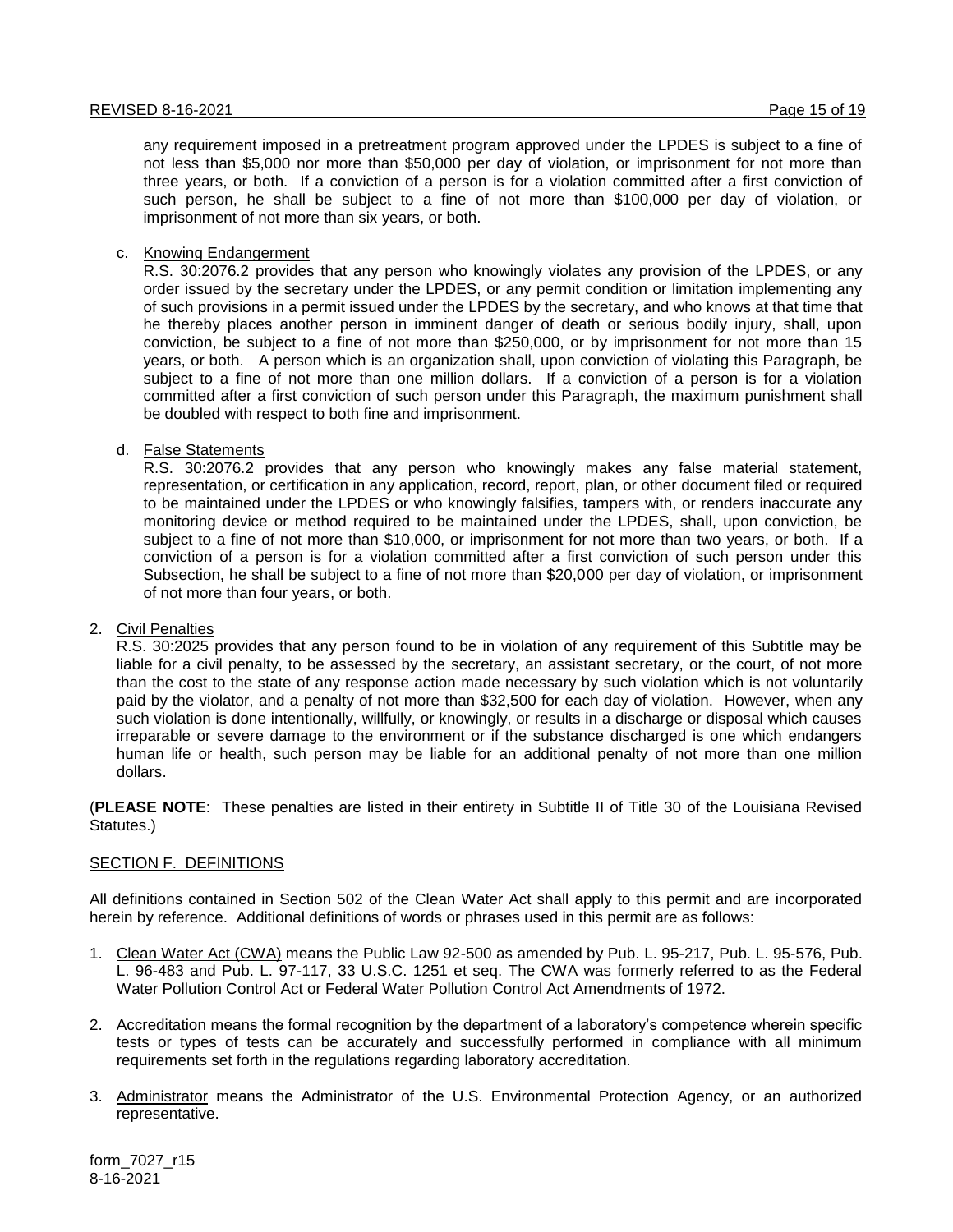- 4. Applicable Standards and Limitations means all state, interstate and federal standards and limitations to which a discharge is subject under the Clean Water Act, including effluent limitations, water quality standards of performance, toxic effluent standards or prohibitions, best management practices, and pretreatment standards under Sections 301, 302, 303, 304, 306, 307, 308, and 403.
- 5. Applicable water quality standards means all water quality standards to which a discharge is subject under the Clean Water Act.
- 6. Commercial Laboratory means any laboratory, wherever located, that performs analyses or tests for third parties for a fee or other compensation and provides chemical analyses, analytical results, or other test data to the department. The term commercial laboratory does not include laboratories accredited by the Louisiana Department of Health in accordance with R.S. 49:1001 et seq.
- 7. Daily Discharge means the discharge of a pollutant measured during a calendar day or any 24-hour period that reasonably represents the calendar day for purposes of sampling. For pollutants with limitations expressed in terms of mass, the daily discharge is calculated as the total mass of the pollutant discharged over the sampling day. For pollutants with limitations expressed in other units of measurement, the daily discharge is calculated as the average measurement of the pollutant over the sampling day. Daily discharge determination of concentration made using a composite sample shall be the concentration of the composite sample.
- 8. Daily Maximum discharge limitation means the highest allowable "daily discharge."
- 9. Director means the U.S. Environmental Protection Agency Regional Administrator, or the state administrative authority, or an authorized representative.
- 10. Domestic septage means either liquid or solid material removed from a septic tank, cesspool, portable toilet, Type III marine sanitation device, or similar treatment works that receives only domestic sewage. Domestic septage does not include liquid or solid material removed from a septic tank, cesspool, or similar treatment works that receives either commercial wastewater or industrial wastewater and does not include grease removed from grease trap at a restaurant.
- 11. Domestic sewage means waste and wastewater from humans or household operations that is discharged to or otherwise enters a treatment works.
- 12. Environmental Protection Agency (or EPA) means the U.S. Environmental Protection Agency.
- 13. Grab sample means an individual sample collected over a period of time not exceeding 15 minutes, unless more time is needed to collect an adequate sample, and is representative of the discharge.
- 14. Industrial user means a nondomestic discharger, as identified in 40 CFR 403, introducing pollutants to a Publicly Owned Treatment Works.
- 15. LEQA means the Louisiana Environmental Quality Act.
- 16. Loading is presented in the permit and reported in the DMR as the total amount of a pollutant entering the facility or discharged in the effluent. It is calculated by knowing the amount of flow, the concentration, and the density of water. Results should be rounded off and expressed with the same number of significant figures as the permit limit. If the permit does not explicitly state how many significant figures are associated with the permit limit, the permittee shall use two.

Loading (lbs/day) = Flow (in MGD) x Concentration (mg/L)  $\times$  8.34\*

\*8.34 is the unit conversion for the weight of water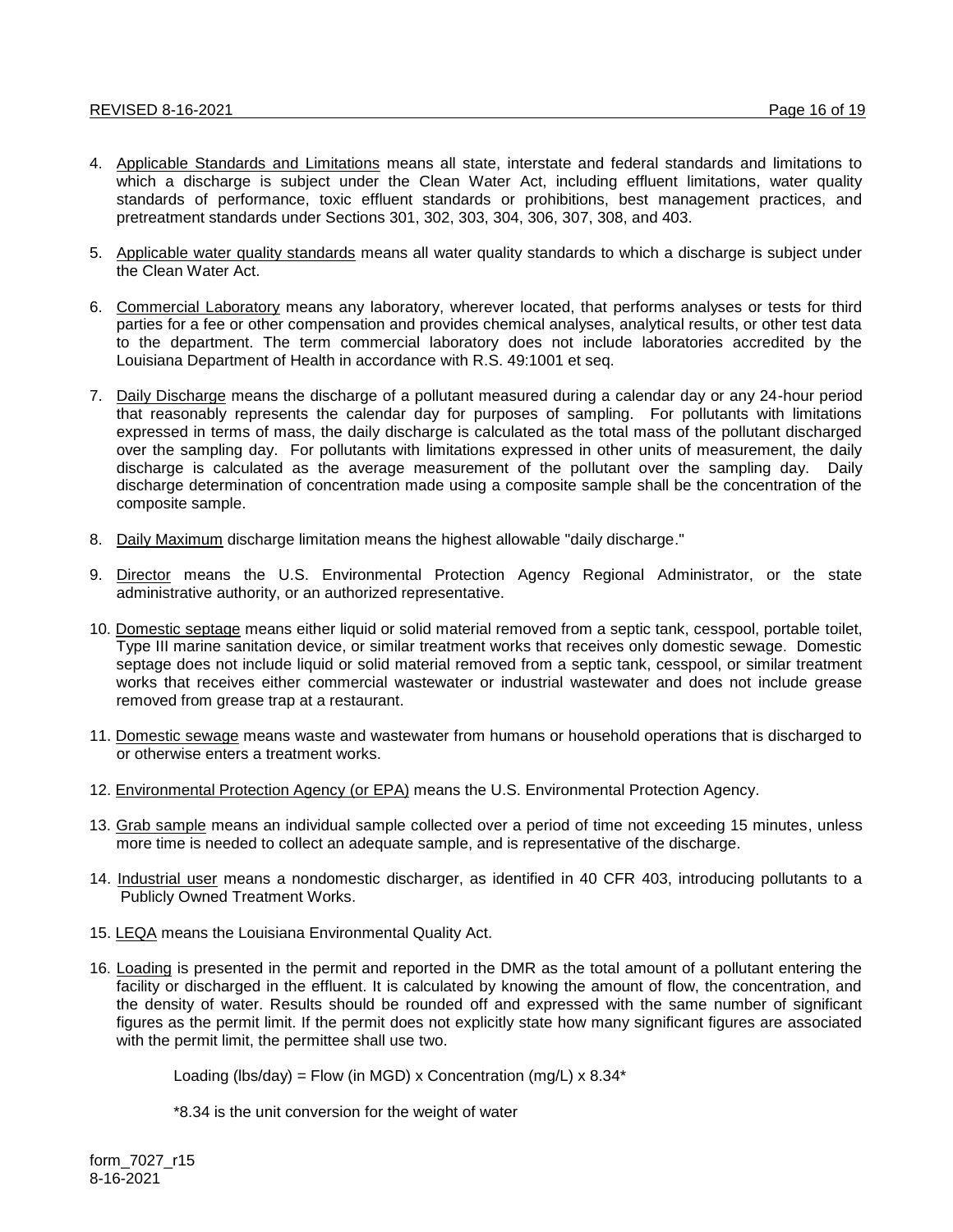- 17. Louisiana Pollutant Discharge Elimination System (LPDES) means those portions of the Louisiana Environmental Quality Act and the Louisiana Water Control Law and all regulations promulgated under their authority which are deemed equivalent to the National Pollutant Discharge Elimination System (NPDES) under the Clean Water Act in accordance with Section 402 of the Clean Water Act and all applicable federal regulations.
- 18. Monthly Average discharge limitations (other than for bacteria indicators, such as fecal coliform and enterococci) are calculated as the sum of all "daily discharge(s)" measured during a calendar month divided by the number of "daily discharge(s)" measured during that month. When the permit establishes monthly average concentration effluent limitations or conditions, and flow is measured as continuous record or with a totalizer, the monthly average concentration means the arithmetic average (weighted by flow) of all "daily discharge(s)" of concentration determined during the calendar month where  $C =$  daily discharge concentration,  $F =$  daily flow and  $n =$  number of daily samples; monthly average discharge =

$$
\frac{C_1F_1 + C_2F_2 + ... + C_nF_n}{F_1 + F_2 + ... + F_n}
$$

When the permit establishes monthly average concentration effluent limitations or conditions, and the flow is not measured as a continuous record, then the monthly average concentration means the arithmetic average of all "daily discharge(s)" of concentration determined during the calendar month.

The monthly average for bacteria indicators is the geometric mean of the values for all effluent samples collected during a calendar month.

- 19. National Pollutant Discharge Elimination System (NPDES) means the national program for issuing, modifying, revoking and reissuing, terminating, monitoring and enforcing permits, and imposing and enforcing pretreatment requirements, under Sections 307, 318, 402, and 405 of the Clean Water Act.
- 20. POTW means Publicly Owned Treatment Works.
- 21. Sanitary Wastewater Term(s):
	- a. 3-hour composite sample consists of three effluent portions collected no closer together than one hour (with the first portion collected no earlier than 10:00 a.m.) over the 3-hour period and composited according to flow, or a sample continuously collected in proportion to flow over the 3-hour period.
	- b. 6-hour composite sample consists of six effluent portions collected no closer together than one hour (with the first portion collected no earlier than 10:00 a.m.) over the 6-hour period and composited according to flow, or a sample continuously collected in proportion to flow over the 6-hour period.
	- c. 12-hour composite sample consists of 12 effluent portions collected no closer together than one hour over the 12-hour period and composited according to flow, or a sample continuously collected in proportion to flow over the 12-hour period. The daily sampling intervals shall include the highest flow periods.
	- d. 24-hour composite sample consists of a minimum of 12 effluent portions collected at equal time intervals over the 24-hour period and combined proportional to flow or a sample continuously collected in proportion to flow over the 24-hour period.
- 22. Severe property damage means substantial physical damage to property, damage to the treatment facilities that causes them to become inoperable, or substantial and permanent loss of natural resources that can reasonably be expected to occur in the absence of a bypass. Severe property damage does not mean economic loss caused by delays in production.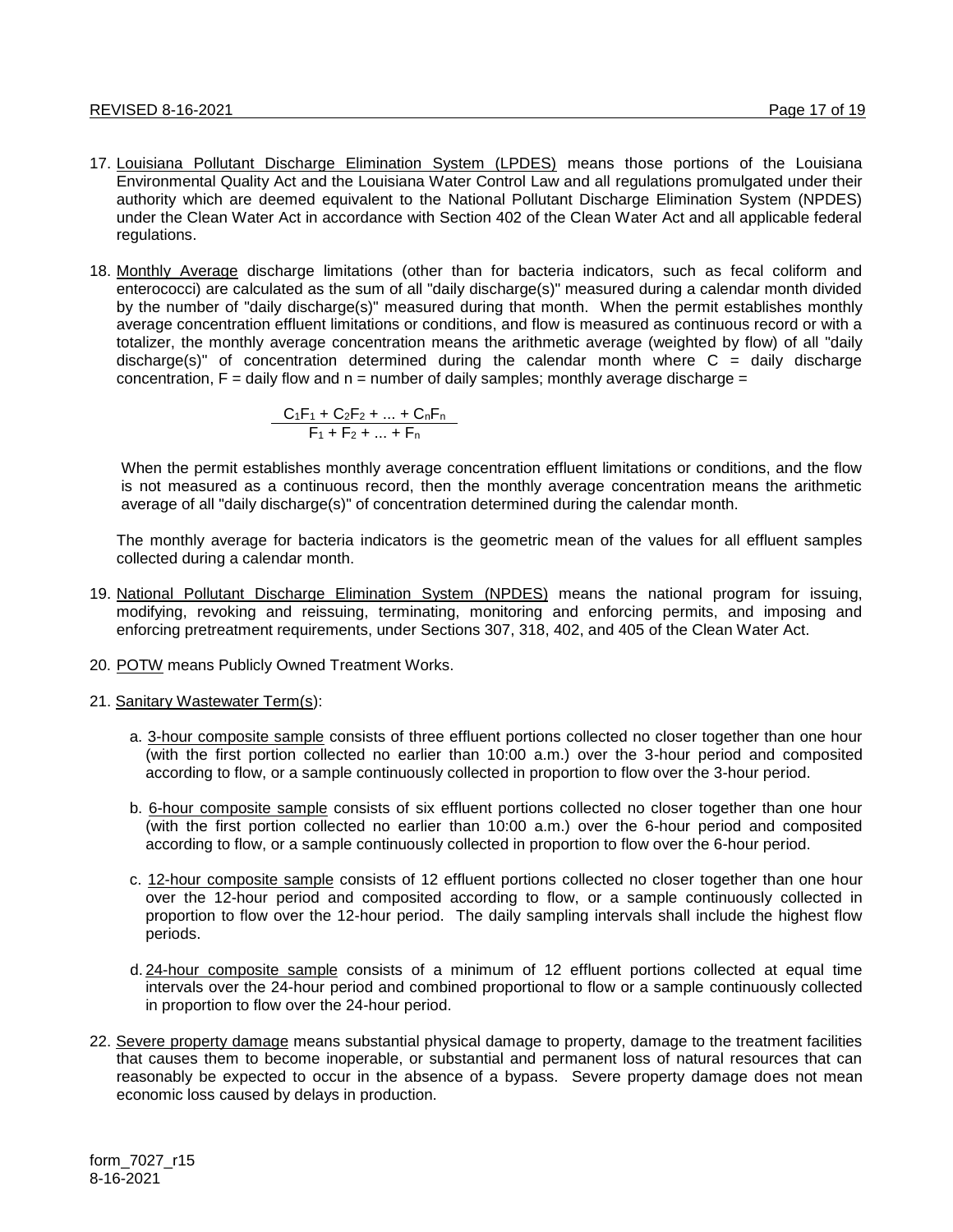- 23. Sewage sludge means any solid, semisolid, or liquid residue removed during the treatment of municipal wastewater or domestic sewage. *Sewage sludge* includes, but is not limited to, solids removed during primary, secondary, or advanced wastewater treatment, scum, domestic septage, portable toilet pumpings, Type III marine sanitation device pumpings (33 CFR Part 159), and sewage sludge products. *Sewage sludge* does not include grit or screenings, or ash generated during the incineration of sewage sludge.
- 24. Stormwater Runoff means aqueous surface runoff including any soluble or suspended material mobilized by naturally occurring precipitation events.
- 25. Surface Water means all lakes, bays, rivers, streams, springs, ponds, impounding reservoirs, wetlands, swamps, marshes, water sources, drainage systems and other surface water, natural or artificial, public or private within the state or under its jurisdiction that are not part of a treatment system allowed by state law, regulation, or permit.
- 26. Treatment works means any devices and systems used in the storage, treatment, recycling and reclamation of municipal sewage and industrial wastes of a liquid nature to implement Section 201 of the Clean Water Act, or necessary to recycle or reuse water at the most economical cost over the estimated life of the works, including intercepting sewers, sewage collection systems, pumping, power and other equipment, and their appurtenances, extension, improvement, remodeling, additions, and alterations thereof. (See Part 212 of the Clean Water Act.)
- 27. For fecal coliform bacteria, a sample consists of one effluent grab portion collected during a 24-hour period at peak loads.
- 28. The term MGD shall mean million gallons per day.
- 29. The term GPD shall mean gallons per day.
- 30. The term mg/L shall mean milligrams per liter or parts per million (ppm).
- 31. The term SPC shall mean Spill Prevention and Control. Plan covering the release of pollutants as defined by the Louisiana Administrative Code (LAC 33:IX.Chapter 9).
- 32. The term SPCC shall mean Spill Prevention Control and Countermeasures Plan. Plan covering the release of pollutants as defined in 40 CFR Part 112.
- 33. The term  $\mu g/L$  shall mean micrograms per liter or parts per billion (ppb).
- 34. The term ng/L shall mean nanograms per liter or parts per trillion (ppt).
- 35. Visible Sheen means a silvery or metallic sheen, gloss, or increased reflectivity; visual color; or iridescence on the water surface.
- 36. Wastewater means liquid waste resulting from commercial, municipal, private, or industrial processes. Wastewater includes, but is not limited to, cooling and condensing waters, sanitary sewage, industrial waste, and contaminated rainwater runoff.
- 37. Waters of the State means for the purposes of the Louisiana Pollutant Discharge Elimination system, all surface waters within the state of Louisiana and, on the coastline of Louisiana and the Gulf of Mexico, all surface waters extending therefrom three miles into the Gulf of Mexico. For purposes of the Louisiana Pollutant Discharge Elimination System, this includes all surface waters which are subject to the ebb and flow of the tide, lakes, rivers, streams (including intermittent streams), mudflats, sandflats, wetlands, sloughs, prairie potholes, wet meadows, playa lakes, natural ponds, impoundments of waters within the state of Louisiana otherwise defined as "waters of the United States" in 40 CFR 122.2, and tributaries of all such waters. "Waters of the state" does not include waste treatment systems, including treatment ponds or lagoons designed to meet the requirements of the Clean Water Act, 33 U.S.C. 1251 et seq.